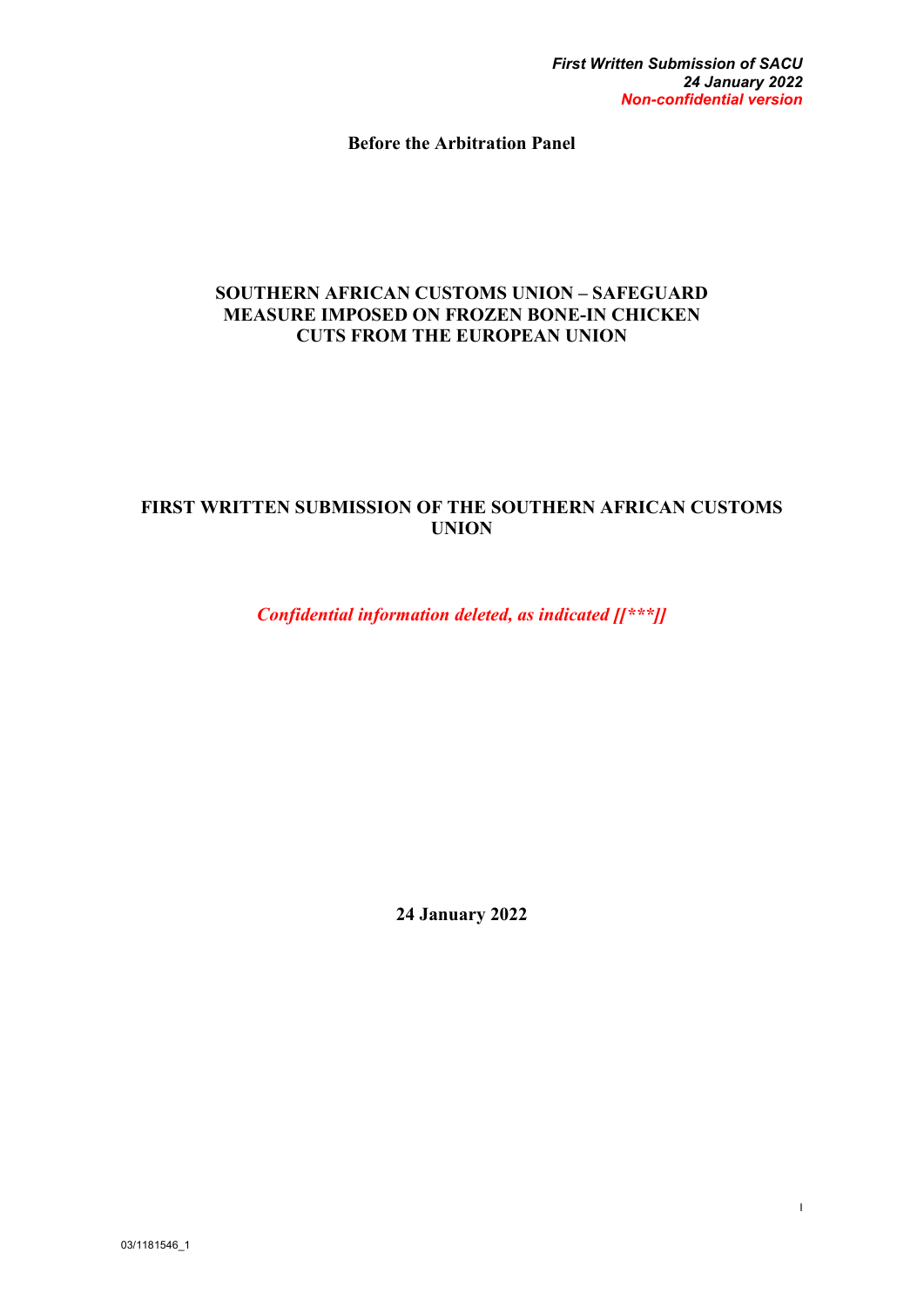# **TABLE OF CONTENTS**

| I.  |                |                                                                                                                                                                         |  |  |
|-----|----------------|-------------------------------------------------------------------------------------------------------------------------------------------------------------------------|--|--|
| П.  |                |                                                                                                                                                                         |  |  |
| Ш.  |                |                                                                                                                                                                         |  |  |
| IV. |                |                                                                                                                                                                         |  |  |
|     | $\mathsf{A}$ . |                                                                                                                                                                         |  |  |
|     | <b>B.</b>      | Claims that do not relate to Article 34(5) of the EU-SADC EPA are misdirected                                                                                           |  |  |
|     | $\mathbf{C}$ . | The claim of incorrect selection of the period of investigation is not within the                                                                                       |  |  |
|     | D.             | The claim of non-correlation between the increased EU imports and a worsening<br>of the serious injury or disturbance factors is not within the Terms of Reference      |  |  |
|     | Ε.             | The claim of violation of the so-called principle of "reverse parallelism" and the<br>claim regarding the geographic scope of the serious injury or disturbance data is |  |  |
|     | F.             | The claims regarding provision of information on the price comparison and<br>unsuppressed selling price calculation are not within the Terms of Reference 11            |  |  |
|     | G.             |                                                                                                                                                                         |  |  |
| V.  |                |                                                                                                                                                                         |  |  |
|     | А.             |                                                                                                                                                                         |  |  |
|     | <b>B.</b>      | The EU-SADC EPA is a development agreement as well as a trade agreement 20                                                                                              |  |  |
|     | C.             |                                                                                                                                                                         |  |  |
| VI. |                |                                                                                                                                                                         |  |  |
|     | А.             | Comments on EU Claim 1 (different authority and different legal basis) 27                                                                                               |  |  |
|     | <b>B.</b>      | Comments on EU Claim 2, First Argument (obligations incurred) 30                                                                                                        |  |  |
|     |                | 1.                                                                                                                                                                      |  |  |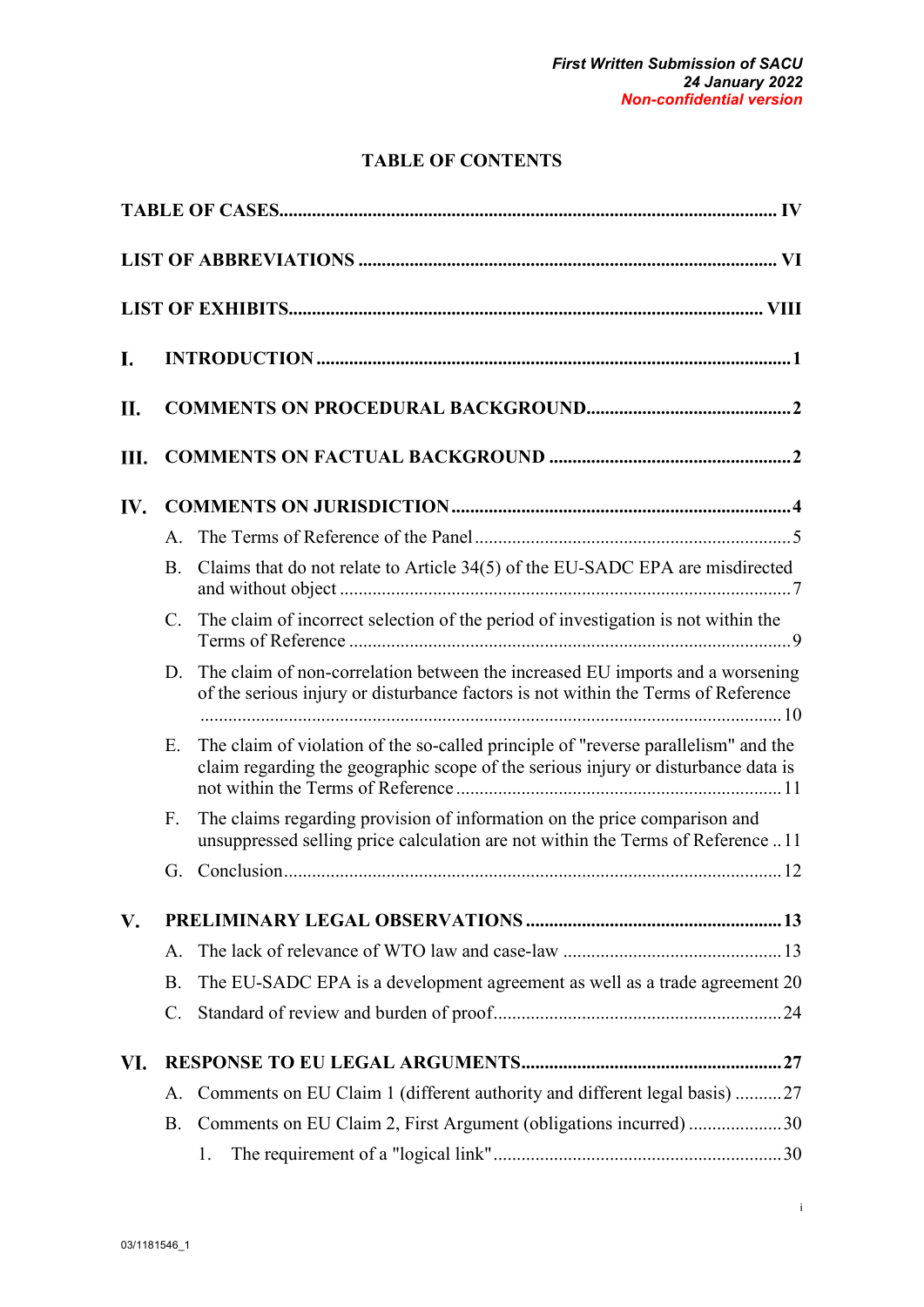|       | 2. | Imports both before and after entry into force of the EU-SADC EPA are                                                                                                                                                                  |
|-------|----|----------------------------------------------------------------------------------------------------------------------------------------------------------------------------------------------------------------------------------------|
|       | 3. |                                                                                                                                                                                                                                        |
| $C$ . |    | Comments on EU Claim 2, Second Argument (outdated data and recent                                                                                                                                                                      |
|       | 1. |                                                                                                                                                                                                                                        |
|       | 2. |                                                                                                                                                                                                                                        |
|       | 3. |                                                                                                                                                                                                                                        |
| D.    |    |                                                                                                                                                                                                                                        |
|       | 1. | The non-attribution analysis requirements under the WTO safeguard rules                                                                                                                                                                |
|       | 2. | The alleged other factors that may have contributed to the injury or                                                                                                                                                                   |
|       | 3. | The further arguments and information put forward by the EU in relation to<br>the alleged other factors do not sufficiently detract from the causal link<br>established between the increased EU imports and the injury or disturbance |
|       |    | (A) Increases in the costs of feed, labour diesel, electricity, plastic and                                                                                                                                                            |
|       |    |                                                                                                                                                                                                                                        |
|       | 4. |                                                                                                                                                                                                                                        |
| Ε.    |    | Comments on EU Claim 4, First Argument (geographic scope) 48                                                                                                                                                                           |
|       | 1. | The Measure at Issue was based on import data that effectively covered the                                                                                                                                                             |
|       | 2. | The data used to assess serious injury or disturbance to the domestic<br>industry related to SACU as a whole and / or a sufficiently representative                                                                                    |
| F.    |    | Comments on EU Claim 4, Second Argument (level of the Measure at Issue)51                                                                                                                                                              |
|       | 1. | The level of the Measure at Issue is calibrated precisely to the impact of the                                                                                                                                                         |
|       | 2. | The period from January 2017 to March 2018 was unrepresentative and                                                                                                                                                                    |
|       | 3. | The existing anti-dumping duties were appropriately taken into account in                                                                                                                                                              |
|       | 4. |                                                                                                                                                                                                                                        |
| G.    |    | Comments on EU Claim 5 (information provision to the TDC)56                                                                                                                                                                            |
|       | 1. | The EU distorts the meaning of Article $34(7)(c)$ of the EU-SADC EPA 57                                                                                                                                                                |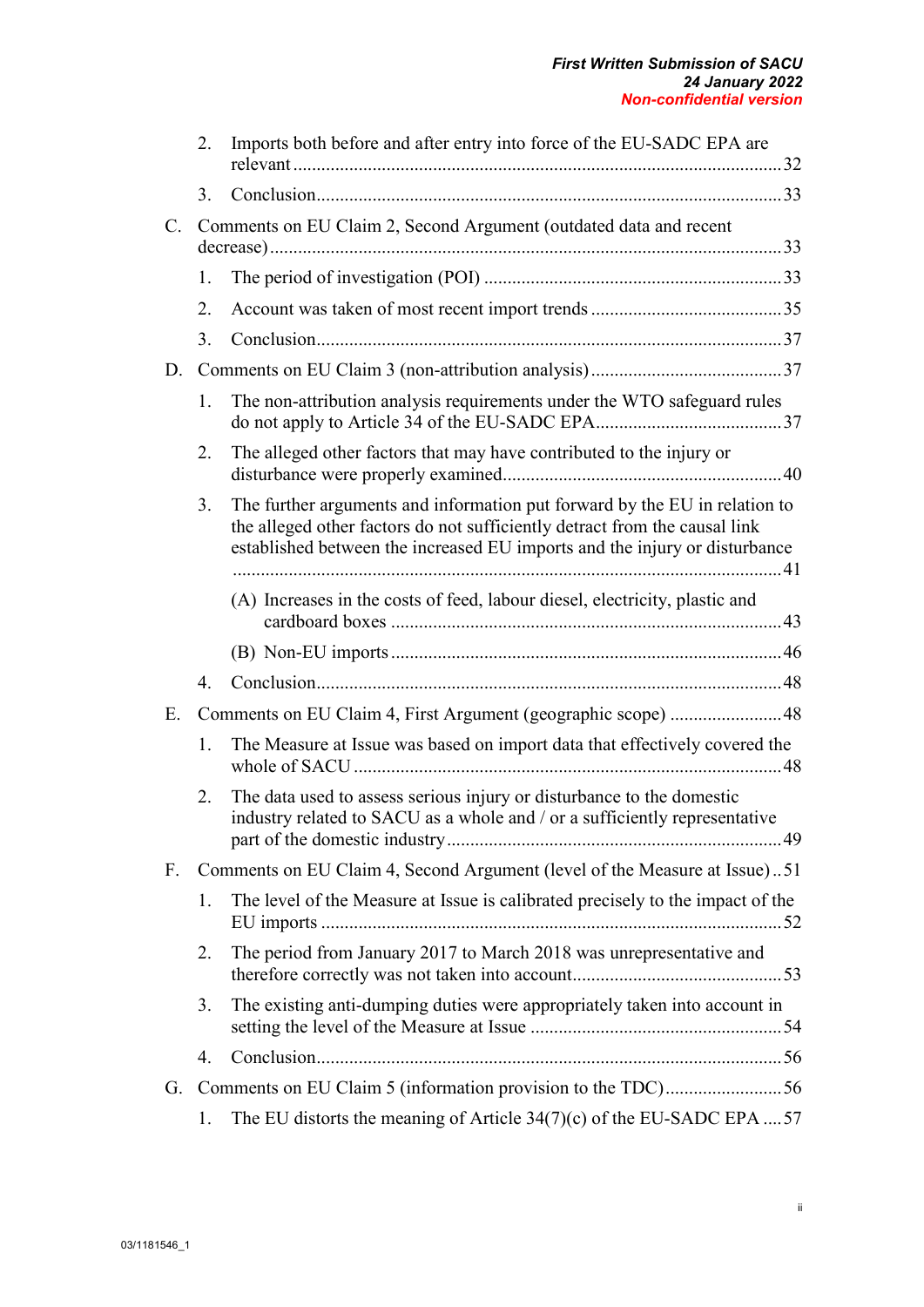#### *First Written Submission of SACU 24 January 2022 Non-confidential version*

|  | 2. Adequate information was provided on the comparison of the prices of    |  |  |  |  |
|--|----------------------------------------------------------------------------|--|--|--|--|
|  | 3. Adequate information was provided on the unsuppressed selling price     |  |  |  |  |
|  | 4. Adequate information was provided in relation to the serious injury and |  |  |  |  |
|  |                                                                            |  |  |  |  |
|  |                                                                            |  |  |  |  |
|  |                                                                            |  |  |  |  |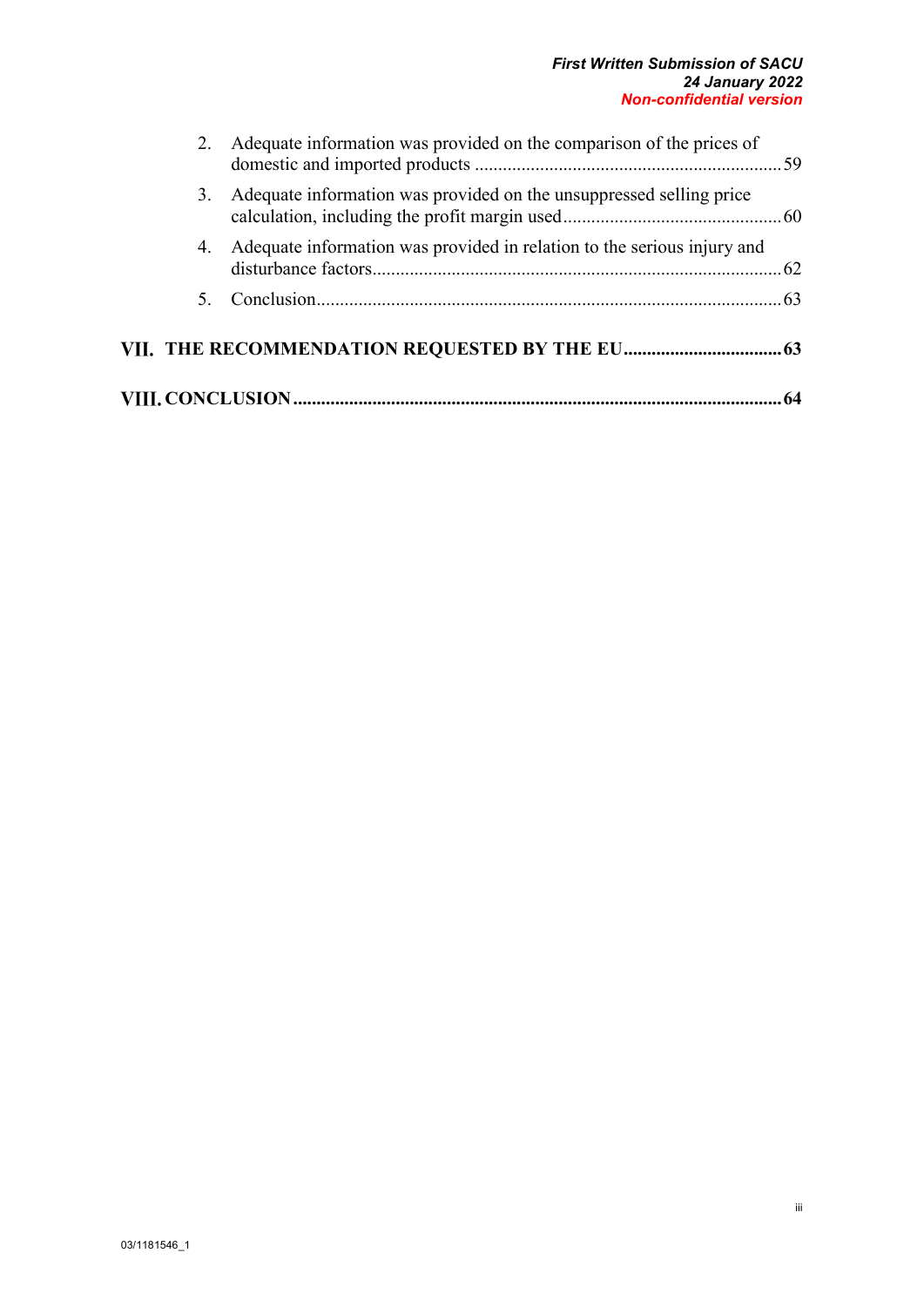#### **TABLE OF CASES**

<span id="page-4-0"></span>

| <b>Arbitration Reports</b>      |                                                                                                                                                                                                                                                                                                                                      |  |  |  |
|---------------------------------|--------------------------------------------------------------------------------------------------------------------------------------------------------------------------------------------------------------------------------------------------------------------------------------------------------------------------------------|--|--|--|
| $EU-Uk^$ raine<br>Arbitration   | Final Report of the Arbitration Panel established pursuant to<br>Article 307 of the Association Agreement between Ukraine, of<br>the one part, and the European Union and its Member States, of<br>the other part, Restrictions applied by Ukraine on exports of<br>certain wood products to the European Union, 11 December<br>2020 |  |  |  |
| Spain - RREEF<br>Infrastructure | RREEF Infrastructure (G.P.) Limited and RREEF Pan-European<br>Infrastructure Two Lux S.à r.l. v. Kingdom of Spain, ICSID Case<br>No. ARB/13/30, Decision on Responsibility and on the<br>Principles of Quantum, 30 November 2018                                                                                                     |  |  |  |
|                                 | European Union Case Law                                                                                                                                                                                                                                                                                                              |  |  |  |
| Rica Foods and<br>others        | Judgment of the Court of First Instance of the European<br>Communities of 14 November 2002, Rica Foods and others /<br>Commission (T-94/00, T-110/00 and T-159/00, ECR 2002 p. II-<br>4677) ECLI:EU:T:2002:273                                                                                                                       |  |  |  |
|                                 | <b>United States Case Law</b>                                                                                                                                                                                                                                                                                                        |  |  |  |
| Chevron                         | Chevron U.S.A., Inc. v. Natural Resources Defense Council, Inc.,<br>467 U.S. 837.                                                                                                                                                                                                                                                    |  |  |  |
|                                 | <b>WTO Case Law</b>                                                                                                                                                                                                                                                                                                                  |  |  |  |
| $Argentina -$<br>Footwear (EC)  | Appellate Body Report, Argentina – Safeguard Measures on<br>Imports of Footwear, WT/DS121/AB/R, adopted 12 January<br>2000, DSR 2000:I, p. 515                                                                                                                                                                                       |  |  |  |
| $Argentina -$<br>Footwear (EC)  | Panel Report, Argentina - Safeguard Measures on Imports of<br>Footwear, WT/DS121/R, adopted 12 January 2000, as modified<br>by Appellate Body Report WT/DS121/AB/R, DSR 2000:II, p.<br>575                                                                                                                                           |  |  |  |
| Bananas II                      | Panel Report, <i>EEC – Import Regime for Bananas</i> , DS38/R, 11<br>February 1994, unadopted                                                                                                                                                                                                                                        |  |  |  |
| China - GOES                    | Appellate Body Report, China – Countervailing and Anti-<br>Dumping Duties on Grain Oriented Flat-Rolled Electrical Steel<br>from the United States, WT/DS414/AB/R, adopted 16 November<br>2012, DSR 2012:XII, p. 6251                                                                                                                |  |  |  |
| $EC$ - Poultry                  | Panel Report, European Communities - Measures Affecting the<br>Importation of Certain Poultry Products, WT/DS69/R, adopted<br>23 July 1998, as modified by Appellate Body Report<br>WT/DS69/AB/R, DSR 1998:V, p. 2089                                                                                                                |  |  |  |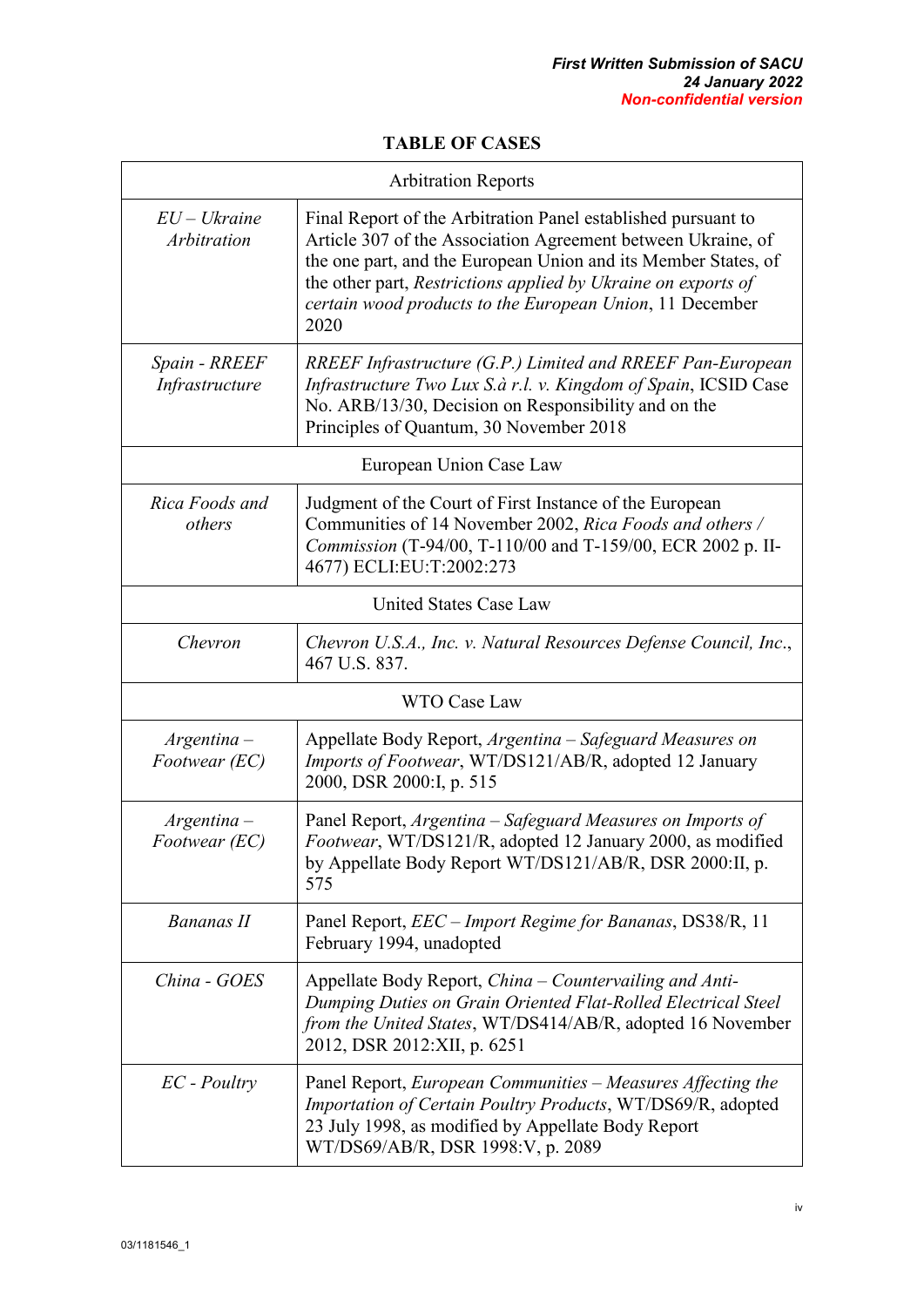v

| Hatters' Fur               | Report of the Intersessional Working Party on the Complaint of<br>Czechoslovakia Concerning the Withdrawal by the United States<br>of a Tariff Concession under Article XIX of the GATT,<br>GATT/CP/106, adopted 22 October 1951                                                                                                                                                                                                                                                                                                                |
|----------------------------|-------------------------------------------------------------------------------------------------------------------------------------------------------------------------------------------------------------------------------------------------------------------------------------------------------------------------------------------------------------------------------------------------------------------------------------------------------------------------------------------------------------------------------------------------|
| Korea - Dairy              | Appellate Body Report, Korea – Definitive Safeguard Measure<br>on Imports of Certain Dairy Products, WT/DS98/AB/R, adopted<br>12 January 2000, DSR 2000:I, p. 3                                                                                                                                                                                                                                                                                                                                                                                 |
| $US - Steel$<br>Safeguards | Panel Reports, United States – Definitive Safeguard Measures on<br>Imports of Certain Steel Products, WT/DS248/R and Corr.1 /<br>$WT/DS249/R$ and Corr.1 / $WT/DS251/R$ and Corr.1 /<br>WT/DS252/R and Corr.1 / WT/DS253/R and Corr.1 /<br>WT/DS254/R and Corr.1 / WT/DS258/R and Corr.1 /<br>WT/DS259/R and Corr.1, adopted 10 December 2003, as<br>modified by Appellate Body Report WT/DS248/AB/R,<br>WT/DS249/AB/R, WT/DS251/AB/R, WT/DS252/AB/R,<br>WT/DS253/AB/R, WT/DS254/AB/R, WT/DS258/AB/R,<br>WT/DS259/AB/R, DSR 2003: VIII, p. 3273 |
| $US - Wheat Gluten$        | Appellate Body Report, United States - Definitive Safeguard<br>Measures on Imports of Wheat Gluten from the European<br>Communities, WT/DS166/AB/R, adopted 19 January 2001, DSR<br>2001:II, p. 717                                                                                                                                                                                                                                                                                                                                             |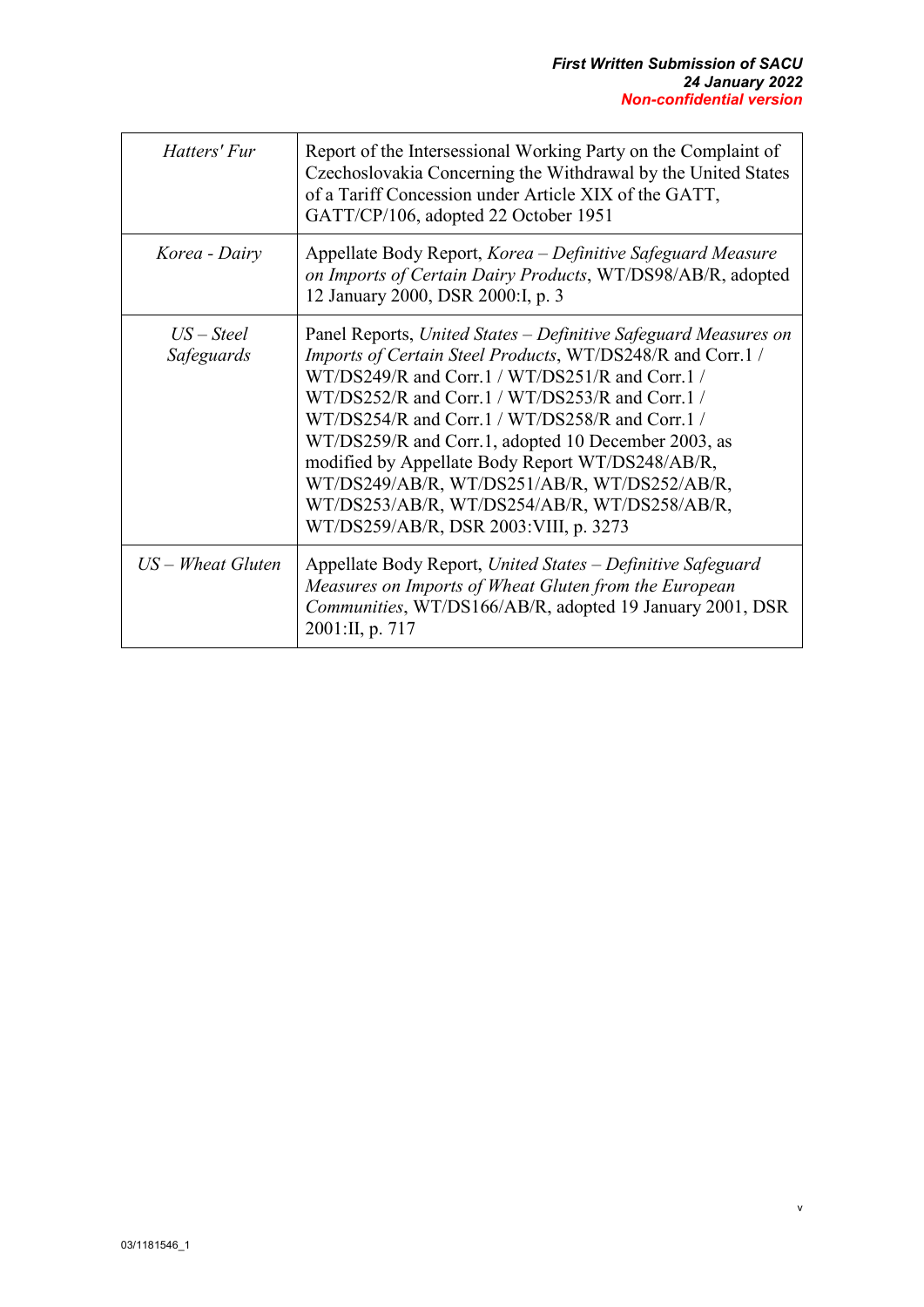|  | <b>LIST OF ABBREVIATIONS</b> |
|--|------------------------------|
|--|------------------------------|

<span id="page-6-0"></span>

| <b>ABBREVIATION</b> | <b>DESCRIPTION</b>                                               |
|---------------------|------------------------------------------------------------------|
| <b>ACP</b> States   | African, Caribbean and Pacific Group of States                   |
| <b>AGOA</b>         | African Growth and Opportunity Act                               |
| <b>AMIE</b>         | Association of Meat Importers & Exporters                        |
| <b>AVEC</b>         | Association of Poultry Processors and Poultry Trade in the EU    |
| <b>BLNS</b> States  | Botswana, Lesotho, Namibia and Swaziland                         |
| <b>CARIFORUM</b>    | Caribbean Forum                                                  |
| <b>CJEU</b>         | Court of Justice of the EU                                       |
| DG Trade            | Directorate General for Trade of the European Commission         |
| EPA                 | Economic Partnership Agreement                                   |
| EU                  | European Union                                                   |
| <b>EU-SADC EPA</b>  | <b>EU-SADC Economic Partnership Agreement</b>                    |
| <b>FOASTAT</b>      | Food and Agriculture Organization Corporate Statistical Database |
| <b>FOB</b>          | Free on Board                                                    |
| <b>FTA</b>          | Free Trade Agreement                                             |
| <b>GATT</b>         | General Agreement on Tariffs and Trade, 1994                     |
| <b>ICSID</b>        | International Centre for Settlement of Investment Disputes       |
| <b>ILO</b>          | <b>International Labour Organisation</b>                         |
| <b>ITAC</b>         | <b>International Trade Administration Commission</b>             |
| <b>ITC</b>          | <b>International Trade Centre</b>                                |
| <b>MFN</b>          | <b>Most Favoured Nation</b>                                      |
| <b>OCT</b>          | Overseas Countries and Territories                               |
| <b>OECD</b>         | Organisation for Economic Cooperation and Development            |
| POI                 | Period of Investigation                                          |
| <b>SACU</b>         | Southern African Customs Union                                   |
| <b>SADC</b>         | Southern African Development Community                           |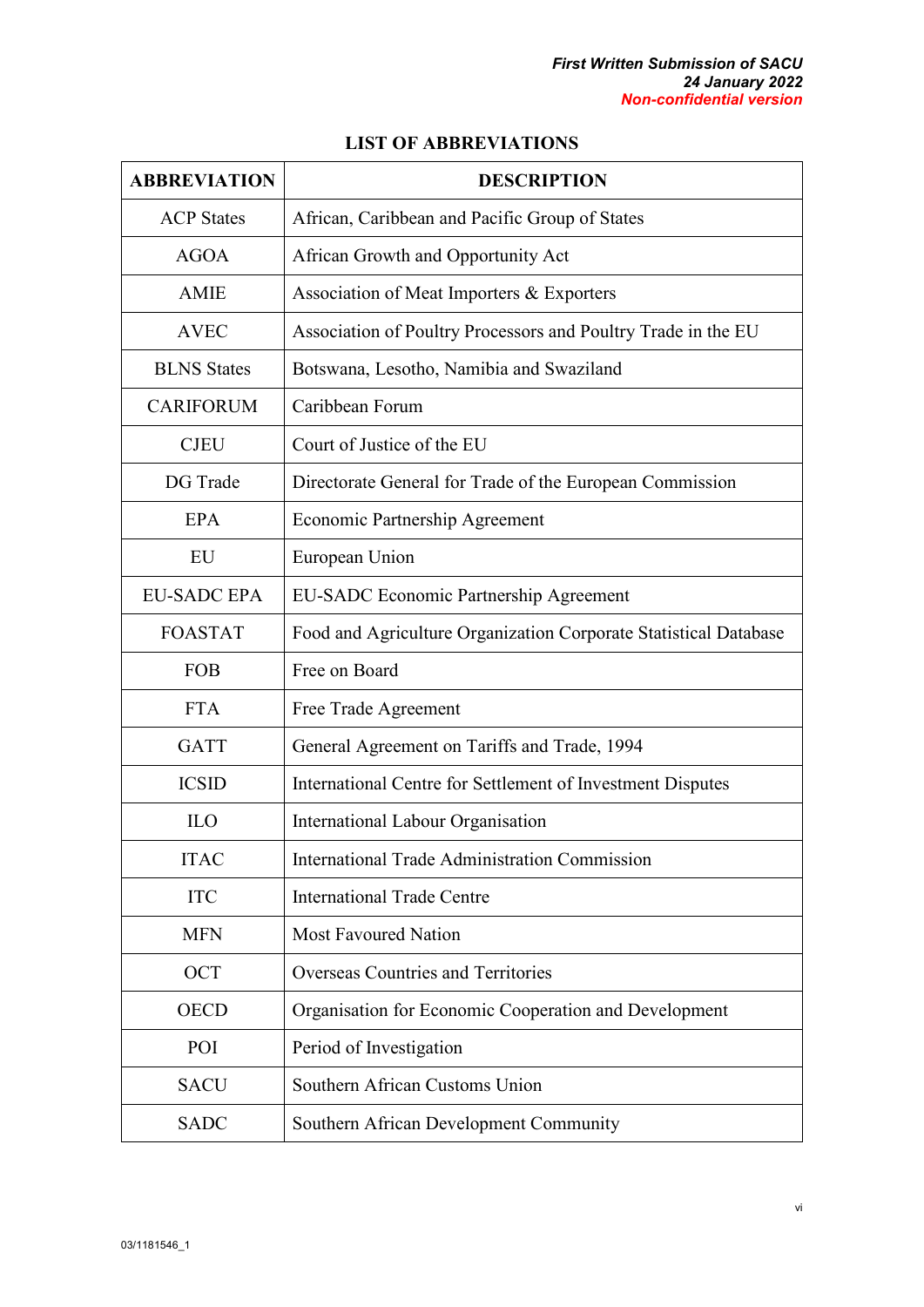| <b>SAPA</b>     | South African Poultry Association                      |  |  |
|-----------------|--------------------------------------------------------|--|--|
| <b>SARS</b>     | South African Revenue Service                          |  |  |
| <b>SPS</b>      | Sanitary and Phytosanitary                             |  |  |
| <b>TDC</b>      | Trade and Development Committee under the EU-SADC EPA  |  |  |
| <b>TDCA</b>     | Agreement on Trade, Development and Cooperation        |  |  |
| UN              | <b>United Nations</b>                                  |  |  |
| <b>UNCITRAL</b> | United Nations Commission on International Trade Law   |  |  |
|                 |                                                        |  |  |
| IJK             | United Kingdom                                         |  |  |
| US              | United States of America                               |  |  |
| VCLT            | Vienna Convention on the Law of Treaties               |  |  |
| <b>WTO</b>      | World Trade Organisation                               |  |  |
| WTO ADA         | WTO Anti-Dumping Agreement                             |  |  |
| WTO ASCM        | WTO Agreement on Subsidies and Countervailing Measures |  |  |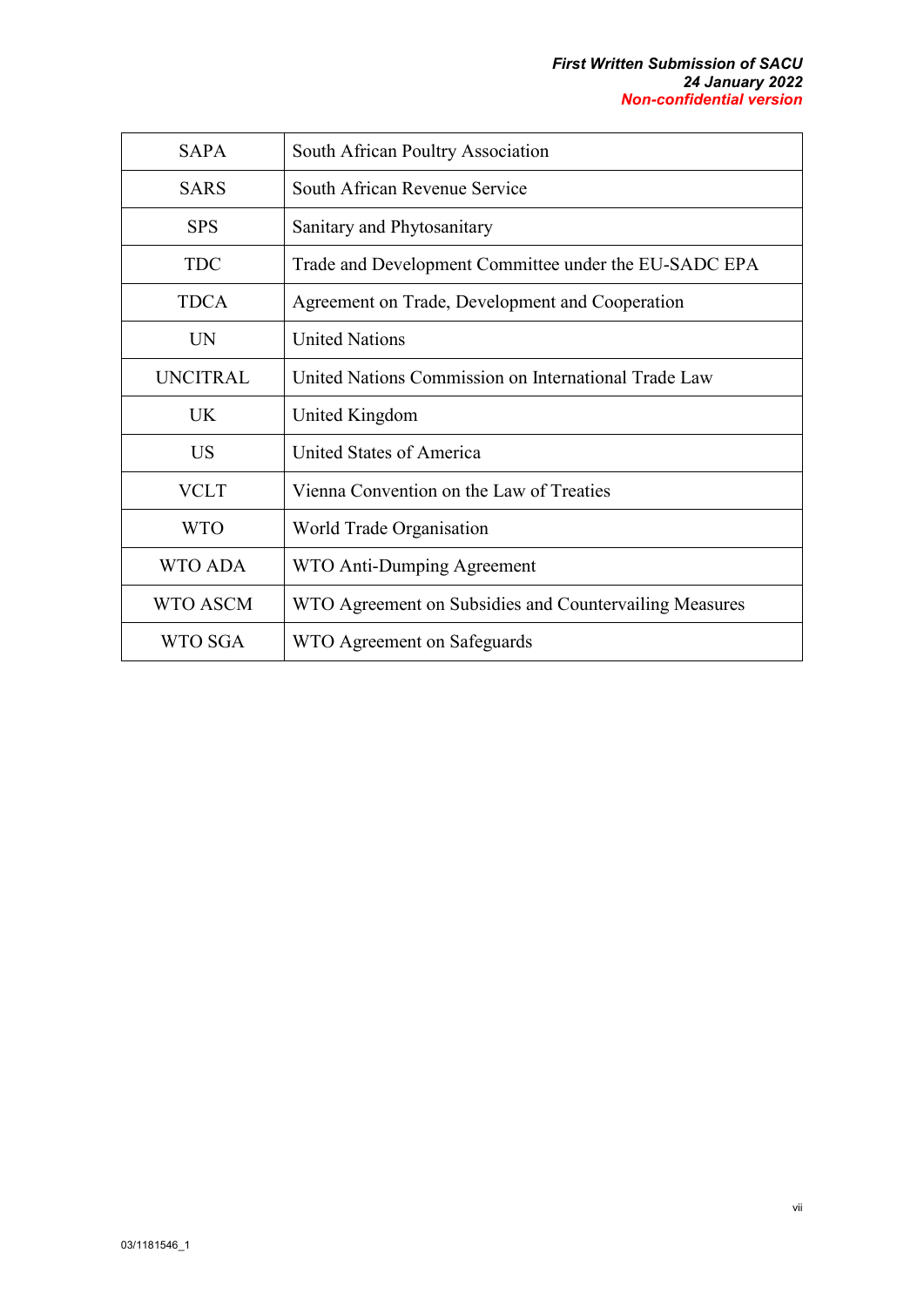## **LIST OF EXHIBITS**

<span id="page-8-0"></span>

| <b>Exhibit No.</b>                      | No. of<br><b>Pages</b> | <b>Title and Date</b>                                                                                                                                                           |
|-----------------------------------------|------------------------|---------------------------------------------------------------------------------------------------------------------------------------------------------------------------------|
| <b>Exhibit SACU-1</b><br>(Confidential) | 1                      | Joint Report of the 2 <sup>nd</sup> TDC, 21 October 2017 (relevant<br>extracts) Report is confidential                                                                          |
| <b>Exhibit SACU-2</b><br>(Confidential) | $\overline{4}$         | Joint Report of the Joint SADC-EU EPA Technical<br>Consultative Meeting on Poultry Safeguards, 24<br>November 2017 (relevant extracts) Report is confidential                   |
| <b>Exhibit SACU-3</b><br>(Confidential) | 3                      | Joint Report of the 3 <sup>rd</sup> TDC, 22 and 23 February 2018<br>(relevant extracts) Report is confidential                                                                  |
| <b>Exhibit SACU-4</b><br>(Confidential) | $\overline{2}$         | Report of the 4 <sup>th</sup> Meeting of the TDC, 6 November 2018<br>(relevant extracts) Report is confidential                                                                 |
| <b>Exhibit SACU-5</b><br>(Confidential) | $\overline{4}$         | EU submission to the TDC on SACU safeguard measure<br>against imports of frozen bone-in chicken cuts from the<br>European Union, 26 November 2018 Submission is<br>confidential |
| <b>Exhibit SACU-6</b>                   | 8                      | SACU Preliminary Objection to Certain Claims in the EU<br>First Written Submission, 31 December 2021                                                                            |
| <b>Exhibit SACU-7</b>                   | $\overline{4}$         | SAPA letter to ITAC: Request for clarification re letter<br>from the Minister, 17 August 2017 and ITAC response,<br>17 August 2017                                              |
| <b>Exhibit SACU-8</b>                   | 80                     | Bilateral Safeguard Clauses in International Agreements<br>Referred to in SACU's First Written Submission                                                                       |
| <b>Exhibit SACU-9</b>                   | 3                      | European Commission Fact Sheet: Economic Partnership<br>Agreement (EPA) between the European Union and the                                                                      |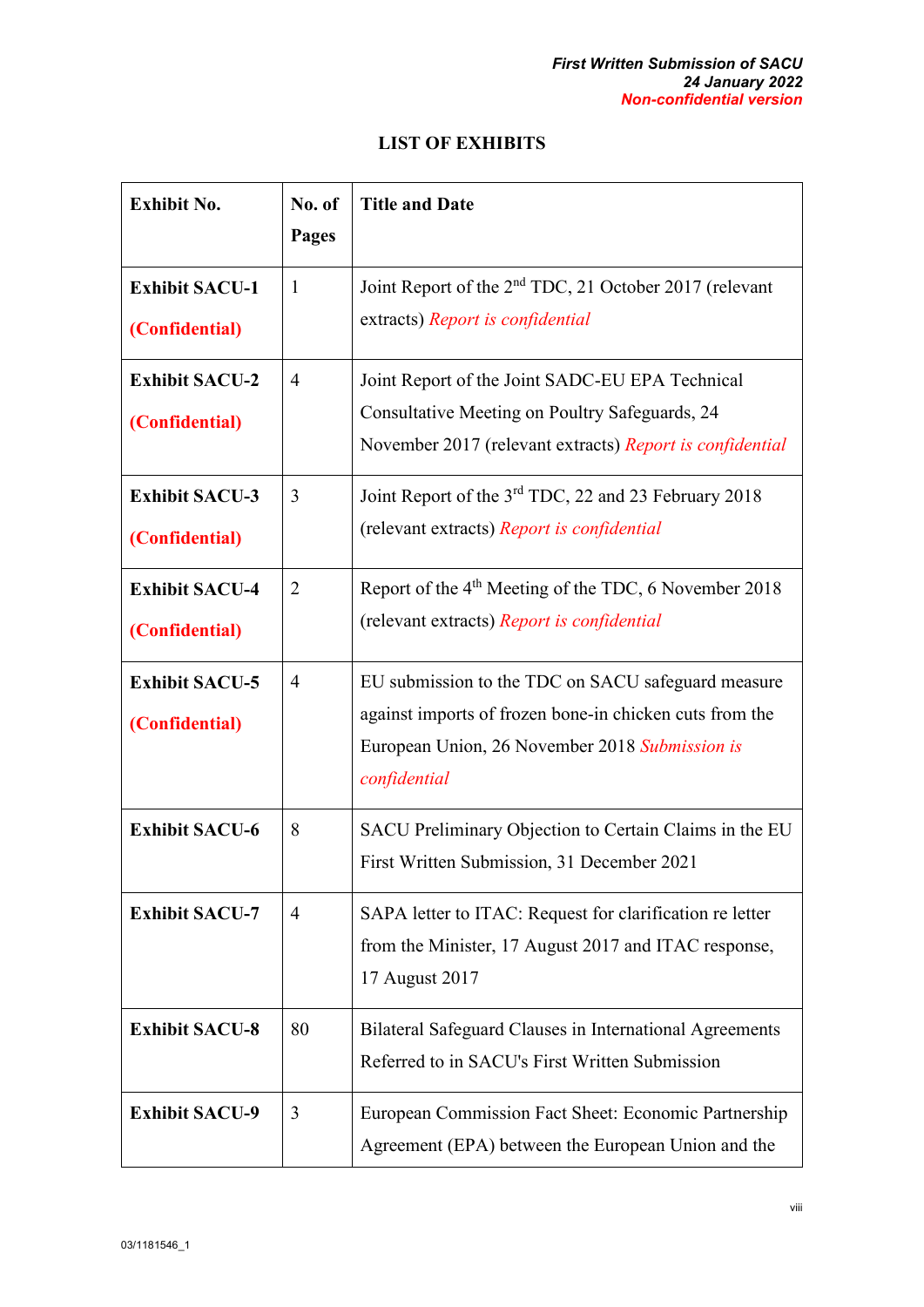|                        |                | Southern African Development Community (SADC)                 |
|------------------------|----------------|---------------------------------------------------------------|
|                        |                | EPA Group, 10 October 2016                                    |
| <b>Exhibit SACU-10</b> | 7              | Agreement between the European Economic Community             |
|                        |                | and the Republic of Austria, 22 July 1972                     |
| <b>Exhibit SACU-11</b> | 4              | European Commission website, 'Economic partnerships'          |
|                        |                | https://ec.europa.eu/trade/policy/countries-and-              |
|                        |                | regions/development/economic-partnerships/                    |
| <b>Exhibit SACU-12</b> | $\overline{2}$ | ITAC verification report for the information provided by      |
|                        |                | the participating producer Astral-Gold, following the         |
|                        |                | inspection on 18 May 2017, 19 May 2017                        |
| <b>Exhibit SACU-13</b> | 3              | DG Trade submission on the application, 8 March 2016          |
| <b>Exhibit SACU-14</b> | 2              | DG Trade submission requesting an oral hearing, 27 May        |
|                        |                | 2016                                                          |
| <b>Exhibit SACU-15</b> | 3              | DG Trade submission on SAPA's updated application, 20         |
|                        |                | June 2016                                                     |
| <b>Exhibit SACU-16</b> | 4              | DG Trade presentation at the oral hearing with ITAC, 12       |
|                        |                | <b>July 2016</b>                                              |
| <b>Exhibit SACU-17</b> | 3              | DG Trade submission on ITAC's 1 <sup>st</sup> Essential Facts |
|                        |                | Letter, 31 August 2016                                        |
| <b>Exhibit SACU-18</b> | 3              | DG Trade submission on ITAC's 2 <sup>nd</sup> Essential Facts |
|                        |                | Letter, 22 September 2016                                     |
| <b>Exhibit SACU-19</b> | 32             | SAPA presentation for oral hearing with ITAC, 7               |
|                        |                | February 2017                                                 |
| <b>Exhibit SACU-20</b> | 25             | Mpact Results Presentation for the year ended 31              |
|                        |                | December 2016                                                 |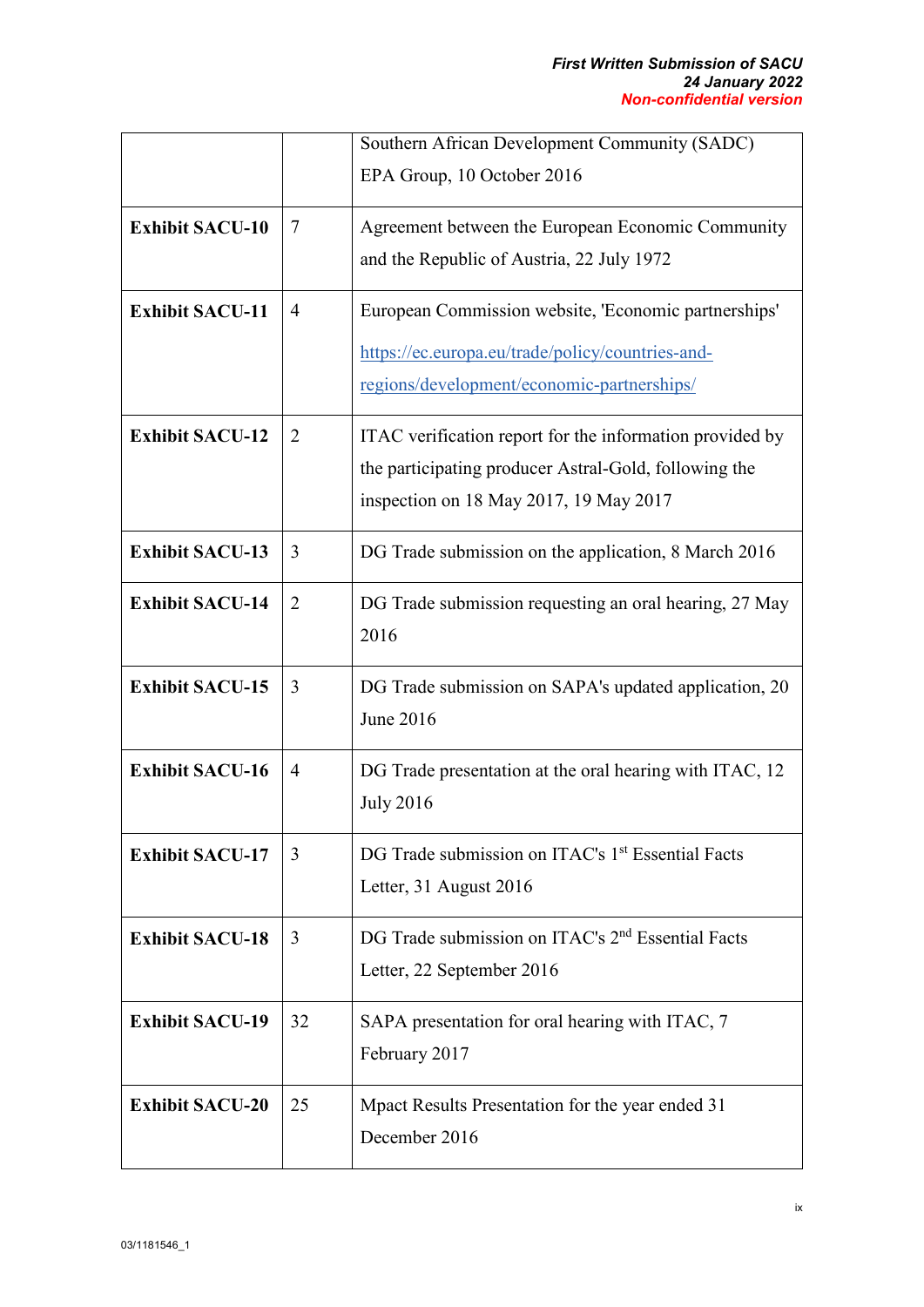x

| <b>Exhibit SACU-21</b> | 23 | 2015 Mpact Group Annual Results, 31 December 2015                                                                                                                  |
|------------------------|----|--------------------------------------------------------------------------------------------------------------------------------------------------------------------|
| <b>Exhibit SACU-22</b> | 1  | ITC Trade Map data for SACU Member State import<br>volumes at tariff sub-heading 0207.14                                                                           |
| <b>Exhibit SACU-23</b> | 8  | European Commission, Proposal for a Council Decision<br>on the signing and provisional application of the EU-<br>SADC EPA, Explanatory Memorandum, 22 January 2016 |
| <b>Exhibit SACU-24</b> | L  | FAOSTAT data on SACU Member State chicken meat<br>production                                                                                                       |
| <b>Exhibit SACU-25</b> | 2  | ITAC letter, 20 September 2016                                                                                                                                     |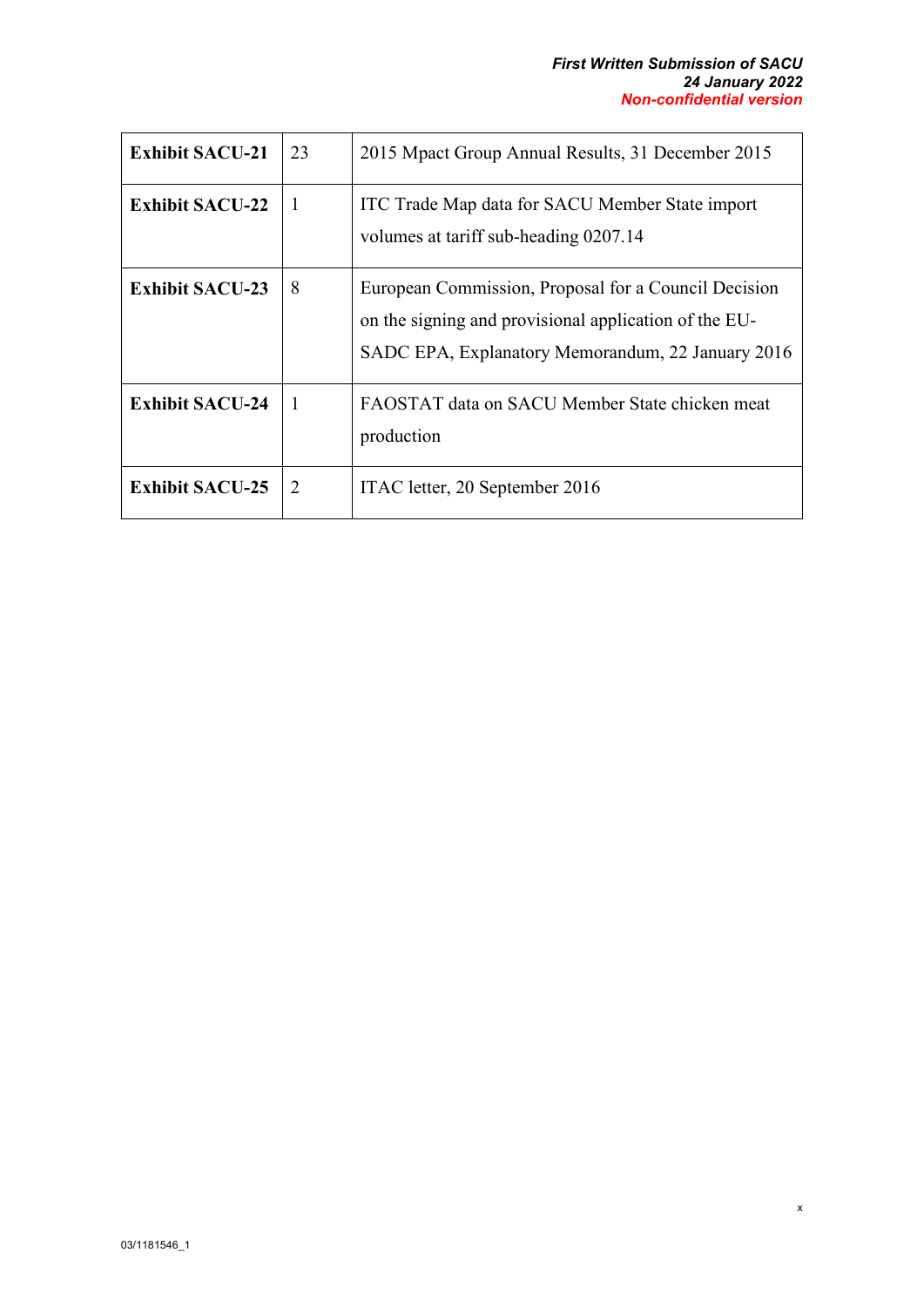#### <span id="page-11-0"></span>I. **INTRODUCTION**

- 1. This case concerns the consistency with Article 34 of the EU-SADC Economic Partnership Agreement ("EU-SADC EPA")<sup>[1](#page-11-1)</sup> of a bilateral safeguard measure adopted by the Southern African Customs Union ("SACU") on imports of frozen bone-in chicken cuts from the European Union ("EU"). SACU will refer to this as the "Measure at Issue". The export of frozen bone-in chicken cuts is of considerable interest to the EU poultry industry since it comprises the parts of slaughtered chickens for which there is little or no demand from the EU consumer, who prefers the "white meat" of chicken breast, and which would otherwise have to be disposed of at a cost. That circumstance explains why it is a product that is also being dumped, as the EU itself observes in its introduction,<sup>[2](#page-11-2)</sup> in a manner that has been described as opportunistic.<sup>[3](#page-11-3)</sup> The product is, however, of great importance to the sustainability of poultry farmers throughout the SACU territory, as evidenced by the fact that the generally applicable or "MFN" tariff for the product (which is not of course applicable to exports from the EU) was 37% at the time of the adoption of the Measure at Issue and has since been increased to 62% because of the precarious state of the domestic industry.
- 2. As SACU will show, the EU's complaints all essentially rest on an entirely mistaken legal premise, namely that the requirements and standards of the World Trade Organisation ("WTO") safeguard rules, and in particular, the WTO Agreement on Safeguards ("WTO SGA"), can simply be transplanted to Article 34 of the EU-SADC EPA even though it concerns a very different subject-matter and it makes no reference to such requirements and standards. This fundamental legal error is typified by the EU's assertion in Section I of its first written submission, that safeguard measures can only be imposed in "exceptional circumstances" where "surging imports" threaten a domestic industry.<sup>[4](#page-11-4)</sup> While this may be the case under the WTO SGA, there is nothing to suggest that this should also be the case under Article 34 of the EU-SADC EPA. Rather, the Measure at Issue must be assessed in light of the actual requirements and standards of Article 34 of the EU-SADC EPA itself, and not requirements and standards based on other provisions that are inapplicable to the Measure at Issue.
- 3. The Measure at Issue is wholly consistent with Article 34 of the EU-SADC EPA, as properly interpreted. In fact, as will be shown below, it also complies with many of the transplanted requirements that the EU invokes, even though they are not requirements of Article 34 of the EU-SADC EPA. The Measure at Issue even exceeds in a number of respects those requirements. In fact, one of the EU's complaints is, in effect, that SACU took too long to impose the measure while investigations and consultations continued. The thoroughness with which the Measure at Issue was prepared and consulted upon with the EU is now effectively being turned against it.

<span id="page-11-1"></span> $\mathbf{1}$ <sup>1</sup> This is Exhibit EU-2 to the EU's first written submission ("EU FWS"). For the convenience of the Panel, SACU adopts wherever possible the same defined terms as the EU and refers to EU exhibits for documents that the EU has provided.

<span id="page-11-3"></span><span id="page-11-2"></span><sup>&</sup>lt;sup>2</sup> EU FWS, para 6.<br><sup>3</sup> Exhibit EU-23, SAPA Updated Information, 12 June 2017, paras 3.1-3.12.<br><sup>4</sup> ELLEWS, para 5.

<span id="page-11-4"></span>EU FWS, para 5.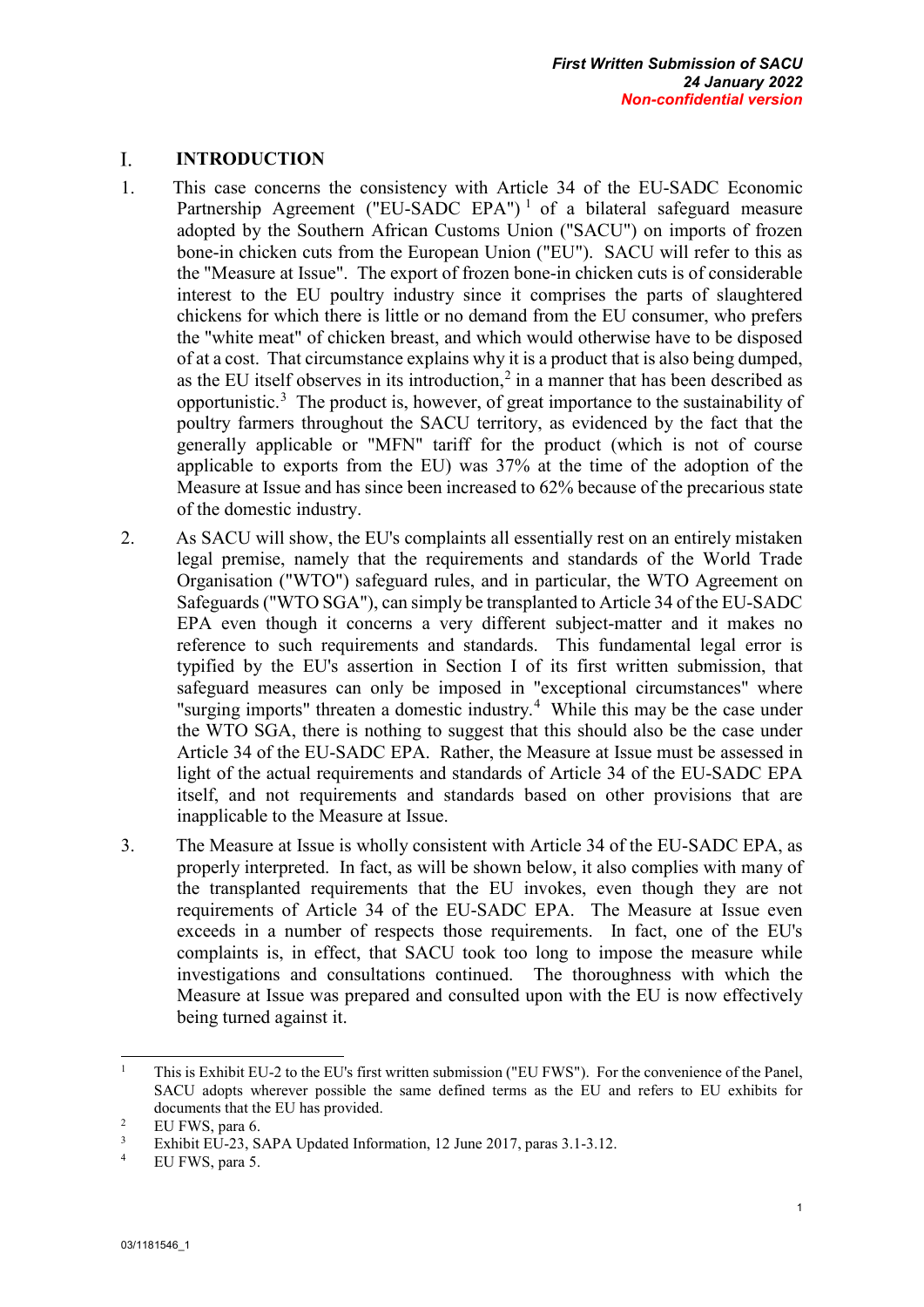4. SACU will be responding in detail below to all the arguments contained in the EU first written submission that are within the terms of reference of the Panel ("Terms of Reference"). Before addressing the legal issues, SACU will first comment briefly on the EU's account of the procedural and factual background (Sections II and III). SACU will then address jurisdictional issues and identify the EU's claims that it considers are misdirected and without object and / or outside the scope of the Panel's Terms of Reference (Section IV). SACU will then set out its observations in relation to the proper legal framework applicable to this dispute, building on the preliminary remarks above as well as addressing the applicable standard of review (Section V), before rebutting each of the EU's claims in turn (Section VI). SACU will then comment on the EU's request for a recommendation and finally conclude (Sections VII and VIII).

#### <span id="page-12-0"></span>II. **COMMENTS ON PROCEDURAL BACKGROUND**

- 5. While the EU addresses the pre-Panel establishment procedure at length in Section II of its first written submission, [5](#page-12-2) SACU will refrain from commenting on this in detail, as it is not relevant to the Panel's adjudication of the dispute.
- 6. But SACU does object to certain misrepresentations of the exchanges between the Parties and the suggestion by the EU that it has sought to obstruct the dispute resolution process. SACU has always wanted a rapid and satisfactory resolution of this dispute, but there have been delays in particular, due to the COVID-19 pandemic, the insistence by the EU on unsuitable contractual arrangements and the EU's failure to respect procedural agreements:
	- a. The Parties had jointly agreed to suspend the dispute settlement proceedings in light of the COVID-19 pandemic and to only resume once the situation in relation to COVID-19 had stabilised. Contrary to the EU's first written submission, $6$  it was the EU, not SACU, who made this proposal in April 2020, which SACU accepted. At the end of 2020, the EU, however, unilaterally decided to proceed with the establishment of the panel, even though there was no agreement between the Parties that the situation in relation to COVID-19 had stabilised and without any consideration for the difficulties in the SACU Member States, which were then facing a "second wave" of infections.
	- b. *[[\*\*\*]]*
	- c. *[[\*\*\*]]*
	- d. *[[\*\*\*]]*

#### <span id="page-12-1"></span>III. **COMMENTS ON FACTUAL BACKGROUND**

7. In Section III of its first written submission, the EU describes in detail the procedure before the International Trade Administration Commission ("ITAC") and related matters such as the imposition of provisional duties.<sup>[7](#page-12-4)</sup> SACU considers this to be largely irrelevant since the Measure at Issue is the definitive safeguard measure alone, as SACU will explain in Section IV.A below. Article 34 of the EU-SADC EPA contains no requirement as to the conduct of a safeguard investigation. It

<span id="page-12-2"></span> $\sqrt{5}$  $5$  EU FWS, paras 9-28.

<span id="page-12-4"></span><span id="page-12-3"></span> $^{6}$  EU FWS, para 14.

EU FWS, paras 29-69.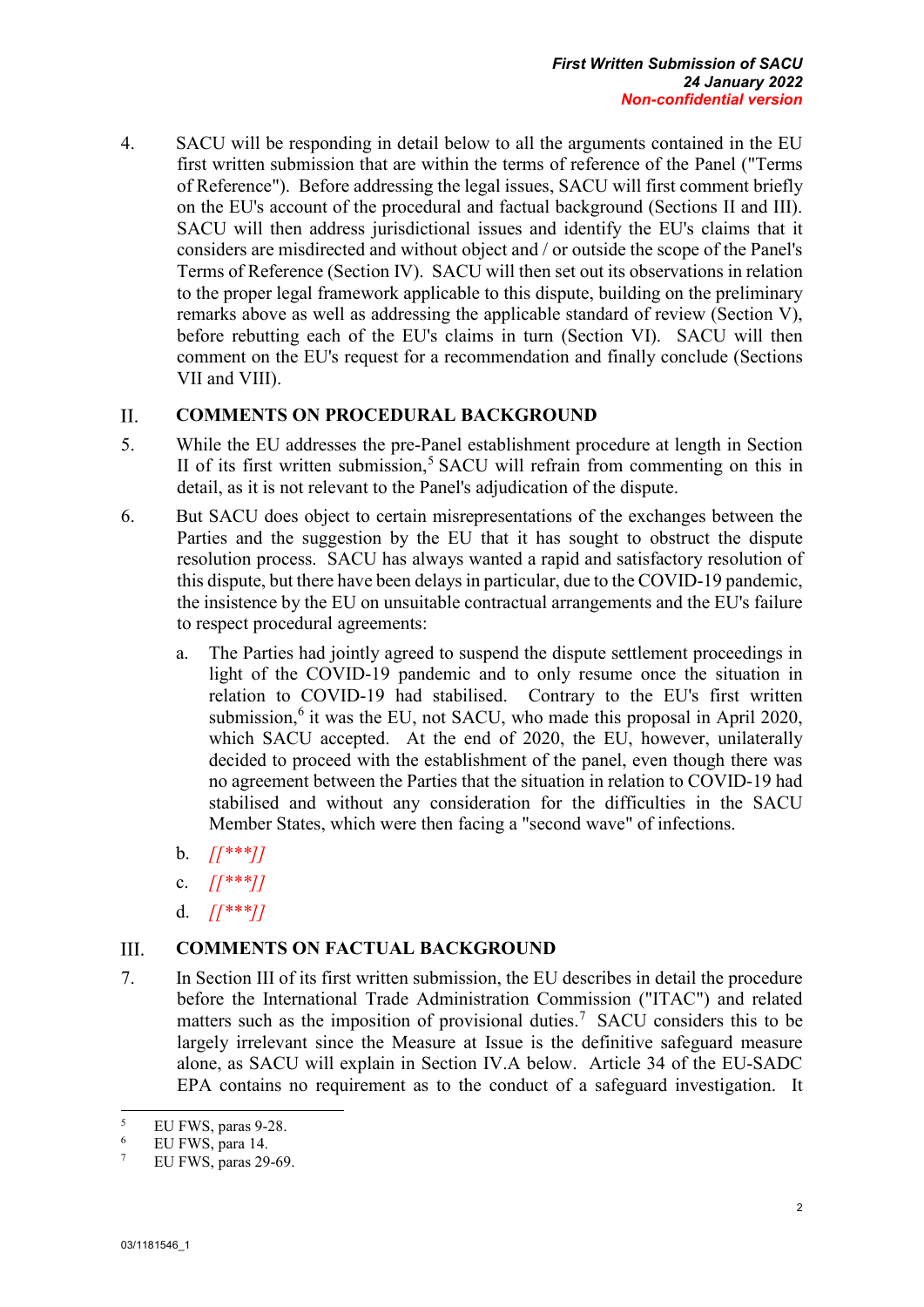merely sets out certain substantive conditions, and the procedural requirements are limited to referring the matter to the Trade and Development Committee ("TDC") set up under the EU-SADC EPA in order to seek an alternative solution to the imposition of a safeguard measure and providing the TDC with all relevant information so that it may discharge this function. While the EU seeks to import many procedural obligations from the WTO safeguard rules and in particular from the WTO SGA, this is inappropriate, as SACU will explain in further detail in Section V.A below.

- 8. In connection with this, a number of further comments are called for. First, the EU repeatedly refers to submissions being made by the EU to ITAC during the investigation, when this is inaccurate. This is because these submissions were made by the Directorate General for Trade of the European Commission ("DG Trade") that was intervening in an investigation under domestic law in support of EU chicken exporters who were making similar comments through their trade association, the Association of Poultry Processors and Poultry Trade in the EU ("AVEC"). Submissions to the TDC are transmitted through different channels and dealt with differently.
- 9. Second, the description of the procedural background provided in Section III of the EU's first written submission in fact omits key details in relation to the discussions between SACU and the EU properly so-called, in the context of the TDC. SACU therefore provides a full account below:
	- a. At the TDC meeting of 21 October 2017, SACU presented the need for safeguard action.  $/[A^{**}]/8$  $/[A^{**}]/8$  which were not provided by the EU in its first written submission.
	- b. It was agreed that the EU would provide a written submission that would form the basis for further discussion of the matter. The EU provided this submission on 31 October 2017,<sup>[9](#page-13-1)</sup> and it was made to SACU, and not ITAC as the EU claims in its first written submission.<sup>[10](#page-13-2)</sup>
	- c. Detailed discussion of the matter was delegated to a Joint SADC-EU EPA Technical Consultative Meeting, held on 24 November 2017, which was not mentioned by the EU in its first written submission. The minutes of that meeting,  $11$  show that there was a substantive discussion, including of proposals made by the EU to reduce the duty, and that SACU agreed to consider further some of the points made by the EU.
	- d. The matter was discussed again at the TDC meeting of 22 and 23 February 2018, which again, is not mentioned by the EU in its first written submission. The minutes record that there had been "*an extensive engagement through the TDC*" but that no agreement on an alternative solution had been reached.<sup>12</sup> The SACU Member States then undertook significant internal consultations in order to agree upon an appropriate mechanism for the phase-down of the safeguard, including discussing the matter at the *[[\*\*\*]]* SACU Council of Ministers meeting *[[\*\*\*]]*

-

<span id="page-13-1"></span><span id="page-13-0"></span> $\frac{8}{9}$   $\frac{[1***]}{10}$  Exhibit EU-27.

<span id="page-13-2"></span><sup>&</sup>lt;sup>10</sup> EU FWS, para 64.

<span id="page-13-4"></span><span id="page-13-3"></span><sup>11</sup> *[[\*\*\*]]* 12 *[[\*\*\*]]*

<sup>03/1181546</sup>\_1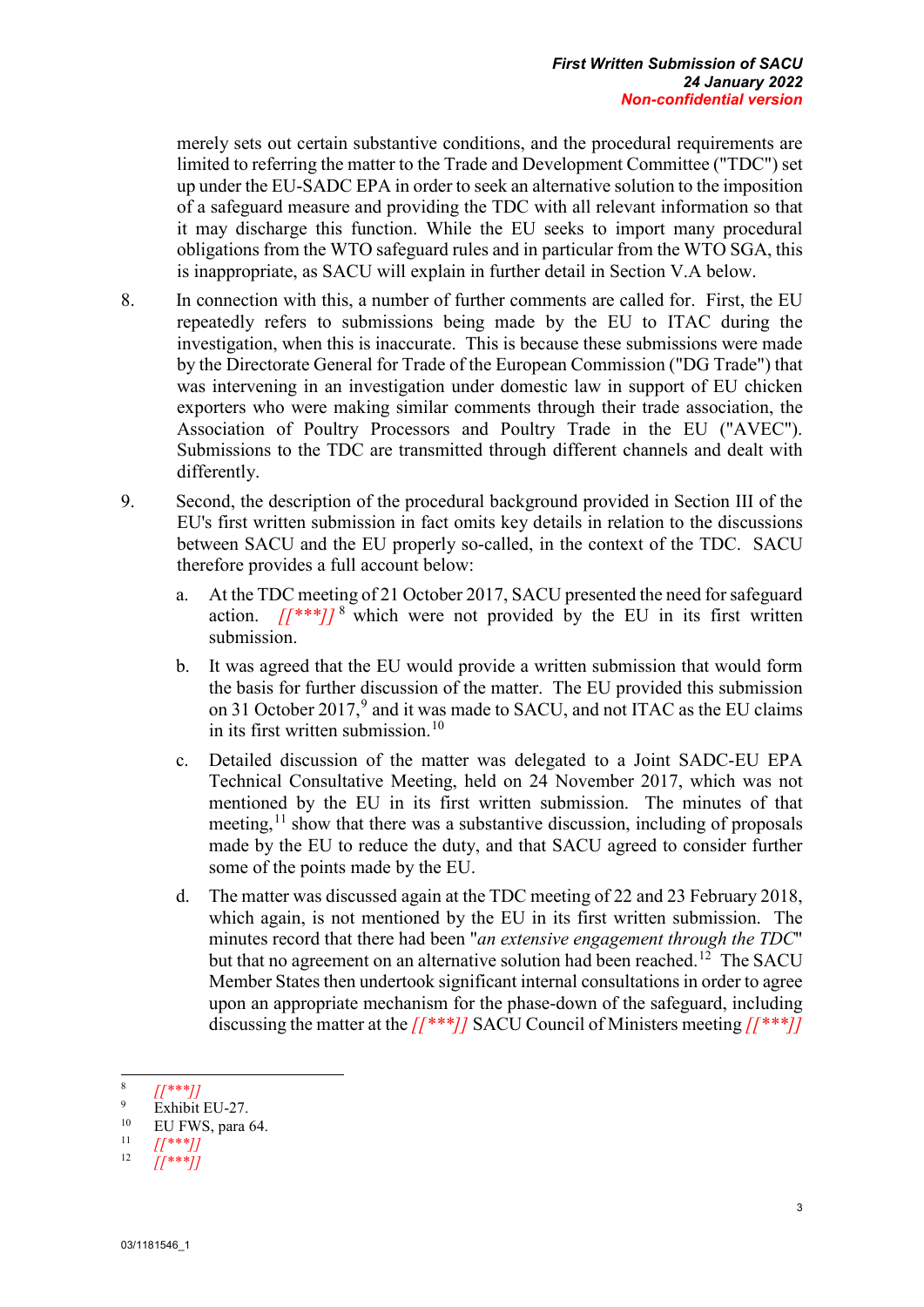April 2018, before finally adopting the Measure at Issue at the *[[\*\*\*]]* SACU Council of Ministers meeting on 27 June 2018.

- e. Discussions with the EU at the TDC continued after the Measure at Issue had been adopted, which again, are not referred to by the EU in its first written submission. In particular, at the TDC meeting of 6 November 2018, the EU proposed that the subject product be included within the scope of the special agricultural safeguards regime under Article 35 of the EU-SADC EPA that is applicable to certain products.<sup>[13](#page-14-1)</sup> The EU made a written submission with its proposals on 26 November 2018.[14](#page-14-2)
- 10. For the purposes of the discussions at the TDC, SACU provided the EU with: the ITAC summary report of its investigation, [15](#page-14-3) the complete copy of the nonconfidential file in ITAC's investigation, and the methodology for calculating the price disadvantage on which ITAC's recommendation for the level of the Measure at Issue was based. Crucially, and this is another fact that is omitted in the EU's first written submission, the EU did not at any point in the context of the discussions at the TDC, ask for any more documents or information beyond that which had been provided at the TDC. SACU will return to this key fact in the discussion of the EU's Claim 5 in Section VI.G below.

#### <span id="page-14-0"></span>**COMMENTS ON JURISDICTION** IV.

- 11. On 31 December 2021, SACU submitted a preliminary objection<sup>[16](#page-14-4)</sup> to certain of the EU's claims raised in its first written submission on the basis that they had not been announced in the EU's request to establish an arbitration panel ("EU Arbitration Panel Request")<sup>[17](#page-14-5)</sup> and consequently, were not within the Panel's Terms of Reference and therefore outside of its jurisdiction.
- 12. In response to an invitation from the Panel to comment, the EU communicated on 10 January 2022 that it did not accept that there was any legal basis for this request and that, in any event, there is no legal possibility for the Panel to provide a ruling prior to the issuance of the final report in the arbitration. The EU also submitted brief comments on the substance of the preliminary objection.
- 13. SACU is disappointed by the EU's response. SACU's preliminary objection was intended, as stated in its first paragraph, to clarify the scope of the case and therefore contribute to an efficient resolution of the dispute. SACU further notes that when a jurisdictional objection was raised otherwise than as a "preliminary issue" in another of the EU's recent disputes, the EU-Ukraine arbitration in relation to restrictions on exports of certain wood products under the EU-Ukraine Association Agreement, the EU objected that it was raised *too late* and should be rejected for that reason. The panel's report in that arbitration records as follows:

"*Procedurally, the EU submits that Ukraine's objection to jurisdiction is "manifestly untimely", because Ukraine has failed to raise it* 

<span id="page-14-1"></span><sup>13</sup> 13 *[[*\*\*\**]]*<br>14 *[[*\*\*\**]]* 

<span id="page-14-3"></span><span id="page-14-2"></span> $^{15}$  Exhibit EU-7.

<span id="page-14-4"></span><sup>16</sup> **Exhibit SACU-6**, SACU Preliminary Objection to Certain Claims in the EU First Written Submission, 31 December 2021.

<span id="page-14-5"></span><sup>&</sup>lt;sup>17</sup> Exhibit EU-5.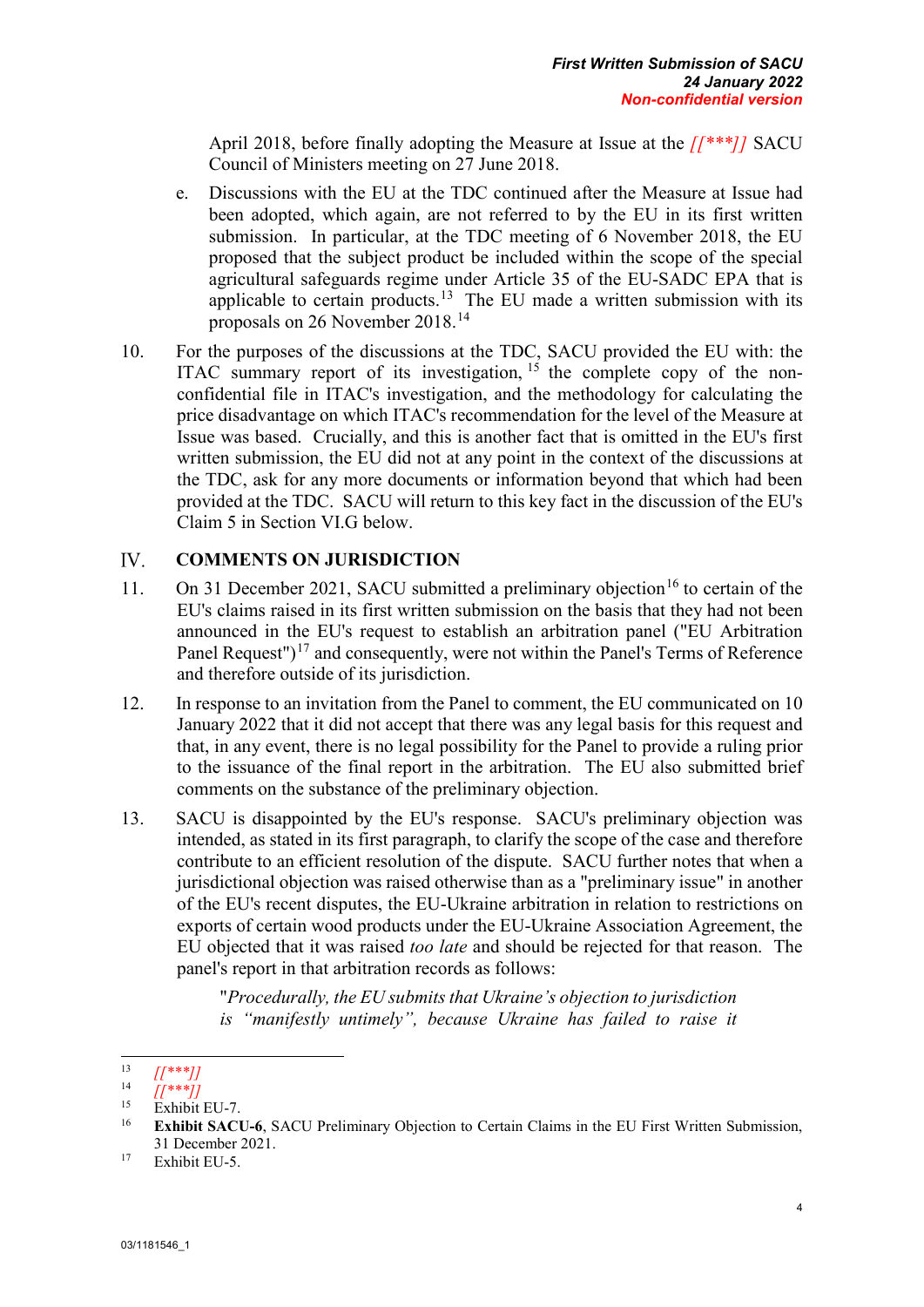*"seasonably and promptly" in the proceedings. In the EU's view, previous DSB rulings clearly indicate that claims over "procedural deficiencies" shall be brought in accordance with the principle of good faith and due process. As Ukraine did not file this objection in a timely manner the consequence is that Ukraine "may be deemed to have waived its right to have a panel consider such objections*." (footnotes omitted) $18$ 

14. The panel in that case went on to agree with the EU concluding that:

"*The Arbitration Panel therefore concludes that Ukraine is thereby precluded from raising, at the Hearing, the alleged lack of jurisdiction of the Arbitration Panel*."[19](#page-15-2)

- 15. It is therefore regrettable that in this case the EU claims to see no legal basis for a preliminary ruling and opposes the early resolution of the issues raised in the Preliminary Objection. The legal basis for a preliminary ruling that the EU claims not to see in the present case is the inherent jurisdiction of the Panel to rule on the scope of its own competence, that is, to interpret its Terms of Reference. The requirement for the Panel to do so is implicit in Article 79(2) of the EU-SADC EPA, as will be explained in more detail in sub-section A below. The need for jurisdictional matters to be dealt with at an early stage derives from the requirements of efficiency of procedure and due process. A party cannot be asked to respond to claims that are not within the jurisdiction of an arbitration panel simply because the complaining party considers that it is in its interest to expand the scope of the proceedings from that originally agreed.
- 16. On 10 January 2022, the Panel requested SACU to address all its preliminary objections in its first written submission due on 24 January 2022 and for the EU to respond to the Preliminary Objection at the same time. The Panel further stated that it will thereafter determine and decide whether it would need to receive further representations from either or both Parties and also deal with the question of whether the preliminary objections are to be adjudicated and determined separately prior to the scheduled hearing or dealt with during the scheduled hearing and in the final report of the Panel.
- 17. In the remainder of this Section, SACU will therefore reiterate and further develop the jurisdictional objections to certain of the EU's claims raised in its first written submission. SACU will first discuss the importance of the Terms of Reference, before setting out the claims raised by the EU that SACU asks to be declared as being misdirected and without object and / or to fall outside the Terms of Reference.

### <span id="page-15-0"></span>**A. The Terms of Reference of the Panel**

18. The Terms of Reference of the Panel are, as the EU itself states:<sup>[20](#page-15-3)</sup>

<span id="page-15-1"></span><sup>18</sup> <sup>18</sup> Final Report of the Arbitration Panel established pursuant to Article 307 of the Association Agreement between Ukraine, of the one part, and the European Union and its Member States, of the other part, *Restrictions applied by Ukraine on exports of certain wood products to the European Union*, 11 December 2020 ("*EU – Ukraine Arbitration*"), para 100.<br>
<sup>19</sup> *Ibid.*, para 117.<br>
<sup>20</sup> EU EWS paragraph 28

<span id="page-15-2"></span>

<span id="page-15-3"></span>EU FWS, paragraph 28.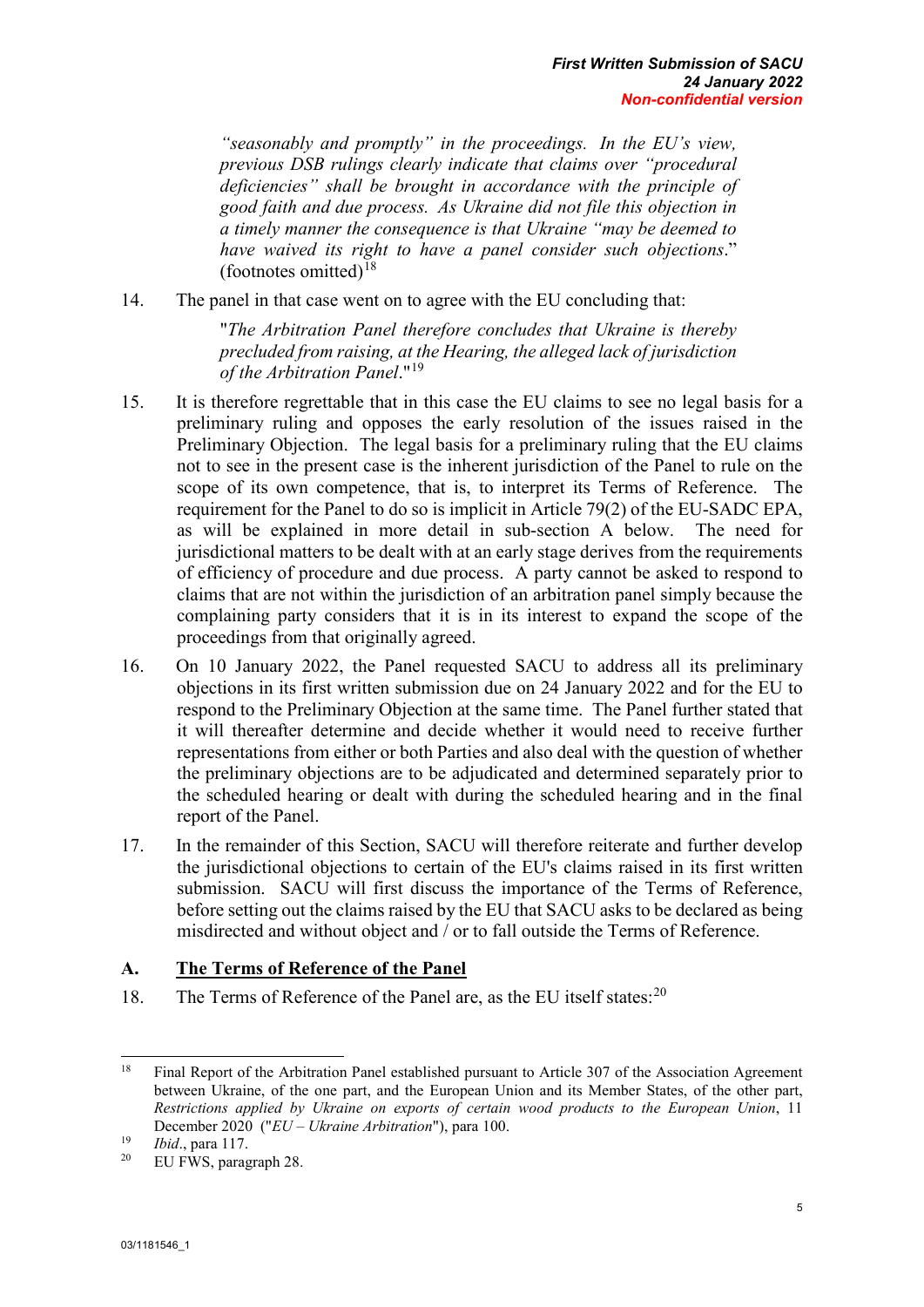*"(a) to examine, in the light of the relevant provisions of the Agreement cited by the Parties, the matter referred to in the request for the establishment of the arbitration panel;* 

*(b) to make findings on the conformity of the measure at issue with the provisions covered under Article 76 of the Agreement; and* 

*(c) to deliver a report in accordance with Articles 81 and 82 of the Agreement.*"

- 19. The matter referred to in the request for the establishment of the arbitration panel,  $2<sup>1</sup>$ i.e. the EU Arbitration Panel Request, lists the EU's claims at length. These are the only claims that the Panel has jurisdiction to adjudicate according to the Terms of Reference.
- 20. The second sentence of Article 79(2) of the EU-SADC EPA provides that:

"*The complaining Party shall identify in its request the specific measures at issue, and it shall explain how such measures constitute a breach of the provisions of this Agreement*."

- 21. The EU therefore had a duty to specify its claims precisely in its Arbitration Panel Request and cannot now introduce new claims. The Terms of Reference must be strictly construed and any broadening of the EU's complaint beyond the specific claims announced in the Arbitration Panel Request cannot be permitted as it would be contrary to Article 79(2) of the EU-SADC EPA. The duty to explain how the specific measures at issue constitute a breach of the agreement excludes the possibility of adding new complaints. The use of terms like "*such as*" or "*inter alia"*  cannot be relied upon to add new complaints in the dispute as this would effectively lead to the dispute being open-ended contrary to the clear intent of Article 79(2) of the EU-SADC EPA.
- 22. SACU also underlines that Article 79(2) of the EU-SADC EPA requires a specific *measure at issue* to be identified. This the EU did in its Arbitration Panel Request in the following terms

*"The measure at issue is the safeguard measure that was adopted on 27 June 2018 by the SACU Council of Ministers, notified to the European Union on 18 July 2018 and that entered into force on 28 September 2018. The measure at issue concerns the imports of frozen bone-in chicken cuts from the European Union and is based on an alleged increase in the volume of imports into the territory of SACU causing or threatening to cause a disturbance and/or serious injury."*

- 23. The Measure at Issue is therefore the definitive safeguard measure adopted by SACU. It is not the provisional safeguard measure, or even the investigation conducted by ITAC.
- 24. The EU in its first written submission, however, refers in a number of instances to the investigation and even to action taken by ITAC. Complaints that actions or omissions by ITAC are contrary to the EU-SADC EPA are not as such within the Terms of Reference. The EU can only complain in these proceedings that SACU

<span id="page-16-0"></span><sup>21</sup> Exhibit EU-5.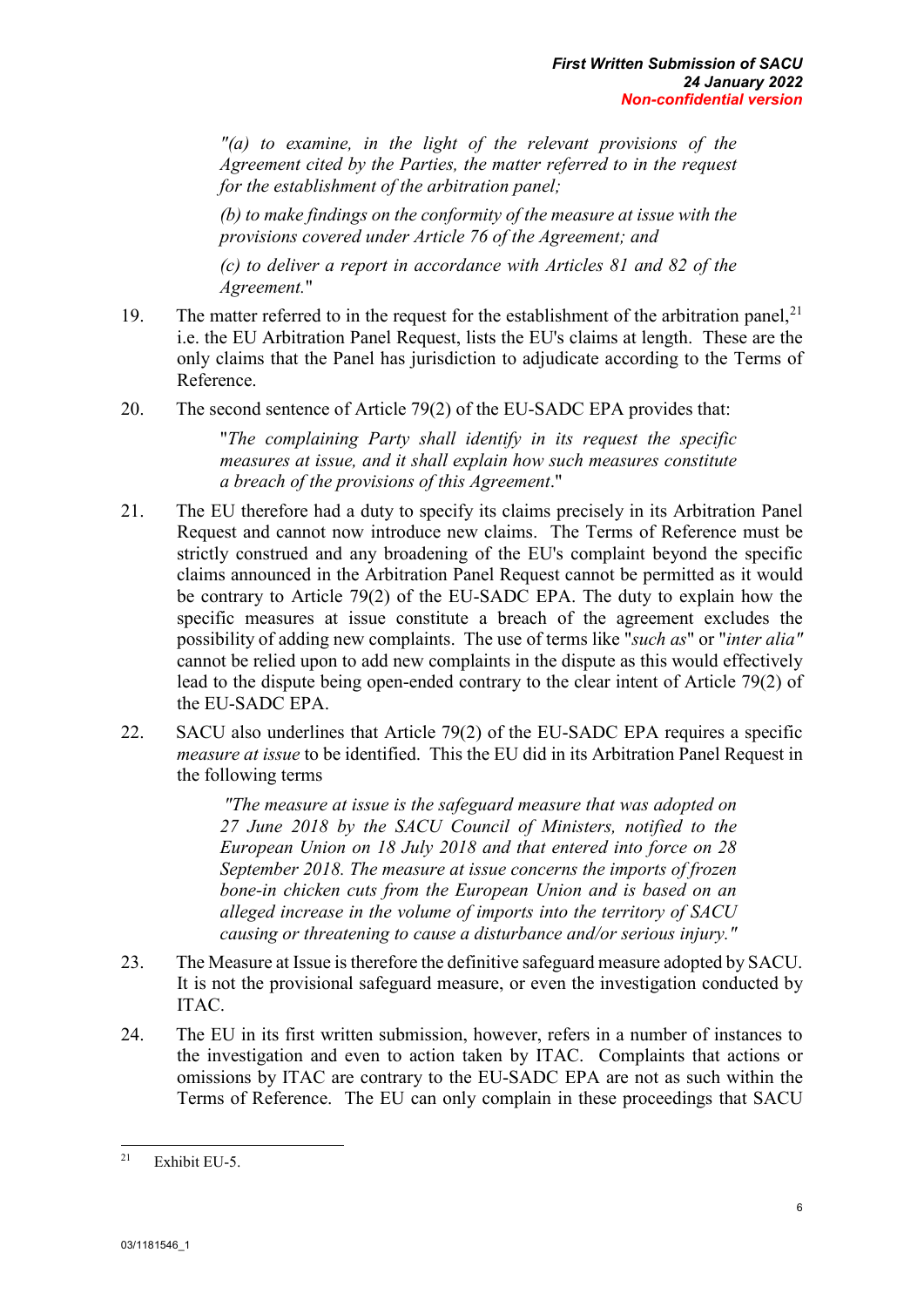should not have taken the action it did in light of the findings of the investigation. It is only SACU's action in this regard that is within the Terms of Reference.

- 25. In its brief comments communicated on 10 January 2022, the EU essentially argued that ITAC's investigation is "closely connected" to SACU's decision to adopt the Measure at Issue and consequently, it may also raise arguments against ITAC's investigation.
- 26. This misses the point. SACU's position is not that the EU cannot raise arguments in relation to ITAC's investigation, but that the actions or omissions by ITAC cannot be sufficient to establish any inconsistency of the Measure at Issue with Article 34 of the EU-SADC EPA. Rather, it is SACU's action in light of the findings of ITAC's investigation that is determinative.
- 27. SACU will now set out in the subsections below, the various claims in the EU's first written submission that it considers are misdirected and without object and / or fall outside the Terms of Reference of the Panel.

### <span id="page-17-0"></span>**B. Claims that do not relate to Article 34(5) of the EU-SADC EPA are misdirected and without object**

- 28. The substantive legal standards that the Measure at Issue must comply with are those set out in Articles 34(5) of the EU-SADC EPA. This was emphasised by SACU at the consultations with the EU that were held on 13 September 2019.
- 29. However, the EU's Arbitration Panel Request does not allege any inconsistency with Article 34(5) of the EU-SADC EPA and in fact, hardly mentions it at all. The EU's Arbitration Panel Request only alleges inconsistencies with Article 34(2) and Articles 34(7)(a), (b) and (c) of the EU-SADC EPA. While the EU does acknowledge that the Measure at Issue may be justified by Article 34(5) at one point in its first written submission,<sup>[22](#page-17-1)</sup> it explains nowhere why the Measure at Issue may be considered as inconsistent with that provision.
- 30. SACU notes that the EU states, in a footnote in its first written submission,  $2^3$  that ITAC's 3rd Essential Facts Letter indicated that ITAC considered Article 34(2) of the EU-SADC EPA was the legal successor of Article 16 of the Agreement on Trade, Development and Cooperation ("TDCA"), and "*that therefore Article 34(2) constituted the legal basis for the imposition of the final safeguard measure*". But as explained above, the Measure at Issue is only the definitive safeguard measure adopted by SACU and not the actions or omissions of ITAC. What ITAC itself may have considered as the legal basis for the Measure at Issue is, accordingly, irrelevant.
- 31. SACU also notes in any event, that in further correspondence in the investigation, ITAC corrected its earlier reference to Article 34(2), replacing it with Article 34, which includes Article  $34(5)$ .<sup>[24](#page-17-3)</sup> Similarly, the ITAC summary report does not refer specifically to Article 34(2) of the EU-SADC EPA, but rather to Article 34.
- 32. The EU's failure to address Article 34(5) of the EU-SADC EPA in its Arbitration Panel Request, even though SACU had explained that the Measure at Issue was

<span id="page-17-1"></span><sup>22</sup> <sup>22</sup> EU FWS, para 102.

<span id="page-17-3"></span><span id="page-17-2"></span><sup>&</sup>lt;sup>23</sup> EU FWS, footnote 68.<br><sup>24</sup> E<sub>F</sub>hibit SACU 7. SAI

<sup>24</sup> **Exhibit SACU-7**, SAPA letter of 17 August 2017 and ITAC response of 17 August 2017, available on ITAC's non-confidential file.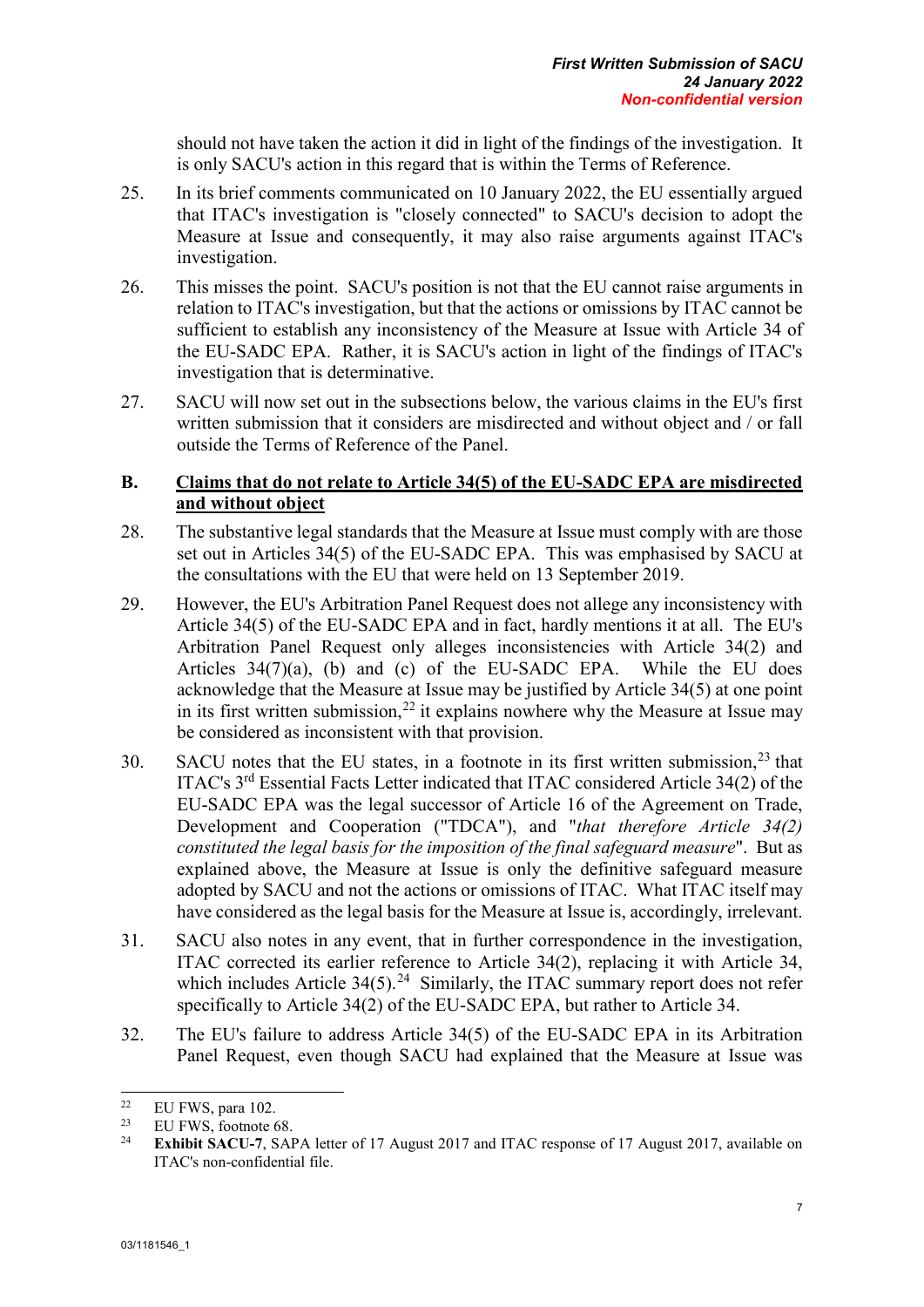justified under this legal basis, renders the claims in the Arbitration Panel Request that allege an inconsistency with Article 34(2) of the EU-SADC EPA as misdirected and without object. This affects paragraphs 1, 2 and 3 of the Arbitration Panel Request and the EU's Claims 1, 2, 3 and 4 in its first written submission.

- 33. SACU anticipates that the EU may argue that the claims in its Arbitration Panel Request and first written submission which allege an inconsistency with Article 34(2) of the EU-SADC EPA, should be understood as alleging a violation of certain requirements of Article 34(2) insofar as those requirements are *also contained* in Article 34(5) of the EU-SADC EPA.
- 34. This would represent a fundamental transformation of the plain meaning of the claims made by the EU in its Arbitration Panel Request (as well as its first written submission) and consequently, the Terms of Reference, and therefore should not be entertained. But even if this were to be explored by the Panel, it would only take the EU so far. This is because there are important differences between the requirements under Article 34(2) of the EU-SADC EPA, which the EU has erroneously presented as being the provision against which the Measure at Issue must be judged and Article 34(5) of the EU-SADC EPA, which is the applicable legal provision that SACU has stated justifies the Measure at Issue.
- 35. To explain further, Article 34(5) sets out the specific requirements for SADC EPA States and SACU to impose a safeguard measure and is the counterpart of Article 34(4) which sets out a specific substantive standard for measures adopted by the EU for its developing regions, that is, its "outermost regions". These provisions provide as follows:

*"4.Without prejudice to paragraphs 1 to 3, where any product originating in any SADC EPA State is being imported in such increased quantities and under such conditions as to cause or threaten to cause one of the situations referred to in paragraphs 2(a) to (c) to a like or directly competitive production sector of one or several of the EU's outermost regions, the EU may take surveillance or safeguard measures limited to the region or regions concerned in accordance with the procedures laid down in paragraphs 6 to 8.* 

*5. Without prejudice to paragraphs 1 to 3, where any product originating in the EU is being imported in such increased quantities and under such conditions as to cause or threaten to cause one of the situations referred to in paragraph 2(a) to (c) to a SADC EPA State or SACU, as the case may be, the SADC EPA State concerned or SACU, as the case may be, may take surveillance or safeguard measures limited to its territory in accordance with the procedures laid down in paragraphs 6 to 8."*

- 36. Articles 34(4) and (5) do incorporate by reference some of the requirements in Article 34(2), namely the definition of the serious injury or disturbance that must exist and the conditions of Articles 34(6) to (8). They both omit, however, the following two requirements:
	- a. the requirement that the increased imports and serious injury or disturbance must be "*a result of the obligations incurred by a Party under this Agreement,*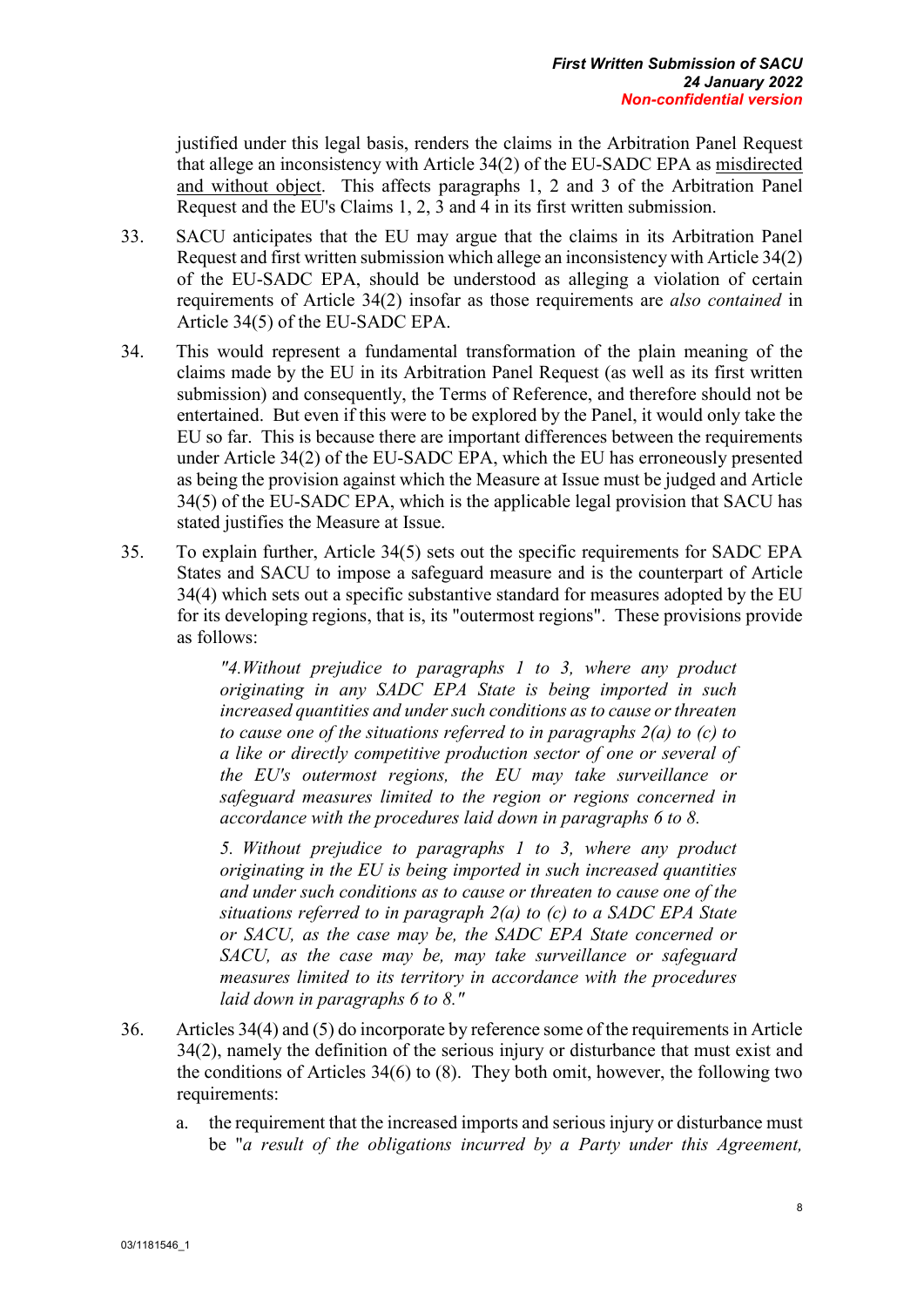*including tariff concessions*" – SACU will refer to this as the "obligations incurred requirement"; and

- b. the requirement that any safeguard measure "*shall not exceed what is necessary to remedy or prevent the serious injury or disturbances*" – SACU will refer to this as the "safeguard level requirement".<sup>[25](#page-19-1)</sup>
- 37. Articles 34(4) and (5) of the EU-SADC EPA therefore set out a lower substantive threshold for the imposition of a bilateral safeguard for the benefit of developing countries and regions. This is one of the ways in which the EU-SADC EPA pursues its important development objective, which SACU will expand upon in Section V.B below. As a result, the additional requirements of Article 34(2) do not apply in the case of bilateral safeguards imposed by SACU (or by the EU in favour of its outermost regions). They apply only to bilateral safeguards imposed by the EU for its developed regions.
- 38. Both Articles 34(4) and (5) of the EU-SADC EPA are expressed to be "*without prejudice*" to Articles 34(1)-(3). That can only mean that they are independent of Articles 34(1)-(3) save for the requirements specifically referred to that an increase in imports must result in either serious injury to the domestic industry, disturbances in a sector of the economy, or disturbances in the markets of agricultural products, and the requirements in Articles 34(6) to (8). Any other interpretation would render these provisions superfluous and therefore could not have been the intention of the Parties.
- 39. Requiring that SACU should comply with all the requirements of Article 34(2) in the same way as the EU for its developed regions would not only deprive Article 34(5) of any meaning but would also undermine the development objective of the EU-SADC EPA.
- 40. In light of the above, the EU's claims that are based on the obligations incurred requirement and the safeguard level requirement are misdirected and without object and must be dismissed for that reason. This affects the following EU claims:
	- a. The EU's Claim 2, first argument at paragraphs 108 to 135, that the increase in quantity of imports allegedly did not result from obligations incurred under the EU-SADC EPA; and
	- b. The EU's Claim 4, second argument at paragraphs 217 to 240, that the Measure at Issue allegedly exceeds what is necessary to remedy or prevent the serious injury or disturbance.

### <span id="page-19-0"></span>**C. The claim of incorrect selection of the period of investigation is not within the Terms of Reference**

41. The EU's Claim 2, second argument, point 1 at paragraphs 140 to 144, complains that the 2011 to 2016 period on which ITAC based its assessment, which the EU refers

<span id="page-19-1"></span><sup>25</sup> <sup>25</sup> SACU notes that Article 34(6)(a) of the EU-SADC EPA states that safeguard measures "*shall only be maintained for such a time as may be necessary to prevent or remedy serious injury or disturbances as defined in paragraphs 2, 4 and 5*", but this relates to the duration of the safeguard measure and is separate to the safeguard level requirement in Article 34(2). If it were otherwise, Article 34(6)(a) would not specifically refer to Article 34(2) as it does, but would only refer to Articles 34(4) and (5).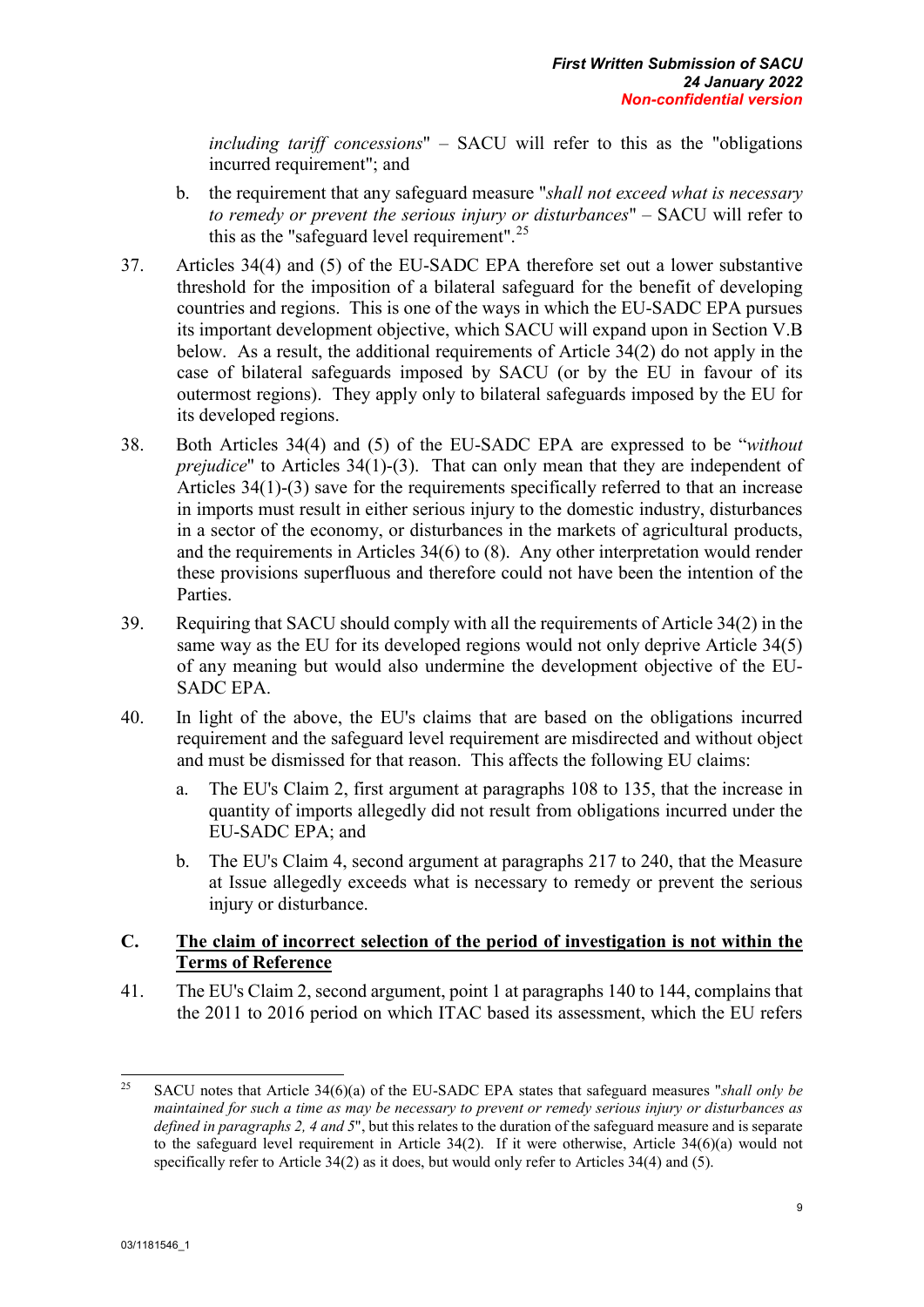to as the "period of investigation" or "POI", was too old. In particular, the EU argues that the POI should have been January 2016 to March 2018.[26](#page-20-1)

42. As explained above, actions or omissions of ITAC are not, as such, part of the Measure at Issue. In addition, no such claim was announced in the EU's Arbitration Panel Request. Point 1(e) of the Arbitration Panel Request only stated as follows:

> "*(e) The measure does not take into consideration that the imports during the period December 2016 – September 2018 greatly decreased compared to the period covered by the investigation.*"

- 43. This does not include a claim that the "POI" was wrongly selected by ITAC and was too old. Rather, point 1(e) of the Arbitration Panel Request is separately developed in the EU's Claim 2, second argument, point 2, which argues that more recent data should also have been taken into account.
- 44. The EU's claim of incorrect selection of the "POI" goes beyond the scope of the Arbitration Panel Request and therefore it is not within the Terms of Reference.

### <span id="page-20-0"></span>**D. The claim of non-correlation between the increased EU imports and a worsening of the serious injury or disturbance factors is not within the Terms of Reference**

- 45. The EU's Claim 3 complains that other factors contributing to the serious injury or disturbance were not appropriately taken into account, which the EU refers to as the "non-attribution requirement" of a causation analysis. However, as part of this Claim 3, the EU also argues at paragraphs 161 to 163 that there was no correlation between the increase in EU imports and a worsening of the serious injury or disturbance factors examined by ITAC, which the EU refers to as the "correlation requirement" of a causation analysis.
- 46. The EU had raised a claim in relation to causation analysis at point 1(d) of the Arbitration Panel Request as follows:

"*d) Other factors such as the volatility of feed raw material prices, the increase in labour costs, diesel, electricity, plastic and cardboard boxes, duties imposed on the soya oilcake used in production of feed and imports from other countries were not appropriately taken into account in the analysis of the existence and level of a threat of disturbance and/or serious injury because of an increase in volume of imports*;"

47. The claim announced in the Arbitration Panel Request therefore relates only to what the EU refers to as the "non-attribution requirement". It does not relate to what the EU refers to as the "correlation requirement". No claim in relation to this "correlation requirement" is to be found in the Arbitration Panel Request and therefore it is not within the Terms of Reference.

<span id="page-20-1"></span><sup>26</sup> EU FWS, para 141.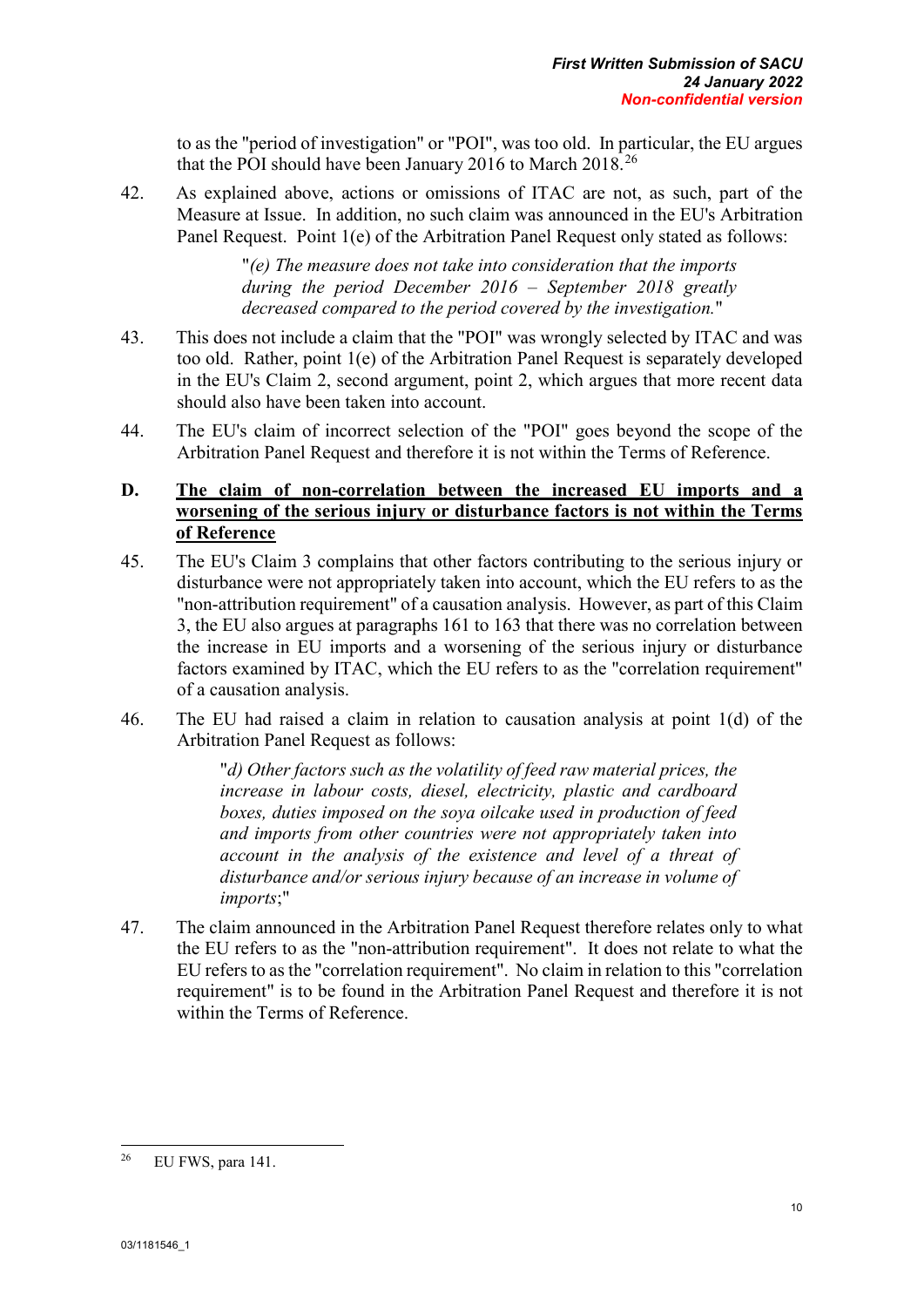### <span id="page-21-0"></span>**E. The claim of violation of the so-called principle of "reverse parallelism" and the claim regarding the geographic scope of the serious injury or disturbance data is not within the Terms of Reference**

48. The EU's Claim 4, first argument at paragraphs 205 to 216, contests the right of SACU to impose measures for the whole of the territory of SACU in this case. Indeed, the conclusion of this section reads:

> "*The ITAC only analyzed alleged increased imports and alleged injury with respect to South Africa. Thus, there is no basis under the EU– SADC EPA for the ITAC to impose safeguard measures for the entire territory of SACU.*"*[27](#page-21-2)*

- 49. SACU assumes that the reference to ITAC imposing a safeguard measure is a clerical error and what is meant is that SACU was not entitled to impose a safeguard measure for the entire territory of SACU.
- 50. The EU had announced a claim in relation to the geographic scope of import data used in the investigation at point 1(c) of the Arbitration Panel Request as follows:

"*c) The measure at issue concerns a different geographic scope than the investigation, which did not take into account the import data relating to SACU but was based on data relating exclusively to the Republic of South Africa;*"

- 51. The claim announced in the Arbitration Panel Request relates only to the geographic scope of the import data used. It does not contest the right of SACU to impose a measure on the whole of the SACU customs union when imports and serious injury or disturbance are occurring allegedly only in one part of the customs union.
- 52. Indeed, the EU alleges in this regard a violation of Article 34(1) of the EU-SADC EPA in paragraphs 205 to 207 of its first written submission although that provision is not at all referenced in the Arbitration Panel Request.
- 53. In order to justify its new claim the EU goes on in paragraphs 208 to 216 to develop a new principle of "reverse parallelism" whereby a measure can only apply to the territory for which increased imports have been found and injury to result therefrom (a principle that the EU certainly does not apply in its own trade defence measures).
- 54. The pertinent point, however, is that such a claim is nowhere to be found in the EU's Arbitration Panel Request and therefore it is not within the Terms of Reference.
- 55. Similarly, paragraphs 212 to 215 of the EU's first written submission, which specifically concern the geographic scope of the data used to assess serious injury or disturbance, go beyond the claim announced at point 1(c) of the Arbitration Panel Request, which concerns only the geographic scope of the import data used. The EU's claim in these paragraphs is therefore also not within the Terms of Reference additionally for this reason.

### <span id="page-21-1"></span>**F. The claims regarding provision of information on the price comparison and unsuppressed selling price calculation are not within the Terms of Reference**

56. The EU's Claim 5 concerns the information provided to the TDC under the EU-SADC EPA. In particular, the EU complains that SACU: (i) did not provide adequate

<span id="page-21-2"></span><sup>27</sup> EU FWS, para 216.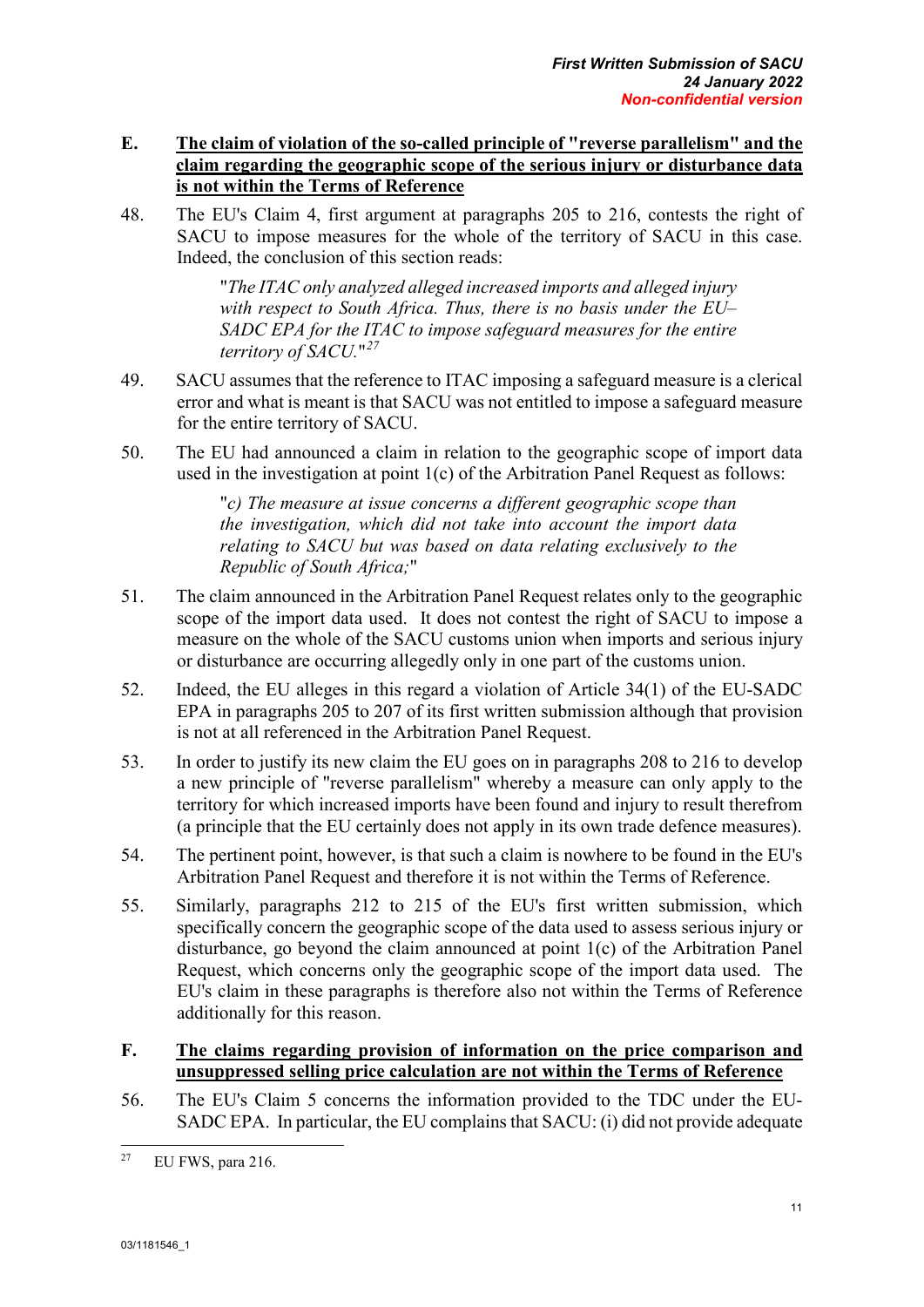information on the comparison of the prices of domestic and imported products; (ii) did not provide adequate information on the unsuppressed selling price calculation; and (iii) did not provide actual data but only indexed data, in relation to certain of the serious injury or disturbance factors.

57. The EU had announced a claim in relation to the information provided to the TDC at point 4(a) of the Arbitration Panel Request as follows:

> "*a) The Trade and Development Committee (and therefore the European Union Party) was not provided with the necessary data or was provided only with indexed data, which made it impossible to thoroughly and fully examine the situation and propose a recommendation or satisfactory solution.*"

58. The claim announced in the Arbitration Panel Request, that the TDC "*was not provided with the necessary data or was provided only with indexed data*" relates to point (iii) above, namely the non-provision of actual figures, but only indexed data (hence the use of the word "*or*"). It does not relate to the provision of information regarding the comparison of the prices of domestic and imported products and the unsuppressed selling price calculation. These parts of the EU's Claim 5 are therefore not within the Terms of Reference.

### <span id="page-22-0"></span>**G. Conclusion**

- 59. In light of the above, SACU invites the Panel to find that paragraphs 1, 2 and 3 of the Arbitration Panel Request and the EU's Claims 1, 2, 3 and 4 in its first written submission that allege a violation of Article 34(2) of the EU-SADC EPA, are misdirected and without object since they allege a violation of a provision that is not applicable to the Measure at Issue.
- 60. In the alternative, if the Panel accepts that the Arbitration Panel Request and the EU's first written submission can be read as alleging a violation of certain requirements of Article 34(2) of the EU-SADC EPA that are also contained in Article 34(5) of the EU-SADC EPA, SACU invites the Panel to find that the following claims in the EU's first written submission are misdirected and without object:
	- a. The claim in relation to the obligations incurred requirement, set out at paragraphs 108 to 135; and
	- b. The claim in relation to the safeguard level requirement, set out at paragraphs 217 to 240.
- 61. Further, and in any event, SACU requests the Panel to declare the following claims to be outside the Panel's Terms of Reference:
	- a. The claim of incorrect selection of the POI set out at paragraphs 140 to 144;
	- b. The claim of non-correlation between the increased EU imports and a worsening of the serious injury or disturbance factors set out at paragraphs 161 to 163;
	- c. The claim of violation of the so-called principle of "reverse parallelism" set out at paragraphs 205 to 216 and the claim in relation to the geographic scope of the serious injury or disturbance data set out at paragraphs 212 to 215; and
	- d. The claim regarding provision of information on ITAC's price comparison and unsuppressed selling price calculation set out at paragraphs 242 to 245.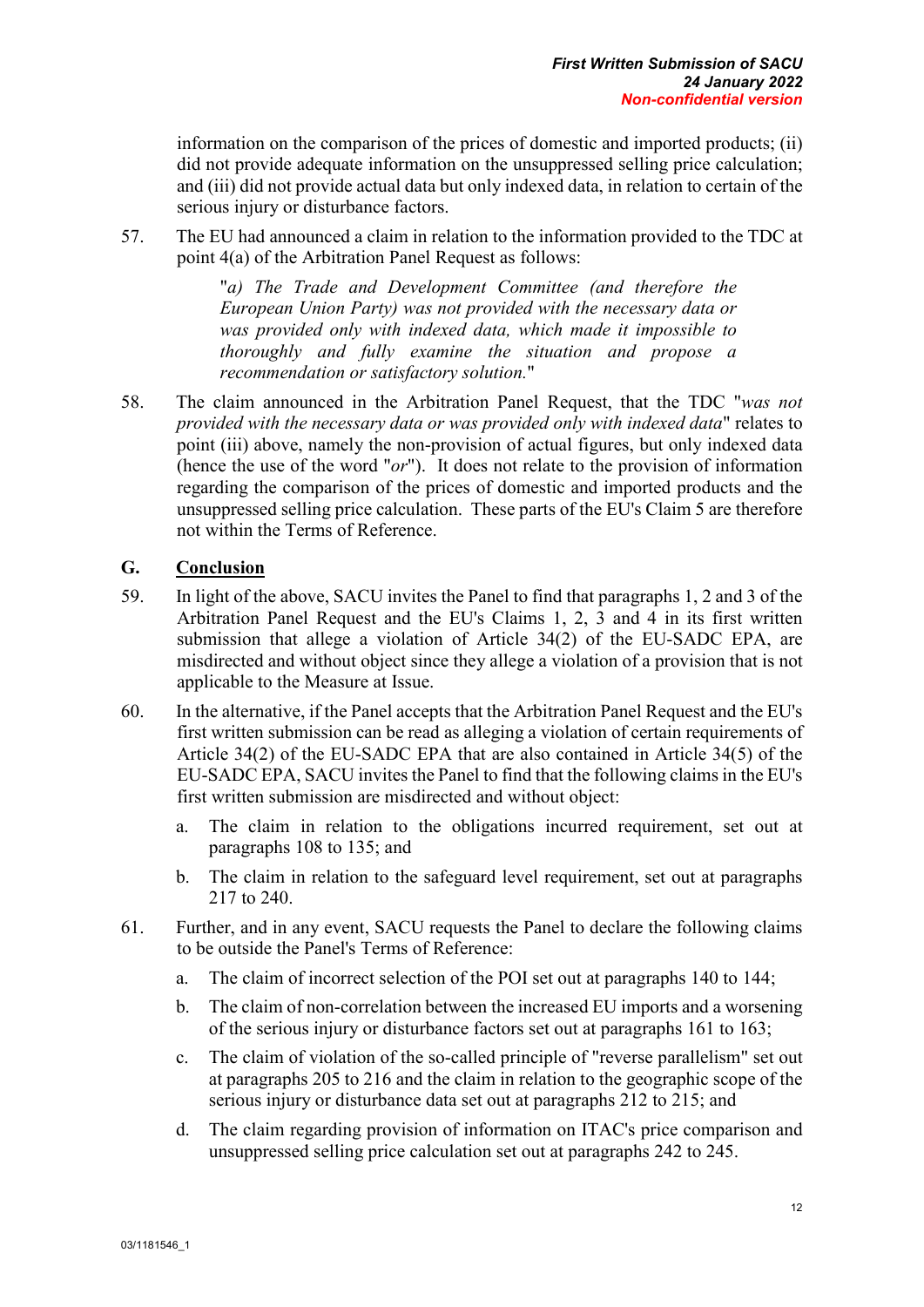62. Consequently, SACU will only address the claims set out at paragraphs 60 and 61 on a subsidiary basis, for the eventuality that the Panel does not agree that these claims are misdirected and without object and / or not within the Terms of Reference. SACU further reserves the right to supplement its responses to these claims, should this be the case.

#### <span id="page-23-0"></span> $V_{\cdot}$ **PRELIMINARY LEGAL OBSERVATIONS**

63. Before addressing the EU's five specific claims, SACU considers it necessary to discuss a number of important and overarching legal issues that are pertinent to the proper legal framework applicable to this dispute.

#### <span id="page-23-1"></span>**A. The lack of relevance of WTO law and case-law**

- 64. The first of these overarching legal observations responds to the arguments made by the EU in Section V.A of its first written submission.<sup>[28](#page-23-2)</sup> The EU goes to great lengths in that Section to seek to justify its reliance on the WTO safeguard rules and WTO case-law in support of its claims. The EU's arguments are entirely unjustified and the EU's reliance on the WTO safeguard rules and WTO case-law undermines most of its arguments.
- 65. SACU readily agrees that the rules of interpretation of the Vienna Convention on the Law of Treaties ("VCLT") must be applied by the Panel in the task of interpreting Article 34 of the EU-SADC EPA. Indeed Article 92 of the EU-SADC EPA expressly says so. The EU cites this provision<sup>[29](#page-23-3)</sup> but significantly omits its final sentence that states, "*The rulings of the arbitration panel cannot add to or diminish the rights and obligations provided for in this Agreement.*"
- 66. The principal argument of the EU is that the VCLT applies to both the WTO agreements and the EU-SADC EPA and that, therefore, they must be interpreted in the same way. The EU states that:

"*Accordingly, to the extent that the text of the EU–SADC EPA and the WTO agreements (in casu ASG and the GATT 1994) is the same or materially similar, the EU has cited WTO case law in support of the EU's interpretation. When the text of the EU–SADC EPA and the WTO agreements (ASG and the GATT 1994) are not entirely identical, the jurisprudence of WTO panels and the AB nonetheless represent a reasonable and sensible way to interpret the relevant EU–SADC EPA provision(s), and thus relevant case law has been accordingly cited by the EU.*"[30](#page-23-4)

- 67. The EU's position is however, entirely untenable, as will be shown below and in reality, the EU is asking the Panel to add new obligations that are not contained in the EU-SADC EPA, in violation of its Article 92.
- 68. The fact that the rules of interpretation of the VCLT apply to these proceedings and that they are also applied in WTO dispute settlement does not allow WTO provisions and case-law to be imported into the EU-SADC EPA. The provisions of the EU-SADC EPA must be interpreted as required by the VCLT. While the EU states that

<span id="page-23-2"></span> $28$ <sup>28</sup> EU FWS, paras 76-81.

<span id="page-23-4"></span><span id="page-23-3"></span><sup>&</sup>lt;sup>29</sup> EU FWS, para 77.<br><sup>30</sup> EU FWS, para 80

EU FWS, para 80.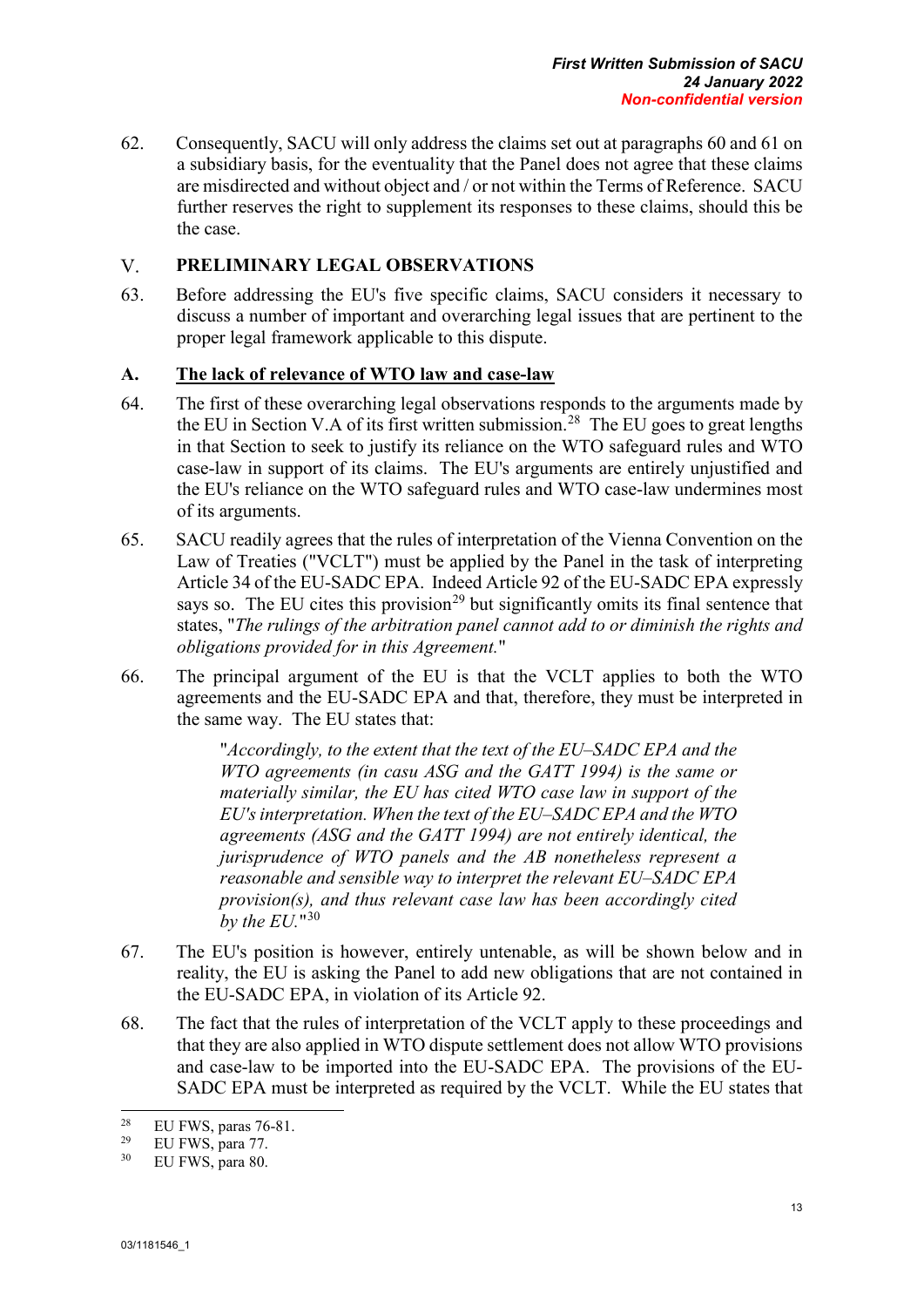it bases its position on Article 31 of the VCLT, the EU in fact only relies on the similarity of certain words and expressions in Article 34 of the EU-SADC EPA and the WTO provisions. The EU, however, ignores the very significant differences in the texts of the two sets of provisions. The EU also ignores entirely their very different contexts, objects and purposes, even though Article 31 of the VCLT attaches equal importance to the context, object and purpose of the provision to be interpreted, as set out below:

#### *Article 31*

*General rule of interpretation 1. A treaty shall be interpreted in good faith in accordance with the ordinary meaning to be given to the terms of the treaty in their context and in the light of its object and purpose.*

- 69. SACU will now provide its views on the applicable legal framework, based on a proper approach to the rule of interpretation under Article 31 of the VCLT.
- 70. Starting with the terms of the relevant provisions, although certain words in Article 34 of the EU-SADC EPA are also found in the WTO safeguard rules consisting of Article XIX of the General Agreement on Tariffs and Trade, 1994 ("GATT") and the WTO SGA, many other words and concepts from these provisions, and the WTO SGA in particular, are *not* to be found in Article 34 of the EU-SADC EPA. The features and requirements of Article 34 EU-SADC EPA and the WTO safeguard rules are very different. In terms of notable examples:
	- a. Article 34 of the EU-SADC EPA is entitled "General bilateral safeguards" and does not refer to "emergency action", while the WTO rules do.<sup>[31](#page-24-0)</sup>
	- b. Article 34 of the EU-SADC EPA does not refer to the existence of "unforeseen developments", while the WTO rules do.<sup>[32](#page-24-1)</sup>
	- c. Article 34 of the EU-SADC EPA additionally covers "disturbances" and not only "serious injury" unlike the WTO rules,  $33$  and the EU-SADC EPA does not require that such disturbances are "serious".
	- d. Article 34 of the EU-SADC EPA does not list mandatory serious injury or disturbance factors that need to be analysed, while the WTO rules do.<sup>[34](#page-24-3)</sup>
	- e. Article 34 of the EU-SADC EPA does not contain any detailed provisions in relation to establishing causation unlike the WTO rules and does not require any "non-attribution" analysis, which is required under the WTO rules.<sup>[35](#page-24-4)</sup>
	- f. Article 34 of the EU-SADC EPA does not contain any requirement for there to be a domestic investigation with procedural rights for interested parties,

<span id="page-24-0"></span> $31$ <sup>31</sup> *C.f.* WTO SGA, preamble and Article 11.1; GATT, Article XIX (title).

<span id="page-24-1"></span> $^{32}$  *C.f.* GATT, Article XIX:1(a).

<span id="page-24-2"></span><sup>&</sup>lt;sup>33</sup> *C.f.* WTO SGA, Article 2.1 and GATT, Article XIX:1(a).<br><sup>34</sup> *C.f.* WTO SGA, Article 4.2(c).

<span id="page-24-3"></span><sup>&</sup>lt;sup>34</sup> *C.f.* WTO SGA, Article 4.2(a).<br><sup>35</sup> *C.f.* WTO SGA, Article 4.2(b).

<span id="page-24-4"></span>C.f. WTO SGA, Article 4.2(b).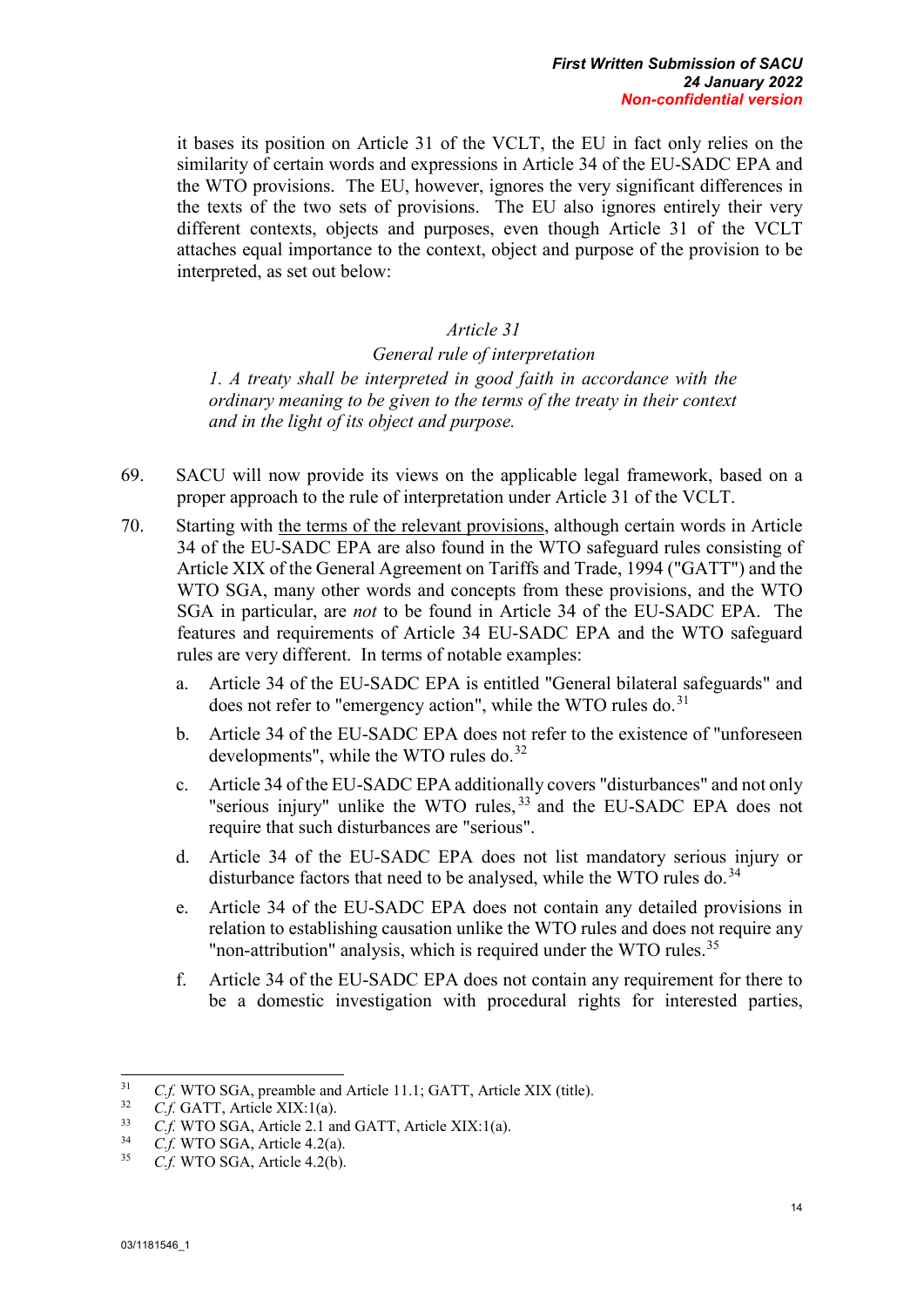including disclosure of relevant information, which is required under the WTO rules.[36](#page-25-0)

- g. Article 34 of the EU-SADC EPA does not require there to be a published report setting out the "*findings and reasoned conclusions on all pertinent issues of fact and law*", which is required under the WTO rules.<sup>[37](#page-25-1)</sup>
- 71. These differences are therefore both significant, as well as substantive, and must be taken into account in any serious interpretative exercise, as they have an important impact on how the respective provisions must be applied.
- 72. This is evident from the earlier case-law in relation to Article XIX of the GATT, which was interpreted very differently by panels before it was supplemented by the additional and more detailed requirements of the WTO SGA in 1994. Considerable deference was accorded to GATT Contracting Parties over the need and justification of safeguard measures under Article XIX of the GATT.<sup>38</sup>
- 73. The advent of the WTO SGA however, and in particular, the addition of a specific obligation to conduct a domestic investigation conforming to certain standards and to publish a report setting out the "*findings and reasoned conclusions on all pertinent issues of fact and law*" adequately justifying the measure,<sup>[39](#page-25-3)</sup> completely transformed the WTO safeguards regime from a quasi-discretionary "escape clause" into a trade defence regime based on even more exacting standards than those required of antidumping and countervailing duty measures. $4\overline{0}$  It also effectively reversed the burden of proof, since a complaining party no longer had affirmatively to show that the substantive conditions for the imposition of a measures were not met but only that the report of the investigation did not adequately justify the measure. As a result, after the conclusion of the WTO SGA, many safeguard measures were contested and nearly all were found to be unjustified, whereas before the conclusion of the WTO SGA no safeguard measure was ever found by a panel to be contrary to Article XIX of the GATT.<sup>[41](#page-25-5)</sup>
- 74. This is also evident from the way in which other safeguard clauses in international agreements, which also contain significant differences from the WTO SGA, have been applied. Looking at the WTO agreements themselves, a good example is the

<span id="page-25-0"></span><sup>36</sup>  $^{36}$  *C.f.* WTO SGA, Article 3.<br> $^{37}$  *C.f.* WTO SGA, Articles 3.

<span id="page-25-2"></span><span id="page-25-1"></span> $^{37}$  *C.f.* WTO SGA, Articles 3.1 and 4.2(c).

See Report of the Intersessional Working Party on the Complaint of Czechoslovakia Concerning the Withdrawal by the United States of a Tariff Concession under Article XIX of the GATT, GATT/CP/106, adopted 22 October 1951 ("*Hatters' Fur*"), paras 30 and 48.

<span id="page-25-3"></span> $39$  WTO SGA, Article 3.1.

<span id="page-25-4"></span>See, C Ledet, 'Causation of Injury in Safeguard Cases: Why the US Can't Win' (2003) Law and Policy in International Business 713, which explains at 745 that: "*the escape clause concept was always intended to be a flexible one to allow for a case-by-case analysis of serious injury and to provide for the fashioning of an appropriate response*" but the WTO SGA, as interpreted by the Appellate Body "*does not provide a workable means for defending a safeguard measure*." See also AO Sykes, 'The Persistent Puzzles of Safeguards: Lessons from the Steel Dispute' (2004) Journal of International Economic Law 523, which concludes at 562-563 that under the WTO SGA as interpreted by the Appellate Body, WTO Members face "*near-certain defeat when a complaint is brought against them*", underlining the requirement to

<span id="page-25-5"></span>produce a sufficiently "reasoned and adequate explanation" as causing particular difficulty.<br><sup>41</sup> See, KJ Pelc, 'Seeking Escape: The Use of Escape Clauses in International Trade' (2009) International Studies Quarterly 349, at 358-361.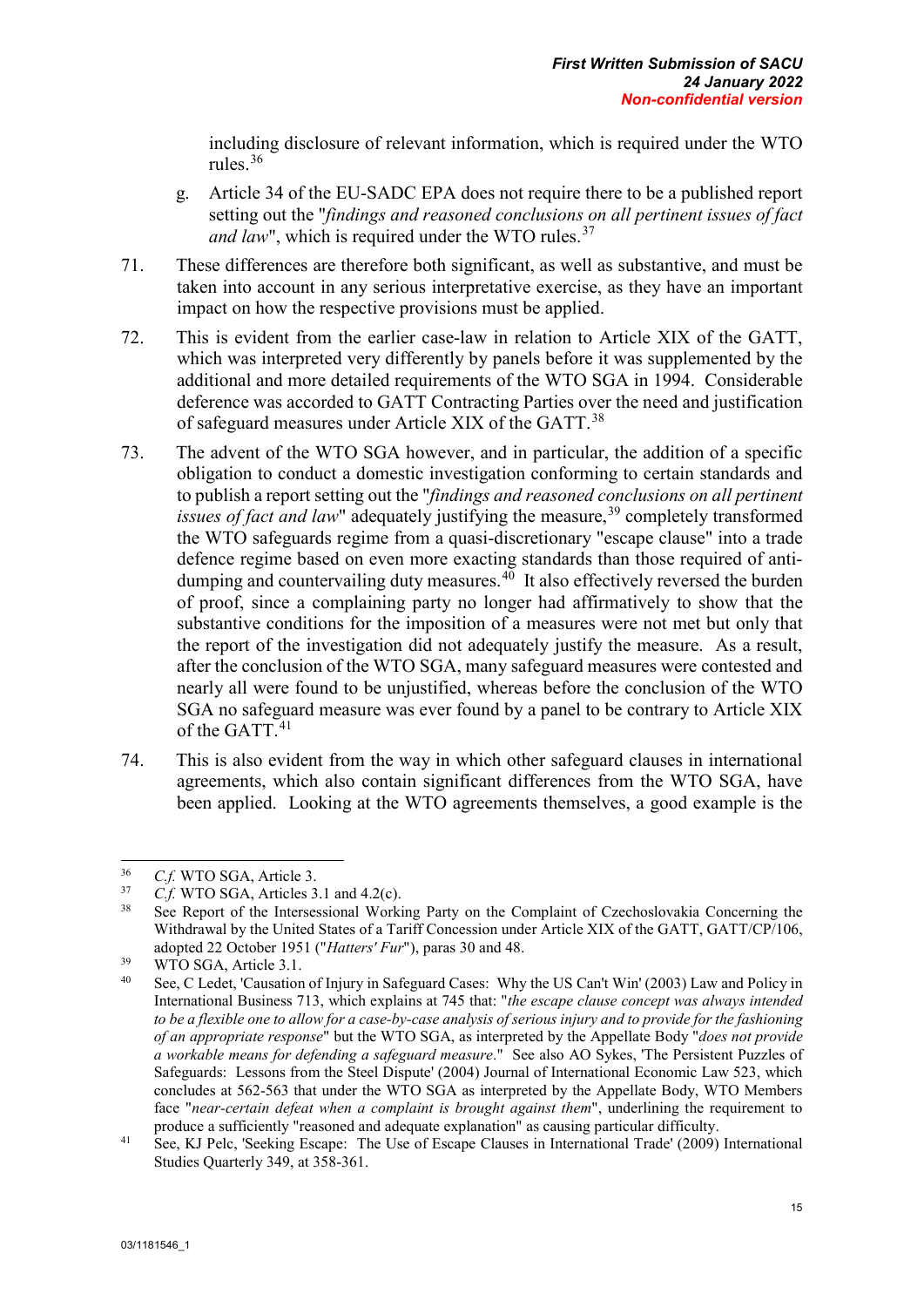"special safeguard" regime under the WTO Agreement on Agriculture,  $42$  which recognises the particularly sensitive nature of agricultural markets and is consequently based on very different conditions, namely, the breaching of specific "trigger levels" in terms of either import volumes or prices. There is no requirement for an investigation or any finding of injury.[43](#page-26-1) 

- 75. Similarly, Article XVIII of the GATT, which is entitled "Governmental Assistance to Economic Development", recognises the special needs of developing countries and sets out a safeguard mechanism that is more adapted to those needs. That mechanism is not subject to the procedural requirements that were added by the WTO SGA. The same is true of the balance of payments safeguard mechanism in Article XII of the GATT. Indeed, many other provisions of the WTO agreements have the same effect as safeguard measures but are generally called "exceptions". One particularly broad exception is the national security exception in Article XXI of the GATT but there are many others throughout the WTO Agreements and they generally do not require an investigation to be conducted but only for more or less substantive conditions to be satisfied.
- 76. More generally, safeguard clauses in international agreements come in many different varieties. While some are trade related, others are not.<sup>[44](#page-26-2)</sup> Some require an investigation to be conducted, $45$  but many others do not. Most require consultations with a view to avoiding the imposition of a safeguard,<sup>[46](#page-26-4)</sup> but others simply require notification to the other party to the agreement.<sup>[47](#page-26-5)</sup> Some limit safeguard measures to a transitional period only<sup>[48](#page-26-6)</sup> whereas others allow such measures indefinitely.<sup>[49](#page-26-7)</sup> Some

<span id="page-26-1"></span><span id="page-26-0"></span><sup>42</sup> <sup>42</sup> WTO Agreement on Agriculture, Article 5.<br><sup>43</sup> Agriculturated in the Papel Pepert, Europe

<sup>43</sup> As illustrated in the Panel Report, *European Communities – Measures Affecting the Importation of Certain Poultry Products*, WT/DS69/R, adopted 23 July 1998, as modified by Appellate Body Report WT/DS69/AB/R, DSR 1998:V, p. 2089 ("*EC – Poultry*"), in particular, at para 284.

<span id="page-26-2"></span><sup>44</sup> For example, Article 16 of the Protocol on Northern Ireland/Ireland annexed to the Agreement on the Withdrawal of the United Kingdom from the EU is a safeguard clause that allows action to depart from other provisions of the agreement in the case of grave economic or societal problems as well as "diversion of trade". See **Exhibit SACU-8**, section 1.1. 45 For example, the Australia-China Free Trade Agreement ("FTA"), the Australia-Japan FTA, the

<span id="page-26-3"></span>Malaysia-Australia FTA and the EFTA-Canada, EFTA-Central America and EFTA-Hong Kong agreements all specifically incorporate by reference the investigation obligations in the WTO SGA. See **Exhibit SACU-8**, sections 1.2-1.6.

<span id="page-26-4"></span><sup>&</sup>lt;sup>46</sup> This is the case in particular with the equivalent provisions to Article 34 of the EU-SADC EPA in other EU EPAs with ACP countries. See **Exhibit SACU-8**, section 2.

<span id="page-26-5"></span><sup>&</sup>lt;sup>47</sup> For example, the Canada-Korea FTA merely requires notice of a provisional measure to be given through publication in an official journal. See **Exhibit SACU-8**, section 1.8.

<span id="page-26-6"></span><sup>48</sup> For example, the Australia-China FTA, the Australia-Japan FTA, the Malaysia-Australia FTA, the EFTA-Canada and EFTA-Central America FTAs (but not the EFTA – Hong Kong FTA) and the EU FTAs with Mexico, Singapore, Japan and MERCOSUR. See **Exhibit SACU-8**, section 1. The agricultural safeguard

<span id="page-26-7"></span>in Article 35 of the EU-SADC EPA is also limited to a period of 12 years.<br><sup>49</sup> This is the case in particular with the equivalent provisions to Article 34 of EU-SADC EPA in other EU EPAs with ACP countries. See **Exhibit SACU-8**, section 2.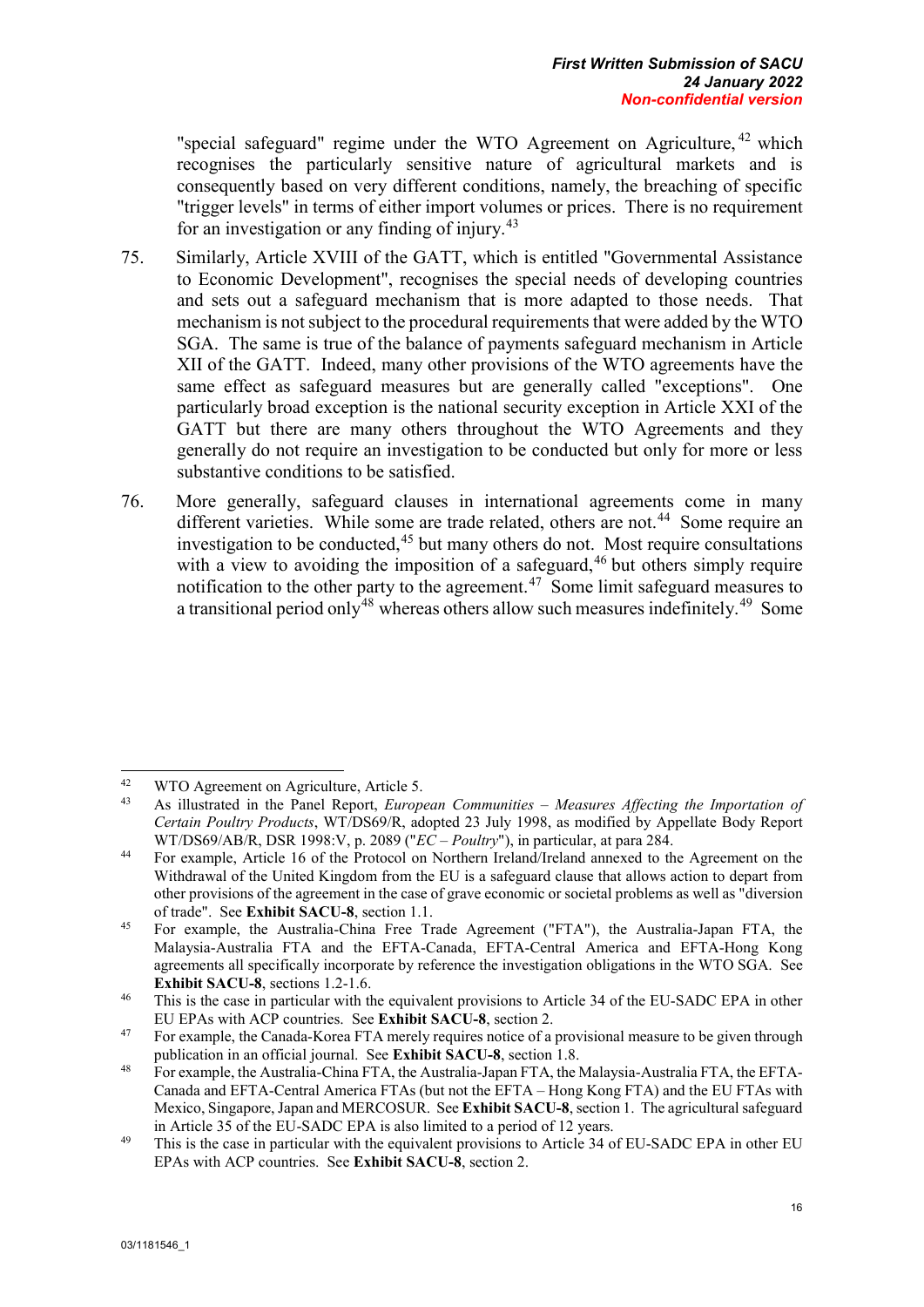allow rebalancing of rights and obligations (or compensation as it is more normally termed),<sup>[50](#page-27-0)</sup> others do not.<sup>[51](#page-27-1)</sup> Some are subject to dispute settlement, others are not.<sup>52</sup>

77. Indeed, the EU-SADC EPA itself contains five different bilateral safeguard clauses,<sup>[53](#page-27-3)</sup> each with their own specific conditions and features. When explaining the each with their own specific conditions and features. importance of these safety valves to the world, the European Commission, in its "Fact Sheet" in relation to the EU-SADC EPA, insisted on the ability of SADC EPA States to protect themselves and nowhere mentioned the obligation that it now claims to exist to conduct an investigation. It stated as follows:

> *"The EPA contains a large number of "safeguards" or safety valves. EPA countries can activate these and increase the import duty in case imports from the EU increase so much or so quickly that they threaten to disrupt domestic production."[54](#page-27-4)*

- 78. The various safeguard clauses negotiated and concluded by the EU itself in its trade agreements, in particular, are instructive. EU agreements with African, Caribbean and Pacific ("ACP") countries, that is EPAs like the EU-SADC EPA, do not include any obligation to conduct an investigation or to produce a report. SACU attaches the general bilateral safeguard clauses in the following EU EPAs, which illustrate this point: the EU EPA with the West African States, the Economic Community of West African States and the West African Economic and Monetary Union; the EU EPA with the Eastern and Southern Africa States; the EU EPA with the East African Community Partner States; the EU EPA with Cameroon; the EU EPA with the Caribbean Forum ("CARIFORUM") States; and the EU EPA with the Pacific States.<sup>[55](#page-27-5)</sup>
- 79. In contrast, recent EU FTAs with more developed countries that provide for bilateral safeguard measures, specifically include an obligation for an investigation to be conducted and a report justifying the measures to be published. They also explicitly incorporate the standards of the WTO SGA. This is the case for the safeguard clauses in the following EU FTAs, which are attached: the EU FTA with Singapore; the EU FTA with Japan; the EU FTA with Vietnam; the EU FTA with MERCOSUR; the EU FTA with Mexico; the EU's proposed FTA with Chile; the EU's proposed FTA with Australia and the EU's proposed FTA with New Zealand.<sup>[56](#page-27-6)</sup>
- 80. The pattern is clear. Obligations to conduct an investigation and to produce a report justifying the proposed measure in line with the WTO safeguard rules are agreed with more advanced nations but are not included in agreements with developing nations where a greater degree of flexibility is required. These follow the "notify and

<span id="page-27-0"></span><sup>50</sup> Examples of FTAs that require rebalancing (or compensation) are the EFTA Agreements with Canada, Central America and Hong Kong and the China-Singapore FTA. See **Exhibit SACU-8**, section 1.5-1.7 and 1.9.

<span id="page-27-1"></span><sup>&</sup>lt;sup>51</sup> This is the case in particular with the equivalent provisions to Article 34 of EU-SADC EPA in other EU EPAs with ACP countries. See **Exhibit SACU-8** section 2.

<span id="page-27-2"></span><sup>&</sup>lt;sup>52</sup> For example, the Canada-Korea FTA excludes dispute settlement with respect to the implementation of a safeguard measure. See **Exhibit SACU-8**, section 1.8.

<span id="page-27-3"></span><sup>53</sup> These are: Article 34 on general bilateral safeguards; Article 35 on certain agricultural safeguards by SACU; Article 36 on food security safeguards by SADC EPA States; Article 37 on transitional safeguards by the BLNS States; and Article 38 on infant industry protection safeguards by certain SADC EPA States.<br> **Exhibit SACU-9**, European Commission Fact Sheet: EU-SADC EPA, 10 October 2016.<br> **Exhibit SACU-8**, section 2.<br> **Exhib** 

<span id="page-27-5"></span><span id="page-27-4"></span>

<span id="page-27-6"></span>**Exhibit SACU-8**, section 1.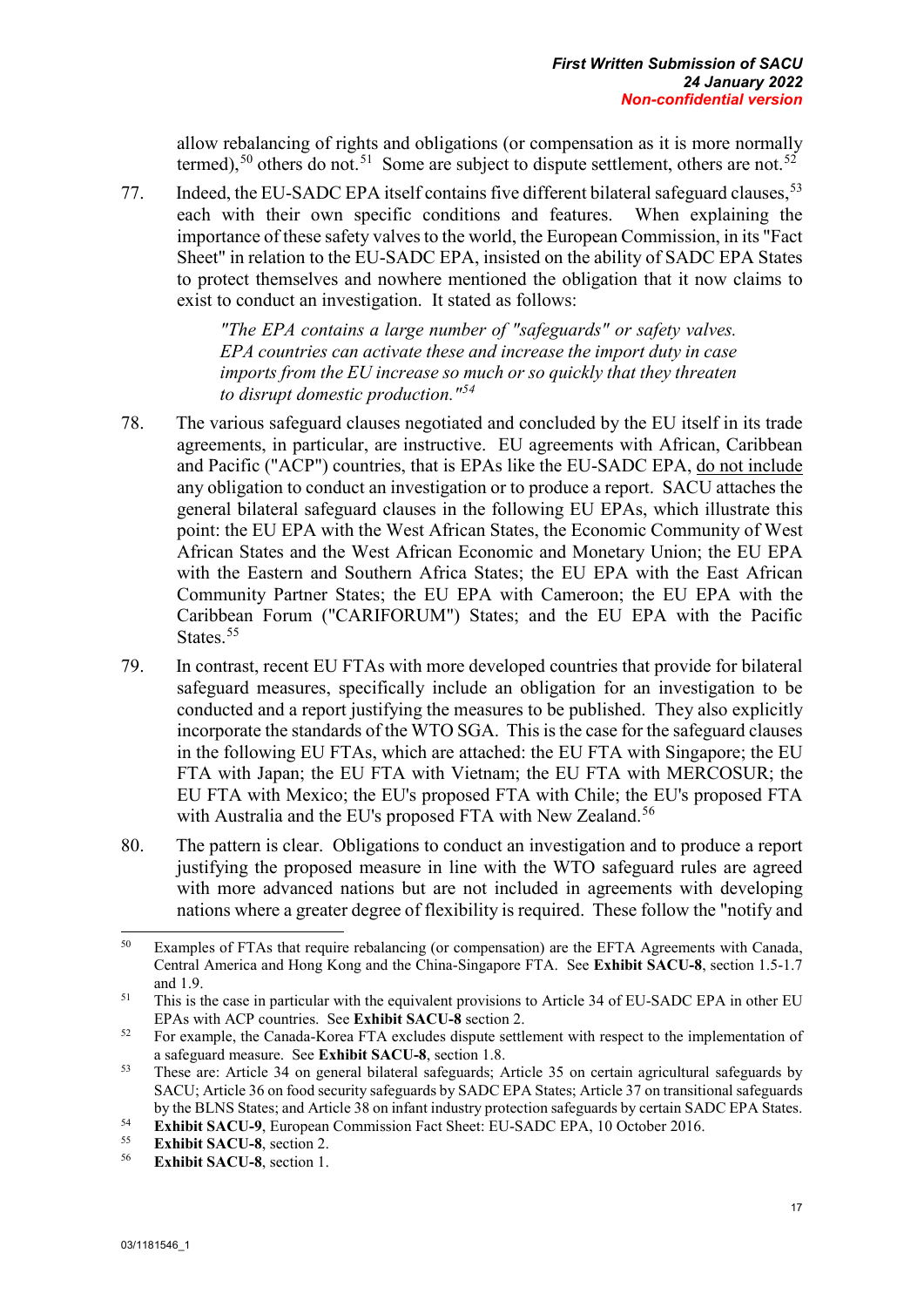negotiate" model that is also found in the EU-SADC EPA, as opposed to the "investigate and justify in a report" model that applies in the WTO and in some FTAs.

- 81. Moving to the context, object and purpose of the relevant provisions, it is clear that these are very different in the case of Article 34 of the EU-SADC EPA on the one hand, and Article XIX of the GATT and the WTO SGA on the other. As will be explained in detail in Section V.B below, the EU-SADC EPA is as much a development agreement as a trade agreement and its provisions must be interpreted and applied in this light.
- 82. This necessarily involves recognising that lower and more flexible requirements apply to safeguards for the benefit of the SADC-EPA States as developing countries. This is reflected in:
	- a. The lower substantive thresholds for applying safeguards under Article 34(5) of the EU-SADC EPA, which allows SACU to derogate from the rules under Articles 34(1)-(3) in determining whether safeguard measures are appropriate (and the equivalent provision for the EU's outermost regions in Article 34(4)).
	- b. SACU's ability to apply safeguard measures for four years under Article 34(6)(b) of the EU-SADC EPA, as opposed to the normally applicable period of two years.
	- c. SACU's ability to apply provisional measures for two hundred days under Article 34(8)(a) of the EU-SADC EPA, as opposed to the normally applicable period of one hundred and eighty days.
- 83. In addition, Article 34 of the EU-SADC EPA is a bilateral safeguard regime as opposed to a multilateral safeguard regime like the WTO safeguard rules. Bilateral safeguard clauses are drafted, interpreted and applied rather differently from the general multilateral safeguard regime of the WTO rules because they are the result of a *bilateral* negotiation and provide that the parties seek a *bilateral* negotiated solution to the matter, which is much more difficult to achieve in a multilateral context. This is precisely what SACU and the EU attempted prior to the adoption of the Measure at Issue. SACU provided the TDC with all relevant information and the issue was discussed at length in the TDC with a view to seeking an alternative solution to the proposed safeguard measure. As explained in Section III above, the EU proposed that the level of the duty be reduced and it later proposed that the subject product be included within the scope of the special agricultural safeguards regime under Article 35 of the EU-SADC EPA.
- 84. Looking at the practice in relation to bilateral safeguards in EU's agreements, there are few examples, but two are noteworthy:
	- a. In 1993, the EU imposed a bilateral safeguard measure on imports of gearboxes from Austria[57](#page-28-0) under the then applicable FTA between the EU and Austria (prior to Austria becoming a Member State of the EU).<sup>[58](#page-28-1)</sup> Neither the relevant safeguard clauses in the FTA,<sup>[59](#page-28-2)</sup> nor the EU's domestic legislation providing for

 $57$ 

<span id="page-28-1"></span><span id="page-28-0"></span><sup>57</sup> Council Regulation (EC) No 3697/93 of 20 December 1993, available [here.](https://eur-lex.europa.eu/legal-content/EN/TXT/PDF/?uri=CELEX:31993R3697&qid=1641466217392&from=EN) 58 **Exhibit SACU-10**, Agreement between the European Economic Community and the Republic of Austria. 59 *Ibid*, Articles 23 and 27.

<span id="page-28-2"></span>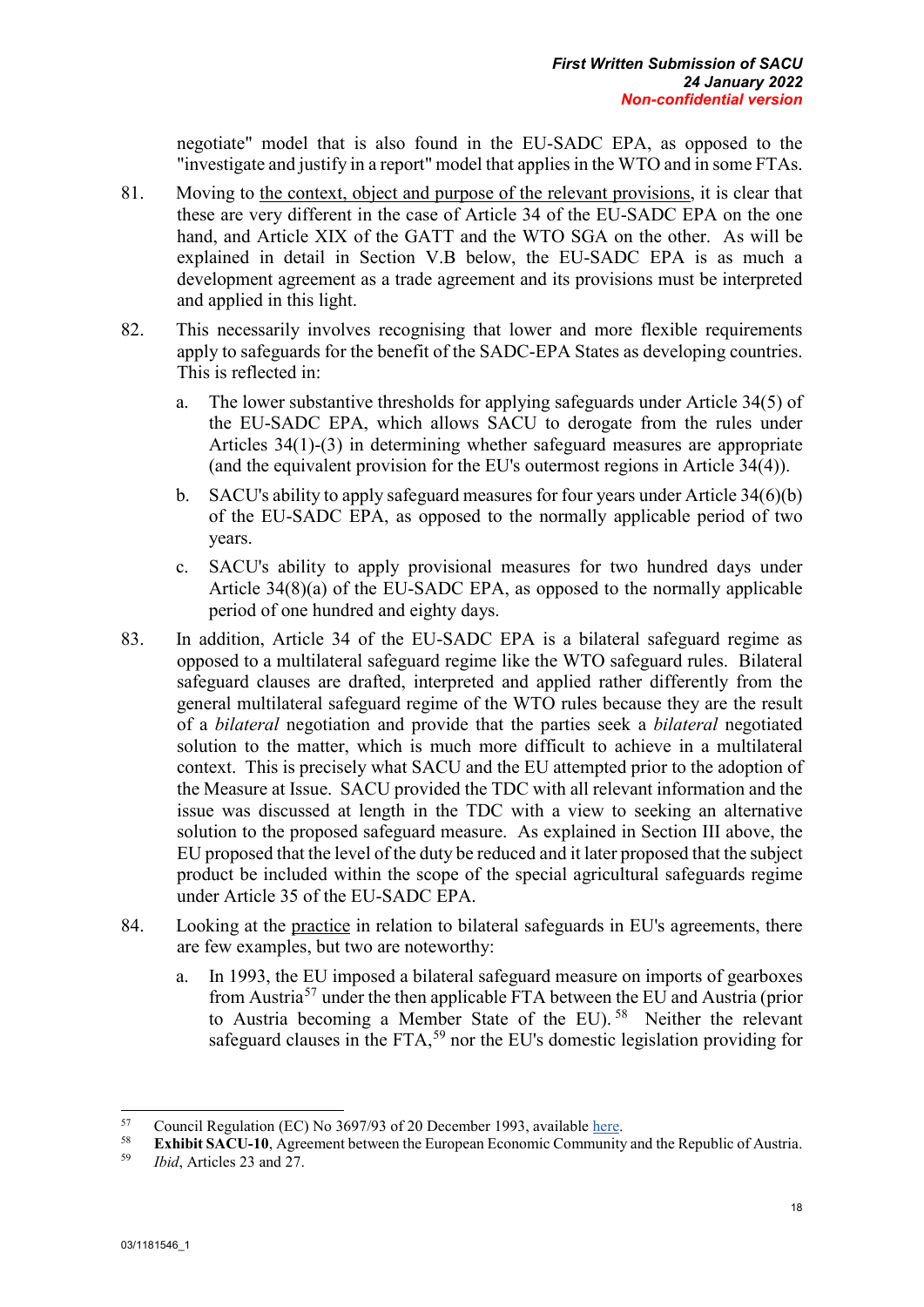action to be taken pursuant to these clauses, [60](#page-29-0) provided for an investigation to be conducted or a report thereof to be adopted or published. Indeed, the EU regulation imposing the safeguard measure, which is just three pages long, states only that the European Commission made a "detailed assessment"<sup>[61](#page-29-1)</sup> but provides no information as to its content and it does not appear that it was ever published. Instead, the EU regulation refers to the significant discussions between the EU and Austria in the context of the joint committee under the FTA with a view to seeking a mutually acceptable solution, as required under the safeguard clauses.[62](#page-29-2) 

- b. In 2021, the EU envisaged invoking a bilateral safeguard in the Protocol on Ireland / Northern Ireland to the UK-EU Withdrawal Agreement.<sup>[63](#page-29-3)</sup> The relevant safeguard clause did not require any investigation or a published report prior to the adoption of the safeguard measures, and the draft regulations invoking the safeguard clause did not record that any such investigation had been carried out or that any report would be published. Instead, the safeguard clause provided for consultations in the context of the joint committee under the Withdrawal Agreement with a view to finding a commonly acceptable solution, as well as the provision of "all relevant information" so that the joint committee may discharge this function.
- 85. Article 34 of the EU-SADC EPA follows the same "notify and negotiate" model as these safeguard clauses, and in SACU's view, the EU's practice thereunder is readily transferable to the present case.
- 86. SACU further points out that Article 33 of the EU-SADC EPA expressly draws a distinction between safeguard measures under the WTO safeguard rules and the safeguard provisions under the EU-SADC EPA, including Article 34, strongly suggesting that the WTO requirements cannot be applicable to the latter. Indeed, Article 33 of the EU-SADC EPA explains that safeguard action under the EU-SADC EPA is of a fundamentally different nature to safeguard action under the WTO safeguard rules, as safeguard action under the EU-SADC EPA can only remove the preference granted to the other party and restore it to the position that that other party would be in under the WTO agreements.
- 87. Consequently, it is not only entirely inappropriate to import into one agreement provisions relating to a certain kind of safeguard measure from another agreement, it is particularly unjustified to argue that provisions and principles developed under the WTO safeguard rules can be applied to Article 34 of the EU-SADC EPA.
- 88. Finally, the EU seeks to support its position that the WTO safeguard rules and WTO case-law should be transplanted into Article 34 of the EU-SADC EPA by referring to Article 31(3)(c) of the VCLT which requires that "*any relevant rules of international law applicable in the relations between the parties*" are taken into consideration. Drawing on Article 1(f) of the EU-SADC EPA, which states that the

<span id="page-29-0"></span><sup>60</sup> <sup>60</sup> Regulation (EEC) No 2837/72 of the Council of 19 December 1972 on the safeguard measures provided for in the Agreement between the European Economic Community and the Republic of Austria, available [here.](https://eur-lex.europa.eu/legal-content/EN/TXT/PDF/?uri=CELEX:31972R2837&qid=1641467910919&from=EN)

<span id="page-29-1"></span><sup>&</sup>lt;sup>61</sup> Council Regulation (EC) No 3697/93 of 20 December 1993, page 1.<br> $\frac{62}{164}$  Regulation (EC) No 3697/93 of 20 December 1993, page 1.

<span id="page-29-2"></span> $\frac{62}{63}$  *Ibid.*, pages 1-2.

<span id="page-29-3"></span><sup>63</sup> Protocol on Ireland / Northern Ireland annexed to the Agreement on the Withdrawal of the United Kingdom from the EU, Article 16 and Annex 7. See **Exhibit SACU-8**, section 1.1.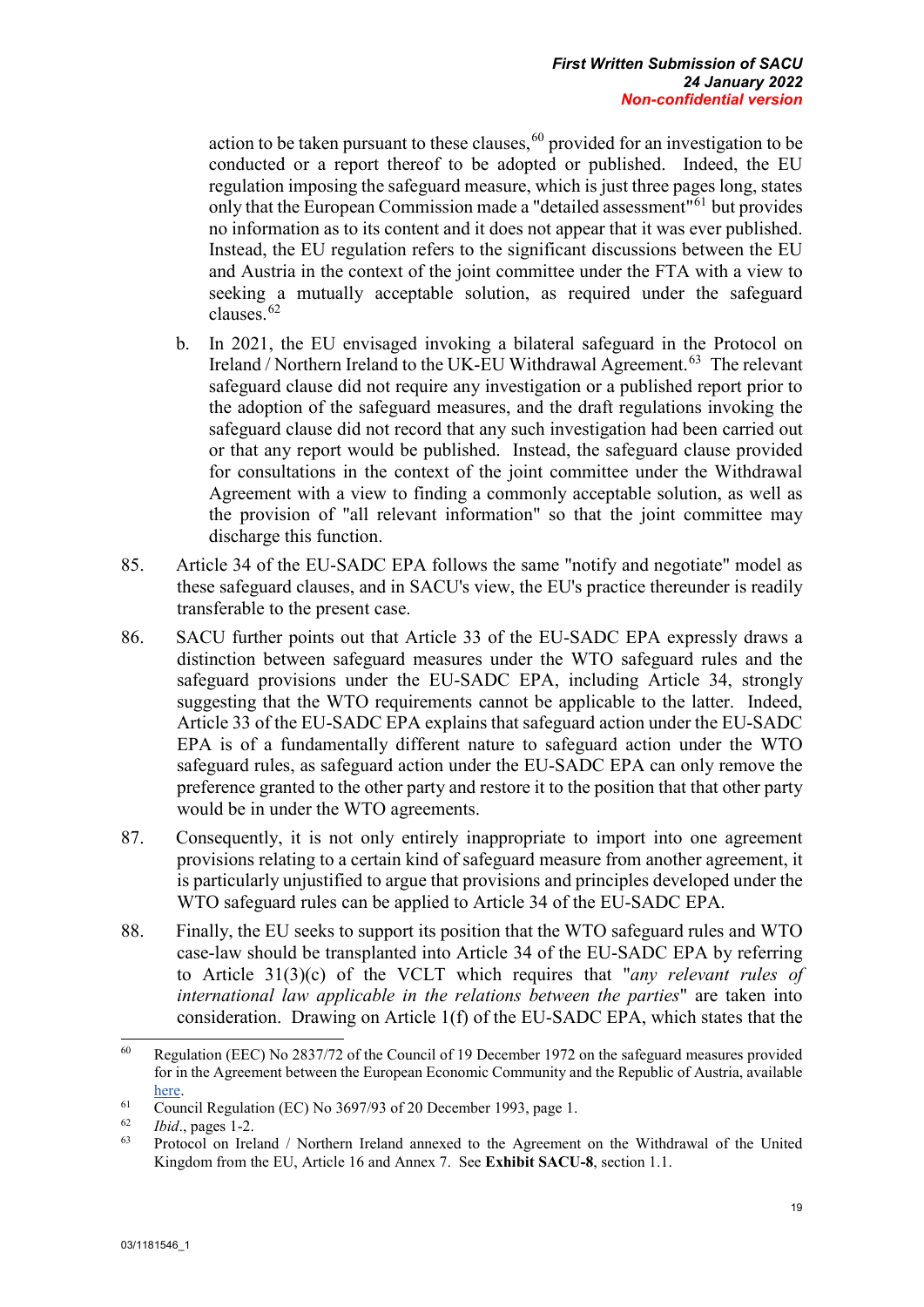operation of the EU-SADC EPA is to be "*consistent with WTO obligations*" and the preamble of the EU-SADC EPA which states that the parties have taken account of their WTO obligations, the EU argues that this means that the WTO safeguard rules must be respected.<sup>[64](#page-30-1)</sup>

- 89. The conclusion that the EU seeks to draw does not follow at all. Article XIX of the GATT and the WTO SGA do not apply at all to the Measure at Issue. The Measure at Issue is not derogating from any WTO obligation – it is merely partially withdrawing a preference and to that extent partially re-imposing a duty that the WTO agreements allow the SACU States to impose. Since these WTO agreements do not apply, there is no reason for them to be taken into consideration. Indeed, if the EU logic were followed, it would be more appropriate to take into consideration the particular safeguard mechanism for developing countries under Article XVIII of GATT referred to above<sup>[65](#page-30-2)</sup> as "*relevant rules of international law applicable in the relations between the parties*".
- 90. SACU also points out that the references in Article 1(f) and the preamble to the EU-SADC EPA, to consistency with and regard being paid to WTO obligations, are in reality references to the objective of the EU-SADC EPA to replace the previous Lomé Convention framework with a more WTO-consistent one, as explained in subsection B below.
- 91. Quite to the contrary of what the EU claims, the EU-SADC EPA in fact makes clear the intention of the Parties that WTO safeguard rules are *not relevant* in Article 34(10) of the EU-SADC EPA which states:

"*Safeguard measures adopted under the provisions of this Article shall not be subject to WTO Dispute Settlement provisions.*"

92. Accordingly, the EU's attempt to base its case on WTO provisions is entirely unjustified and the great majority of its specific claims must fail for this reason.

### <span id="page-30-0"></span>**B. The EU-SADC EPA is a development agreement as well as a trade agreement**

- 93. A striking feature of the EU's first written submission, and indeed the attitude displayed by DG Trade during the ITAC investigation, is that the EU approaches the issues in this case from a purely trade perspective. It considers that the sole purpose of the EU-SADC EPA is to increase trade, and in particular, the export opportunities of its companies, in its "partner" countries. This has led it to treat this dispute in the same way as it treats its WTO disputes and it seems, even to assume that Article 34 of the EU-SADC EPA is to be interpreted and applied as if it was the WTO SGA.
- 94. This is a fundamentally flawed approach. The wording, context and objectives of the EU-SADC EPA are very different from the WTO agreements. Most importantly, the EU fails to mention at all in its first written submission the specific development context and objectives of the EU-SADC EPA. In view of their importance, SACU will recall them now.

<span id="page-30-1"></span><sup>64</sup>  $^{64}$  EU FWS, para 81.

<span id="page-30-2"></span>See para 75.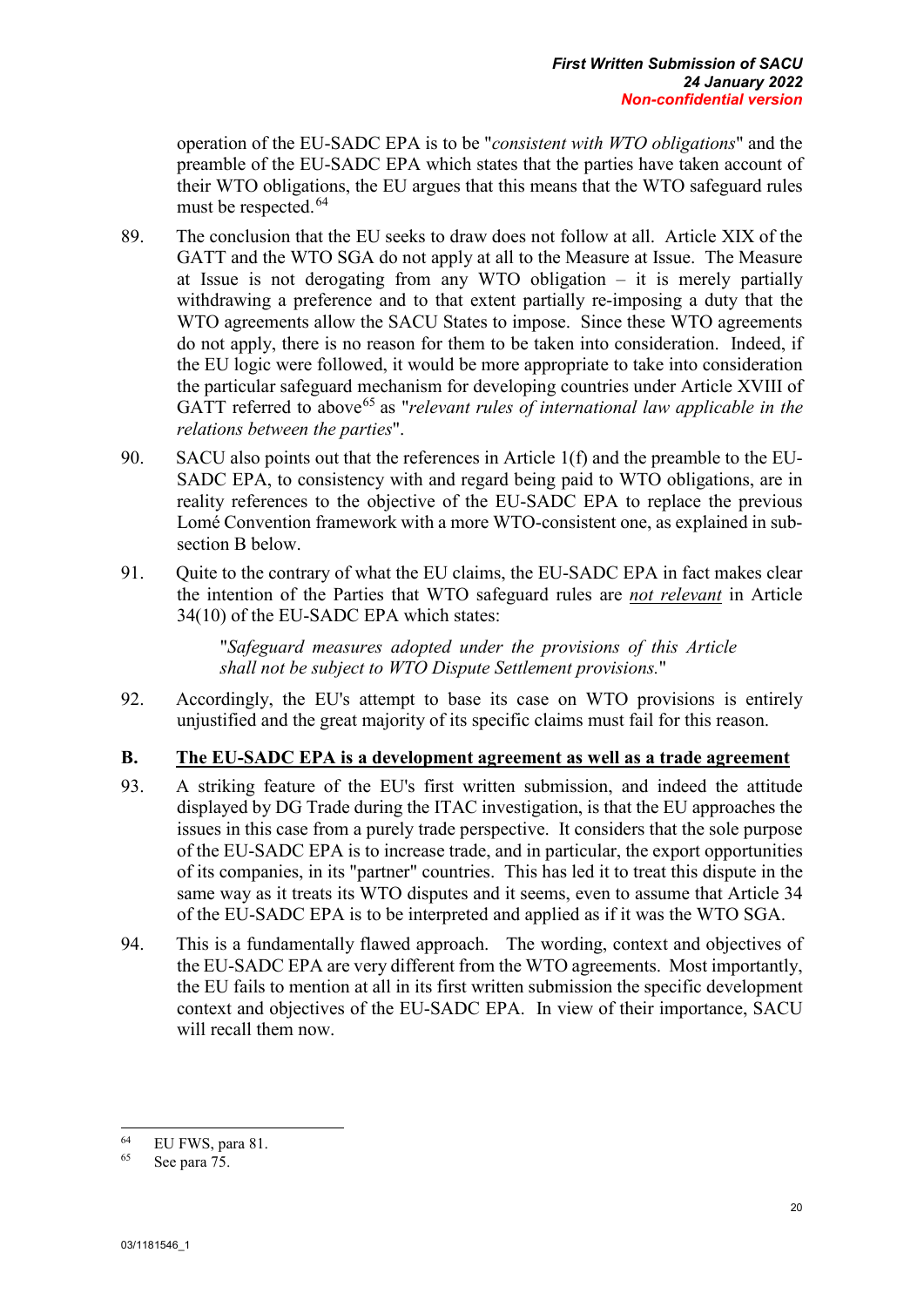- 95. The EU's EPAs were designed ultimately to replace the previous Lomé Convention framework,<sup>[66](#page-31-0)</sup> which came under challenge in the WTO Bananas litigation.<sup>67</sup> The Lomé Convention was essentially a development agreement between the EU and the ACP States, which provided for, *inter alia*, non-reciprocal trade preferences in favour of the ACP States. This non-reciprocity prevented the EU from defending the preferences as being covered by the exemption for FTAs and thus led to them being held inconsistent with WTO law and in particular, the most-favoured nation or "MFN" principle. By providing for reciprocal reductions in tariffs, the EPAs, addressed this issue. The EPAs remained development agreements however and the tariff reductions were expressly asymmetric $68$  and contained many other provisions designed to promote development. The EPAs therefore constituted a continuation of the development framework under the Lomé Convention.
- 96. The nature of the EPAs in this regard is clear from the 2000 Cotonou Agreement between the EU and the ACP countries, which provided for the parties to conclude "*new World Trade Organisation compatible agreements*" in view of the "objectives and principles" set out thereunder.<sup>[69](#page-31-3)</sup> Those "objectives and principles" were largely development-orientated, and included:
	- a. "*fostering integration initiatives of ACP States, bearing in mind that the smooth and gradual integration of the ACP States into the world economy, with due regard for their political choices and development priorities, thereby promoting their sustainable development and contributing to poverty eradication in the ACP countries*";
	- b. "*enabling the ACP States to manage the challenges of globalisation and to adapt progressively to new conditions of international trade thereby facilitating their transition to the liberalised global economy*";
	- c. "*enhancing the production, supply and trading capacity of the ACP countries as well as their capacity to attract investment*";
	- d. "*a comprehensive approach which builds on the strengths and achievements of the previous [Lomé Conventions]" and that "particular regard shall be had to trade development measures as a means of enhancing ACP States' competitiveness. Appropriate weight shall therefore be given to trade development within the ACP States' development strategies, which the [EU] shall support*"; and that
	- e. "*Economic and trade cooperation shall take account of the different needs and levels of development of the ACP countries and regions. In this context, the Parties reaffirm their attachment to ensuring special and differential treatment for all ACP countries and to maintaining special treatment for ACP LDCs and*

<span id="page-31-0"></span><sup>66</sup> <sup>66</sup> The text of the Lomé Convention can be found <u>here</u>.<br><sup>67</sup> A finding that measures teleg under the Lomé Com

<span id="page-31-1"></span><sup>67</sup> A finding that measures taken under the Lomé Convention could not be justified under the GATT was contained in the Panel Report, *EEC – Import Regime for Bananas*, DS38/R, 11 February 1994, unadopted ("*Bananas II*"), at para 170. The banana litigation was long-running and continued with Bananas III that was only resolved in 2012.

<span id="page-31-3"></span><span id="page-31-2"></span><sup>&</sup>lt;sup>68</sup> In the case of the EU-SADC EPA, this principle is clearly expressed in Article 20.

Cotonou Agreement, Article 36(1).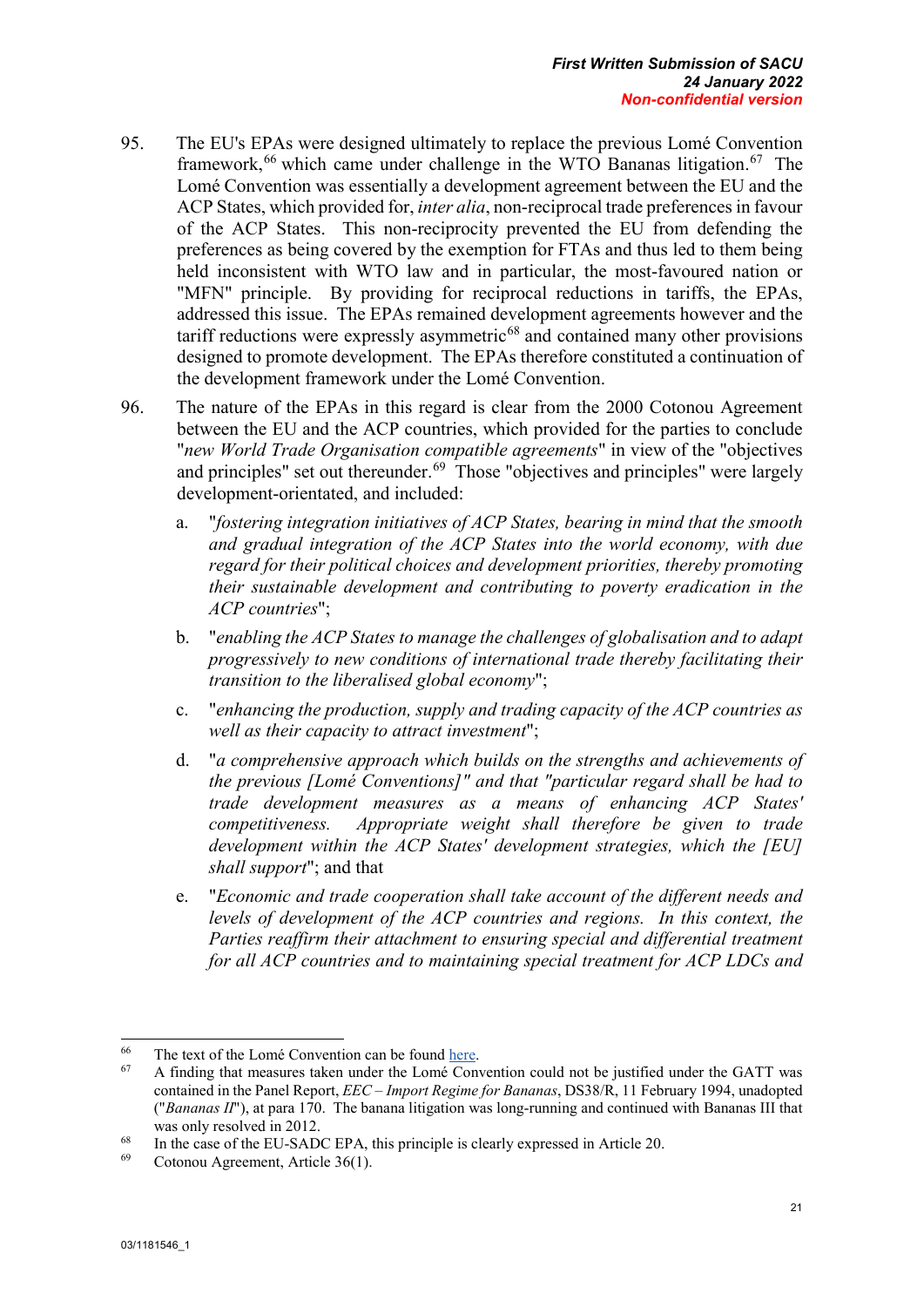*to taking due account of the vulnerability of small, landlocked and island countries*."[70](#page-32-0)

- 97. These development-orientated objectives and principles were faithfully reflected in the EU-SADC EPA itself. In particular:
	- a. The preamble to the EU-SADC EPA refers to, *inter alia*: "*the efforts by the SADC EPA States to ensure economic and social development for their peoples*"; "*the special needs and interests of the SADC EPA States and the need to address their diverse levels of economic development, geographic and socio-economic concerns*"; "*the Parties' commitment to and support for economic development in the SADC EPA States to attain the Millennium Development Goals ('MDGs')*"; and "*the importance of agriculture and sustainable development in poverty alleviation in the SADC EPA States*."
	- b. The title of Part 1 of the EU-SADC EPA notably does not refer to trade, but is entitled "*Sustainable Development and Other Areas of Cooperation*".
	- c. In Article 1 of the EU-SADC EPA, which sets out the "objectives" of the agreement, the very first objective expressed in Article 1(a) is to "*contribute to the reduction and eradication of poverty through the establishment of a trade partnership consistent with the objective of sustainable development, the MDGs and the Cotonou Agreement.*" In a similar vein, Article 1(c) indicates that an important objective of the EU-SADC EPA is "*to promote the gradual integration of the SADC EPA States into the world economy in conformity with their political choices and development priorities*".
	- d. Article 2 of the EU-SADC EPA, which sets out the "principles" of the agreement, explains at Article 2(1) that the EPA: "*is based on the Fundamental Principles, as well as the Essential and Fundamental Elements, as set out in Articles 2 and 9, respectively of the Cotonou Agreement*."[71](#page-32-1) These include that "*cooperation arrangements and priorities shall vary according to a partner's level of development, its needs, its performance and its long-term development strategy*" [72](#page-32-2) and that "*Cooperation shall be directed towards sustainable development centred on the human person*". Article 2(3) further states that the Parties "*agree to cooperate to implement this Agreement in a manner that is consistent with the development policies and regional integration programmes in which the SADC EPA States are or may be involved*".
	- e. The EU-SADC EPA makes clear that development objectives are to be embedded in every aspect of the Parties' trade relationship. Notably, Article 6(2) states that the Parties: "*reaffirm their commitments to promote the development of international trade in such a way as to contribute to the objective of sustainable development, in its three pillars (economic development, social development, and environmental protection) for the welfare of present and future generations, and will strive to ensure that this objective is integrated and reflected at every level of their trade relationship*." Similarly, Article 7(1) states that the Parties: "*reaffirm that the objective of sustainable development is to be*

<span id="page-32-0"></span> $70$  $^{70}$  Cotonou Agreement, Articles 34-35.

<span id="page-32-1"></span><sup>&</sup>lt;sup>71</sup> EU-SADC EPA, Article 2(1).<br><sup>72</sup> Cotonou Agreement, Article 2

<span id="page-32-2"></span>Cotonou Agreement, Article 2, fourth indent.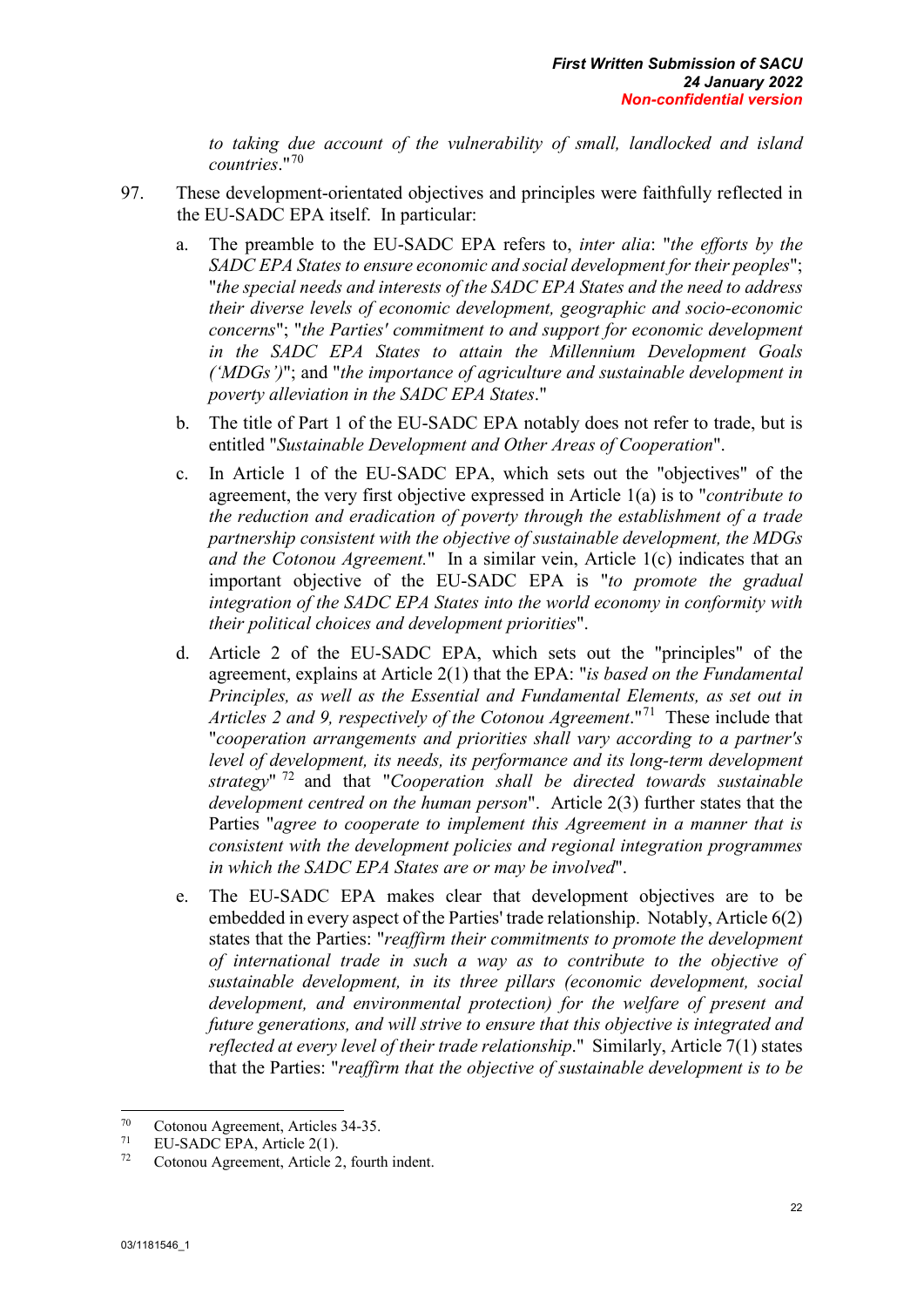*applied and integrated at every level of their economic partnership, in fulfilment of the overriding commitments set out in Articles 1, 2 and 9 of the Cotonou Agreement, and especially the general commitment to reducing and eventually eradicating poverty in a way that is consistent with the objectives of sustainable development*." Finally, Article 10(1) records that the Parties: "*reconfirm their commitment to enhance the contribution of trade and investment to the goal of sustainable development in its economic, social and environmental dimensions*".

- f. In this regard, Article 6(1) of the EU-SADC EPA further sets out a list of important international instruments on development which inform the context of the agreement, namely:
	- Agenda 21 on Environment and Development of 1992, the major UN action plan on sustainable development, which sets out, among other things, proposals for international cooperation to accelerate sustainable development in developing countries and for combating poverty;
	- the ILO Declaration on Fundamental Principles and Rights at Work of 1998;
	- the Johannesburg Plan of Implementation on Sustainable Development of 2002, which sets out further concrete actions and measures towards implementation of Agenda 21, including chapters on poverty eradication and sustainable development for Africa;
	- the Ministerial Declaration of the UN Economic and Social Council on Full Employment and Decent Work of 2006, which sets out various actions to create an environment that is conducive to the attainment of full and productive employment and decent work for all as a foundation for sustainable development;
	- the ILO Declaration on Social Justice for a Fair Globalisation of 2008, which aims, among other things, to promote employment by creating a sustainable institutional and economic environment in which all enterprises are sustainable to enable growth and the generation of greater employment and income opportunities and prospects; and
	- the UN Conference on Sustainable Development of 2012 entitled "The Future" We Want", which re-affirmed, among other things, commitments to sustainable development, poverty reduction and achieving internally agreed development goals, including the Millennium Development Goals.
- 98. Finally, it should be noted that notwithstanding the absence of any acknowledgment in the EU's first written submission, it would appear that the European Commission itself shares this characterisation of the EU-SADC EPA. Indeed, the European Commission's website describes the Cotonou Agreement as offering the EU and the ACP States "*the opportunity to negotiate development-oriented free trade agreements called Economic Partnership Agreements*" which are "*firmly anchored in the objectives of sustainable development, human rights and development cooperation*". [73](#page-33-0) The European Commission further explains that the EPAs, "*go beyond conventional free-trade agreements to focus on ACP countries' development, taking account of their socio-economic circumstances*" and that their overall

<span id="page-33-0"></span><sup>73</sup> **Exhibit SACU-11**, European Commission website, 'Economic partnerships'.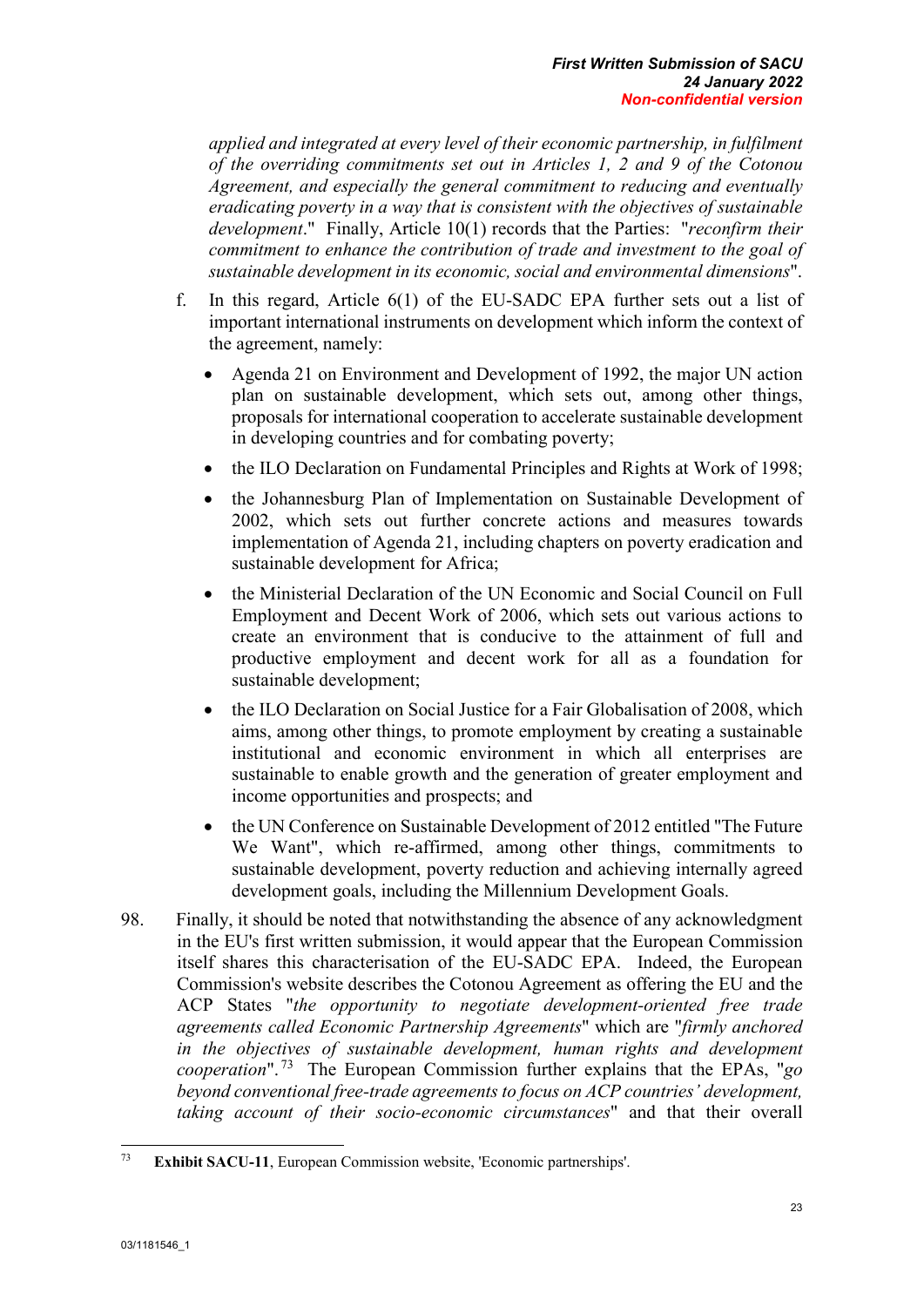objective is "*to contribute through trade to sustainable economic growth and poverty reduction in ACP countries*".[74](#page-34-1)

- 99. With respect to the EU-SADC EPA specifically, the European Commission refers to it as being "*[a]n agreement orientated towards development*" which provides for "*[a]symmetric trade opening*", noting that "*[o]utside EPAs, the EU has never agreed before to such a degree of asymmetry in any free trade agreement*". The European Commission further emphasises the safeguard provisions in favour of the SADC EPA States, explaining that: "*The EPA contains a large number of "safeguards" or safety valves. EPA countries can activate these and increase the import duty in case imports from the EU increase so much or so quickly that they threaten to disrupt domestic production. There are no less than five bilateral safeguards in the agreement, a number not replicated in any other EU trade agreement*" (emphasis added).[75](#page-34-2)
- 100. The European Commission also explains that: "*should the EU apply a safeguard under WTO rules, the EU offers its EPA partners a renewable 5-year exemption from its application, so the SADC EPA countries will still be able to export*."[76](#page-34-3) This exemption is reflected in Article 33 of the EU-SADC EPA, which states that: "*the EU shall, in the light of the overall development objectives of this Agreement and the small size of the economies of the SADC EPA States, exclude imports from any SADC EPA State from any measures taken pursuant to [WTO rules]*" (emphasis added).
- 101. In light of the above, the notion that the EU-SADC EPA should be considered as a typical trade agreement is unsupportable. Rather, the EU-SADC EPA is as much a development agreement as it is a trade agreement, and its provisions, including its Article 34, must be interpreted and applied in this light.

### <span id="page-34-0"></span>**C. Standard of review and burden of proof**

- 102. The EU's first written submission does not discuss the standard of review and the burden of proof to be applied by the Panel, despite having announced in the Introduction that it would do so.<sup>[77](#page-34-4)</sup> SACU considers that it is essential to the balance of rights and obligations under the EU-SADC EPA that the Panel adopt the correct approach on the standard of review and the burden of proof. Article 92 of the EU-SADC EPA expressly requires the Panel not to add to or diminish rights and obligations under the EU-SADC EPA in adjudicating on this dispute.
- 103. SACU insists that the EU as the complaining party has the burden of proving that the allegations of inconsistency with the EU-SADC EPA that it makes in its Arbitration Panel Request are well founded. If it fails to do so, the Panel must find that it has failed to establish the alleged inconsistency.
- 104. The principle that he or she who asserts the affirmative of a fact, not he or she who denies it, has the burden of proving it, is a general principle of law so well established that it hardly needs recalling. It is recognised as being applicable in arbitrations, for example in Article 27(1) of the UNCITRAL Arbitration Rules, which states, succinctly that:

<span id="page-34-1"></span> $74$  $\frac{74}{75}$  *Ibid.* 

<span id="page-34-3"></span><span id="page-34-2"></span><sup>&</sup>lt;sup>75</sup> **Exhibit SACU-9**, European Commission Fact Sheet: EU-SADC EPA, 10 October 2016.<br> *TO Ibid*.<br>
FILEWS paragraph 8

<span id="page-34-4"></span>EU FWS, paragraph 8.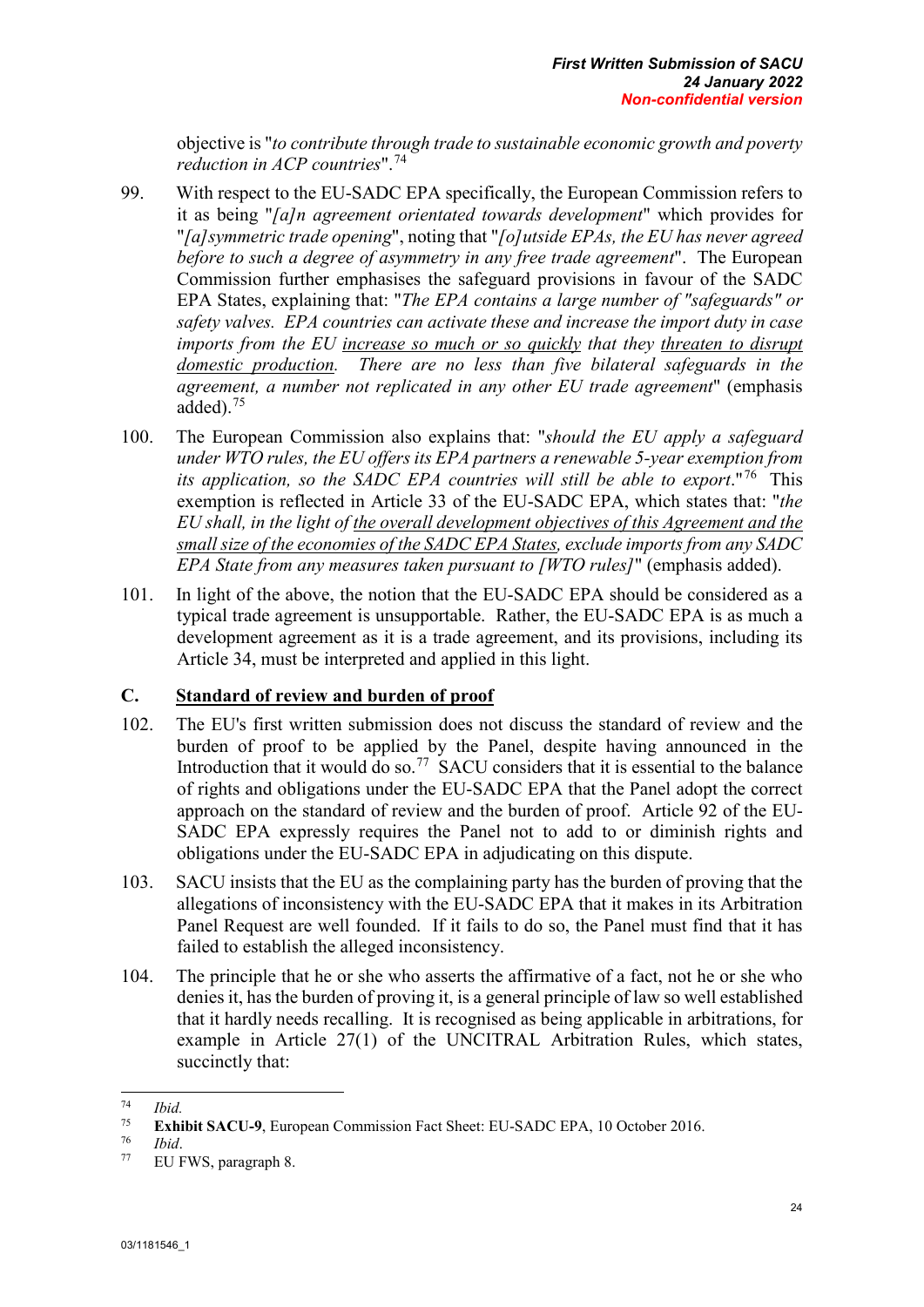"*Each party shall have the burden of proving the facts relied on to support its claim or defence.*"*[78](#page-35-0)*

- 105. This means, in particular, that the EU must show that the Measure at Issue is not justified in terms of the Article 34(5) of the EU-SADC EPA and, as noted above, it has not even alleged this or meaningfully addressed Article 34(5) of the EU-SADC EPA in its first written submission.
- 106. Even if it were to be found for whatever reason that the Measure at Issue falls to be assessed on the basis of Article 34(2) of the EU-SADC EPA, the EU must then show that it is inconsistent with that provision, and in particular that there was no increase of imports resulting from obligations incurred under the EU-SADC EPA and that there was no disturbance or risk of disturbance as a result of that increase of imports.
- 107. The EU cannot transpose principles from WTO case-law in relation to the WTO SGA in order to attempt to escape this obligation, as SACU has explained in sub-section A above. Whereas the WTO SGA expressly provides that a safeguard measure must be justified by a reasoned report based on an investigation meeting certain standards,<sup>[79](#page-35-1)</sup> the EU-SADC EPA contains no such obligation. It is therefore not possible for a Party complaining against a safeguard measure under Article 34 of the EU-SADC EPA to simply criticise an investigation or a report of an investigation and therefore avoid having the burden of proving a substantive inconsistency, as is possible under the WTO SGA.
- 108. The standard of review to be applied by the Panel in this case is a distinct but related issue which is not expressly regulated in the EU-SADC EPA. It is to be derived from general principles of law and the practice of international courts and tribunals.
- 109. The issue is particularly delicate in the case of judgments arrived at by sovereign entities after due consideration. The usual approach adopted is one of deference to those judgments.
- 110. To take a recent example, in a dispute between an investor and a State over changes in electricity tariffs that affected the viability of its investment, an arbitration tribunal held that:

*"... the Tribunal is of the opinion that the Respondent enjoys a margin of appreciation in conducting its economic policy; therefore, it will not substitute its own views either on the appropriateness of the measures at stake or on the characterization of the situation which prompted them; in particular, the Tribunal will abstain to take any position on the issue of the existence of other or more appropriate possible measures to face this situation.*"[80](#page-35-2)

111. Thus, it is not the role of an international adjudicator to second-guess the judgment of the sovereign entity. It does not have the resources or the knowledge or indeed the authority to do so. Its role is rather to ensure that any applicable procedures

<span id="page-35-0"></span><sup>78</sup> <sup>78</sup> UNCITRAL Arbitration Rules (with new article 1, paragraph 4, as adopted in 2013), available <u>here</u>.

<span id="page-35-2"></span><span id="page-35-1"></span><sup>&</sup>lt;sup>79</sup> WTO SGA, Articles 3 and 4.

<sup>80</sup> *RREEF Infrastructure (G.P.) Limited and RREEF Pan-European Infrastructure Two Lux S.à r.l. v. Kingdom of Spain*, ICSID Case No. ARB/13/30, Decision on Responsibility and on the Principles of Quantum, 30 November 2018 ("*Spain - RREEF Infrastructure*"), at para 468. The decision is subject to annulment proceedings by Spain.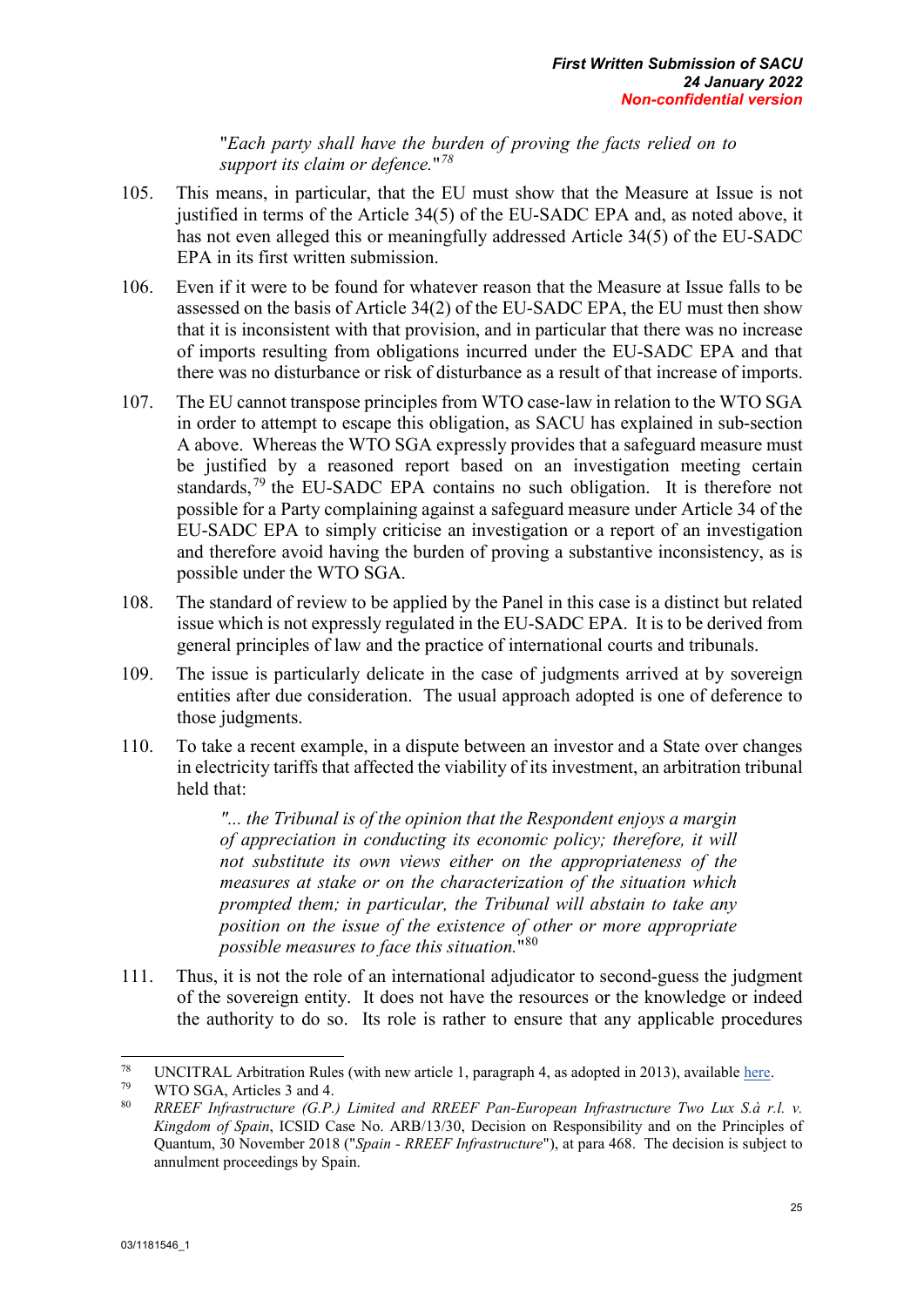required by the governing agreement have been complied with and that no manifest error has been committed in the assessment of the substantive requirements.

- 112. In the present case the Panel is asked to adjudicate a dispute about the exercise by SACU and its Member States of a right accorded to them in the EU-SADC EPA to temporarily derogate from tariff concessions accorded under that agreement in order to avoid an actual or threatened disturbance to an agricultural market – that is, to apply a safeguard measure in accordance with Article 34 of the EU-SADC EPA. SACU clearly had a "margin of appreciation" in deciding on the need for the Measure at Issue. To establish its inconsistency with the EU-SADC EPA, the EU would need to show that SACU exceeded its margin of appreciation or infringed a procedural requirement contained in the EU-SADC EPA. It has not. On the contrary, it is clear that the Measure at Issue was not adopted hastily or arbitrarily but after considerable engagement and reflection.
- 113. In the United States, a deferential approach referred to as the *Chevron*[81](#page-36-0) is applied to the interpretation of trade defence statutes. According to this doctrine:

"*If Congress has explicitly left a gap for the agency to fill, there is an express delegation of authority to the agency to elucidate a specific provision of the statute by regulation. Such legislative regulations are given controlling weight unless they are arbitrary, capricious, or manifestly contrary to the statute. Sometimes the legislative delegation to an agency on a particular question is implicit rather than explicit. In such a case, a court may not substitute its own construction of a statutory provision for a reasonable interpretation made by the administrator of an agency.*"

114. In the EU, the Court of Justice of the European Union ("CJEU") applies a similar approach in the review of trade defence cases. For example, in a case contesting a safeguard measure imposed by the EU on imports from some of its overseas countries and territories ("OCT"), the CJEU held that:

> "*The Court observes that the Community institutions have a wide discretion in the application of Article 109 of the OCT Decision, which entitles them to take or authorise safeguard measures where certain conditions are met. In cases involving such a discretion the Community Court must restrict itself to considering whether the exercise of that discretion contains a manifest error or constitutes a misuse of power or whether the Community institutions clearly exceeded the bounds of their discretion.*"*[82](#page-36-1)*

115. In the present case therefore, it is not the role of the Panel to place itself in the position of SACU to decide whether a safeguard measure is warranted. Rather, it is for the Panel to assess whether the procedural requirements in the EU-SADC EPA were

<span id="page-36-0"></span><sup>81</sup> <sup>81</sup> Derived from the case *Chevron U.S.A., Inc. v. Natural Resources Defense Council, Inc*., 467 U.S. 837 ("*Chevron*").

<span id="page-36-1"></span><sup>82</sup> Judgment of the Court of First Instance of the European Communities of 14 November 2002, *Rica Foods and others / Commission* (T-94/00, T-110/00 and T-159/00, ECR 2002 p. II-4677) ECLI:EU:T:2002:273 ("*Rica Foods and Others*").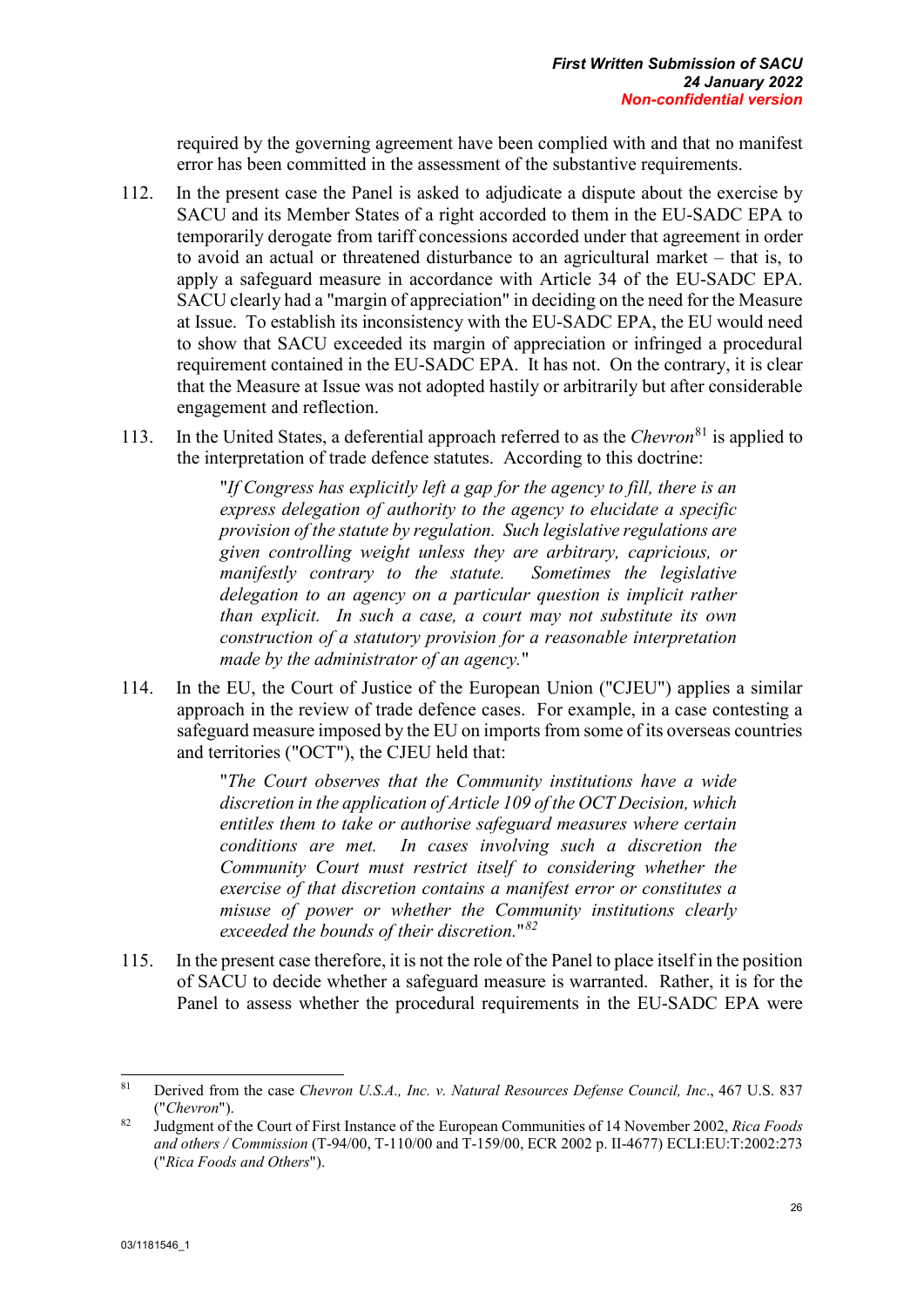followed and / or whether there has been a manifest error of assessment in the establishment of the substantive conditions for the adoption of the Measure at Issue.

#### **RESPONSE TO EU LEGAL ARGUMENTS** VI.

116. SACU has already responded to the EU's preliminary legal argument in support of its reliance on WTO standards and case-law in Section V.A above. It will now examine the specific claims made by the EU.

## **A. Comments on EU Claim 1 (different authority and different legal basis)**

- 117. The first claim of the EU in its first written submission is that there is somehow a breach of Article 34 EU-SADC EPA because "*the Measure at Issue was adopted by a different authority from the one which opened the investigation, and on a different legal basis*".[83](#page-37-0)
- 118. It is difficult to understand this claim because there is no requirement in the EU-SADC EPA for any investigation to be conducted, let alone that it be conducted by a particular authority under a particular legal basis. Indeed, the EU does not in fact cite any requirement in Article 34 that would not have been respected.
- 119. It may be that this claim is the echo of a dispute that was brought before the courts of South Africa that sought to have the investigation stopped on the grounds of a change of legal basis under domestic law. $84$  That legal proceeding appears to have been abandoned but in any event, the question of whether ITAC was entitled to continue under the EU-SADC EPA an investigation that it had commenced under the TDCA is not a matter for this Panel. The jurisdiction of this Panel can only relate to violations of the EU-SADC EPA and the only question for this Panel can be whether SACU infringed any of the cited provisions of the EU-SADC EPA by adopting the Measure at Issue for the reasons contained in the Arbitration Panel Request.
- 120. Instead of explaining why the continuation, at a time when the EU-SADC EPA is in force, of an investigation initiated at the time that the TDCA was in force could be inconsistent with the EU-SADC EPA, the EU devotes the first part of its reasoning under this claim to contesting that Article 16 TDCA could be relied on to impose the Measure at Issue <sup>[85](#page-37-2)</sup> and to denying that the EU-SADC EPA is a "successor agreement" to the TDCA.[86](#page-37-3)
- 121. However, SACU adopted the Measure at Issue under Article 34 of the EU-SADC EPA (specifically Article 34(5)) and so the question of whether the TDCA was "repealed" or "suspended" or "extinguished" is irrelevant.
- 122. It is however, remarkable that the EU should seek to deny that the EU-SADC EPA is a "successor agreement" to the TDCA. While this is irrelevant for the reasons explained above, SACU will explain below why the EU-SADC EPA must be considered as a continuation of the TDCA.

<span id="page-37-0"></span><sup>-</sup><sup>83</sup> EU FWS, Section V.B.<br><sup>84</sup> Case No. 56307/2017

<span id="page-37-1"></span><sup>84</sup> Case No. 56397/2017, *Association of Meat Importers and Exporters (AMIE) v Minister of Trade and Industry, ITAC and Others*.

<span id="page-37-3"></span><span id="page-37-2"></span><sup>&</sup>lt;sup>85</sup> This appears to be the argument in paras 88 and 92 of the EU FWS.<br><sup>86</sup> EU FWS, paras 89 to 91

EU FWS, paras 89 to 91.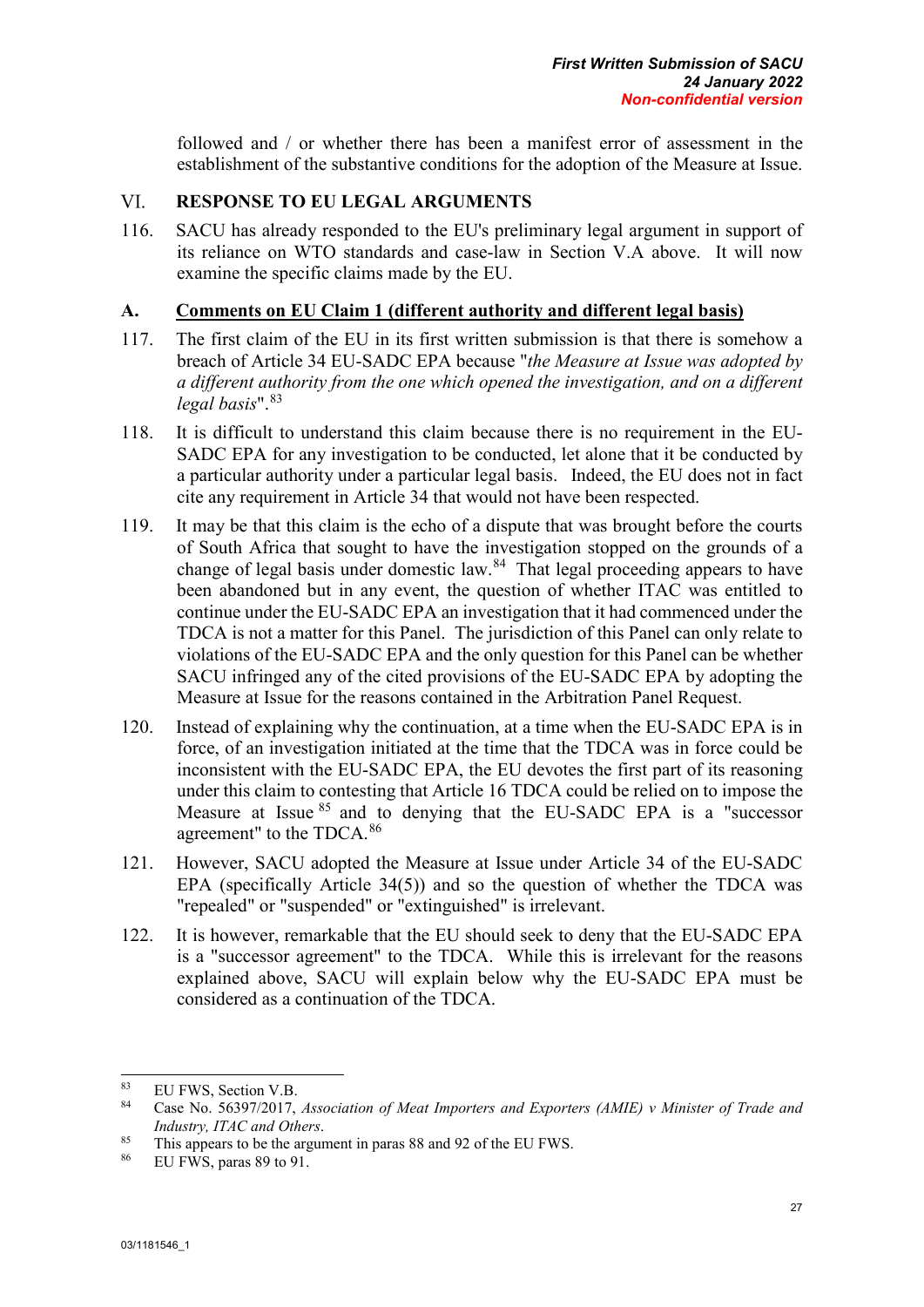- 123. First, however, since the EU does not make this clear and even speaks of the EU-SADC becoming "fully operational" in  $2018$ ,  $87$  SACU wishes to clarify that the EU-SADC EPA is at present only provisionally applied since a number of EU Member States have not ratified it and this is necessary for its definitive entry into force. Furthermore, certain provisions of the EU-SADC EPA are inapplicable during provisional application unless specified conditions have been met. [88](#page-38-1) Accordingly, it is still legally possible that the EU-SADC EPA will not enter into force (although all SADC States have definitively ratified it and hope that all EU Member States will do so as well). Theoretically, if the EU-SADC EPA were not to definitively enter into force the TDCA would apply again. That is already a reason to conclude that the EU-SADC EPA is intended to be a continuation of the TDCA, indeed the successor to the TDCA.
- 124. The fact that the EU-SADC EPA is a continuation of various arrangements applicable under the TDCA is also evident from the reference to the TDCA in the preamble to the EU-SADC EPA and especially from Article 2 (Principles) of the EU-SADC EPA which states that:

*"1. … This Agreement shall build on the achievements of the Cotonou Agreement, the TDCA and the previous ACP-EC agreements in regional cooperation and integration, as well as economic and trade cooperation.* 

*2. This Agreement shall be implemented in a complementary and mutually reinforcing manner with respect to the Cotonou Agreement and the TDCA, subject to Articles 110 and 111."*

- 125. The EU refers to Protocol 4 on the relationship between the two agreements to support its view that the relevant provisions of the TDCA are "extinguished". However, it fails to appreciate that according to Article 2 of Protocol 4, these provisions are only *suspended* in the event of provisional application, which is the current regime.
- 126. In any event, suspension or extinguishing of an agreement logically does not prevent another agreement from being a continuation of that first agreement. In fact, the very existence of Article 111 and Protocol 4 of the EU-SADC EPA and its provisions on termination or suspension of the TDCA on definitive and provisional application of the EU-SADC EPA respectively demonstrates that the second is a successor to the first. Why otherwise, would an agreement between one set of parties provide for its transition to an agreement between a different set of parties?
- 127. In sum, the first part of the EU's argumentation on the first claim is untenable and cannot be seriously entertained.
- 128. The EU goes on to argue in the second part of its reasoning under this claim that even if the EU-SADC EPA is considered a successor agreement to the TDCA (which it denies), Article 34(2) of the EU-SADC EPA cannot be considered a legal successor to Article 16 of the TDCA. $^{89}$  $^{89}$  $^{89}$  It points to various differences between the provisions and also argues that only Article 35 of the EU-SADC EPA can be considered the

<span id="page-38-0"></span> $87$  $^{87}$  EU FWS, para 1.<br> $^{88}$  See Articles 1126

<span id="page-38-2"></span><span id="page-38-1"></span><sup>&</sup>lt;sup>88</sup> See Articles 113(5)-(6) of the EU-SADC EPA.<br><sup>89</sup> EU EWS para 93

EU FWS, para 93.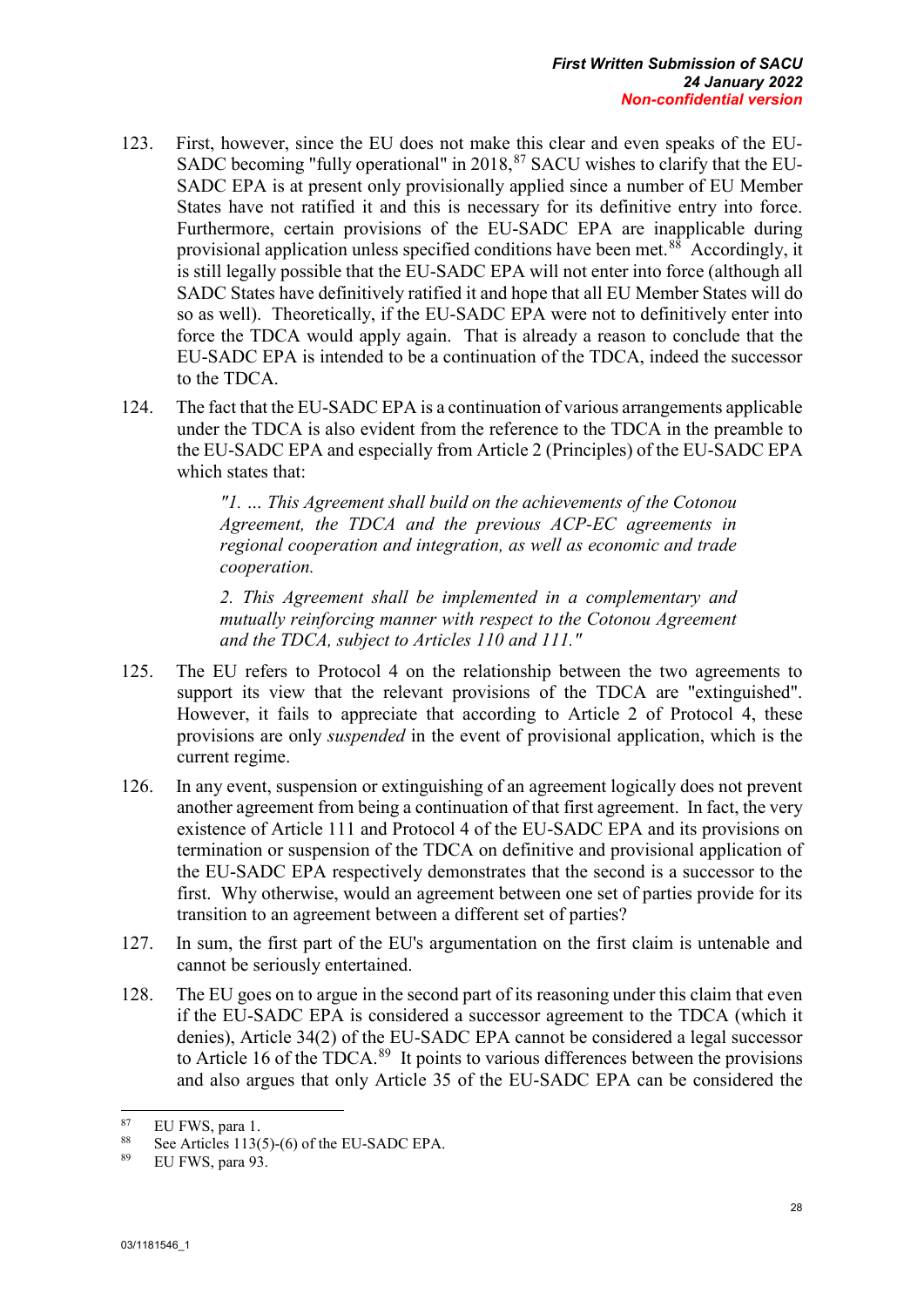legal successor to Article 16 of the TDCA.<sup>90</sup> The point of this reasoning seems to be to support the statement in paragraph 106 of the EU's first written submission that:

"*The conditions as set out in Article 34 (2) of the EU–SADC EPA – and not those set out under Article 16 of the TDCA – shall be met.*"[91](#page-39-1)

- 129. SACU agrees that the Measure at Issue must comply with the requirements of the EU-SADC EPA (specifically Article 34(5)) and not those of the TDCA and so considers the second part of the EU's arguments under this claim to also be irrelevant.
- 130. However, should the Panel wish to explore these arguments, SACU makes the following comments.
- 131. First, SACU does not deny that Article 16 of the TDCA and Article 34 of the EU-SADC EPA are different. In addition to the differences noted by the EU, SACU would add that Article 16 of the TDCA requires there to be an actual or threatened "serious disturbance" whereas Article 34 of the EU-SADC EPA only requires there to be an actual or threatened "disturbance".
- 132. That does not prevent however Article 34 of the EU-SADC EPA being a continuation of Article 16 of the TDCA. Both, in fact, allow for safeguard measures to be applied.
- 133. It is true that Article 35 of the EU-SADC EPA is also a safeguard provision and that it specifically applies to certain agricultural products. It does not, however, apply to frozen bone-in chicken cuts. Furthermore, it operates on the basis of imports reaching certain "trigger" levels, which is very different to the mechanism in Article 16 of the TDCA and Article 34 of the EU-SADC EPA which both require actual or threatened injury or disturbance, a requirement that is entirely absent from Article 35 of the EU-SADC EPA. Accordingly, the argument that because Article 35 of the EU-SADC EPA is merely entitled "agricultural safeguards" it is the more appropriate legal successor to Article 16 of the  $TDCA^{92}$  $TDCA^{92}$  $TDCA^{92}$  does not withstand scrutiny.
- 134. The EU also discusses in this part of its reasoning whether Article 34(5) of the EU-SADC EPA (rather than Article 34(2) of the EU-SADC EPA) could be a legal successor to Article 16 of the TDCA. $93$  It dismisses this on the basis that Article 34(5) contains the language "*in such increased quantities and under such conditions*" whereas Article 16 of the TDCA does not. This reasoning is hardly consistent with the EU's contention that Article 35 of the EU-SADC EPA must be considered the legal successor to Article 16 of the TDCA since Article 16 of the TDCA and Article 35 of the EU-SADC EPA exhibit even greater differences.
- 135. SACU sees no reason why several provisions of the EU-SADC EPA cannot be considered to be the continuation of Article 16 of the TDCA. The EU-SADC EPA was intended to "build on" the achievements of the TDCA and that therefore it can be expected to further elaborate on the safeguard mechanisms of the TDCA.
- 136. In conclusion, SACU considers the EU's first claim to be misconceived, irrelevant and in any event unfounded.

<span id="page-39-0"></span><sup>-</sup> $^{90}$  EU FWS, paras 94-95.

<span id="page-39-1"></span><sup>&</sup>lt;sup>91</sup> EU FWS, para 116.<br><sup>92</sup> C f EU EWS, para 1

<span id="page-39-2"></span> $^{92}$  *C.f.* EU FWS, para 94.

<span id="page-39-3"></span>EU FWS, para 102.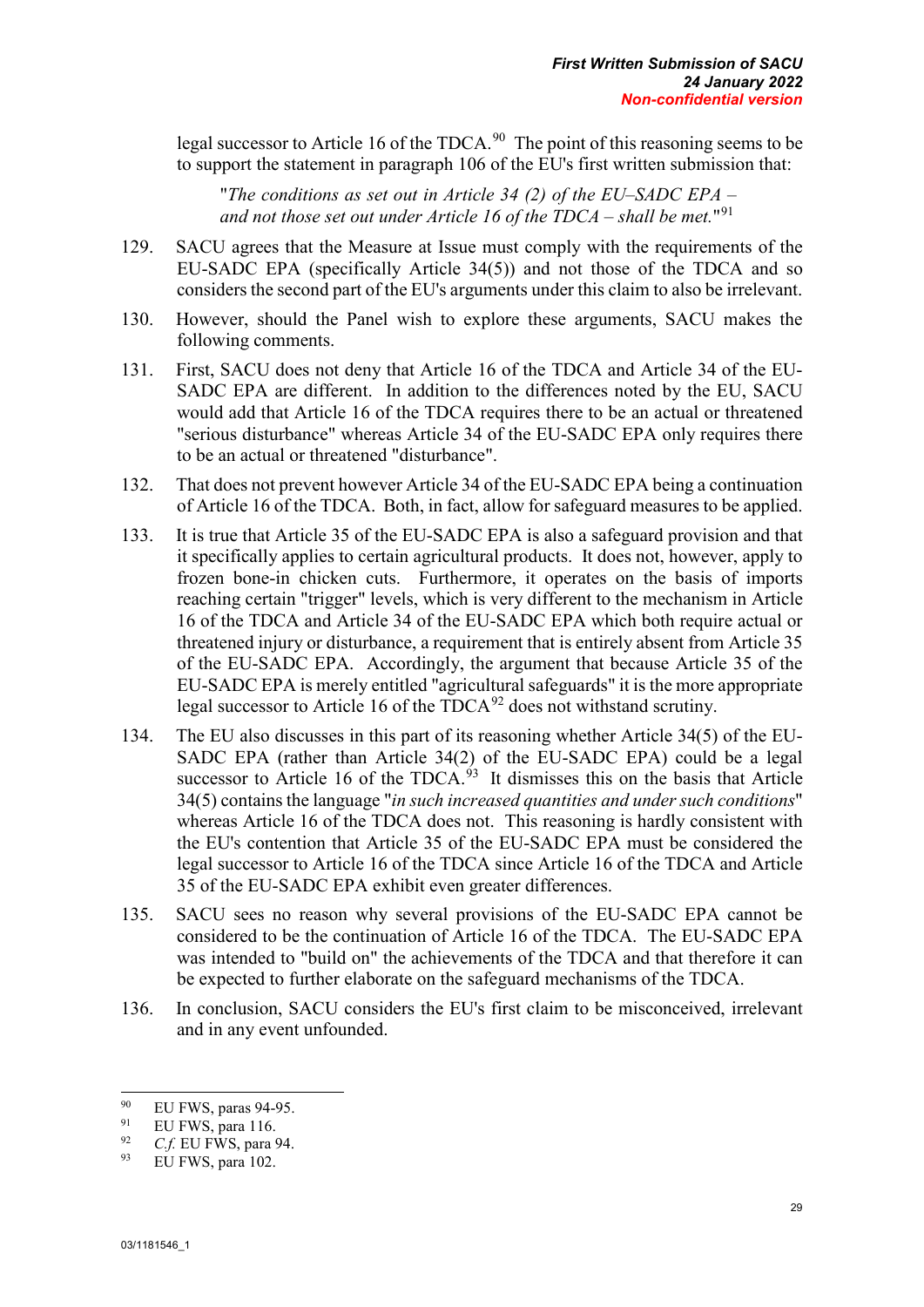# **B. Comments on EU Claim 2, First Argument (obligations incurred)**

- 137. Section V.C of the EU first written submission sets out a claim based on the chapeau of Article 34(2) of the EU-SADC EPA, which provides that safeguard measures can be taken against imports that have increased *as a result of the obligations incurred* under the EU-SADC EPA (the obligations incurred requirement). The EU's contention is that the increase in imports did not result from obligations incurred under the EU-SADC EPA but rather under the TDCA, and that any increase in imports occurred prior to the application of EU-SADC EPA cannot be a result of the obligations incurred under the same agreement.
- 138. The EU deduces two consequences from the wording in Article 34(2) referred to above. These are that:
	- a. A logical link needs to be shown between the increase in imports and an obligation incurred by the importing Party under the EU–SADC EPA; and logically,
	- b. To establish such a link, only imports after the entry into force of the EU–SADC EPA can be taken into consideration.<sup>[94](#page-40-0)</sup>
- 139. The EU examines these two consequences successively and SACU will respond below.
- 140. First however, SACU notes that the obligations incurred requirement that is the subject of this claim does not apply to the Measure at Issue because it is Article 34(5) of the EU-SADC EPA that is applicable and that provision does not contain the words on which the EU relies. As SACU has observed in Section IV.B above, Article 34(5) of the EU-SADC EPA is the legal basis available to SADC States and SACU as developing countries and is the counterpart of Article 34(4) of the EU-SADC EPA which is available for the EU's developing outermost regions. Just like Article 34(4), Article 34(5) does not contain the words on which the EU is relying in this claim.
- 141. SACU will now proceed to examine the two branches of the EU's argument in the event that the Panel should nonetheless decide to examine them.

#### **1. The requirement of a "logical link"**

142. The EU derives its requirement for a "logical link" from WTO case law interpreting the requirement in Article XIX GATT that the words "as a result of unforeseen developments" requires there to be a logical connection between an unforeseen development and an increase in imports.<sup>95</sup> As noted in Section V.A above, SACU rejects the pertinence of WTO case-law because of the different wording, context and object and purpose of Article 34 of the EU-SADC EPA. The EU's reasoning is, however, also erroneous because the WTO case-law relied on by the EU relates to the link between unforeseen developments (which is not a notion present in Article 34 of the EU-SADC EPA) and increased imports, while the EU is attempting to apply it to the obligations incurred requirement. The WTO Appellate Body has held in relation to the obligations incurred requirement that it must merely be shown as a

<span id="page-40-0"></span> $Q_{\Delta}$  $^{94}$  EU FWS, para 110.<br>
<sup>95</sup> EU FWS, paras 113

<span id="page-40-1"></span><sup>95</sup> EU FWS, paras 113-115.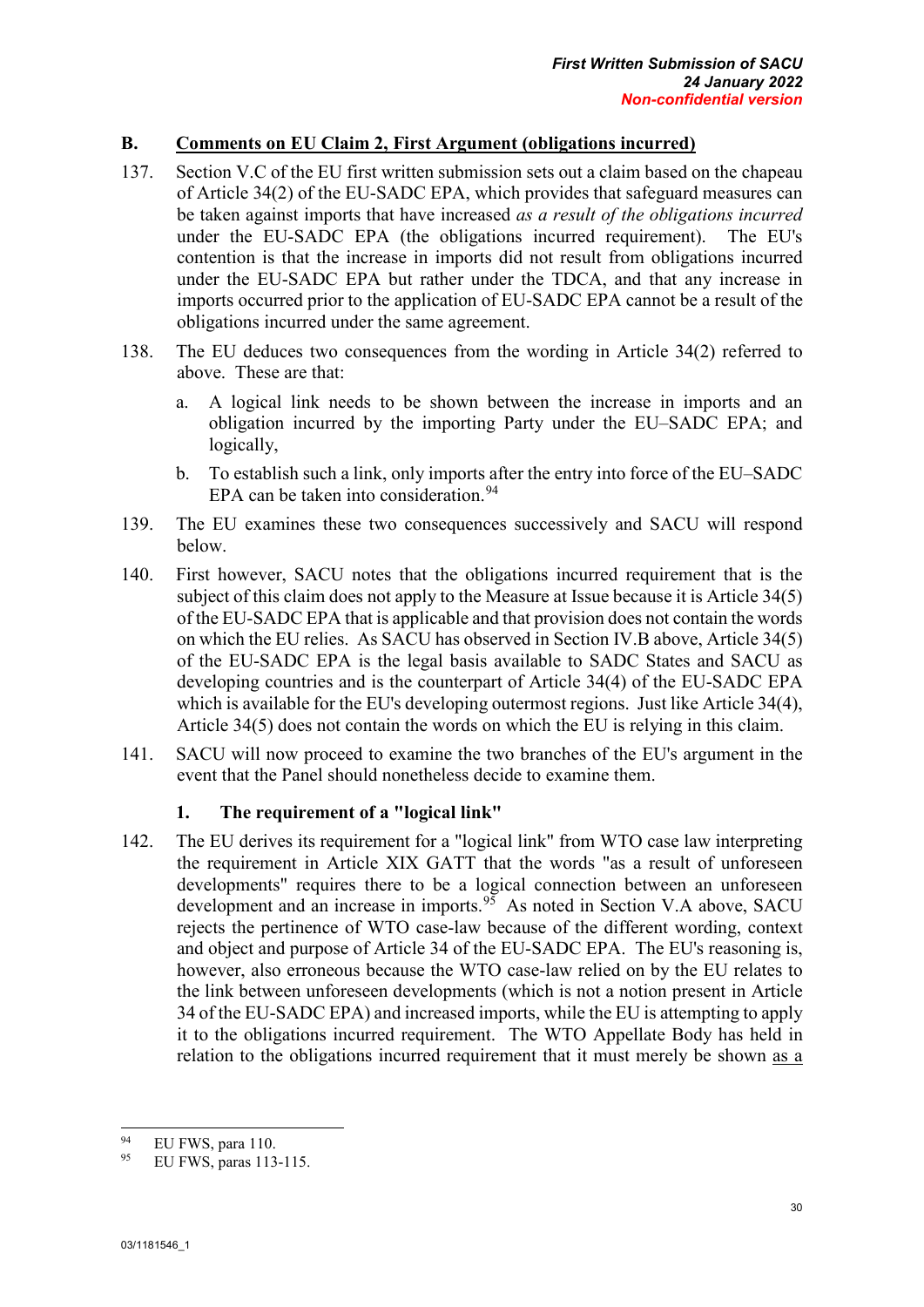matter of fact that a tariff concession has been made.<sup>[96](#page-41-0)</sup> This is because it can be presumed that tariff concessions lead to increased imports. That is why they are negotiated.

- 143. SACU is not relying on WTO case-law to support its view of the meaning of Article 34 of the EU-SADC EPA, but is only underlining the weakness of the EU's argument. The fact that the words "as a result of" may have been interpreted as requiring a certain causal link in one treaty when referring to the relationship between two factors, does not support the words being interpreted as requiring the same causal link in relation to different factors in a different treaty. Each treaty must be interpreted on the basis of all the words used in their context and taking account of the object and purpose. For SACU, the plain meaning of the obligations incurred requirement is that there must be an obligation which, if not present, would have led to no, or to a lesser, increase in imports.
- 144. The EU does not attempt to show that the increase of imports would not have occurred if the tariff concession for frozen bone-in chicken cuts were not included in the EU-SADC EPA. It seeks to impose the burden of proof on  $SACU$ .<sup>[97](#page-41-1)</sup>
- 145. However, it is the EU that must prove that the increase of imports would not have occurred or has no logical link with the tariff concession. For SACU, it is evident that the removal of the MFN duty of 37% on imports of frozen bone-in chicken cuts from the EU does have a logical connection with the increase of imports that occurred.
- 146. There is no requirement in Article 34(2) that the increase in imports must have a logical connection with a new obligation that did not exist before. That is not even required at the WTO.<sup>[98](#page-41-2)</sup> Moreover, as explained in Section VI.A above, the EU-SADC EPA is expressly stated to be a continuation of the TDCA.
- 147. The fact that the tariff concession was originally made by South Africa in the TDCA and was carried over into the EU-SADC EPA is irrelevant. It is still an obligation under the EU-SADC EPA. Indeed, for the SADC EPA States other than South Africa it was also a "new" concession.
- 148. Accepting the EU's argument would also create unwarranted costs to the upgrading of agreements and would effectively render inoperative the safeguard provisions

<span id="page-41-0"></span><sup>96</sup> <sup>96</sup> See Appellate Body Report, *Argentina – Safeguard Measures on Imports of Footwear*, WT/DS121/AB/R, adopted 12 January 2000, DSR 2000:I, p. 515 ("*Argentina - Footwear (EC)*") at para 91, where it is stated that: "*With respect to the phrase "of the effect of the obligations incurred by a Member under this Agreement, including tariff concessions … ", we believe that this phrase simply means that it must be demonstrated, as a matter of fact, that the importing Member has incurred obligations under the GATT 1994, including tariff concessions*." (emphasis added). See also Appellate Body Report, *Korea – Definitive Safeguard Measure on Imports of Certain Dairy Products*, WT/DS98/AB/R, adopted 12 January 2000, DSR 2000:I, p. 3 ("*Korea – Dairy*"), para 84; Panel Reports, *United States – Definitive Safeguard Measures on Imports of Certain Steel Products*, WT/DS248/R and Corr.1 / WT/DS249/R and Corr.1 / WT/DS251/R and Corr.1 / WT/DS252/R and Corr.1 / WT/DS253/R and Corr.1 / WT/DS254/R and Corr.1 / WT/DS258/R and Corr.1 / WT/DS259/R and Corr.1, adopted 10 December 2003, as modified by Appellate Body Report WT/DS248/AB/R, WT/DS249/AB/R, WT/DS251/AB/R, WT/DS252/AB/R, WT/DS253/AB/R, WT/DS254/AB/R, WT/DS258/AB/R, WT/DS259/AB/R, DSR 2003:VIII, p. 3273 ("*US – Steel Safeguards*"), para 10.140.

<span id="page-41-1"></span> $^{97}$  EU FWS, para 117.

<span id="page-41-2"></span><sup>98</sup> See for example, Appellate Body Report, *Argentina –Footwear (EC)*, referred to above.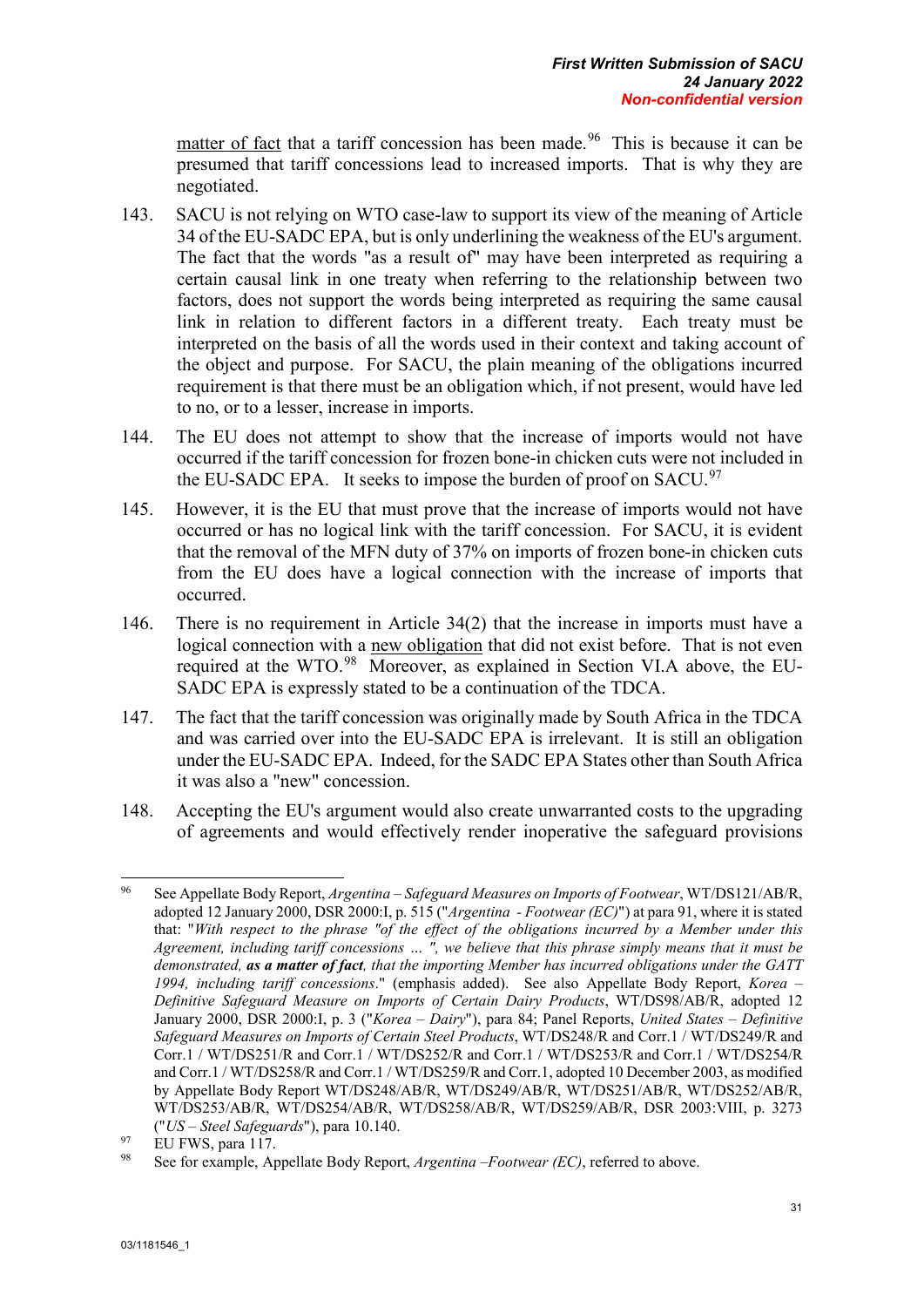under an agreement such as the EU-SADC EPA for a substantial period of time in these circumstances. That surely could not have been the intention of the Parties.

- 149. The EU goes on to rely on WTO case-law to argue that the particular obligation incurred and its precise effect on imports needed to be identified in a report published prior to the safeguard measure being adopted and that the ITAC summary report does not do so.[99](#page-42-0)
- 150. However, unlike in the WTO, there are no obligations in Article 34 of the EU-SADC EPA relating to the investigation or to the publication of a report. The context of the obligations incurred requirement of Article 34(2) of the EU-SADC EPA, even if it is applicable to the Measure at Issue, is therefore very different from the similar words in the WTO rules.
- 151. The obligation of SACU was different, namely, to supply the TDC with all relevant information so as to allow it to make recommendations to remedy the situation that has arisen. This is dealt with more fully in response to the EU's Claim 5 in Section VI.G below. For present purposes however, it is sufficient to note that the obligation is not the same as under the WTO safeguard rules. Under the WTO safeguard rules, the report must justify the measure and contain full reasoning to this end<sup>[100](#page-42-1)</sup> and that is why a WTO safeguard measure can be judged on the basis of what is in the report. Under Article 34(7)(c) of the EU-SADC EPA, the purpose of the provision of all relevant information to the TDC is to facilitate seeking an alternative solution. The EU had all the information that it needed and made a number of proposals for alternative solutions. It never requested any more information than that which had been provided. Since there was no TDC recommendation to remedy the situation, i.e. there was no alternative solution, SACU was entitled under Article 34(7)(b) of the EU-SADC EPA to adopt the Measure at Issue.

## **2. Imports both before and after entry into force of the EU-SADC EPA are relevant**

- 152. The EU proceeds to argue <sup>[101](#page-42-2)</sup> that the obligations incurred must be "under this Agreement" (meaning the EU-SADC EPA) and claims that the removal of the 37% duty was a concession made in the TDCA and therefore not under the EU-SADC EPA. This is a strange argument to make since the TDCA no longer applies and therefore the preference accorded to the EU under the TDCA also no longer applies. It was in fact continued under the EU-SADC EPA and is therefore an obligation "under this Agreement".
- 153. The EU seeks to derive, from the need for a logical link between obligations incurred and increased imports, that only imports occurring after the entry into force of the EU-SADC EPA may be taken into account.<sup>102</sup> The EU does not seek to rely on WTO case-law in support of this contention and indeed WTO case-law has allowed the increase of imports to be assessed by comparing it to a period before the WTO entered into force.<sup>[103](#page-42-4)</sup> The EU is very selective in its reliance on WTO case-law. As

<span id="page-42-0"></span><sup>99</sup>  $^{99}$  EU FWS, paras 119-123.

<span id="page-42-1"></span> $^{100}$  WTO SGA, Article 3 and 4.

<span id="page-42-2"></span> $^{101}$  EU FWS, para 129.

<span id="page-42-4"></span><span id="page-42-3"></span><sup>&</sup>lt;sup>102</sup> Paras 128 *et seq* of the EU FWS.

<sup>103</sup> For example, in the case *Argentina –Footwear (EC),* on which the EU in fact relies for different purposes (at para 140 of its FWS), the period of investigation was from 1991 to 1996 overlapping the entry into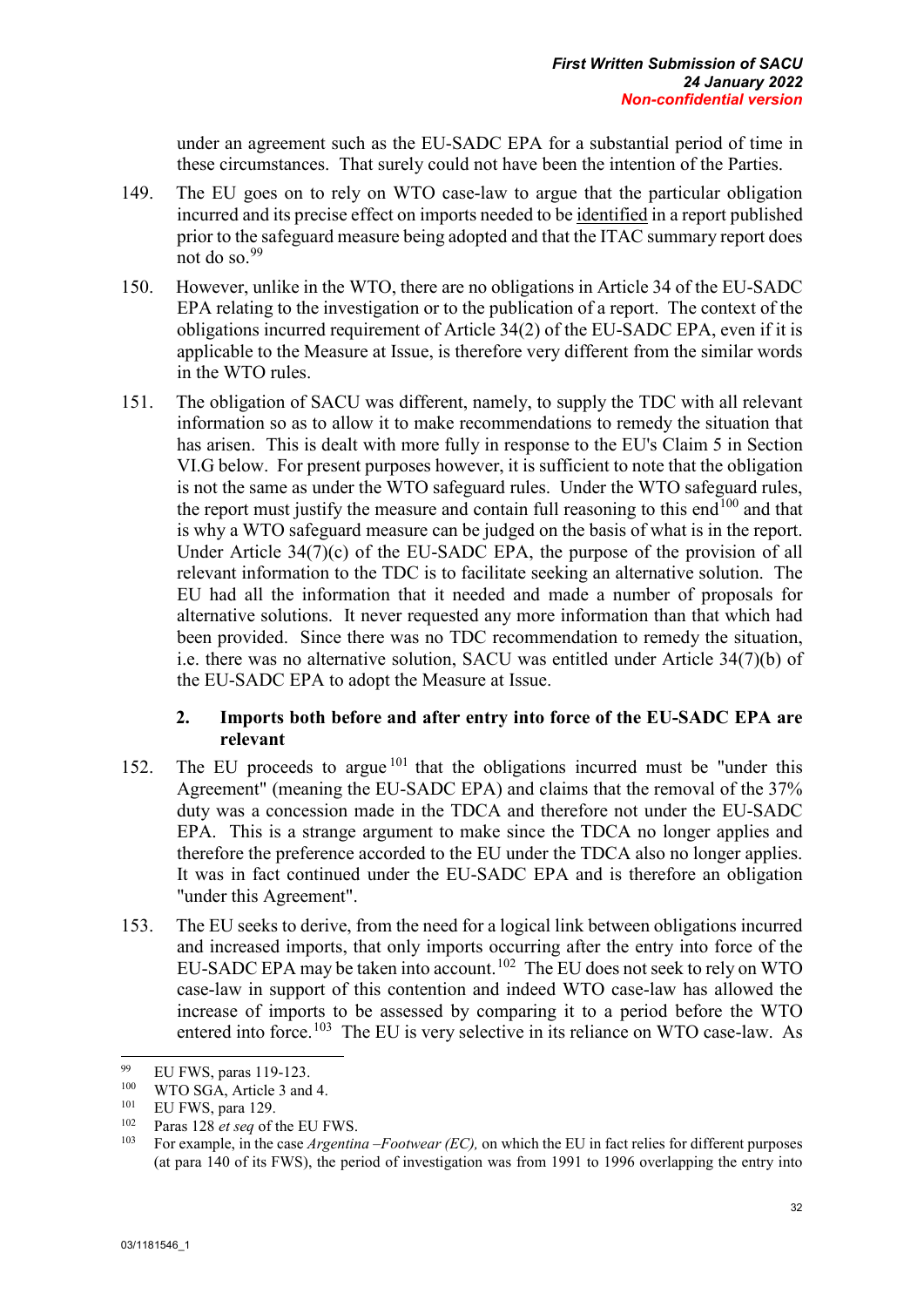noted however, the WTO provisions are part of different agreements and are irrelevant for the purposes of this proceeding.

- 154. SACU would respond to the EU argument by pointing out that the temporal limitation that the EU seeks to impose does not at all follow from the need for a logical link and certainly not from the wording of Article 34(2) of the EU-SADC EPA.
- 155. The requirement in Article 34(2) is that a product "*is being imported into the territory of … SACU … in such increased quantities and under such conditions*….". That requires imports are higher than they would be if not for the obligations under the EU-SADC EPA.
- 156. SACU came to just this conclusion on the basis of the evidence produced by ITAC. The investigation by ITAC covered a period including the end of 2016 when the EU-SADC EPA was provisionally in force. The level of imports occurring at this time needed to be compared with an earlier moment and there is no reason why this cannot be before the provisional application of the EU-SADC EPA.
- 157. It is true that the Measure at Issue was imposed in 2018, but this was due to the time taken to consider all the evidence, including allowing representations to be made and taken into account, and to undertake the required consultations at the TDC, as SACU will explain in detail in Section VI.C.1 below.
- 158. Furthermore, it would not have made sense to reopen the investigation in order to include 2017 or even 2018 import data as argued by the EU,  $104$  since this would not have been representative due to the presence of the provisional duties and temporary Sanitary and Phytosanitary ("SPS") restrictions imposed during 2017-18 as a result of avian flu outbreaks in certain major poultry producing EU Member States, as SACU will explain in further detail in Section VI.C.2 below.

# **3. Conclusion**

159. For the above reasons, it must be concluded that EU has failed to establish its Claim 2, first argument.

# **C. Comments on EU Claim 2, Second Argument (outdated data and recent decrease)**

160. Section V.D of the EU's first written submission sets out a claim that: (a) ITAC incorrectly selected the POI; and (b) the most recent import trends were not taken into account.

# **1. The period of investigation (POI)**

161. Since there are no requirements in Article 34 of the EU-SADC EPA as to the investigation to be conducted, there is consequently no requirement as to the POI to be used. The POI that was in fact used, was the most recent period feasible. It was even updated after the imposition of provisional measures to include data for 2016,

-

force of the WTO on 1 January 1995. Although the Panel and the Appellate Body both found that the data did not demonstrate an increase of exports to the WTO standard, no objection was raised to the fact that the period of investigation started before the obligation was incurred. (Para 8.276 of the Panel Report). The Appellate Body even insisted at para 129 of its report that trends from 1994 be taken into account, that is before the entry into force of the WTO Agreement.

<span id="page-43-0"></span><sup>104</sup> EU FWS, para 134.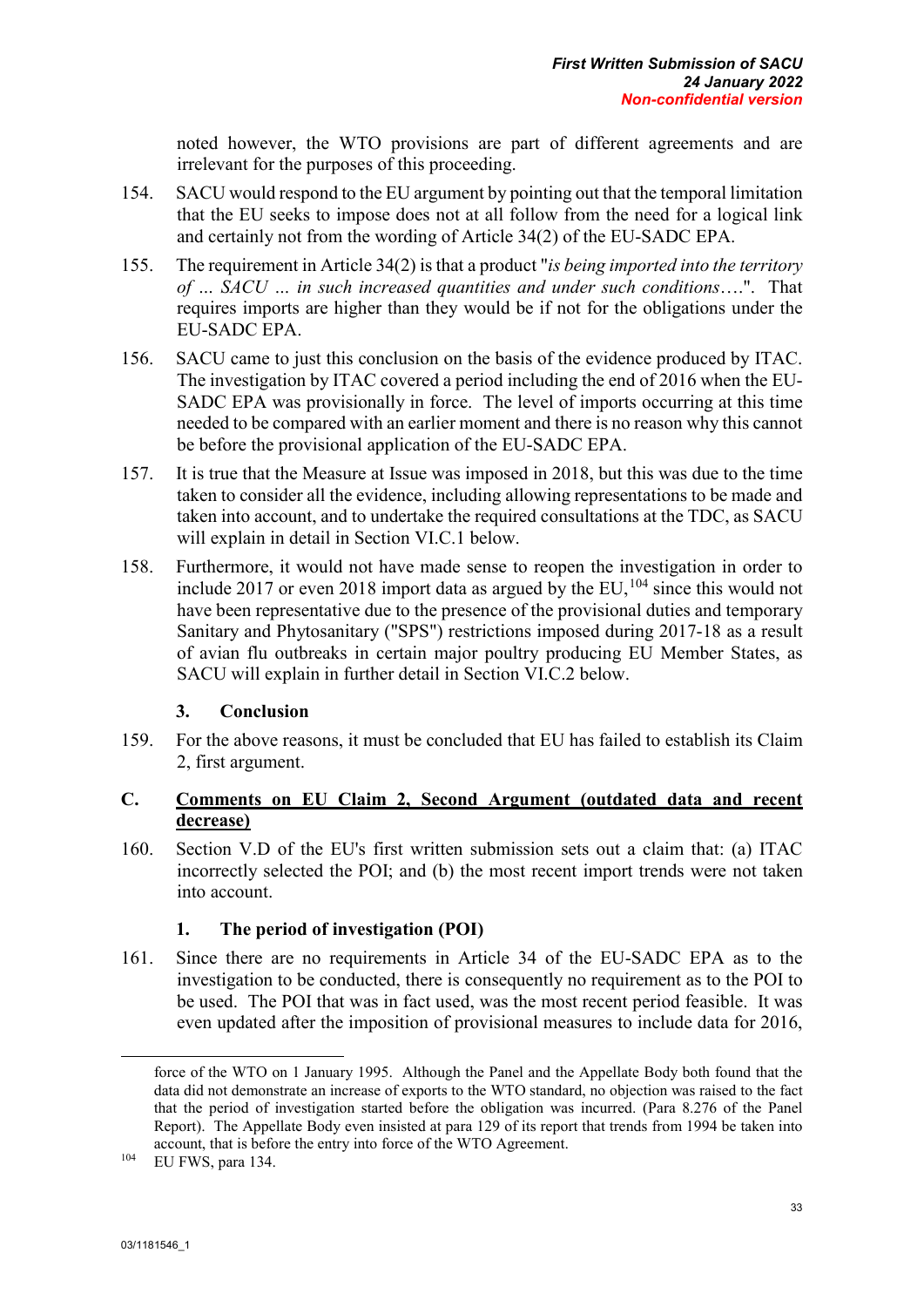something that the EU does not do in its trade defence investigations.  $105$  It is however not possible to constantly update a POI since otherwise an investigation would never end.

- 162. Indeed, the EU insisted in its submission of 31 October 2017 during the TDC discussions that the POI should end in 2015, claiming that "*it is established practice in trade defence investigation not to change the so-called period of investigation during the time of the investigation itself.*"<sup>106</sup> It repeated this argument at the Joint SADC-EU EPA Technical Consultative Meeting held on 24 November 2017, referring to this as "*established international legal practice*".[107](#page-44-2) The EU made this argument simply because it considered that this might lead to a lower duty. The EU is being inconsistent in claiming that SACU has violated the EU-SADC EPA by relying on an investigation where the POI had not been updated when it had argued in the context of the TDC that updating the POI was contrary to "established practice".
- 163. Indeed, if the EU's self-interested advice about acceptable practice in trade defence investigations had been followed, the gap between the end of the POI and the investigation's findings and recommendation would have been over twice as long. And the delay between the end of the POI and the imposition of the Measure at Issue would have been correspondingly longer.
- 164. As the EU notes,  $108$  the final findings of the investigation and the recommendation to impose a safeguard measure were made in September 2017. The POI therefore covered the most recent full calendar year data preceding the investigation's final findings and recommendation, which is an entirely reasonable approach. It is not possible to constantly update a POI since otherwise an investigation would never end.
- 165. The lapse in time between the end of 2016 and the final findings and recommendation is attributable to ITAC's investigative diligence in undertaking rigorous verification of the information submitted by the applicant, the South African Poultry Association ("SAPA"), which included a series of inspection visits at the premises of the participating producers,  $109$  and ensuring that interested parties, including DG Trade itself, were afforded sufficient opportunity to make submissions and that those submissions were taken into account. Indeed, ITAC issued three "essential facts" letters to interested parties during the investigation, setting out its findings at various

<span id="page-44-0"></span><sup>105</sup> <sup>105</sup> By way of recent example, see the European Commission's final decision in in *MEG anti-dumping investigation*, European Commission Implementing Regulation (EU) 2021/1976 of 12 November 2021 imposing a definitive anti-dumping duty and definitively collecting the provisional duty imposed on imports of mono ethylene glycol originating in the United States of America and the Kingdom of Saudi Arabia, available [here.](https://eur-lex.europa.eu/legal-content/EN/TXT/PDF/?uri=CELEX:32021R1976&from=EN) The investigation period considered by the European Commission ended on 30 June 2020 and was not updated, even though the remaining year's data would have been available at the time the Commission took its decision, and the data from H1 2020 would have been materially affected by the disruption caused by the outbreak of the COVID-19 pandemic (see in particular, paras 183-189 and 226-227 of the decision).

<span id="page-44-1"></span><sup>&</sup>lt;sup>106</sup> Exhibit EU-27, at section 1.

<span id="page-44-2"></span> $\frac{107}{108}$   $\frac{1}{108}$   $\frac{107}{101}$   $\frac{108}{101}$ 

<span id="page-44-4"></span><span id="page-44-3"></span> $^{108}$  EU FWS, para 61.

<sup>109</sup> By way of example, see **Exhibit SACU-12**, ITAC's verification report for the information provided by the participating producer Astral-Gold, following the inspection on 18 May 2017, available on ITAC's non-confidential file.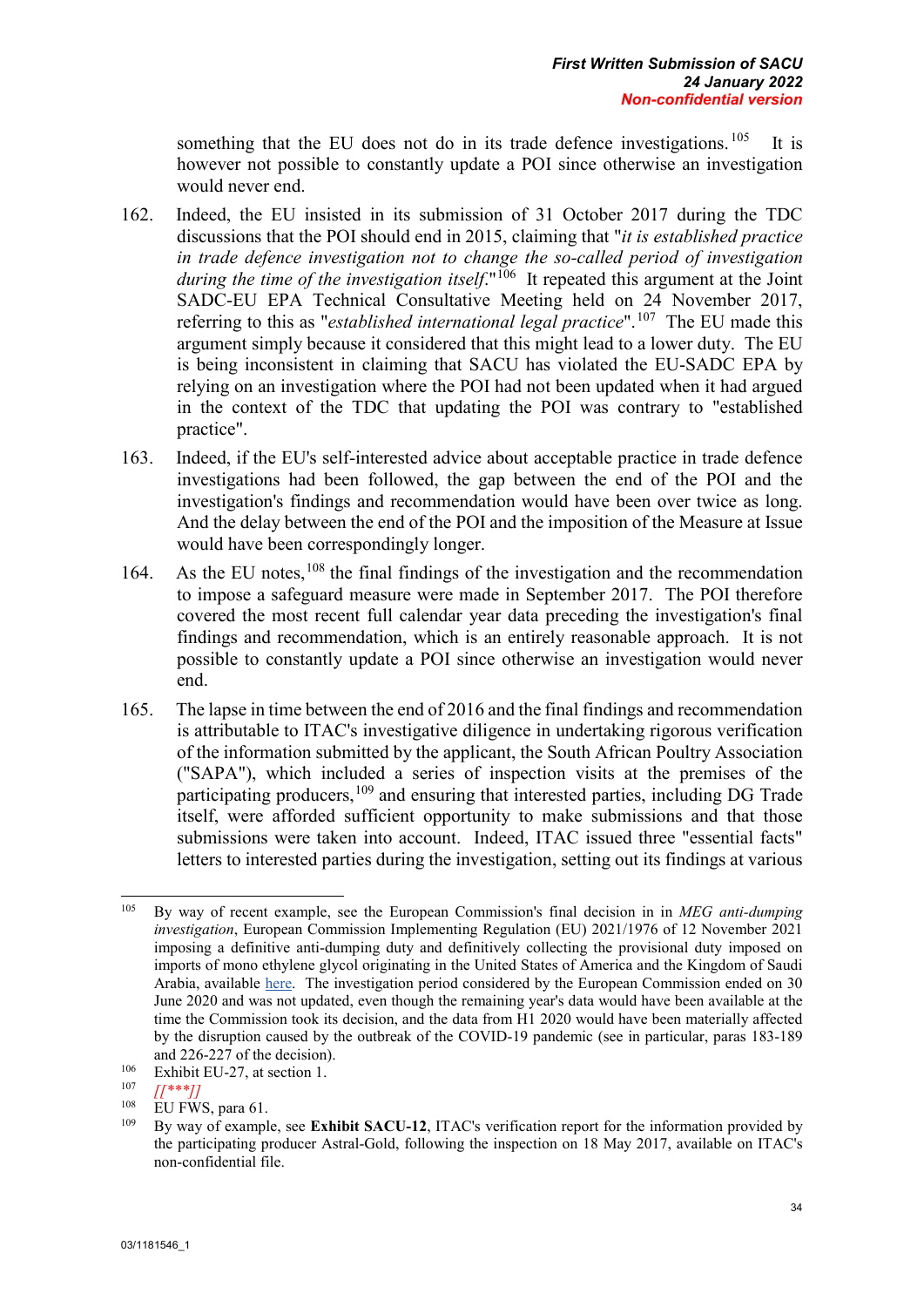stages and accepted submissions from interested parties not only on these essential facts letters, but also on the opening of the investigation, the updated information provided by the applicant, the continuation of the investigation in relation to Article 34 of the EU-SADC EPA and on the provisional measures. DG Trade itself took full advantage of these opportunities and made ten written submissions / representations to ITAC and also participated in two oral hearings with ITAC.[110](#page-45-0) Other interested parties, including the EU's producers and exporters trade association, AVEC and the trade association of meat importers and exporters in South Africa, AMIE, similarly took full advantage of these opportunities and made voluminous submissions and representations during the investigation, which were all considered and taken into account.

- 166. As explained in Section III above, following the final findings of the investigation and recommendation in September 2017, extensive consultations were undertaken between SACU and the EU in the TDC, comprising meetings on 21 October 2017, 24 November 2017, and 22 and 23 February 2018, as well as consideration and discussion of a written submission by the EU suggesting alternatives to the proposed safeguard measure. Finally, the SACU Member States then undertook significant internal consultations in order to agree upon an appropriate mechanism for the phasedown of the safeguard. The lapse in time between the conclusion of the investigation and the adoption of the Measure at Issue was therefore attributable to SACU undertaking the required consultations with the EU at the TDC, which exceeded the minimum requirements under Article 34(7) of the EU-SADC EPA and the necessary internal consultations between SACU Member States in order to ensure an appropriate phase-down mechanism. It would be paradoxical and counterproductive to criticise SACU for any delay in these circumstances.
- 167. In summary, in the real world there is always a delay in the availability of data and this is all the more so when an investigation takes place and interested parties are given the right to comment on the evidence and make submissions and indeed where international consultations are subsequently required. Obliging a Party to the EU-SADC EPA to rely on only very recent data would lead to insufficient verification and reduced opportunities for interested parties and the other Party to the agreement.

#### **2. Account was taken of most recent import trends**

168. The assessment of the existence of a threat of disturbance was undertaken using data for the period 2011-16. The data on the disturbance factors showed a negative trend not only from 2011-16, but also as from 2015-16.

<span id="page-45-0"></span><sup>110</sup> In addition to the DG Trade submissions included as Exhibit EU-21 (DG Trade submission of 13 January 2017 on the provisional measure), Exhibit EU-22 (DG Trade submission of 4 April 2017 on the ongoing investigation), Exhibit EU-24 (DG Trade submission of 10 July 2017 on the updated SAPA information), Exhibit EU-25 (DG Trade speaking notes for the 8 August 2017 oral hearing with ITAC), Exhibit EU-26 (DG Trade comments of 25 August 2017 on ITAC's 3rd Essential Facts Letter) and Exhibit EU-30 (DG Trade submission of 21 March 2016 on the opening of the investigation); DG Trade also made the following submissions: DG Trade submission on the application, 8 March 2016 (**Exhibit SACU-13**); DG Trade submission requesting an oral hearing, 27 May 2016 (**Exhibit SACU-14**); DG Trade submission on SAPA's updated application, 20 June 2016 (**Exhibit SACU-15**); DG Trade presentation at the oral hearing with ITAC, 12 July 2016 (**Exhibit SACU-16**); DG Trade submission of 31 August 2016 on ITAC's 1st Essential Facts Letter (**Exhibit SACU-17**); and DG Trade submission of 22 September 2016 on ITAC's 2nd Essential Facts Letter (**Exhibit SACU-18**).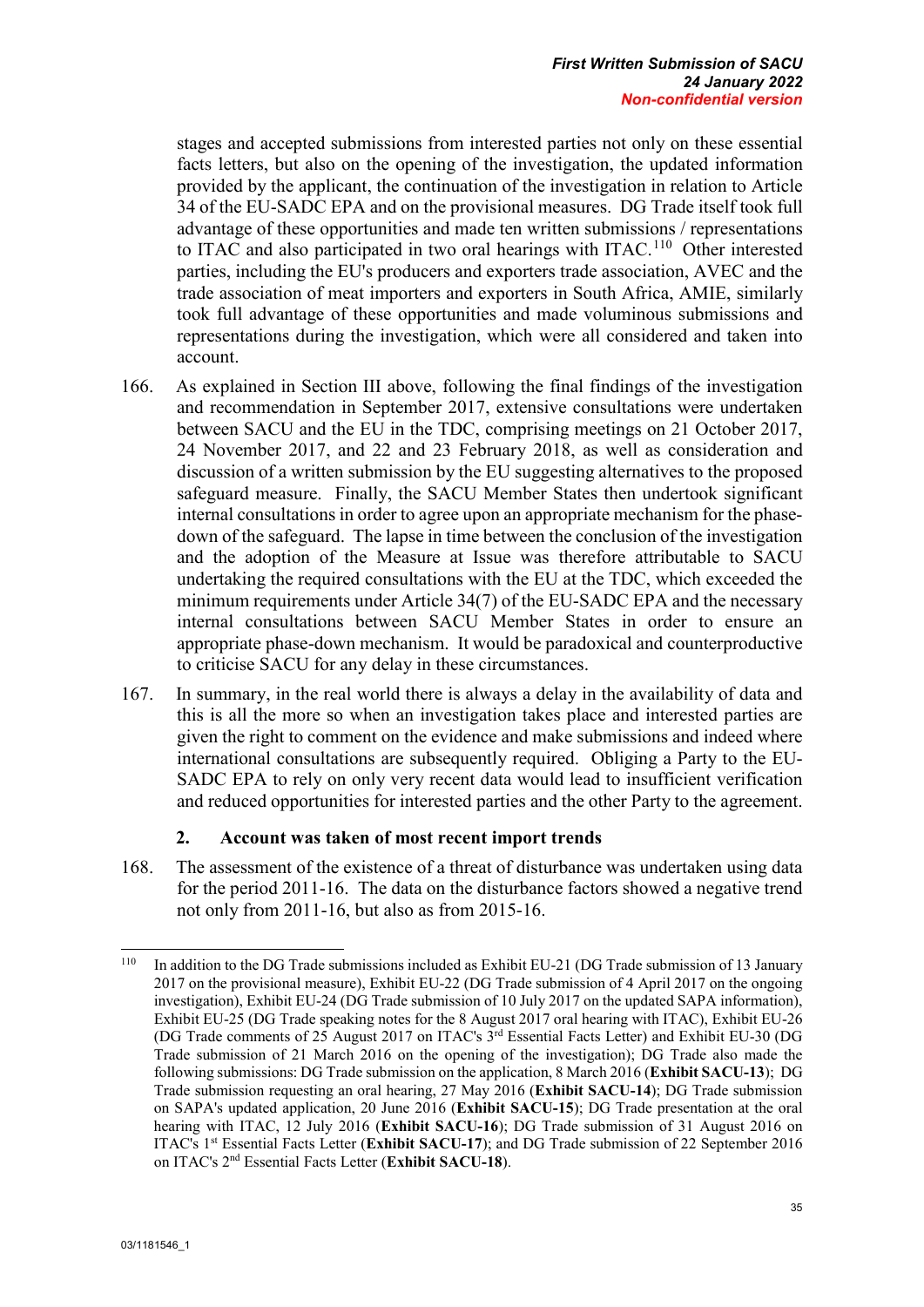- 169. While the Measure at Issue was finally adopted in 2018, this was due to the time taken to consider all the evidence, including allowing representations to be made and taken into account, and to undertake the required consultations at the TDC and internally, as SACU explains in detail in Section VI.C.1 above.
- 170. The EU is being inconsistent in its arguments complaining both that the investigation was not thorough enough and that there should only be a short period of time between the end of the POI and the adoption of measures. The investigation was conducted by and in developing countries and the measure was only adopted after lengthy discussion with the EU. It would seem that the EU would like investigations to be less thorough and assessments and consultations cut short.
- 171. In this context, the lapse of time between the end of the investigation period and the definitive measures coming into force is not out of proportion with the possible 4-8 year duration for SACU / SADC EPA States safeguards under Article 34(6)(b) of the EU-SADC EPA.
- 172. In any event, unlike the practice under the WTO SGA there is no requirement under Article 34 of the EU-SADC EPA for there to be an increase in imports in the most recent period. On the contrary, as explained in Section IV.B above, the safeguard regime under Article 34 of the EU-SADC EPA is intended to give SACU / the SADC EPA States much greater flexibility in applying safeguard measures.
- 173. Finally, the argument made by DG Trade and others that more recent data showed a lower level of imports, was taken into consideration even if fully verified data was not available. It was considered that even if imports had declined during 2017 and the beginning of 2018, this period could not be considered as representative for two reasons.
- 174. First, the level of EU imports during this period was significantly impacted by the temporary SPS import restrictions that were imposed by South Africa as a result of avian flu outbreaks in certain major poultry producing EU Member States. In particular, temporary SPS import restrictions were imposed on imports from the following EU Member States either very shortly before or during this period:
	- a. Netherlands, starting in November 2016;
	- b. Hungary, starting in November 2016;
	- c. United Kingdom, starting in December 2016;
	- d. Poland, starting in February 2017;
	- e. Spain, starting in February 2017;
	- f. Belgium, starting in June 2017; and
	- g. Germany, starting in November 2017.
- 175. When such import restrictions have been lifted in the past, the volume of EU imports from the relevant countries has rebounded significantly<sup>[111](#page-46-0)</sup> and the same would have been expected with respect to the 2017-18 import restrictions given the nature of the subject product as an unwanted product in the EU, which allows for opportunistic import practices. Indeed, subsequent events show this to remain the case as

<span id="page-46-0"></span> $111$ This was the case for the earlier avian flu import bans on the Netherlands and the UK which were lifted in 2015.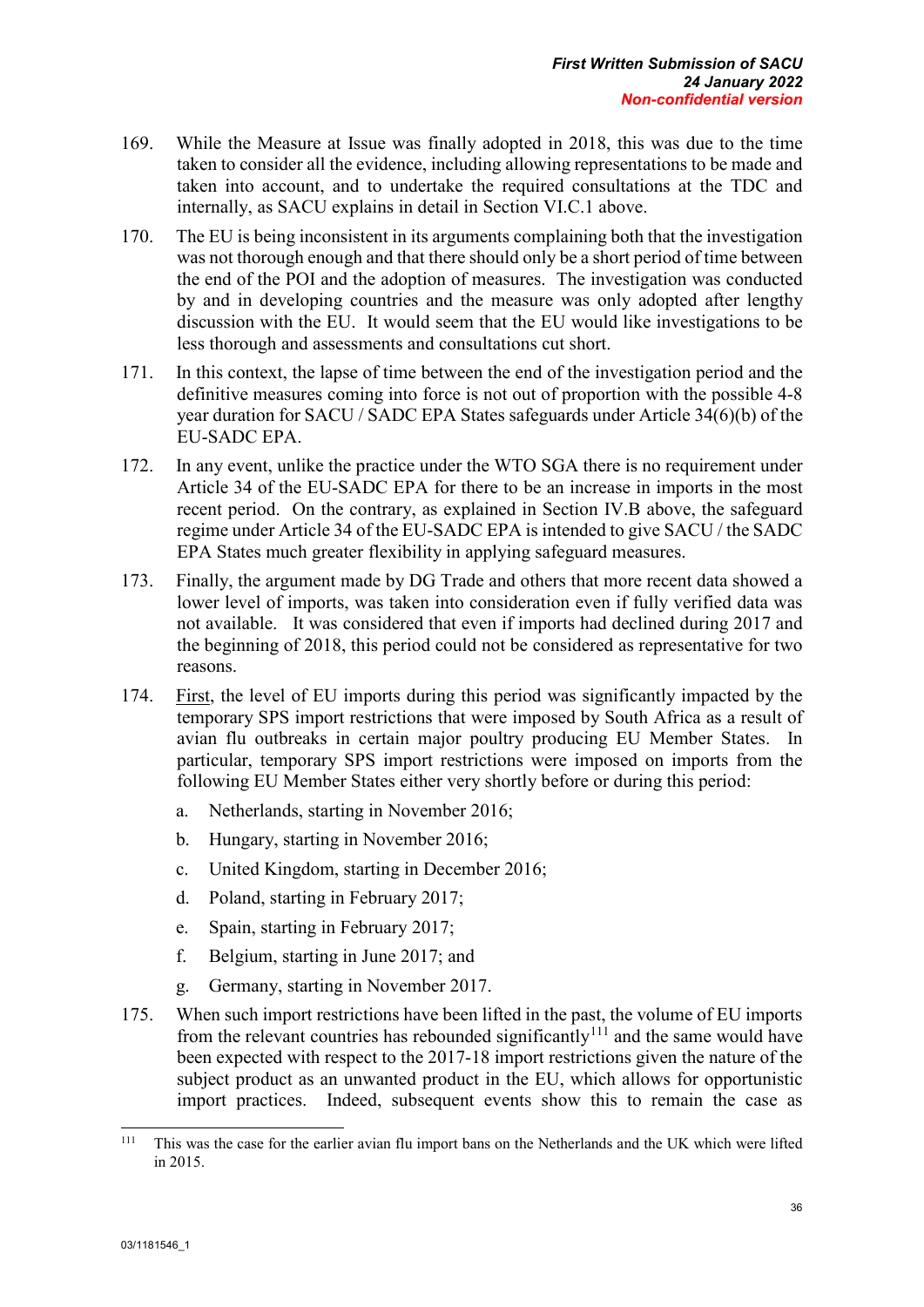demonstrated by the enormous increase in imports from Spain following the lifting of health restrictions for that country in August 2018.<sup>[112](#page-47-0)</sup>

176. Second, the level of imports into SACU from the EU was undoubtedly affected by the provisional safeguard measures that were imposed in December 2016 and were in place until July 2017. In accordance with established practice in trade defence investigations, including the EU's own practice in safeguard investigations, the period during which provisional measures are imposed is never taken into account, for this reason. For the EU now to suggest otherwise, is evidently disingenuous.

# **3. Conclusion**

177. For the above reasons, it must be concluded that EU has failed to establish its Claim 2, second argument.

# **D. Comments on EU Claim 3 (non-attribution analysis)**

- 178. The EU argues that the Measure at Issue is inconsistent with Article 34(2) of the EPA on the basis that other factors allegedly contributing to the injury or disturbance were not appropriately taken into account.<sup>113</sup> In particular, the EU argues that ITAC did not conduct a "non-attribution analysis" in accordance with the WTO safeguard rules and did not adequately address the possible impact of the following alleged factors: an increase in feed costs; increases in costs of labour, diesel, electricity, plastic and cardboard boxes, and imports from non-EU countries, in particular, the US and Brazil (together, the "other factors").
- 179. SACU will address each of these points in turn and demonstrate that the EU's arguments must be dismissed.
- 180. The EU repeatedly impugns decisions taken by ITAC whereas, as explained in Section IV.A above, the Measure at Issue is the imposition by SACU of a definitive safeguard measure. In fact, the EU is (or should) be basing its claims on the actions of by SACU acting in reliance on the findings of ITAC, and SACU will assume that this is what is meant.

## **1. The non-attribution analysis requirements under the WTO safeguard rules do not apply to Article 34 of the EU-SADC EPA**

- 181. The EU's Claim 3 is predicated on the assumption that the causation analysis and in particular, the non-attribution analysis requirements under the WTO SGA, are applicable to Article 34 EPA. This is misconceived. As explained at Section V.A above, the WTO case-law on the WTO SGA cannot be simply transplanted across to the present case. Rather, the Measure at Issue must be assessed in light of the specific requirements under Article 34 of the EU-SADC EPA, and not requirements based on provisions in other agreements that are inapplicable to the Measure at Issue.
- 182. In the present context, whereas Article 4.2(b) of the WTO SGA specifically requires that a non-attribution analysis be undertaken, Article 34 of the EU-SADC EPA does not contain any provision setting out such a requirement. Rather, the only

<span id="page-47-0"></span> $112$ <sup>112</sup> Imports recovered from zero in August 2018, to 2,826 tonnes for the remaining four months of that year, and to 5,093 tonnes for the first half of 2019.

<span id="page-47-1"></span><sup>113</sup> EU FWS, paras 158-204.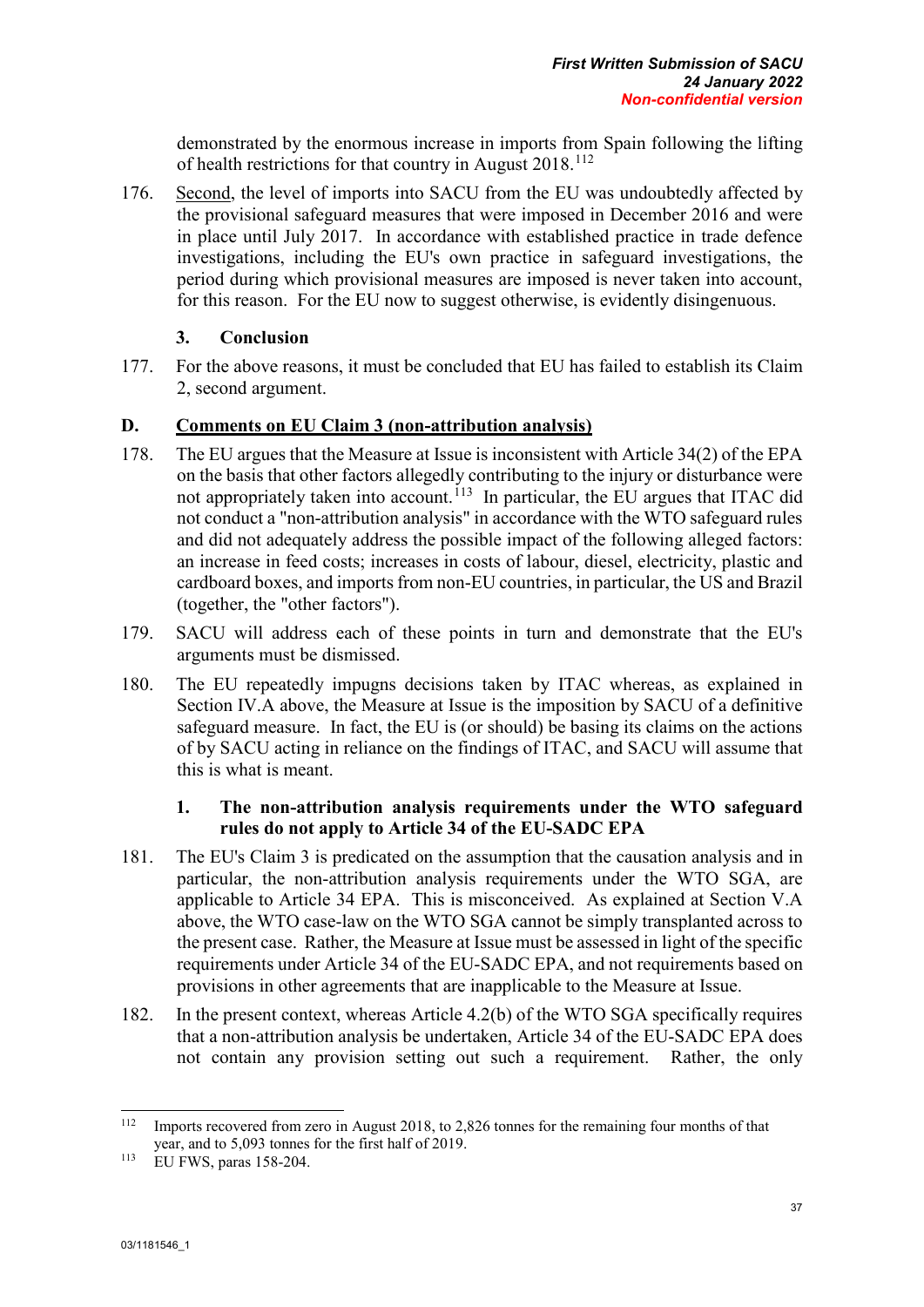requirement that applies under Article 34 of the EU-SADC EPA is that the *increased imports cause or threaten to cause serious injury or disturbance*. [114](#page-48-0) 

- 183. There are various possible standards of causation that could be applied in safeguard investigations. One factor may be considered to be the sole cause of a situation, a substantial cause or a contributing cause. WTO law effectively employs a "substantial cause" test, but this is because of the specific non-attribution analysis requirements under the WTO SGA.[115](#page-48-1) In the absence of such requirements, the standard under Article 34 EPA must be less than "substantial cause". Rather, under Article 34 EPA, it must only be necessary to show that the increased imports *are a contributing cause* to the serious injury or disturbance.
- 184. This was clearly established by the investigation, which considered the extent of the increase in the volume of EU imports against the incidence of serious injury or disturbance suffered by the SACU domestic industry, along with the extent to which the market share of the SACU domestic industry had decreased, with a corresponding increase in the market share of EU imports.<sup>[116](#page-48-2)</sup>
- 185. As explained at Section V.C above, the EU as the complaining party bears the burden of proof. If the EU is to challenge the Measure at Issue on the ground of inadequate causation, it must therefore demonstrate that the EU imports *were not a contributing cause* to the serious injury or disturbance or threat thereof.
- 186. The EU however only addresses this issue in very brief and unsubstantiated terms, claiming that there was no correlation between the increase in EU imports in 2016 and a worsening in the serious injury or disturbance factors, on the basis that "*SACU producers' production and capacity utilization remained stable; and sales increased*".[117](#page-48-3)
- 187. This claim is clearly erroneous. Out of the 11 serious injury or disturbance factors examined during the investigation (excluding EU import volumes and prices), 8 of these factors further worsened in 2016, namely: price undercutting; price suppression; price disadvantage; decline in SACU domestic industry market share; decline in SACU participating producers production; capacity utilisation; SACU participating producers gross profit per unit; and SACU participating producers net profit per unit.<sup>[118](#page-48-4)</sup> While there was a very slight increase in sales (2 index points),  $119$ this coincided with an increase in the total size of the SACU market, as indicated by the fact that the SACU domestic industry market share continued to decrease, while the market share of EU imports continued to increase. Furthermore, all sales by the SACU participating producers were made at a very severe loss due to the competitive pressure exerted by the rapidly increasing, low-priced EU imports.

<span id="page-48-0"></span><sup>114</sup> <sup>114</sup> EU-SADC EPA, Article 34(5).

<span id="page-48-1"></span><sup>115</sup> See Appellate Body Report, *United States – Definitive Safeguard Measures on Imports of Wheat Gluten from the European Communities*, WT/DS166/AB/R, adopted 19 January 2001, DSR 2001:II, p. 717 ("*US – Wheat Gluten*"), para 69.

<span id="page-48-2"></span><sup>&</sup>lt;sup>116</sup> Exhibit EU-7, ITAC summary report, sections 4.1 and 4.2.<br> $\frac{117}{117}$  EVENCE

<span id="page-48-3"></span><sup>&</sup>lt;sup>117</sup> EU FWS, paras 162-163.

<span id="page-48-5"></span><span id="page-48-4"></span><sup>&</sup>lt;sup>118</sup> Exhibit EU-7, ITAC summary report, section 3.<br><sup>119</sup> Although, as noted in the ITAC summary report, some of the participating producers experienced decreases in sales.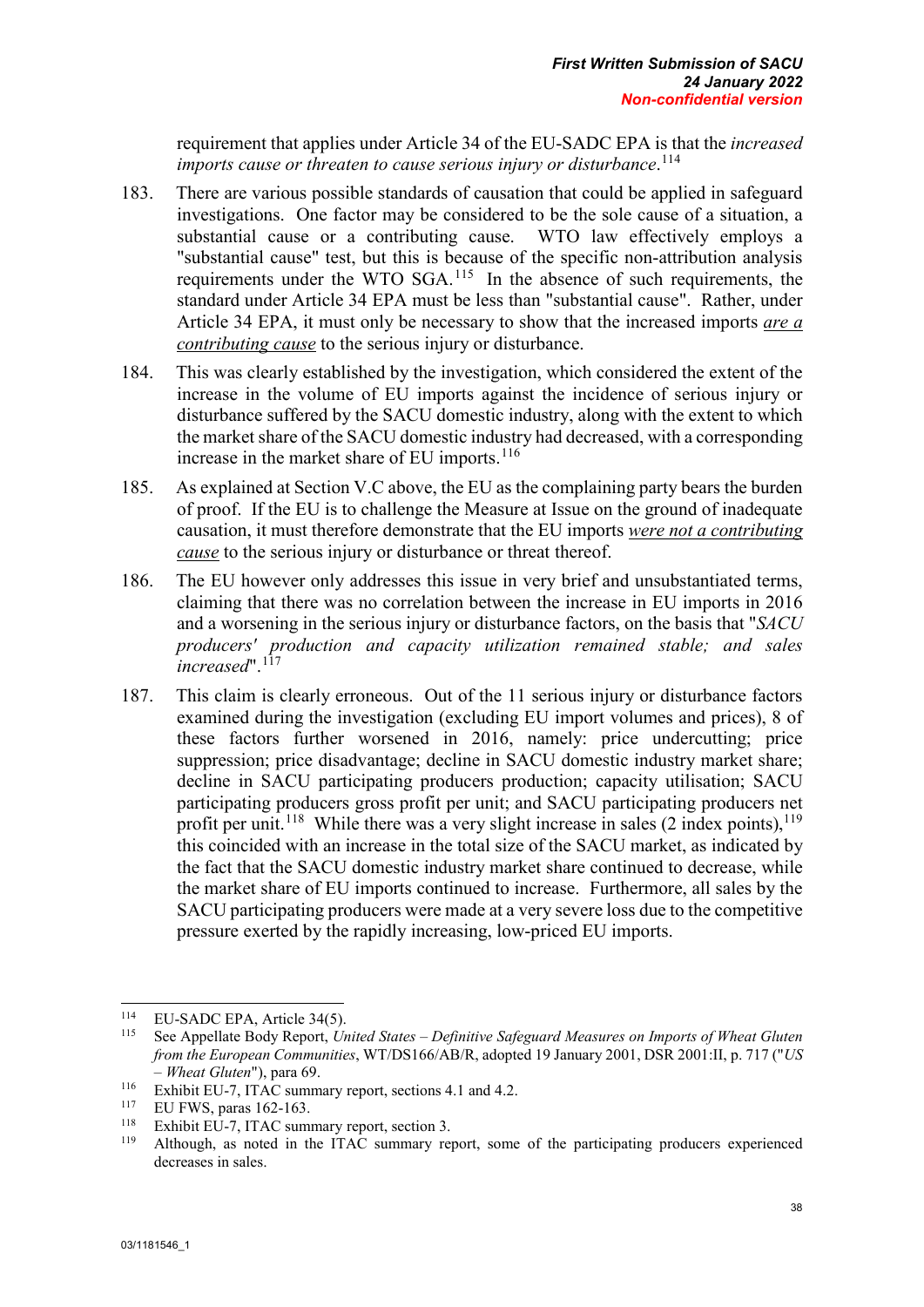- 188. The EU also neglects the broader and even more pronounced deterioration in the serious injury or disturbance factors since 2011, when the EU imports began to increase. Taking 2011 as the starting point, 9 out of the 11 serious injury or disturbance factors worsened, including inventories, which increased by a very substantial 48 index points.
- 189. The evidence is therefore more than sufficient to show a correlation between the increase in imports and a worsening in the serious injury or disturbance factors. The picture that clearly emerges is that of an industry in a sensitive sector that is suffering declining market share and profitability and that increased imports from the EU are at prices that substantially undercut the unsuppressed selling price of the domestic industry. The conclusion by SACU that the tariff preference of 37% granted to EU imports caused the serious injury or disturbance or threat thereof was therefore entirely warranted. The EU, which has the burden of proof, has not attempted to show that these increased imports were not a substantial cause of serious injury or disturbance or threat thereof, let alone that they were not a contributory cause.
- 190. It may also be noted that the degree of correlation between the increase in imports and a worsening of the serious injury or disturbance factors in this case is stronger than the standard that has been required by the European Commission itself in its safeguard investigations. By way of example, in its *Farmed Salmon safeguard investigation*, [120](#page-49-0) the European Commission considered that the position of the EU domestic industry had "*worsened considerably*" during the last year considered<sup>[121](#page-49-1)</sup> due to increased imports, notwithstanding increased capacity, increased capacity utilisation,<sup>[122](#page-49-2)</sup> increased production,<sup>[123](#page-49-3)</sup> increased productivity,<sup>[124](#page-49-4)</sup> increased sales<sup>[125](#page-49-5)</sup> and improvement in cash flow.[126](#page-49-6) Instead the European Commission focused on the effect of the increased imports on prices and the domestic industry's profitability.<sup>[127](#page-49-7)</sup>
- 191. In the present case of course, during 2015-16, price suppression increased by 18 index points and the price disadvantage increased by 151 index points, while the net profit per unit decreased by 249 index points. This deterioration was even more pronounced, taking  $2011$  as the starting point.<sup>[128](#page-49-8)</sup>
- 192. Finally, SACU underlines that under Article 34 of the EU-SADC EPA, the threshold of harm that needs to be met in order to justify a safeguard measure is a threat of "serious injury" or "disturbance". These are alternatives and it should be clear that "disturbance" represents a significantly lower threshold than "serious injury", which is the only standard that applies under the WTO SGA. Indeed, the EU itself has made the following comments in relation to the difference between the two terms:

<span id="page-49-5"></span><sup>125</sup> *Ibid.*, para 55 table.

<span id="page-49-7"></span><sup>127</sup> *Ibid.*, paras 71 and 80-86.<br><sup>128</sup> Teking 2011, as the star

<span id="page-49-0"></span><sup>120</sup> <sup>120</sup> Commission Regulation (EC) No 206/2005 of 4 February 2005 imposing definitive safeguard measures against imports of farmed salmon, available [here.](https://eur-lex.europa.eu/legal-content/EN/TXT/PDF/?uri=CELEX:32005R0206&from=EN)

<span id="page-49-1"></span><sup>&</sup>lt;sup>121</sup> *Ibid.*, para 70.

<span id="page-49-2"></span><sup>&</sup>lt;sup>122</sup> *Ibid.*, para 48 table.

<span id="page-49-3"></span> $\frac{123}{124}$  *Ibid*, para 51 table.

<span id="page-49-4"></span> $\frac{124}{125}$  *Ibid*, para 54 table.

<span id="page-49-6"></span><sup>&</sup>lt;sup>126</sup> *Ibid*, para 57 table.

<span id="page-49-8"></span>Taking 2011 as the starting point, price suppression increased by 21 index points and the price disadvantage increased by 191 index points, while the net profit per unit decreased by 262 index points.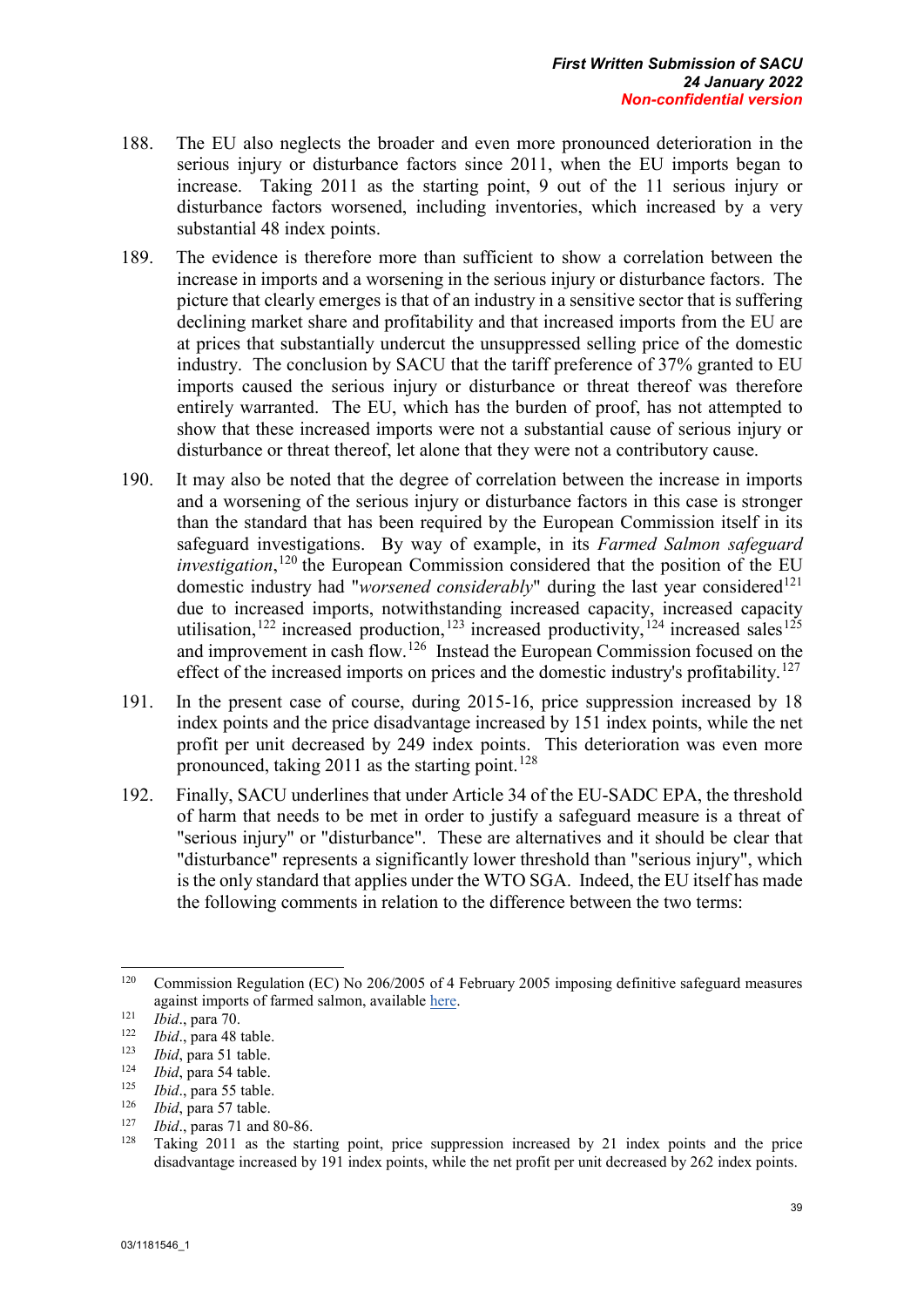*"While it is true that this last criterion does not appear nor is defined in the WTO Agreement on Safeguards, it does appear in many of the regional/bilateral trade agreements of the EC, especially as far as agricultural products are concerned. In that contractual context where concessions must be made to attain a substantial share of trade, "serious disturbances" is intended to be a criterion that is somehow less stringent than "serious injury", to cater for emergency situation linked to more sensitive products and thus help Parties to make these trade concessions by providing a safety-net. However, the EC being an extremely moderate user of safeguards, both global and bilateral, there is no case law regarding interpretation of "serious disturbances".[129](#page-50-0)* (emphasis added)

- 193. It may be noted that the above comments of the EU relate to the notion of "serious disturbance". The concept of merely "disturbance", which applies under Article 34 of the EU-SADC EPA, reflects an even lower threshold.
- 194. In light of the above, it should be clear that there was a sufficient correlation between the increase in EU imports and the incidence of harm at the level that is required to justify safeguard measures under Article 34 of the EU-SADC EPA. For completeness however, SACU will proceed to address the specific arguments that the EU raises in relation to the non-attribution analysis.

# **2. The alleged other factors that may have contributed to the injury or disturbance were properly examined**

- 195. While there is no requirement for a non-attribution analysis to be undertaken under Article 34 of the EU-SADC EPA, the alleged other factors that may have contributed to the serious injury or disturbance were nonetheless examined, as acknowledged by the EU.<sup>[130](#page-50-1)</sup>
- 196. The EU however argues that ITAC did not sufficiently explain why it considered that these factors did not detract from the causal link established between the increased imports and the injury or disturbance, claiming that ITAC "*simply disregarded them*  without any explanations".<sup>[131](#page-50-2)</sup>
- 197. The EU's argument must be dismissed for two main reasons. First, the EU's argument essentially relates to compliance with the standards in relation to explanations provided by the competent authority under the WTO SGA. The WTO SGA of course contains specific requirements in this regard, in particular the requirement in Article 4.2(c) that "*[t]he competent authorities shall publish promptly […] a detailed analysis of the case under investigation as well as a demonstration of the relevance of the factors examined*." As explained in Section V.A above however, the Measure at Issue is based on Article 34 of the EU-SADC EPA, which does not contain any such requirements.

<span id="page-50-0"></span><sup>129</sup> <sup>129</sup> EU Statement at the WTO in relation to the interim agreement on trade and trade-related matters between the European Communities and Albania, WT/REG226/2 (28 March 2008), availabl[e here.](https://docs.wto.org/dol2fe/Pages/SS/directdoc.aspx?filename=Q:/WT/REG/226-2.pdf)

<span id="page-50-1"></span> $130$  EU FWS, para 169.

<span id="page-50-2"></span>EU FWS, para 170.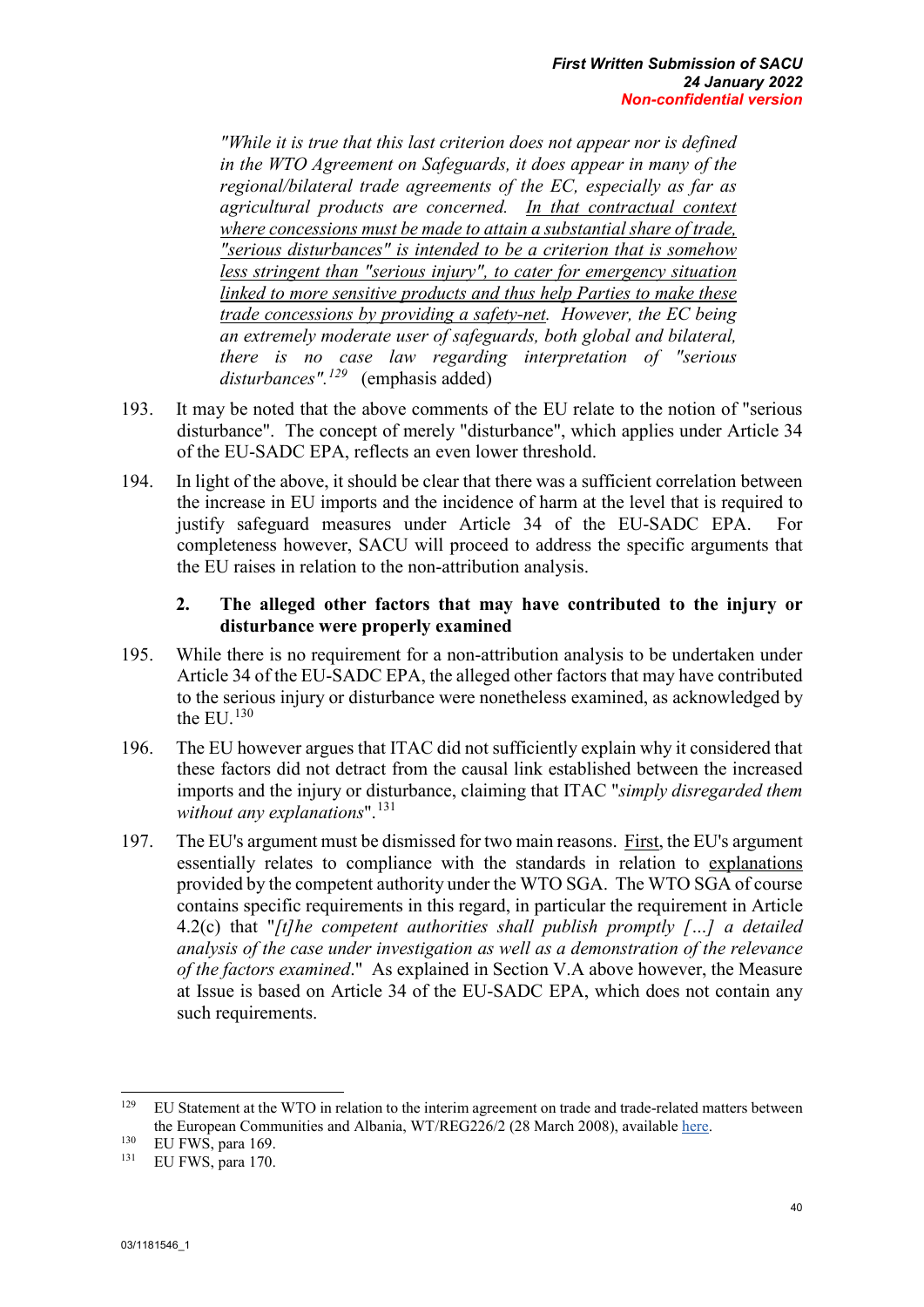- 198. Second, and contrary to the EU's allegations and its attempt to misrepresent the ITAC summary report by selective quoting, the alleged other factors that may have contributed to the serious injury or disturbance were not "simply disregarded".
- 199. Rather, the investigation found that although increasing costs affected the SACU domestic industry's *ability to compete with EU imports*, it was the EU imports that had *caused the injury or disturbance*. [132](#page-51-0) In particular, it was established that:
	- a. Imports from the EU increased continuously during 2011-16 notwithstanding the anti-dumping duties that were implemented against three EU Member States.<sup>[133](#page-51-1)</sup> Indeed, it was observed that EU imports had increased by 147 per cent. from 2011 to 2015 and increased by a further 26 per cent. in 2016,<sup>[134](#page-51-2)</sup> representing an increase of 210 per cent. in total;
	- b. The market share of EU imports increased by 144 index points from 2011 to 2015 and increased by a further 48 index points in  $2016$ ,  $135$  representing an increase of 192 index points in total; and at the same time; and
	- c. The total market share of the SACU domestic industry decreased by 6 index points from 2011 to 2015 and decreased by a further 3 index points in  $2016$ ,  $136$ representing a decrease of 9 index points in total.
- 200. The investigation also examined the potential impact of imports from other countries and found that the market share of other countries' imports decreased by 41 index points and increased by 8 index points in  $2016$ ,  $^{137}$  $^{137}$  $^{137}$  representing a decrease of 33 index points in total.
- 201. In light of the above, the investigation thereby concluded that, "*although there are factors other than the increase in the volume of imports from the EU that are causing a threat of serious disturbance in the SACU market, these factors do not sufficiently detract from the causal link between the increased imports and the threat of serious disturbance in the SACU market*."[138](#page-51-6)
- 202. The EU's arguments in relation to the examination of the alleged other factors and its explanation thereof must consequently be rejected.
	- **3. The further arguments and information put forward by the EU in relation to the alleged other factors do not sufficiently detract from the causal link established between the increased EU imports and the injury or disturbance**
- 203. The EU also sets out further argument and information in relation to the alleged other factors, i.e. the claiming that had a "*proper non-attribution analysis*" of these factors been conducted, it would have been concluded that they "*were relevant to any alleged serious injury/disturbance or threat thereof*".[139](#page-51-7)

<span id="page-51-0"></span><sup>132</sup> <sup>132</sup> Exhibit EU-7, ITAC summary report, section 4.3.<br><sup>133</sup> Ibid

<span id="page-51-1"></span><sup>133</sup> *Ibid*.

<span id="page-51-2"></span><sup>&</sup>lt;sup>134</sup> Exhibit EU-7, ITAC summary report, section 4.1.

<span id="page-51-3"></span> $\frac{135}{136}$  *Ibid.* 

<span id="page-51-4"></span><sup>&</sup>lt;sup>136</sup> Exhibit EU-7, ITAC summary report, section 4.2.<br><sup>137</sup> Exhibit EU-7, ITAC summary report, section 4.2.

<span id="page-51-6"></span><span id="page-51-5"></span><sup>137</sup> Exhibit EU-7, ITAC summary report, section 4.2.<br>  $\frac{138}{139}$  EU EWS paras 183, 192 and 201

<span id="page-51-7"></span><sup>139</sup> EU FWS, paras 183, 192 and 201.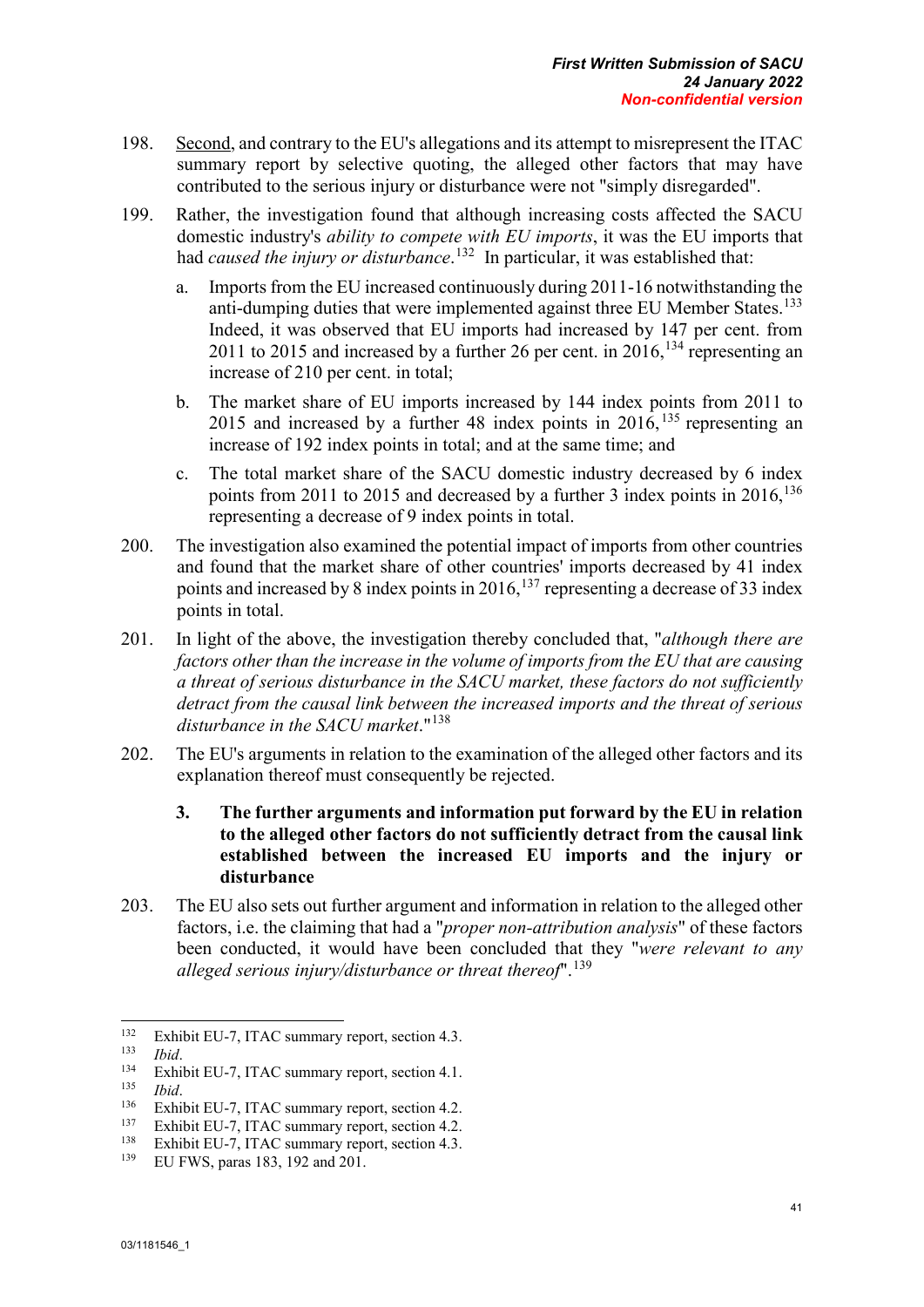- 204. The EU's claims are however based on an incorrect factual premise. The investigation did not conclude that these other factors were "irrelevant" to the injury or disturbance, or threat thereof, which had been established. On the contrary, as set out in Section VI.D.3 above, it was concluded that these other factors may have contributed to the serious injury or disturbance, or threat thereof. However, it was also concluded that these other factors did not sufficiently detract from the causal link between the EU imports and the serious injury or disturbance, or threat thereof, which had been established. The EU's arguments are therefore misdirected.
- 205. Furthermore, with respect to the increases in the SACU domestic industry's costs which represent the main factor averred by the EU, SACU does not dispute that there was volatility in raw material and input costs during 2011-16. But such volatility, in particular in relation to feed costs, is integral to the business environment for the agricultural sector, and their consequent sensitivity. The particular situation of agricultural markets in this regard is indeed recognised by having a specific provision in Article 34 of the EU-SADC EPA, namely Article 34(2)(c), that is applicable to agricultural products and on which, in conjunction with Article 34(5) of the EU-SADC EPA,<sup>[140](#page-52-0)</sup> the Measure at Issue is based, sets out a lower threshold of harm for safeguard measures.
- 206. The EU argues that the deterioration in the SACU participating producers' net profit in 2016 cannot be related to imports but rather an increase in costs, as EU import prices only decreased by a limited amount while SACU sales slightly increased in 2016.<sup>[141](#page-52-1)</sup> The EU however neglects to mention that the volume of EU imports increased substantially in 2016, by 26 per cent., meaning that the SACU participating producers were facing a significant effective increase in the competitive constraint posed by the low-priced EU imports. In this context, as SAPA pointed out during the investigation, the subject product is a high-volume, low margin product, with the result that even a small undercutting percentage, which in fact increased by 25 index points in 2016, has a significant impact on profit margins. <sup>[142](#page-52-2)</sup>
- 207. Moreover, and more fundamentally, it is quite normal for agricultural producers to respond to temporary cost increases, in particular due to weather conditions, by increasing their prices in turn. But as SAPA pointed out during the investigation, the SACU domestic industry could not do this here due to the significant increase in low-priced imports from the EU and the competitive pressure exerted by those imports.<sup>[143](#page-52-3)</sup> This is demonstrated by the data which indicates that the SACU participating producers' prices increased only marginally from 2015 to 2016, while at the same time, the price of EU imports decreased and the SACU participating producers faced an increase in undercutting by EU imports of 36 index points.<sup>[144](#page-52-4)</sup>

<span id="page-52-0"></span><sup>140</sup> <sup>140</sup> Which refers to Article 34(2)(c).

<span id="page-52-2"></span><span id="page-52-1"></span><sup>&</sup>lt;sup>141</sup> EU FWS, para 180.

<sup>142</sup> Exhibit EU-12, SAPA Revised Application, 28 December 2015, paras 24.4 and 30; **Exhibit SACU-19**, SAPA presentation for oral hearing with ITAC, 7 February 2017, slides 33; and Exhibit EU-23, SAPA Updated Information, 12 June 2017, para 6.3.

<span id="page-52-3"></span><sup>143</sup> Exhibit EU-12, SAPA Revised Application, 28 December 2015, paras 14.1-14.5; **Exhibit SACU-19**, SAPA presentation for oral hearing with ITAC on 7 February 2017, slide 11; and Exhibit EU-23, SAPA Updated Information, 12 June 2017, paras 7.1-7.8.

<span id="page-52-4"></span><sup>144</sup> Exhibit EU-7, ITAC summary report, section 3.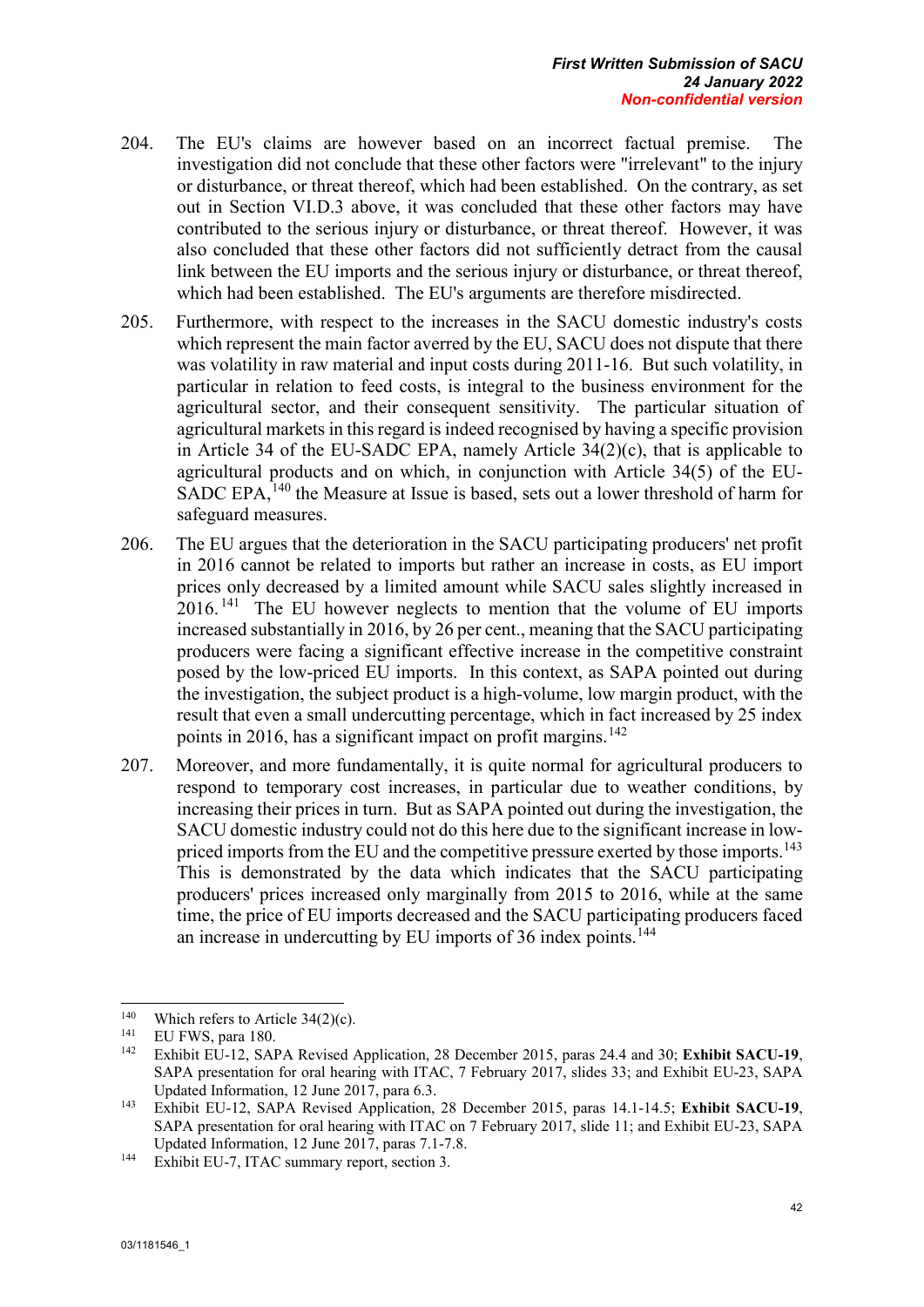- 208. The EU should not dispute this as the European Commission has repeatedly relied on similar reasoning in its trade defence investigations to reject claims that increases in production costs are insufficient to break the causal link. By way of example, in its *Bed Linen anti-dumping investigation*, the European Commission concluded that increases in raw material prices had caused injury, but nonetheless considered that they could not detract from the causal link with dumped imports.<sup>[145](#page-53-0)</sup> This was because the extent of such injury depended on producers' ability to pass on the increased cost to the downstream product and in that case, "*it was reasonable to assess that the dumped imports were the main reason why such pass-through did not occur*." [146](#page-53-1) In a similar vein, in its C*itric Acid anti-dumping investigation*, the European Commission explained that any increases in raw materials cannot be considered, "*as in a normal market situation, the Community industry could have passed on these increased costs at least to a certain extent to its customers.*"[147](#page-53-2) However, in that case, "*the investigation showed the increasing presence of dumped imports which undercut the prices of the Community industry significantly*."[148](#page-53-3)
- 209. It should also be clear that the further information put forward by the EU in relation to the other factors cannot call into question the conclusions of the investigation, as SACU will explain below.

#### (A) **Increases in the costs of feed, labour diesel, electricity, plastic and cardboard boxes**

- 210. There were increases in the cost-base of the SACU domestic industry during 2011- 16, which were well-documented, including in the SACU domestic industry producers' own annual reports and this was noted in the investigation.
- 211. But crucially, there was nothing to indicate that any of these cost increases were structural and permanent, rather than temporary cost increases attributable to certain events, which the agricultural sector commonly faces from time to time. In contrast, the situation of increasing, low-priced imports from the EU would have been permanent, in light of the structural factors influencing EU exporters' behaviour, namely the nature of the subject product as an unwanted product in the EU, which allows for opportunistic export practices.<sup>[149](#page-53-4)</sup> Consequently it was the increase in EU imports which threatened to cause further serious injury or disturbance, not the increases in the SACU domestic industry's costs.
- 212. This is supported by the further information put forward by the EU:
	- a. Feed costs The graphs put forward by the EU show that there was an increase in feed costs, with the costs peaking in early 2014 and the end of 2015 /

<span id="page-53-0"></span><sup>145</sup> <sup>145</sup> Commission Regulation (EC) No 1069/97 of 12 June 1997 imposing a provisional anti-dumping duty on imports of cotton-type bed linen originating in Egypt, India and Pakistan, availabl[e here,](https://eur-lex.europa.eu/legal-content/EN/TXT/PDF/?uri=CELEX:31997R1069&from=EN) para 103. 146 *Ibid*. The EU antidumping duty was also reviewed in WTO dispute settlement and although the measure

<span id="page-53-1"></span>was found to be inconsistent with the WTO Anti-Dumping Agreement ("*WTO ADA*") for other reasons, no violation of the causation requirement in Article 3.5 of that Agreement was established. A summary of the proceedings is available [here.](https://www.wto.org/english/tratop_e/dispu_e/cases_e/ds141_e.htm)

<span id="page-53-2"></span><sup>147</sup> Council Regulation (EC) No 1193/2008 of 1 December 2008 imposing a definitive anti-dumping duty and collecting definitively the provisional duties imposed on imports of citric acid originating in the People's Republic of China, available [here,](https://eur-lex.europa.eu/legal-content/EN/TXT/PDF/?uri=CELEX:32008R1193&from=EN) para 61.

<span id="page-53-3"></span> $\frac{148}{149}$  *Ibid.* 

<span id="page-53-4"></span>See para 1 and footnote 2 above.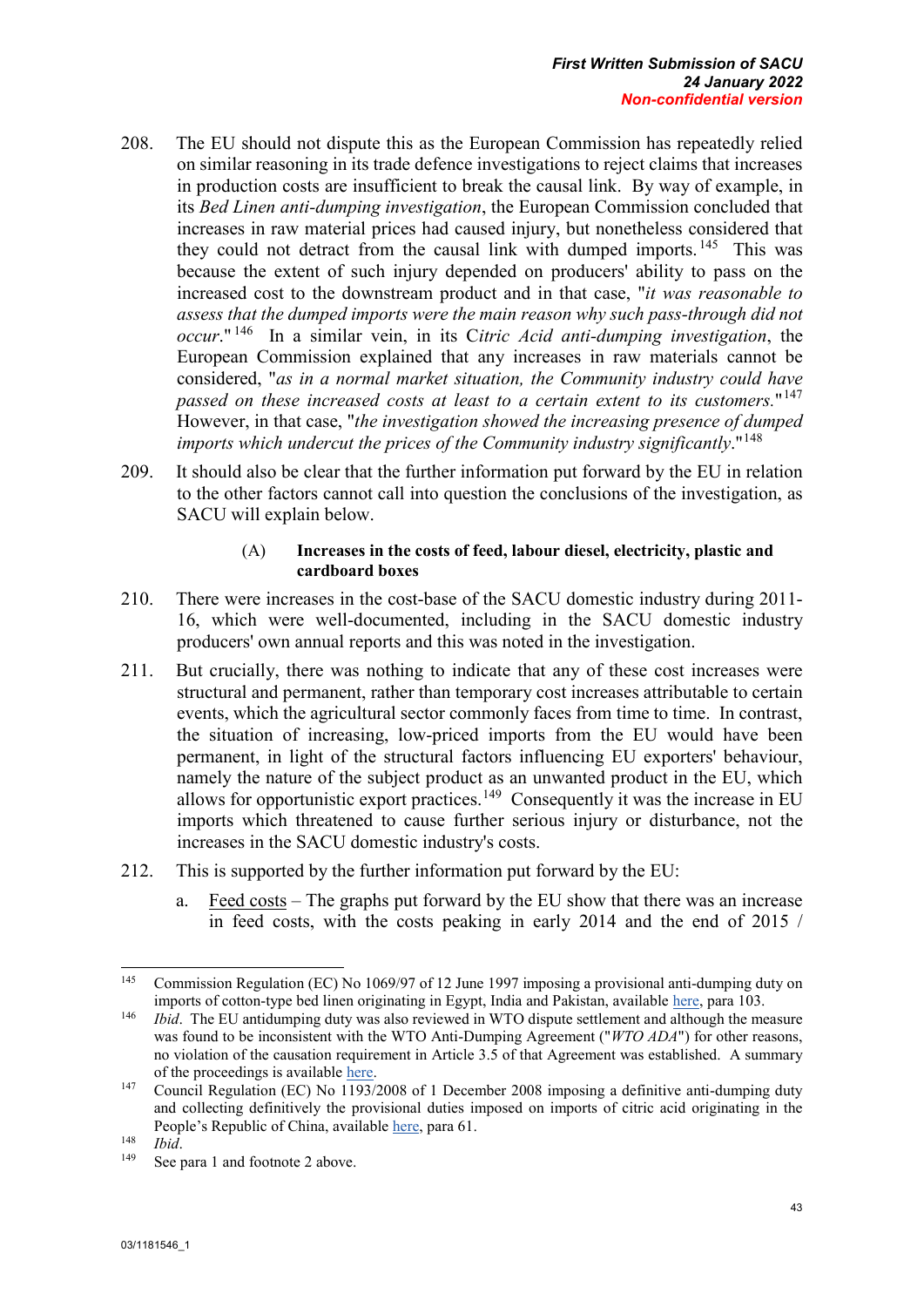beginning of 2016.<sup>150</sup> However, the same graphs show that costs subsided again in 2016 and 2017, indicating that any effect would have been temporary.<sup>151</sup> This is because, as admitted by the EU, the increase was caused by an exceptional event, namely a severe drought that has been described as the "*worst drought since 1992*".[152](#page-54-2)

The EU also asserts that most of the soya oilcake used in production of feed had to be imported and was subject to a  $6.6\%$  duty.<sup>153</sup> While this may be factually correct, it is not clear why the EU considers that this advances its submission. Numerous raw materials are subject to customs duties and such duties simply represent part of the ordinary costs that industries bear as part of their business

b. Labour costs – The EU puts forward information in relation to increased labour costs deriving from alleged labour market unrest in  $2014-15$ , <sup>[154](#page-54-4)</sup> but does not submit any information indicating that these problems were still being felt in 2016, or would have been expected to continue going forward.

SACU must also point out that the EU has misrepresented certain of the evidence it has put forward in relation to labour costs. First, the OECD report to which the EU refers as evidencing labour market unrest,<sup>[155](#page-54-5)</sup> explains that this unrest "*was largely the result of an almost six-month-long strike in the platinum mining sector, and a broader one-month strike by metal workers involving 220,000 employers and 12,000 companies*".[156](#page-54-6) Suffice to say, this labour market unrest is not relevant to the poultry sector. Second, a statement in RCL Foods' 2014 annual report that the EU refers to as evidencing increased labour costs,  $157$  in fact concerns RCL Foods' Vector Logistics, its supply chain business, <sup>[158](#page-54-8)</sup> not its poultry business.

c. Diesel costs – The EU puts forward information on diesel prices from a South African technology website "My Broadband",[159](#page-54-9) which the EU states, "*shows a dramatic increase in inland diesel prices in South Africa from 2010 to 2014*". [160](#page-54-10) The use of a technology website to source diesel prices is peculiar. But more fundamentally, the EU only reproduces data from 2010 to 2014. It does not reproduce the data from the same website for 2015 and 2016, which shows that diesel prices again subsided to lower levels. SACU reproduces the full data from 2010 to 2016 below:

<span id="page-54-7"></span><sup>157</sup> Exhibit EU-35, page 34.

<span id="page-54-0"></span><sup>150</sup>  $^{150}$  EU FWS, para 182.

<span id="page-54-1"></span><sup>151</sup> *Ibid*.

<span id="page-54-2"></span><sup>152</sup> *Ibid*.

<span id="page-54-3"></span> $^{153}$  EU FWS, para 181.

<span id="page-54-4"></span><sup>&</sup>lt;sup>154</sup> EU FWS, paras 186-187.

<span id="page-54-5"></span> $^{155}$  Exhibit EU-34.

<span id="page-54-6"></span><sup>&</sup>lt;sup>156</sup> *Ibid.*, page 12.<br><sup>157</sup> Exhibit ELL 25

<span id="page-54-8"></span><sup>158</sup> The relevant section in the annual report is headed "*Vector Market Conditions and Review of Operations*".

<span id="page-54-9"></span> $^{159}$  Available <u>here</u>.<br><sup>160</sup> ELLEWS para

<span id="page-54-10"></span>EU FWS, para 189.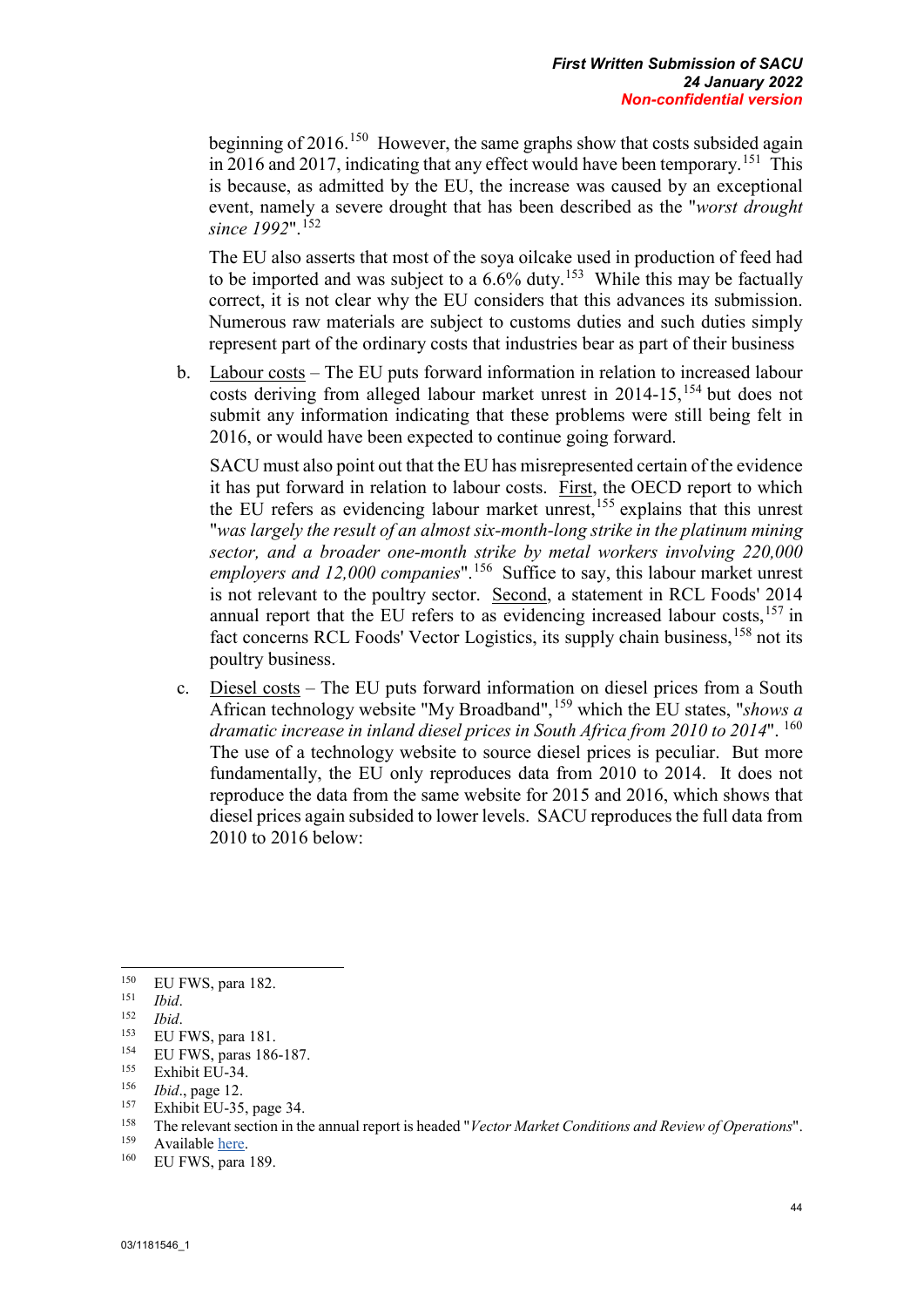|  |                 | Petrol - 93<br><b>Unleaded</b> | Petrol - 95<br><b>Unleaded</b> | Diesel - 500PPM    | Diesel - 50PPM     |
|--|-----------------|--------------------------------|--------------------------------|--------------------|--------------------|
|  | Jan 2010        | R7.67                          | R7.86                          | R6.90              | R6.92              |
|  | <b>Jan 2011</b> | R8.58                          | R8.73                          | R7.84              | R7.90              |
|  | Jan 2012        | R <sub>10.43</sub>             | R <sub>10.61</sub>             | R <sub>10.28</sub> | R <sub>10.33</sub> |
|  | Jan 2013        | R <sub>11.65</sub>             | R <sub>11.86</sub>             | R11.11             | R <sub>11.16</sub> |
|  | <b>Jan 2014</b> | R13.36                         | R <sub>13.57</sub>             | R <sub>12.87</sub> | R <sub>12.91</sub> |
|  | <b>Jan 2015</b> | R11.02                         | R <sub>11.24</sub>             | R <sub>10.28</sub> | R <sub>10.33</sub> |
|  | Jan 2016        | R <sub>12.09</sub>             | R <sub>12.37</sub>             | R <sub>10.05</sub> | R <sub>10.11</sub> |

Again, this shows that while the SACU domestic industry faced increased costs, there was nothing to indicate that these were not the product of temporary volatility. It also, regrettably, serves as another example of the EU's approach in providing misleading information

d. Electricity costs – The EU states that, "*In 2014, South Africa's economy faced uncertainty around electricity supply and government policy (particularly relating to the resources and agricultural sectors). Electricity generation was hit by a large-scale plant failure in the latter part of the year, leading to power outages continuing well into 2015*".<sup>[161](#page-55-0)</sup> The EU does not however refer to any sources for these assertions, save for RCL Foods' 2014 annual report. The particular statement to which the EU refers however, as explained above, relates to RCL Foods' Vector Logistics supply chain business, not its poultry business.[162](#page-55-1)

But in any event, the circumstances that the EU asserts, uncertainty around government policy and a plant failure both in 2014, represent exceptional events that would have led to temporary price increases. They do not suggest structural or permanent cost increases

e. Plastic and cardboard boxes – The EU reproduces a chart from the 2015 annual results presentation of Mpact, a paper and plastics packaging and recycling business in Southern Africa, indicating the changes in the company's variable costs.[163](#page-55-2) The EU then claims that this chart shows an increase in both plastic and paper costs, "*which inevitably would have raised costs of input for bone-in chicken producers that use these materials in poultry production and packaging*".[164](#page-55-3)

Looking at the chart in isolation, it shows an increase in 3.8% from 2014 to 2015 in plastic raw materials and an increase of 16.5% in paper raw materials. The 3.8% increase is insignificant and much lower than inflation [165](#page-55-4) and can consequently be disregarded. The 16.5% increase in paper raw materials is of

<span id="page-55-0"></span><sup>161</sup>  $^{161}$  EU FWS, para 186.

<span id="page-55-1"></span> $\frac{162}{163}$  Exhibit EU-33, page 34.

<span id="page-55-2"></span> $^{163}$  EU FWS, para 188.

<span id="page-55-4"></span><span id="page-55-3"></span><sup>164</sup>*Ibid*. 165 Statistics South Africa's records indicate that South Africa's headline consumer price index was above 5% between January 2014 and January 2015 (se[e here\)](http://www.statssa.gov.za/wp-content/uploads/2021/12/cpi2.jpg).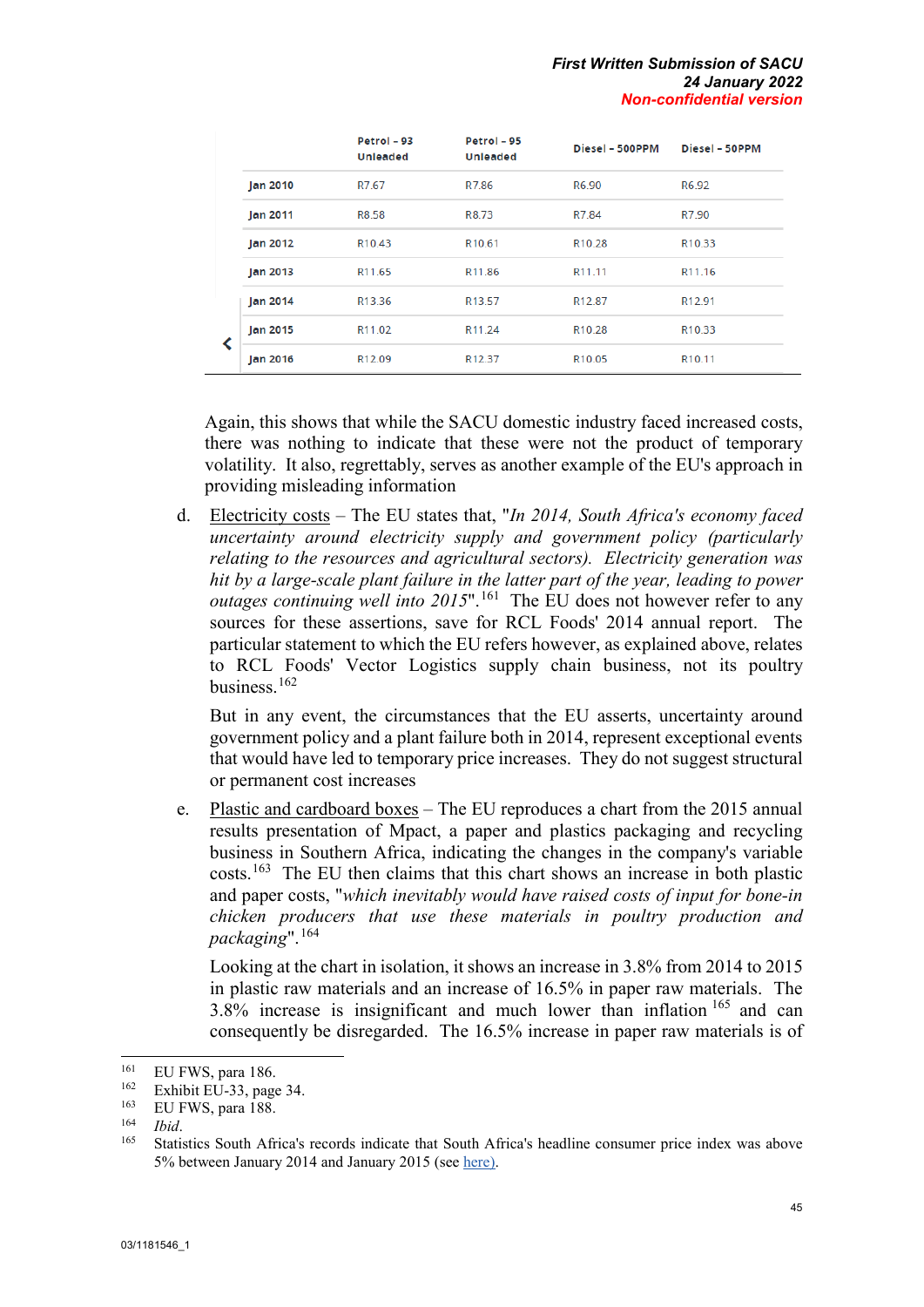course more significant. But the equivalent chart from Mpact's 2016 annual results presentation (reproduced below),  $166$  indicates that the position had since stabilised, with the increase in paper raw materials only being 3.3%, which is insignificant and below inflation.<sup>[167](#page-56-1)</sup>



In any event, it is important to recall that these charts represent the changes in variable costs experienced by a paper and plastics packaging *producer*. It does not automatically follow that this will be reflected in an increase in costs to the final customer, here the poultry producers, as this will be determined by various factors, including competitive conditions. Indeed, the same 2015 annual results presentation drawn on by the EU indicates that Mpact's selling prices and product mix for its plastics business in fact decreased by  $4\%$ .<sup>[168](#page-56-2)</sup>

213. In light of the above, the further information put forward by the EU in relation to the cost increases experienced by the SACU domestic industry does nothing to support its case.

#### (B) **Non-EU imports**

214. The further information put forward by the EU in relation to non-EU imports can be summarised as follows:

-

<span id="page-56-1"></span><span id="page-56-0"></span><sup>&</sup>lt;sup>166</sup> **Exhibit SACU-20**, Mpact Results Presentation for the year ended 31 December 2016, page 12.

<sup>167</sup> Statistics South Africa's records indicate that South Africa's headline consumer price index was above 4% between January 2015 and January 2016 (se[e here\)](http://www.statssa.gov.za/wp-content/uploads/2021/12/cpi2.jpg).

<span id="page-56-2"></span><sup>168</sup> **Exhibit SACU-21**, 2015 Mpact Group Annual Results, 31 December 2015, page 7.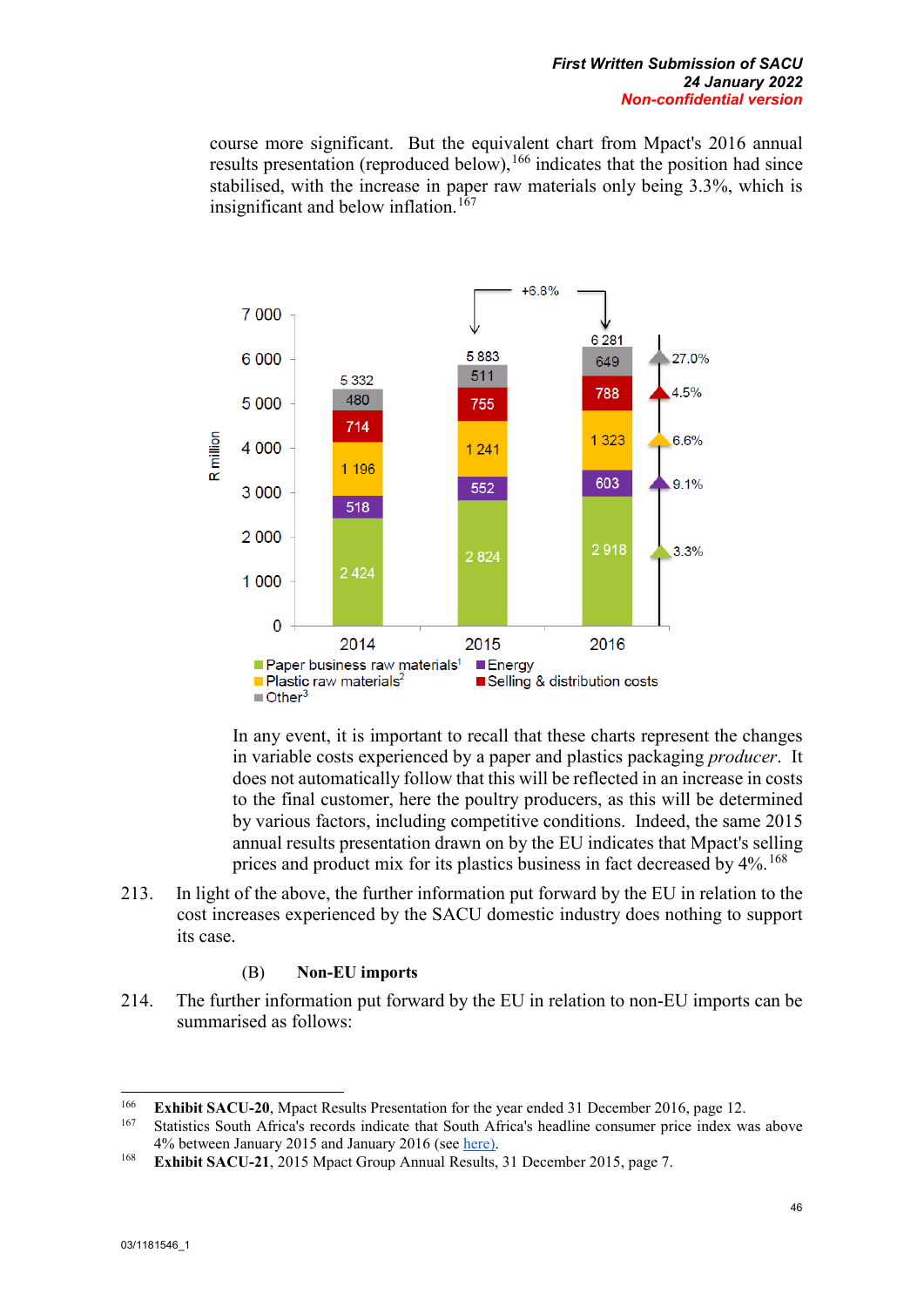- a. Information in relation to the renewed African Growth and Opportunity Act ("AGOA"), explaining that South Africa in June 2015 agreed to allow a quota of 65,000 tonnes of US chicken, which was increased to 68,950 tonnes quarterly for the April 2019 – March 2020 quota year.<sup>[169](#page-57-0)</sup>
- b. Quotations from various SAPA documents expressing concern over the impact of increased US and Brazil imports.<sup>[170](#page-57-1)</sup>
- c. Data in relation to non-EU imports from December 2014 to December 2018, indicating that since the end of 2016 there has been an increase in non-EU imports.<sup>[171](#page-57-2)</sup>
- 215. None of this further information advances the EU's position. SACU does not dispute that non-EU imports have increased since the end of 2016, and have become a source of competitive pressure on the SACU domestic industry. But this does not signify that non-EU imports are the cause of the injury or disturbance to the SACU domestic industry that occurred during the 2011-16 period.
- 216. On the contrary, non-EU imports only rose after the end of 2016 due to the restrictive measures on EU imports, namely: the provisional safeguard duties applied in December 2016; the SPS import restrictions imposed by South Africa during 2017- 18 as a result of avian flu outbreaks in certain major poultry producing EU Member States; and the Measure at Issue itself, applied in September 2018. In other words, non-EU imports were effectively constrained by the potency of EU imports, and were only able to increase once the EU imports were themselves constrained by the restrictive measures that were applied.
- 217. This is evident from the import data in 2016. As noted by the EU, the new AGOA quota for US imports had been agreed in 2015, meaning that the conditions for non-EU imports to grow significantly were now in place. Yet, as pointed out in Section VI.D.2 above, the market share of non-EU imports only grew by a relatively minor 8 index points in 2016 while the market share of EU imports grew by a further 48 index points during that year. Indeed, EU imports were able to respond to the additional competition from US imports by decreasing in price in 2016, limiting any gains by non-EU imports, which they were able to do given the nature of the subject product as an unwanted product in the EU, which allows for opportunistic export practices.
- 218. The 2016 data clearly indicates that, if not for the restrictive measures, EU imports would have remained the dominant market force, to which non-EU imports would have continued to play a minor role. The 2016 data also exposes another important point – the effect of the increased non-EU imports would have been to draw lower prices from EU imports, thereby further exacerbating the damaging effects of the EU imports on the SACU industry. But crucially, the cause of this injury or disturbance has been and would have always remained, the EU imports. SACU reiterates that the Measure at Issue is justified not only by the serious injury or disturbance caused by the EU imports but also by the **threat** of further serious injury or disturbance caused by the maintenance of EU imports.

<span id="page-57-0"></span><sup>-</sup><sup>169</sup> EU FWS, paras 193 and 195.<br><sup>170</sup> ELLEWS, paras 104 and 107

<span id="page-57-2"></span><span id="page-57-1"></span><sup>&</sup>lt;sup>170</sup> EU FWS, paras 194 and 197-198.

EU FWS, para 196.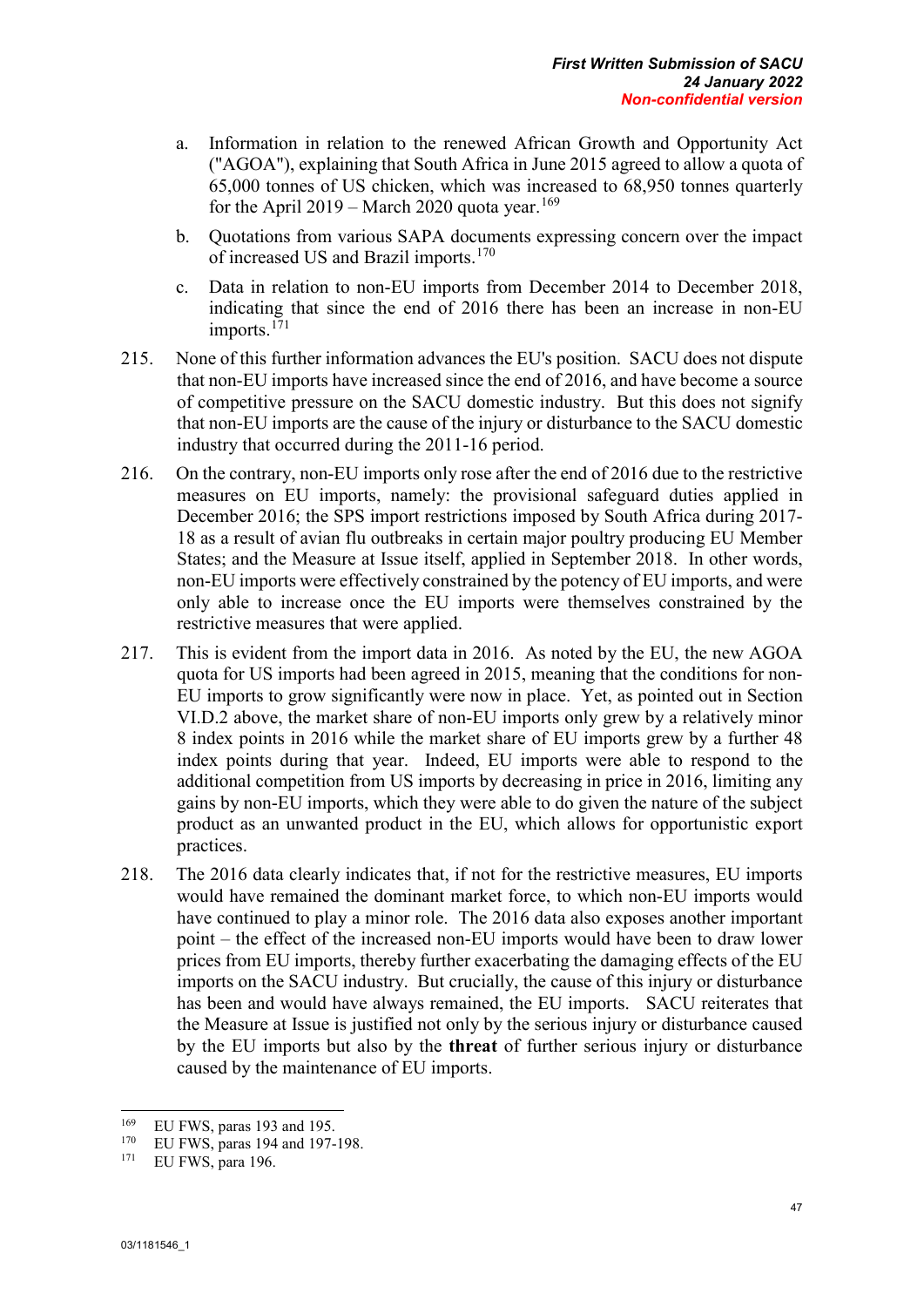219. In light of the above, the further information put forward by the EU in relation to non-EU imports does nothing to advance its submission and the EU's Claim 3 should be dismissed.

# **4. Conclusion**

220. For the above reasons, it must be concluded that EU has failed to establish its Claim 3.

# **E. Comments on EU Claim 4, First Argument (geographic scope)**

- 221. The EU's first argument concerns the respective geographic scopes of the Measure at Issue and the investigation.<sup>[172](#page-58-0)</sup> In particular, the EU argues that there is a disconnect between the scope of the Measure at Issue on the one hand, which covers the whole of SACU, and the scope of the investigation, which the EU claims was based on only import data relating to South Africa and serious injury or disturbance to the domestic industry in South Africa. According to the EU, this amounts to a violation of socalled "reverse parallelism",  $173$  a new term of art invented by the EU for the present arbitration.
- 222. The EU's arguments are unfounded as they are based on incorrect factual and legal premises, as SACU will explain below.

# **1. The Measure at Issue was based on import data that effectively covered the whole of SACU**

- 223. The import data on which the Measure at Issue was based, emanated from the South African Revenue Service ("SARS") and concerned imports into South Africa. This import data effectively covered the whole of SACU, as the overwhelming majority of poultry imports in SACU as a whole would have come through South Africa, which has all of the major ports in Southern Africa.<sup>[174](#page-58-2)</sup>
- 224. This is confirmed by examining the relevant available import data at the 6 digit level that applies to the subject product, at tariff subheading 0207.14. The data set covers a broader range of frozen poultry products than the subject product concerned by the Measure at Issue (which concerned certain specific 8 digit tariff subheading lines for bone-in products), $175$  but it provides a reasonable approximation of the balance of imports between South Africa and the other SACU Member States with respect to the subject product. The data shows that on average, imports into South Africa represented over 98% of all imports in SACU as a whole during the years 2011 to 2016 that were the subject of the investigation.  $176$
- 225. As explained at Section V.C above, the EU as the complaining party bears the burden of proof and must substantiate its assertions. The EU has not, however, adduced any evidence to show that SARS import data would not cover practically all imports of frozen bone-in chicken cuts into the SACU region.

<span id="page-58-0"></span><sup>172</sup> <sup>172</sup> EU FWS, paras 205-216.<br><sup>173</sup> EU EWS, now 208

<span id="page-58-2"></span><span id="page-58-1"></span><sup>&</sup>lt;sup>173</sup> EU FWS, para 208.<br><sup>174</sup> This fact appears to be appreciated by the EU – see para 211.

<span id="page-58-3"></span><sup>&</sup>lt;sup>175</sup> For instance, whereas the import volume of the subject product in South Africa was  $126,116$  tonnes in 2011, the import volume of the frozen poultry products constituting tariff subheading 0207.14 was 177,236 tonnes during that year.

<span id="page-58-4"></span><sup>176</sup> See **Exhibit SACU-22**. Source: ITC Trade Map data, available at [https://www.trademap.org/.](https://www.trademap.org/)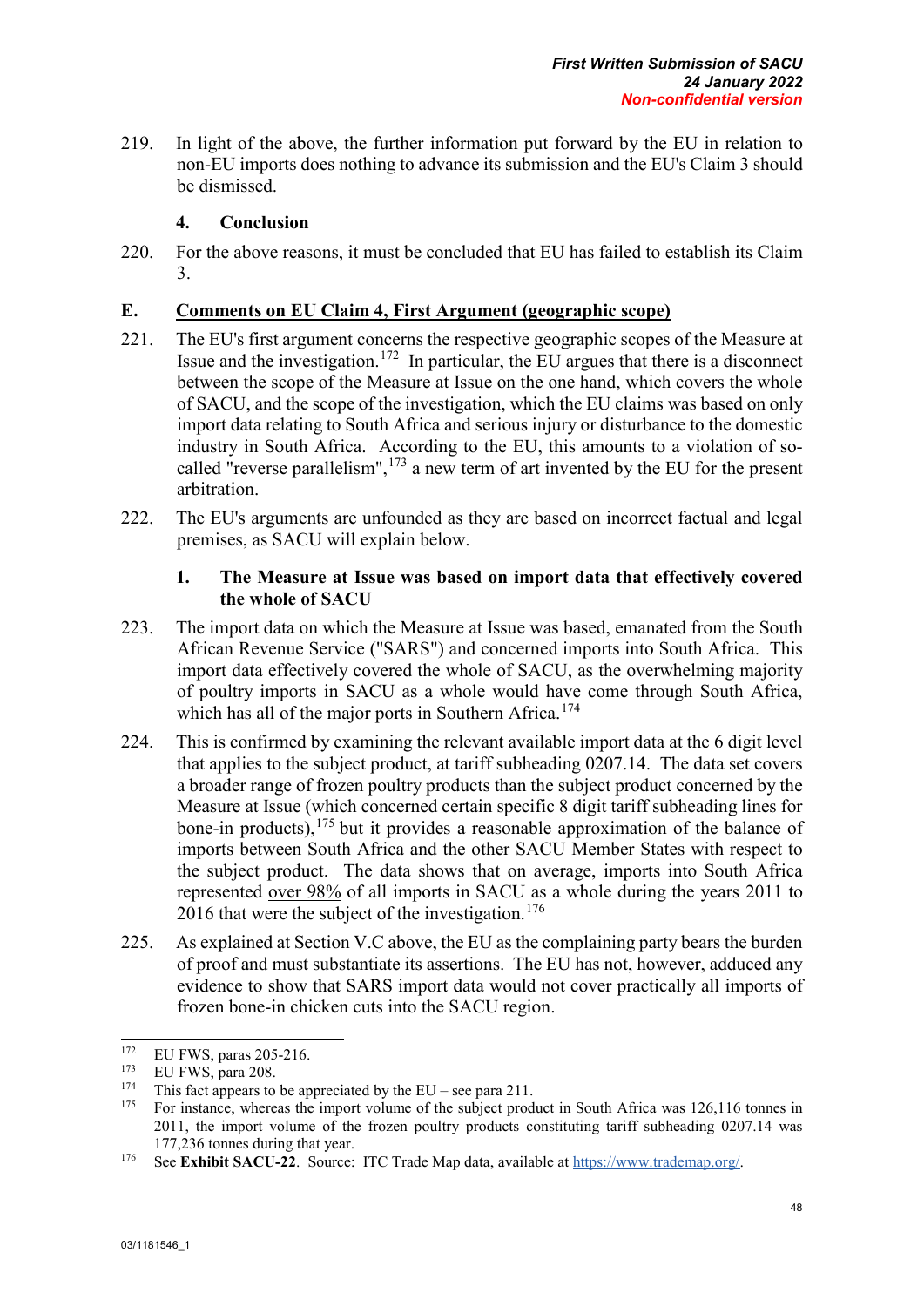- 226. Moreover, SACU is a customs union of developing countries and four of the five SACU Member States, Botswana, Eswatini, Lesotho and Namibia, do not have ready access to import data into their territories at the 8 digit level. This is something that the EU is well aware of from the discussions in the EU-SADC EPA Joint Council *[[\*\*\*]]*.
- 227. In light of these difficulties and given that the overwhelming majority of poultry imports in SACU as a whole would have come through South Africa, it was entirely justified for SACU to base the Measure at Issue on data from SARS. Any other approach would have the effect of nullifying SACU's ability to avail itself of the bilateral safeguards regime under Article 34, which is expressly provided for. It would also discriminate against developing countries and undermine the development objectives of the EU-SADC EPA.
- 228. In any event, SACU is a customs union with a common external tariff. The EU-SADC EPA therefore recognises the right of SACU to apply safeguard measures uniformly to the whole of its territory by providing in Article 34 that measures can be imposed by a SADC Member State (for example Mozambique which is not part of SACU) or by SACU "as the case may be". The special circumstances of SACU requiring this approach is recognised in a recital to the EU-SADC EPA stating:

*"RECOGNISING the particular case of the Southern African Customs Union ('SACU') established under the Southern African Customs Union Agreement, 2002, between the Governments of the Republic of Botswana, the Kingdom of Lesotho, the Republic of Namibia, the Republic of South Africa and the Kingdom of Swaziland, signed on 21 October 2002 ('SACU Agreement')"*

229. This was explained to the EU Member States when the European Commission proposed the signature and provisional application of the EU-SADC EPA in the following terms:

> *"The EPA is designed to be compatible with the operation of SACU, in particular by fully harmonising SACU's import trade regime. SACU presents a single external schedule of tariffs and quota arrangements applied to imports from the EU."[177](#page-59-0)*

230. The attempt by the EU to impose a new obligation of "reverse parallelism" on SACU and its Member States is not only outside the Terms of Reference of the Panel (as explained in Section IV.E above), it is also incompatible with the EU-SADC EPA. In any event, SACU reserves the right, as with the other claims that it considers are outside the Terms of Reference of the Panel, to bring further arguments once the matter is clarified.

## **2. The data used to assess serious injury or disturbance to the domestic industry related to SACU as a whole and / or a sufficiently representative part of the domestic industry**

231. The EU claims that only data in relation to serious injury or disturbance to the domestic industry in South Africa was examined because the participating producers

<span id="page-59-0"></span><sup>177</sup> **Exhibit SACU-23**, European Commission, Proposal for a Council Decision on the signing and provisional application of the EU-SADC EPA, Explanatory Memorandum, 22 January 2016, page 4.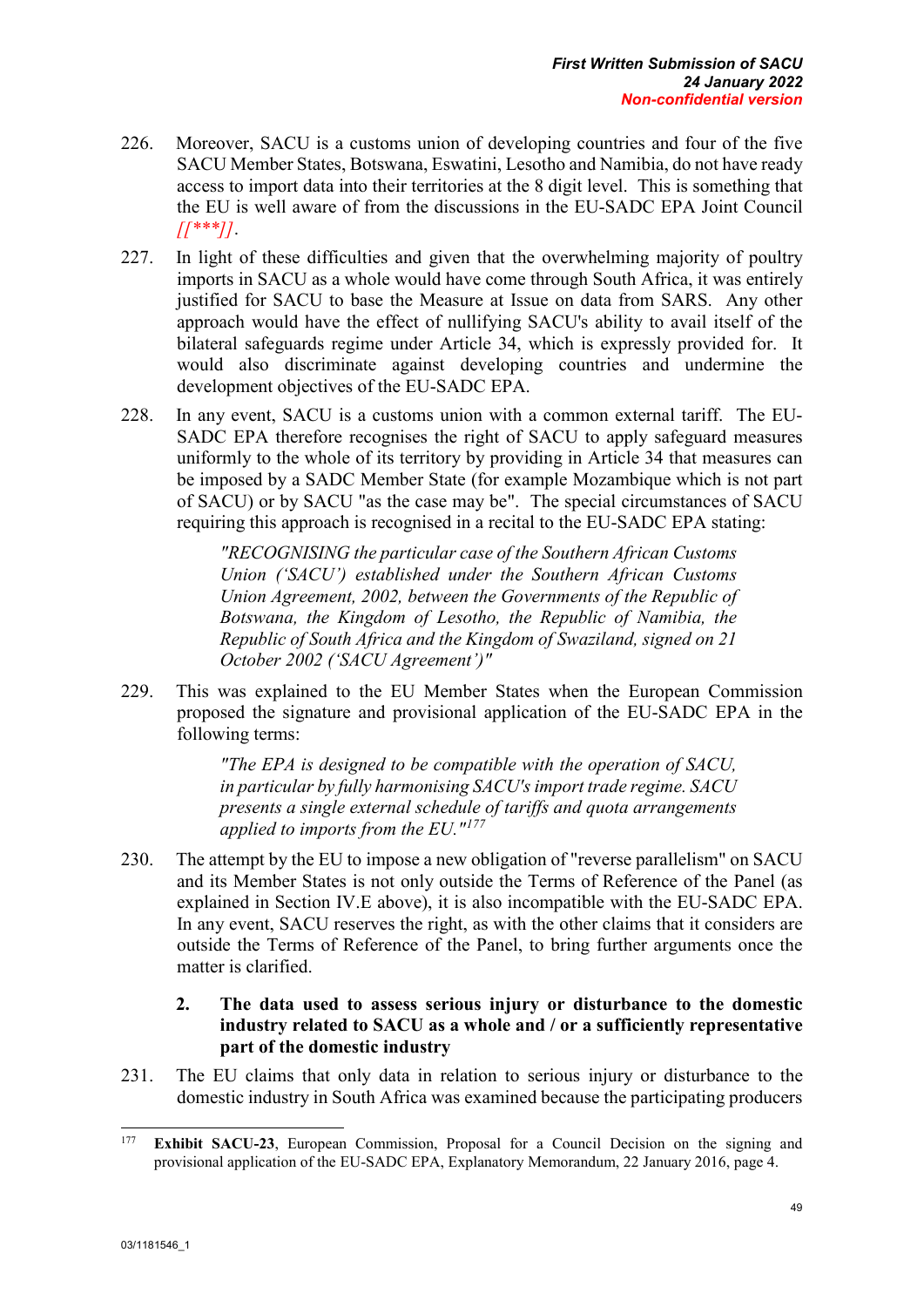that provided the data in relation to certain of the serious injury or disturbance factors were all based in South Africa. Consequently, it asserts, serious injury or disturbance to SACU as a whole has not been demonstrated and the Measure at Issue is unlawful.

- 232. The EU's arguments are both factually and legally incorrect. First, it is not true that only data in relation to serious injury or disturbance to the domestic industry in South Africa was examined. When the investigation was transitioned from the TDCA to the EU-SADC EPA, the scope of the investigation was expended to encompass all SACU Member States and SAPA provided updated information in relation to SACU as a whole.
- 233. Estimates for non-South African production were made by SAPA based on information provided by the Participating Producers and Leading-Edge Poultry Software CC, the main poultry market intelligence operator in Southern Africa. SAPA estimated that South African production of the product in question represented approximately 95% of total SACU production and used this estimate to update the production, sales and market share information.
- 234. This represented a conservative estimate. Indeed, according to data from FAOSTAT, the database of the UN Food and Agriculture Organisation, the other SACU Member States accounted for only 1.33% of the total volume of chicken meat produced in SACU in 2016.<sup>[178](#page-60-0)</sup> Consequently, South African production of the subject product in fact represented 98.67% of total SACU production.
- 235. Second, and the above notwithstanding, it was not necessary to take into account information on injury or disturbance in the domestic industry in other SACU Member States. As demonstrated by established practice in trade defence investigations, injury or disturbance can be established with respect to a proportion of the domestic industry that is sufficiently representative. In this regard, the EU in its own domestic legislation on safeguard procedures only requires that negative effects are established in relation to "*a major proportion of the total Union production*". [179](#page-60-1) That EU legislation does not require the conditions to be satisfied in respect of each of its Member States.
- 236. In this regard, as explained above, South African production represented at least 95% of total SACU production, while the participating producers represented approximately 70% of total SACU production. The data assessed in the investigation is therefore evidently sufficiently representative and in any event, would clearly represent a "major proportion" of total SACU production.
- 237. The EU surely cannot be arguing that this notwithstanding, it was still necessary to assess the domestic industry in the other SACU Member States. Such a proposition would in effect require that customs unions assess the domestic industry in every single Member State, even if they represented an insignificant proportion of the overall domestic industry (as Botswana, Eswatini, Lesotho and Namibia do here).

<span id="page-60-0"></span><sup>178</sup> <sup>178</sup> FAOSTAT's database indicates that a total of 1,700,463 tonnes of chicken meat were produced by the SACU Member States. South African production accounted for 1,677,838 tonnes (approximately 98.67%), while the remaining SACU Member States combined accounted for 22,625 tonnes (approximately 1.33%). See **Exhibit SACU-24**.

<span id="page-60-1"></span><sup>&</sup>lt;sup>179</sup> Regulation (EU) 2015/478 of the European Parliament and of the Council of 11 March 2015 on common rules for imports, available [here,](https://eur-lex.europa.eu/legal-content/EN/TXT/PDF/?uri=CELEX:32015R0478&qid=1640280521669&from=EN) Article 4(3)(c).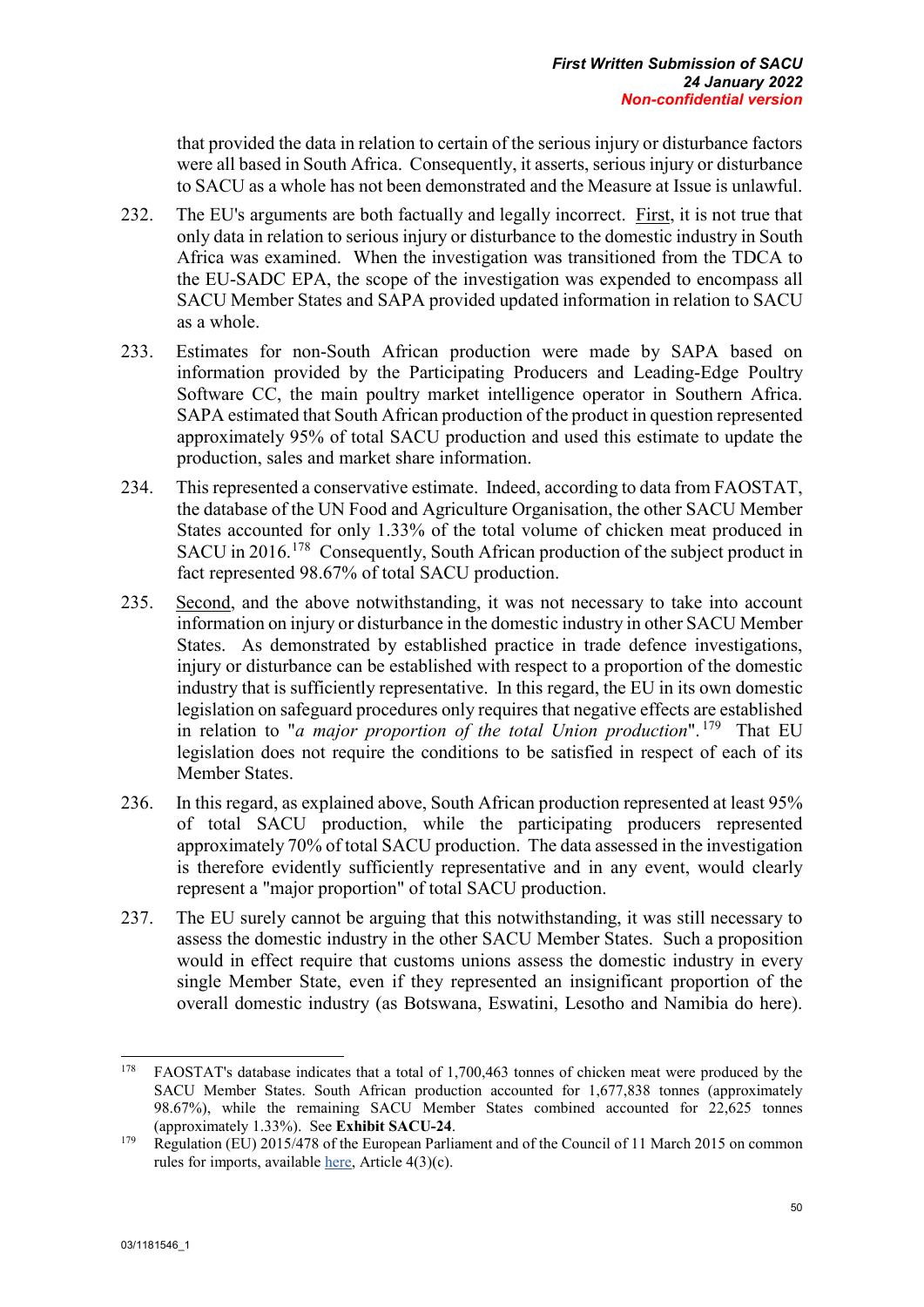Suffice to say, this does not represent the European Commission's own practice in EU safeguard or other trade-defence investigations.<sup>[180](#page-61-0)</sup>

- 238. Finally, the EU neglects to mention that following the broadening of the investigation to include other SACU Member States, letters of support were received from the domestic industries in the other SACU Member States. In particular, letters of support were received from the Botswana Poultry Association, the Basotho Poultry Farmers Association, Namib Poultry (PTY) Limited, the Poultry Producers' Association of Namibia and the Swaziland Poultry Association. The members of these associations comprise substantially all the commercial producers in the other SACU Member States.
- 239. For the above reasons, if the EU's Claim 4 should be found to be within the Panel's Terms of Reference, it should be dismissed as unfounded.

#### **F. Comments on EU Claim 4, Second Argument (level of the Measure at Issue)**

- 240. The EU's second argument concerns the level of the Measure at Issue. [181](#page-61-1) Specifically, the EU argues that the Measure at Issue exceeds what is necessary to remedy or prevent the serious injury or disturbance, the "safeguard level requirement", on three bases: (i) other factors allegedly contributing to the serious injury or disturbance were not appropriately taken into account; (ii) the fact that imports had decreased in 2017 was not taken into consideration; and (iii) the antidumping duties that had been adopted previously for the same products were not taken into consideration.
- 241. The EU's arguments are based on incorrect factual premises and should therefore be dismissed, as SACU will explain below.
- 242. First however, SACU notes that the safeguard level requirement that is subject of this claim does not apply to the Measure at Issue because it is Article 34(5) of the EU-SADC EPA that is applicable and that provision does not contain the words on which the EU relies. As SACU has observed in Section IV.B above, Article 34(5) of the EU-SADC EPA is the legal basis available to SADC States and SACU as developing countries and is the counterpart of Article 34(4) of the EU-SADC EPA which is available for the EU's developing outermost regions. Just like Article 34(4), Article 34(5) does not contain the words on which the EU is relying in this claim.
- 243. SACU will now proceed subsidiarily to address the EU's arguments, for the eventuality that the Panel should nonetheless decide to examine them.

<span id="page-61-0"></span><sup>180</sup> <sup>180</sup> Indeed, the European Commission simply relies on the data provided by the specific cooperating domestic producers, irrespective of whether they cover every Member State within the EU. The European Commission also often relies on data provided only by a sample of domestic producers (selected by the European Commission), which represents even narrower coverage. By way of example, in its recent *MEG anti-dumping investigation*, the European Commission relied on a sample of three domestic producers in Belgium and Germany only, notwithstanding that the domestic industry also included significant producers in France, Spain, the Netherlands, Poland and Sweden. See Commission Implementing Regulation (EU) 2021/939 of 10 June 2021 imposing a provisional anti-dumping duty on imports of mono ethylene glycol originating in the United States of America and the Kingdom of Saudi Arabia, available [here,](https://eur-lex.europa.eu/legal-content/EN/TXT/PDF/?uri=CELEX:32021R0939&from=EN) paras 65-67. 181 EU FWS, paras 217-240.

<span id="page-61-1"></span>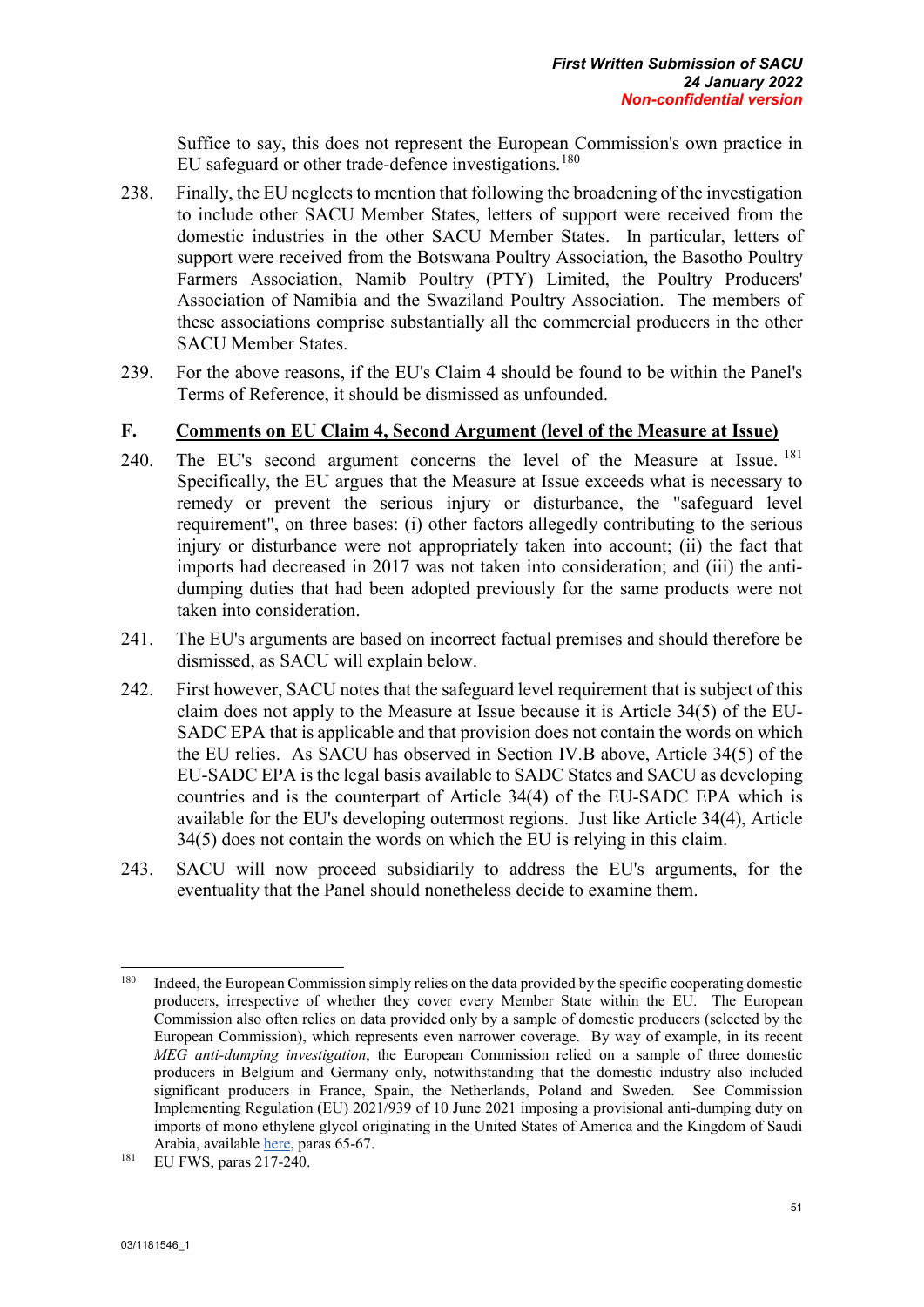# **1. The level of the Measure at Issue is calibrated precisely to the impact of the EU imports**

- 244. Referring to its Claim 3 regarding the non-attribution analysis, the EU argues that SACU failed appropriately to take into account other factors allegedly contributing to the serious injury or disturbance, namely the volatility of feed raw material prices, the increase in costs of labour, diesel, electricity, plastic and cardboard boxes, duties imposed on the soya oilcake used in production of feed and imports from other countries. As a consequence, the EU claims that the Measure at Issue was therefore not limited to the extent necessary because the level of the safeguard duty could not have taken into account the impact of these other factors.<sup>[182](#page-62-0)</sup>
- 245. SACU has explained in Section VI.D above why the EU's Claim 3 regarding the nonattribution analysis is unfounded and consequently the EU's related argument in the context of the level of the Measure at Issue must also fail. But even putting this to one side, the EU's argument, in any event, rests on a fundamental misunderstanding of the methodology that was used to set the Measure at Issue.
- 246. This methodology was fully disclosed during the investigation<sup>[183](#page-62-1)</sup> and was provided to the TDC and again to the EU during the consultations. As explained, the level of the Measure at Issue was set based on a price-disadvantage calculation, which compared the average FOB price of EU imports with an unsuppressed selling price, with the safeguard measure being set at the level of the price disadvantage. The unsuppressed selling price was constructed on the basis of production costs, selling, general and administrative expenses, plus a reasonable profit margin, which was assessed as 8%.
- 247. The level of the Measure at Issue was therefore determined based on the relative prices of EU imports and a constructed non-injurious or non-disturbing price and therefore entirely on the price pressure exerted by the EU imports. As explained in SACU's response the EU's Claim 3 in Section VI.D.3 above, many factors influence the cost of producing poultry and they vary constantly to a greater or lesser extent. As a result of the above methodology however, the level of the Measure at Issue was designed to directly remove the price pressure exerted by the increased imports so as to prevent the threatened continuation of disturbance.
- 248. It should be noted that this kind of methodology is commonly deployed in trade defence investigations, including by the EU itself. The European Commission's decisions in relation to its *Steel Safeguard* measures serve as a good example.<sup>[184](#page-62-2)</sup> In these decisions, the European Commission had identified four factors that contributed to the injury being experienced by the EU domestic industry apart from the increase in imports, namely, a decline a domestic consumption, a decline in exports, excess capacity and ongoing rationalisation efforts by the EU domestic

<span id="page-62-0"></span><sup>182</sup> <sup>182</sup> EU FWS, paras 224-227.<br><sup>183</sup> Eulilia EU 8, 21<sup>d</sup> Essentia

<span id="page-62-1"></span><sup>183</sup> Exhibit EU-8, 3rd Essential Facts Letter, 14 August 2017, paragraph 4 and **Exhibit SACU-25**, ITAC letter of 20 September 2016, version available on ITAC's non-confidential file.

<span id="page-62-2"></span><sup>184</sup> Commission Regulation (EC) No 560/2002 of 27 March 2002 imposing provisional safeguard measures against imports of certain steel products ("EU Provisional Safeguards Decision") available [here;](https://eur-lex.europa.eu/legal-content/EN/TXT/PDF/?uri=CELEX:32002R0560&from=EN) and Commission Regulation (EC) No 1694/2002 of 27 September 2002 imposing definitive safeguard measures against imports of certain steel products ("EU Definitive Safeguards Decision"), availabl[e here.](https://eur-lex.europa.eu/legal-content/EN/TXT/PDF/?uri=CELEX:32002R1694&from=EN)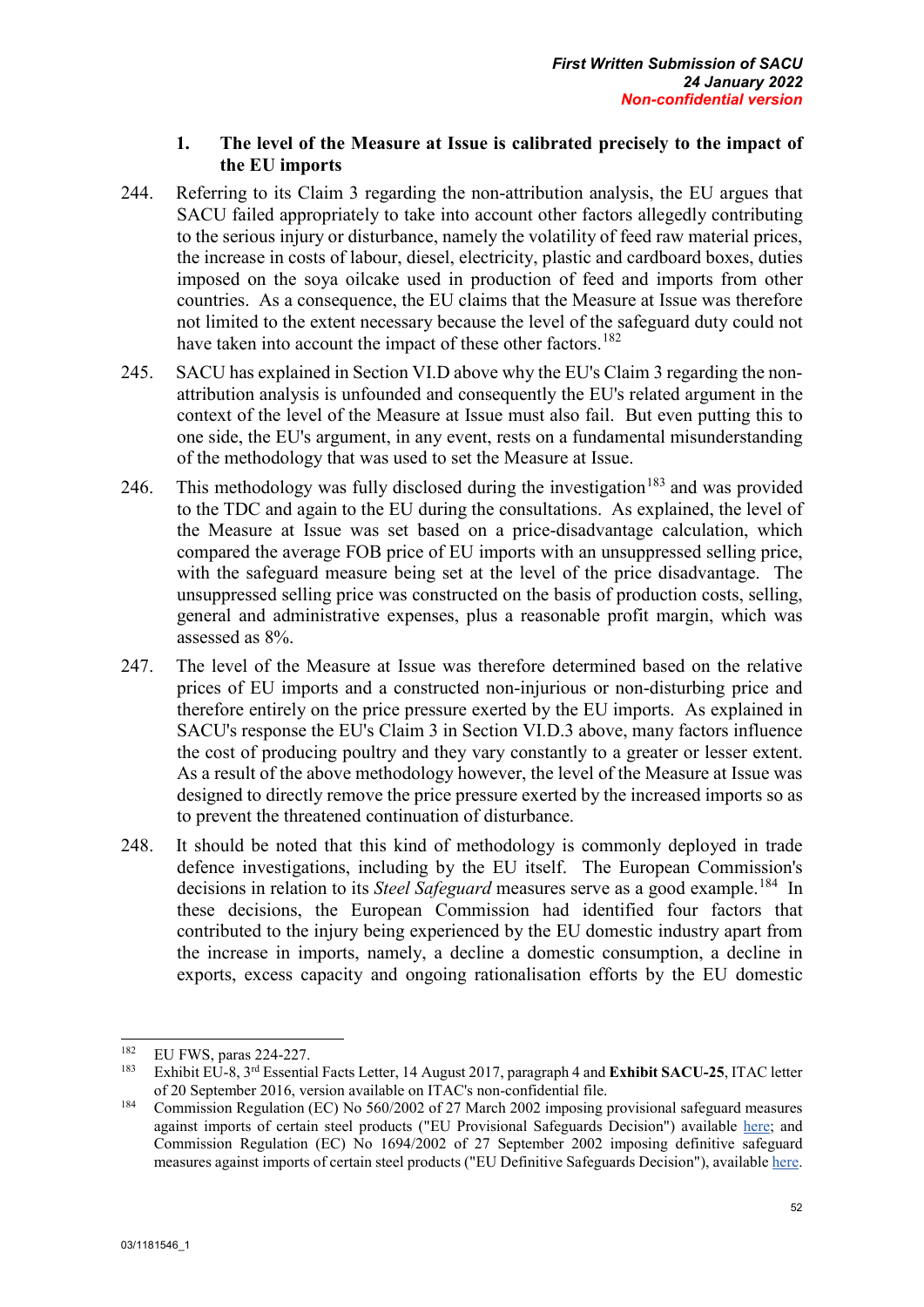industry.[185](#page-63-0) Like the present case however, the EU considered that these factors did not displace the causal link between the injury and the increased imports, and went on to set a safeguard measure using an out-of-quota rate based on similar price disadvantage calculation which compared the average price of imports with an unsuppressed selling price ("underselling margin"). [186](#page-63-1) Furthermore, and like the present case, the unsuppressed selling price was based on the cost of production, plus a profit margin of  $8\%$ . <sup>[187](#page-63-2)</sup> In other words, the EU itself has deployed the same methodology as SACU to set the level of safeguard measures in comparable circumstances to the present case.

- 249. It may be further noted that the European Commission has in many cases set a higher profit margin than 8%. By way of example, in the European Commission's recent decision in its *Pneumatic Tyres anti-dumping investigation*, [188](#page-63-3) the European Commission used a profit margin of 17.9% for most of the product segments under investigation. [189](#page-63-4) Indeed, in certain cases, the European Commission has even gone further to assess a profit margin at a higher level than what was considered normal for the domestic industry in order to recover from the past injury caused by imports.<sup>[190](#page-63-5)</sup>
- 250. Finally, the EU neglects to mention in the context of its Claim 4, the mechanism for the phase-down of the Measure at Issue. Indeed, the duty was set at 35.3% for less than six months, before being reduced to 30% in March 2019, to 25% in March 2020 and finally to 15% in March 2021, prior to its expiry on 11 March 2022. This further serves to ensure that the Measure at Issue does not exceed what is necessary to remedy or prevent the serious injury or disturbance.
- 251. The EU's arguments in relation to the methodology used to set the Measure at Issue are therefore not only illogical but also disingenuous. They should be dismissed.

#### **2. The period from January 2017 to March 2018 was unrepresentative and therefore correctly was not taken into account**

252. The EU argues that the level of the Measure at Issue exceeds what is necessary because the period from January 2017 to March 2018, in which EU imports decreased compared to the POI, was not taken into account.<sup>[191](#page-63-6)</sup>

<span id="page-63-0"></span><sup>185</sup> See EU Definitive Safeguards Decision, para 667, for an example in relation to one of the product categories.

<span id="page-63-1"></span><sup>&</sup>lt;sup>186</sup> EU Definitive Safeguards Decision, para 696. Further details of the methodology are set out in the EU Provisional Safeguards Decision, para 68.

<span id="page-63-3"></span><span id="page-63-2"></span><sup>&</sup>lt;sup>187</sup> EU Provisional Safeguards Decision, para 68.

<sup>188</sup> European Commission Implementing Regulation (EU) 2018/1579 of 18 October 2018 imposing a definitive anti-dumping duty and collecting definitively the provisional duty imposed on imports of certain pneumatic tyres, new or retreaded, of rubber, of a kind used for buses or lorries, with a load index exceeding 121 originating in the People's Republic of China and repealing Implementing Regulation (EU) 2018/163, availabl[e here.](https://eur-lex.europa.eu/legal-content/EN/TXT/PDF/?uri=CELEX:32018R1579&from=EN)

<span id="page-63-4"></span><sup>&</sup>lt;sup>189</sup> *Ibid*, paras 301-325. The European Commission used a profit margin of 9.2% for the remaining product segment under investigation.

<span id="page-63-5"></span><sup>&</sup>lt;sup>190</sup> See for example, European Commission Regulation (EEC) No 1034/91 of 23 April 1991 imposing a provisional anti-dumping duty on imports of video tapes in cassettes originating in the People's Republic of China, available [here,](https://eur-lex.europa.eu/legal-content/EN/TXT/PDF/?uri=CELEX:31991R1034&from=EN) at paras 48-49. 191 EU FWS, paras 228-232.

<span id="page-63-6"></span>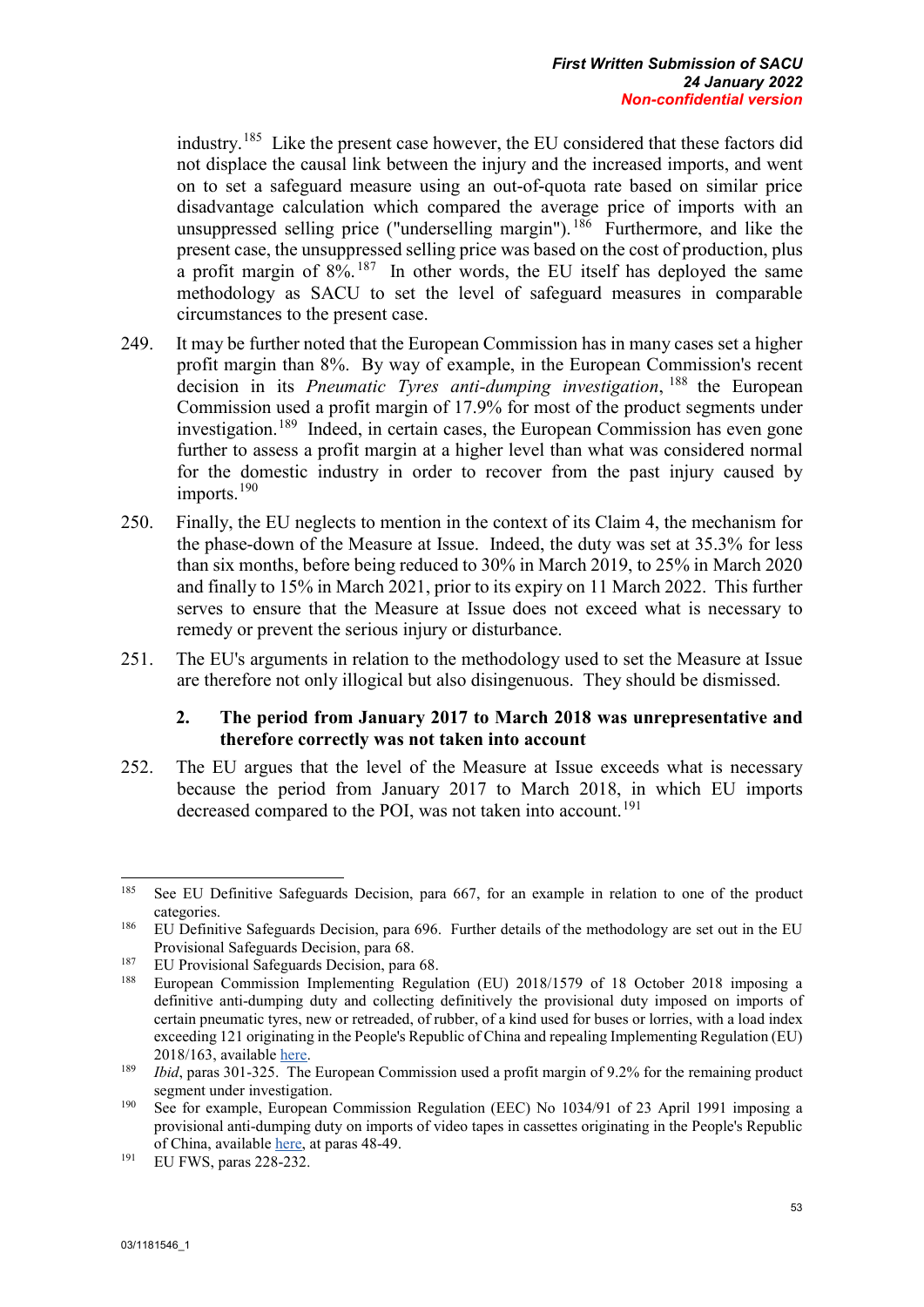- 253. As explained in SACU's response to the EU's Claim 2, the level of imports during the period from January 2017 to March 2018 cannot be considered as representative for two reasons.
- 254. First, the level of EU imports was significantly impacted by the temporary SPS import restrictions that were imposed by South Africa as a result of avian flu outbreaks in certain major poultry producing EU Member States, as explained in Section VI.C.2 above. When such SPS import restrictions have been lifted in the past, the volume of EU imports has rebounded significantly and the same would have been expected with respect to the 2017-18 import restrictions given the nature of the subject product as an unwanted product in the EU, which allows for opportunistic export practices.
- 255. Second, the level of imports into SACU from the EU was undoubtedly affected by the provisional safeguard measures that were imposed in December 2016 and were in place until July 2017. In accordance with established practice in trade defence investigations, including the European Commission's own practice, the period during which provisional measures are imposed is never taken into account.

## **3. The existing anti-dumping duties were appropriately taken into account in setting the level of the Measure at Issue**

- 256. Finally, the EU argues that the Measure at Issue exceeds what is necessary on the ground that SACU failed to reflect the existing anti-dumping duties on imports from certain EU Member States in setting the level of the Measure at Issue.<sup>[192](#page-64-0)</sup> The EU acknowledges that the existing anti-dumping duties were taken into account by adjusting the average EU FOB import price used in the price-disadvantage calculation by 3.3%. According to the EU however, this adjustment is insufficient as it would still result in an excessive duty for the individual exporters subject to anti-dumping duties.<sup>[193](#page-64-1)</sup> The EU also argues that there was a lack of disclosure as to how taking into account the existing anti-dumping duties resulted in the initial level of the Measure at Issue at  $35.3\%$ .<sup>[194](#page-64-2)</sup>
- 257. The EU's arguments are again disingenuous as well as unfounded and should be dismissed. First, it is worthwhile clarifying at the outset that contrary to what may be suggested by the EU, there is no principled reason, even under the jurisprudence in relation to the WTO SGA, which is inapplicable here, that prevents the imposition of both anti-dumping and safeguard duties. This is because they are different remedies addressing different trading situations, dumping on the one hand and substantial increases in imports on the other.<sup>[195](#page-64-3)</sup> Safeguard measures are applied to a product irrespective of the behaviour of any particular exporter whereas antidumping measures do in principle take account of individual behaviours and circumstances.
- 258. Indeed, the EU itself has frequently applied safeguard measures in conjunction with other trade-defence measures, most recently in the context of its *Steel Safeguard* measures, where the European Commission explained that:

<span id="page-64-0"></span><sup>192</sup> <sup>192</sup> EU FWS, paras 233-240.

<span id="page-64-1"></span><sup>&</sup>lt;sup>193</sup> EU FWS, para 237.

<span id="page-64-3"></span><span id="page-64-2"></span> $^{194}$  EU FWS, para 238.

<sup>195</sup> See in this regard, Appellate Body Report, *Argentina – Footwear (EC)*, para 94.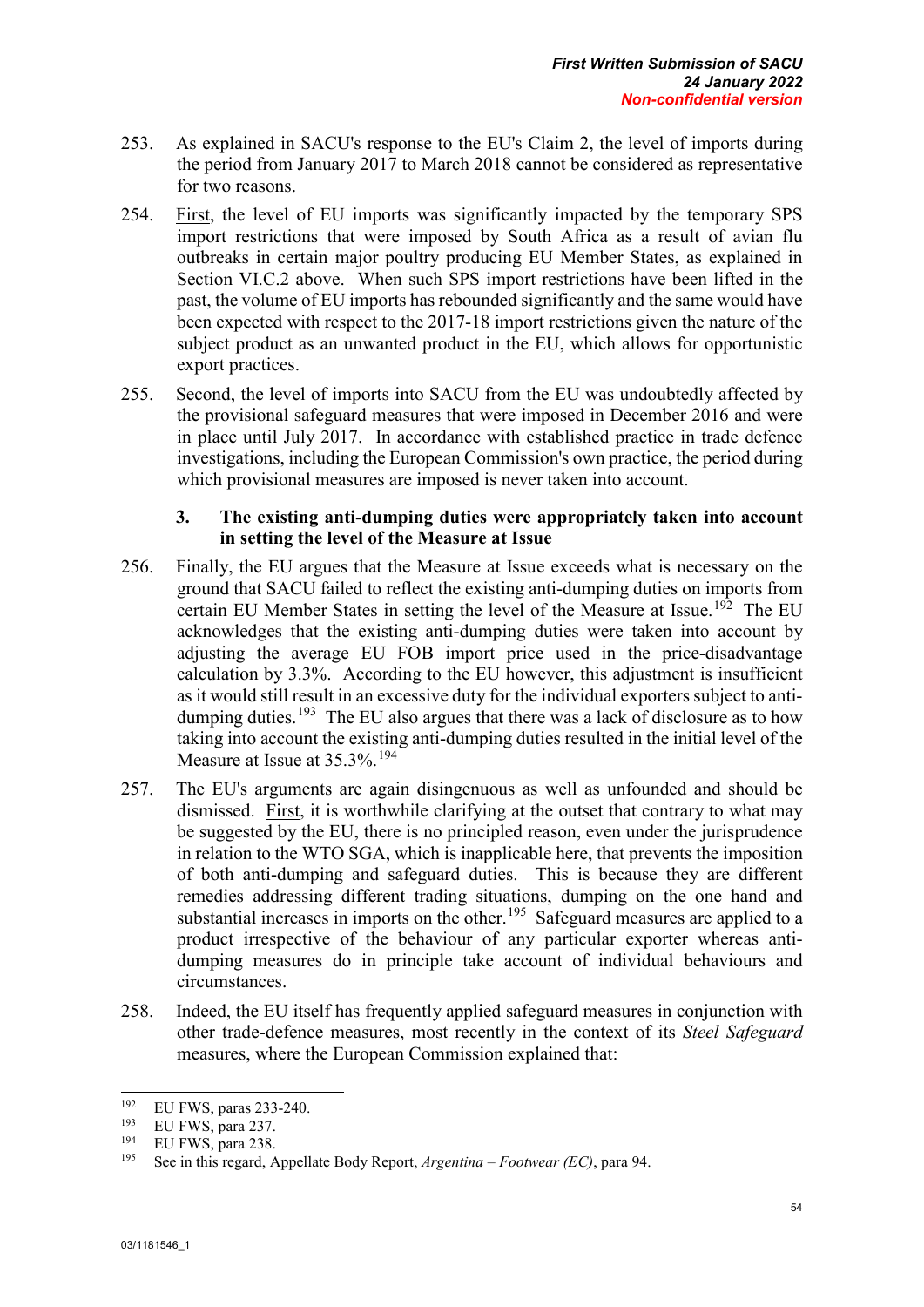"*anti-dumping and countervailing duty measures do not seek to close the Union market but merely remedy injurious trading practices. As such, these measures target country-specific situations of dumping and subsidisation, have a different scope of application and purpose than the safeguard measure imposed by way of this Regulation, and are not mutually exclusive.*" [196](#page-65-0)

- 259. Second, whereas in its decision imposing definitive *Steel Safeguard* measures the European Commission took no action to address the existing trade defence measures, simply stating that "*the Commission will explore the need to address the issue at a later stage and in due course*",<sup>[197](#page-65-1)</sup> this issue was addressed upfront in the design of the Measure at Issue. As acknowledged by the EU, an adjustment of 3.3% was added to the average EU FOB import price used in the price-disadvantage calculation in order to take into account existing anti-dumping duties. As explained during the investigation, the adjustment was calculated based on information on the actual antidumping duties paid as a percentage of all imports from the  $EU$ .<sup>[198](#page-65-2)</sup>
- 260. This approach cannot be criticised in the circumstances. The safeguard investigation related to imports from the EU as a whole, not individual Member States or individual exporters. The FOB price used to calculate the price disadvantage was therefore the average FOB price for EU imports as a whole – for the price disadvantage calculation to be coherent, the anti-dumping duties also therefore had to be allocated across all imports. Furthermore, as noted by the EU, the majority of EU imports during Q1 2016 were already subject to anti-dumping duties, which again, logically militates towards taking the approach of averaging the existing antidumping duties across all imports.
- 261. The alternative would have been to assess individual price disadvantages and therefore individual safeguard measures for each EU exporter. There is no basis for such an approach and indeed it is not applied in the context of safeguard investigations, which relate to the totality of imports. It would, in any case, have been overly complex and burdensome to apply given the sheer number of poultry exporters across the EU's then 28 Member States.<sup>199</sup> This would have been entirely disproportionate, especially given that the majority of EU imports were subject to anti-dumping duties, as noted above. Article 34 of the EU-SADC EPA provides for a single safeguard tariff to be applied to all imports. Individual treatment of importers is not envisaged in safeguard measures, neither in the EU-SADC EPA, nor even at the WTO.
- 262. While the EU argues that the 3.3% adjustment to the average FOB price is insufficient as it would still result in an excessive duty for the individual exporters subject to anti-dumping duties, the EU neglects to mention that this is balanced out by the benefit of the adjustment to those exporters that were not subject to anti-

<span id="page-65-0"></span><sup>196</sup> <sup>196</sup> Commission Implementing Regulation (EU) 2019/159 of 31 January 2019 imposing definitive safeguard measures against imports of certain steel products, available [here,](https://eur-lex.europa.eu/legal-content/EN/TXT/PDF/?uri=CELEX:32019R0159&from=EN) para 186.

<span id="page-65-1"></span><sup>&</sup>lt;sup>197</sup> *Ibid.*, para 186.

<span id="page-65-3"></span><span id="page-65-2"></span><sup>&</sup>lt;sup>198</sup> Exhibit EU-8, 3<sup>rd</sup> Essential Facts Letter, 14 August 2017, paragraph 4.<br><sup>199</sup> The composition of the EU's poultage trade association. AVEC is

The composition of the EU's poultry trade association, AVEC, is instructive in this regard. Its membership comprises national poultry organisations in 16 EU Member States which in turn, have very high numbers of members and therefore possible exporters. By way of example, the website of the German poultry organisation, ZDG, states that it has approximately 8,000 members, alone.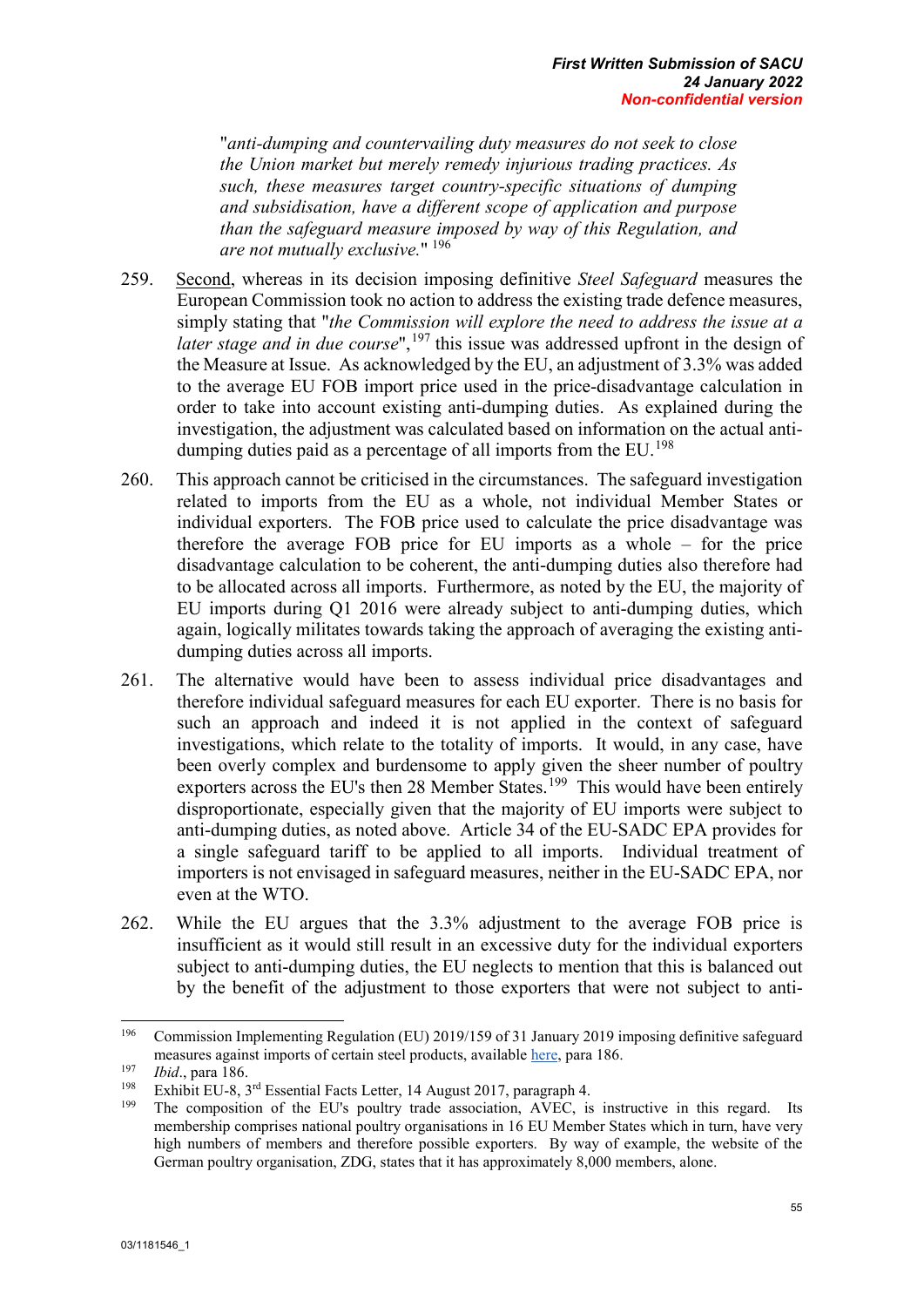dumping duties. The impact on the level of EU trade at the overall level is therefore appropriate, and consequently the EU cannot argue that the Measure at Issue exceeds what is necessary.

263. Finally, while the EU complains about an alleged lack of disclosure regarding the adjustment, this is belied by the fact that the EU itself describes how the adjustment featured as part of the price-disadvantage calculation.[200](#page-66-0) In any event, as mentioned above,<sup>[201](#page-66-1)</sup> the methodology for setting the level of the Measure at Issue, including making the adjustment to the average FOB price, was fully disclosed during the investigation.<sup>202</sup> Thus, even though there is no requirement in Article 34 of the EU-SADC EPA to disclose information to interested parties, ITAC did so as required by its domestic legal framework, going beyond the requirements of the EU-SADC EPA. The methodology was also provided again to the EU during the consultations.

## **4. Conclusion**

264. For the above reasons, it must be concluded that the EU has failed to establish its Claim 4.

# **G. Comments on EU Claim 5 (information provision to the TDC)**

- 265. The EU argues that the Measure at Issue was adopted in breach of Articles 34(7)(a), (b) and (c) of the EU-SADC EPA, on the basis that the TDC was not provided with all relevant information. Specifically, the EU argues that the TDC was not provided with: (i) adequate information on the comparison of the prices of domestic and imported products; $^{203}$  $^{203}$  $^{203}$  (ii) adequate information on the unsuppressed selling price calculation;  $204$  and (iii) actual data in relation to certain of the serious injury or disturbance factors, but only indexed data.<sup>[205](#page-66-5)</sup>
- 266. Although the EU refers to three provisions at the start of its Claim 5, namely, Articles  $34(7)(a)$ , (b) and (c), it is clear that its arguments only relate to the information requirements under Article 34(7)(c), which provides that before taking any safeguard measures, the relevant Party must "*supply the [TDC] with all relevant information required for a thorough examination of the situation, with a view to seeking a solution acceptable to the parties concerned*".[206](#page-66-6)
- 267. In addressing the EU's Claim 5, SACU will first set out preliminary observations on the proper interpretation of this provision, before addressing each of the EU's points in turn.

<span id="page-66-0"></span><sup>200</sup>  $^{200}_{201}$  EU FWS, para 237.

<span id="page-66-2"></span><span id="page-66-1"></span> $\frac{201}{202}$  See para 246.

<sup>202</sup> Exhibit EU-8, 3rd Essential Facts Letter, 14 August 2017, paragraph 4 and **Exhibit SACU-25**, ITAC letter of 20 September 2016, version available on ITAC's non-confidential file.

<span id="page-66-3"></span><sup>&</sup>lt;sup>203</sup> EU FWS, para 243.<br><sup>204</sup> EU FWS, paras 244

<span id="page-66-4"></span><sup>&</sup>lt;sup>204</sup> EU FWS, paras 244-245.<br><sup>205</sup> EU EWS, para 246

<span id="page-66-6"></span><span id="page-66-5"></span> $\frac{205}{206}$  EU FWS, para 246.

Indeed, this is the only provision that the EU specifically quotes from in support of its Claim 5 (see EU FWS, para 241). Article 34(7)(a) EPA requires the relevant Party to refer the situation to the TDC and Article 34(7)(b) EPA requires that the Party may only take safeguard measures if the TDC does not make any recommendation to remedy the circumstances or no other satisfactory solution has been reached within 30 days. There is no question that SACU did not comply with the requirements of these Articles.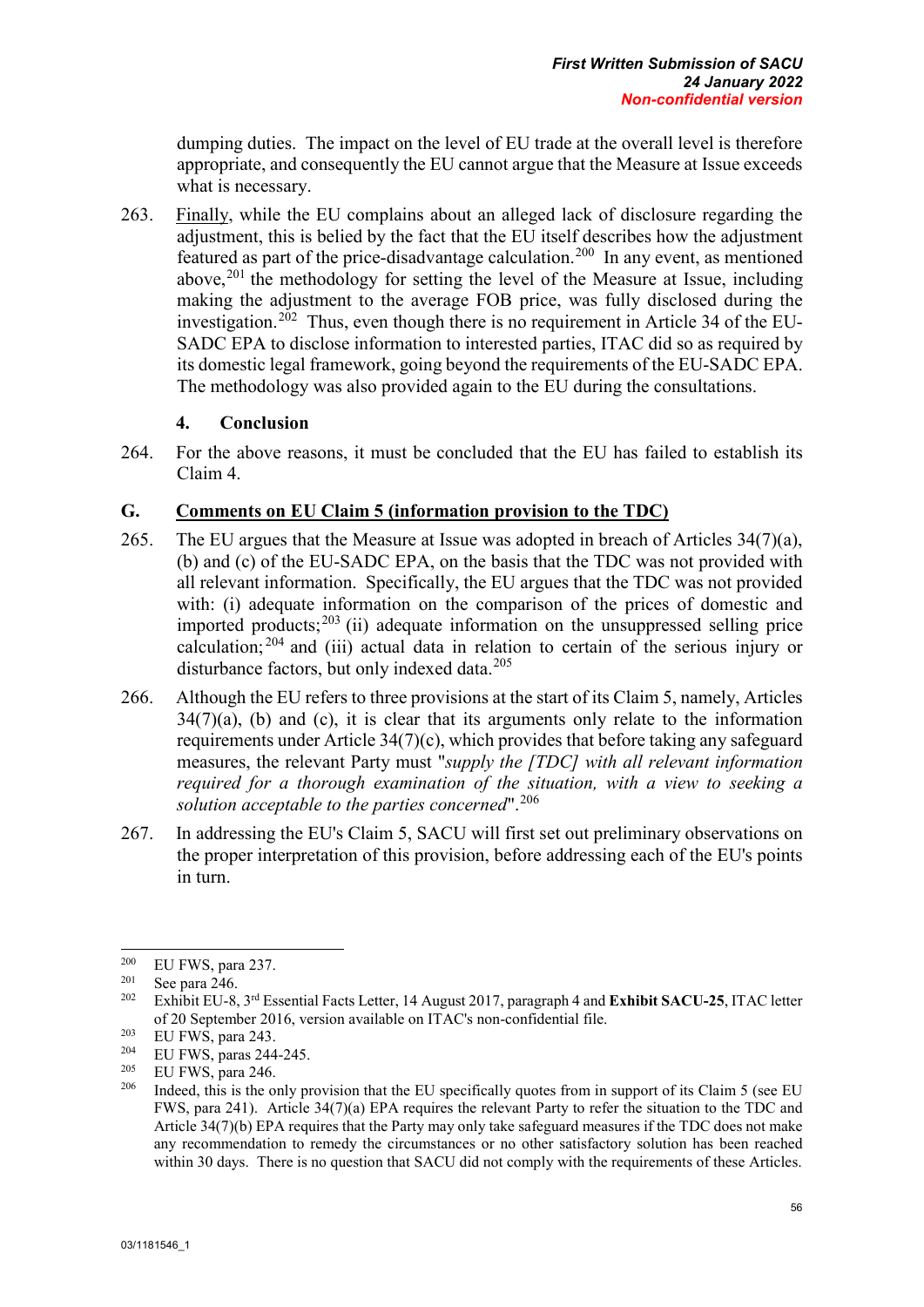# **1. The EU distorts the meaning of Article 34(7)(c) of the EU-SADC EPA**

- 268. The EU equates Article 34(7)(c) of the EU-SADC EPA with the disclosure obligations that apply to an investigating authority imposing trade defence measures under WTO law, referring to various WTO case-law and explaining that the purpose behind such disclosure is "*to ensure fairness and due process and to enable interested parties to pursue judicial review of the investigative authority's decision*".[207](#page-67-0)
- 269. This entirely misconstrues the purpose of Article 34(7)(c) of the EU-SADC EPA and distorts its meaning.
- 270. First, and as explained in Section V.A above, WTO case-law cannot be simply translated across to the present case. Rather, the Measure at Issue must be assessed in light of the specific requirements under Article 34 of the EU-SADC EPA, and not requirements based on other provisions that are inapplicable to the Measure at Issue. The WTO case-law referred to by the EU relates to specific express obligations regarding the provision of detailed information regarding the authority's final determination to interested parties, publication and judicial review of such determinations, $208$  and the WTO case-law referred to by the EU is based specifically on those provisions.
- 271. By way of example, the WTO case-law drawn upon by the EU relates, *inter alia*, to the following provisions of the WTO ADA:
	- a. Article 6.9, which appears in a section entitled, "Evidence", and which required that: "*The authorities shall, before a final determination is made, inform all interested parties of the essential facts under consideration which form the basis for the decision whether to apply definitive measures. Such disclosure should take place in sufficient time for the parties to defend their interests*.*"*
	- b. Article 12.2, which appears in a section entitled "Public Notice and Explanation of Determinations", and which requires that: "*Public notice shall be given of any preliminary or final determination, whether affirmative or negative […]. Each such notice shall set forth, or otherwise make available through a separate report, in sufficient detail the findings and conclusions reached on all issues of fact and law considered material by the investigating authorities. All such notices and reports shall be forwarded to the Member or Members the products of which are subject to such determination or undertaking and to other interested parties known to have an interest therein*.*"*
	- c. Article 12.2.2, which appears in the same section, and which requires that: "*A public notice of conclusion or suspension of an investigation providing for the imposition of a definitive duty or the acceptance of a price undertaking shall contain or otherwise make available through a separate report, all relevant information on the matters of fact and law and reasons which have led to the imposition of final measures or the acceptance of a price undertaking, due regard being paid to the requirement for the protection of confidential information. In particular, the notice or report shall contain the information*

<span id="page-67-1"></span><span id="page-67-0"></span><sup>207</sup> <sup>207</sup> EU FWS, para 241.

WTO ADA, Articles 6.9, 12.2, 12.2.1 and 13; WTO Agreement on Subsidies and Countervailing Measures ("WTO ASCM"), Articles 12.8, 22.3, 22.4, 22.5 and 23 and WTO SGA. Articles 3.1, 3.2 and 4.2(c).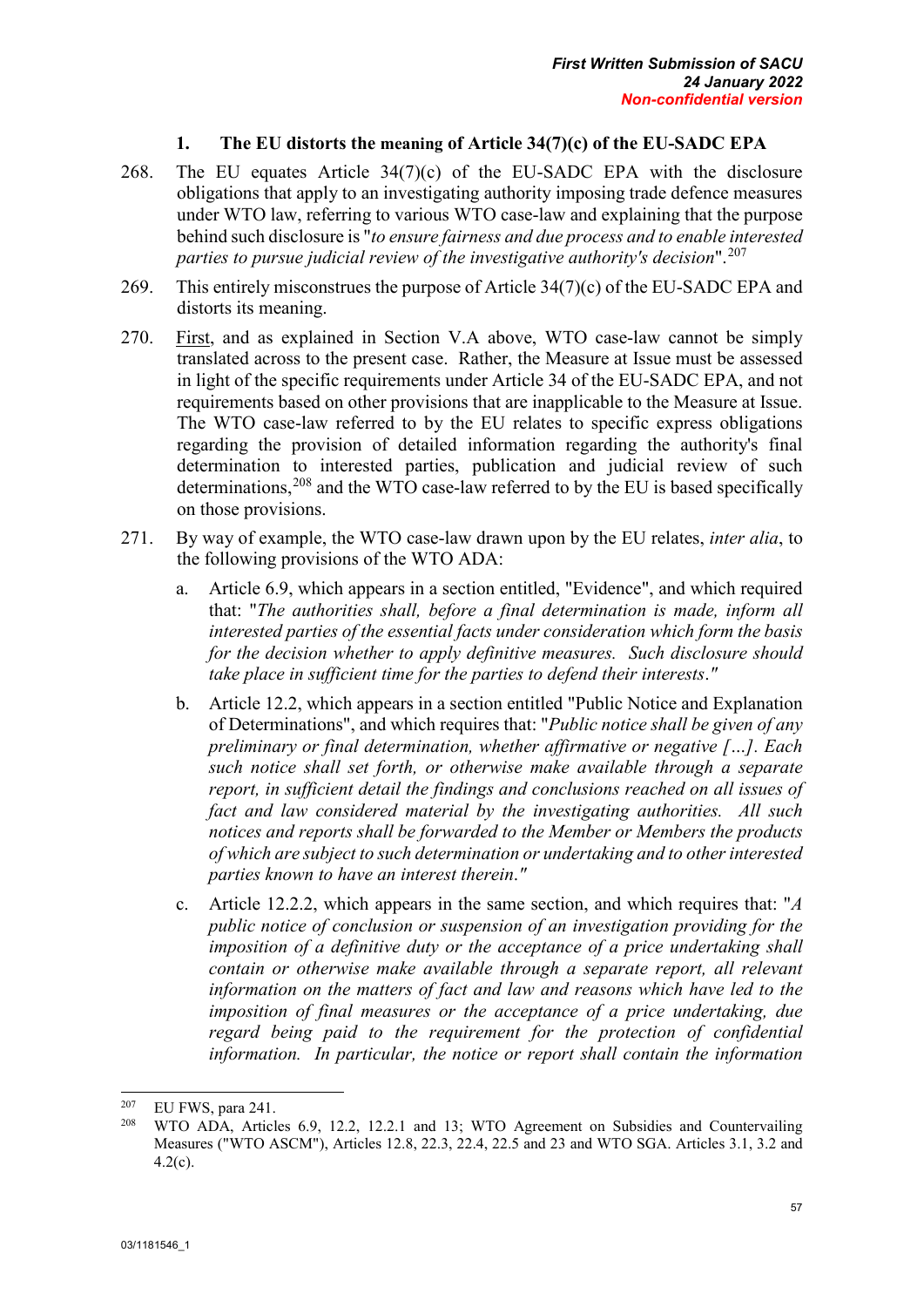*described in subparagraph 2.1, [including a full explanation of the reasons for the methodology used in the establishment and comparison of the export price and the normal value] as well as the reasons for the acceptance or rejection or relevant arguments or claims made by the exporters and importers […].*"

- d. Article 13, entitled "Judicial Review", which requires that: "*Each Member whose national legislation contains provisions on anti-dumping measures shall maintain judicial, arbitral or administrative tribunals or procedures for the purpose, internal alia, of the prompt review of administrative actions relating to final determinations and reviews of determinations […]. Such tribunals or procedures shall be independent of the authorities responsible for the determination or review in question*."
- 272. Article  $34(7)(c)$  of the EU-SADC EPA on the other hand, only requires that the relevant Party must, "*supply the [TDC] with all relevant information required for a thorough examination of the situation, with a view to seeking a solution acceptable to the parties concerned*." The purpose of Article 34(7)(c) is therefore not to enable "interested parties to pursue judicial review" or for the TDC and the EU to "secondguess" SACU's assessment of whether the requirements of Article 34(5) of the EU-SADC EPA have been met. But rather, it is to provide the TDC with sufficient information in order to consider and put forward an alternative solution to the application of the proposed safeguard measures that may be acceptable to the Parties.
- 273. It is clear that sufficient information was provided to the TDC in order for this function to be discharged. In particular, SACU provided the TDC with: (i) the ITAC summary report; (ii) a complete copy of ITAC's non-confidential file in the investigation; and (iii) the methodology for calculating the price disadvantage on which the level of the Measure at Issue was based. Furthermore, on the basis of the information provided, the EU was able to put forward possible alternatives to the proposed safeguard measure that the EU specifically indicated would be considered as acceptable to it, namely that SACU either: (i) apply a safeguard duty at only 13.9%, in line with the provisional measure; (ii) take into account data until mid-2017, which would lead to a lower level of duty; or (iii) apply a lower price disadvantage and consequently, a lower level of duty.[209](#page-68-0) While these proposals were rejected by SACU, it is therefore clear that sufficient information was provided to the TDC in order to seek a solution that may be acceptable to the Parties.
- 274. Indeed, while DG Trade may have complained about the information provided to it earlier as an interested party during the investigation, the EU notably did not request any further information in the context of the lengthy TDC discussions themselves in relation to the proposed safeguard measure, namely, at the TDC meeting of 21 October 2017, $2^{10}$  in its written submission of 31 October 2017 to SACU following that TDC meeting,<sup>[211](#page-68-2)</sup> in the Joint SADC EU-EPA Technical Consultative Meeting

<span id="page-68-0"></span><sup>209</sup> <sup>209</sup> Exhibit EU-27, EU submission of 31 October 2017 following the TDC meeting dated 31 October 2017, page 4. The EU introduced these proposals stating as follows: "*the Commission submits that there are basically three possible approaches to come to a remedy that could be acceptable to the parties concerned*".

<span id="page-68-1"></span> $\frac{210}{211}$   $\frac{[{\ast}{*}]}{\text{Exhibit}}$ 

<span id="page-68-2"></span><sup>211</sup> Exhibit EU-27, EU submission of 31 October 2017 following the TDC meeting dated 31 October 2017.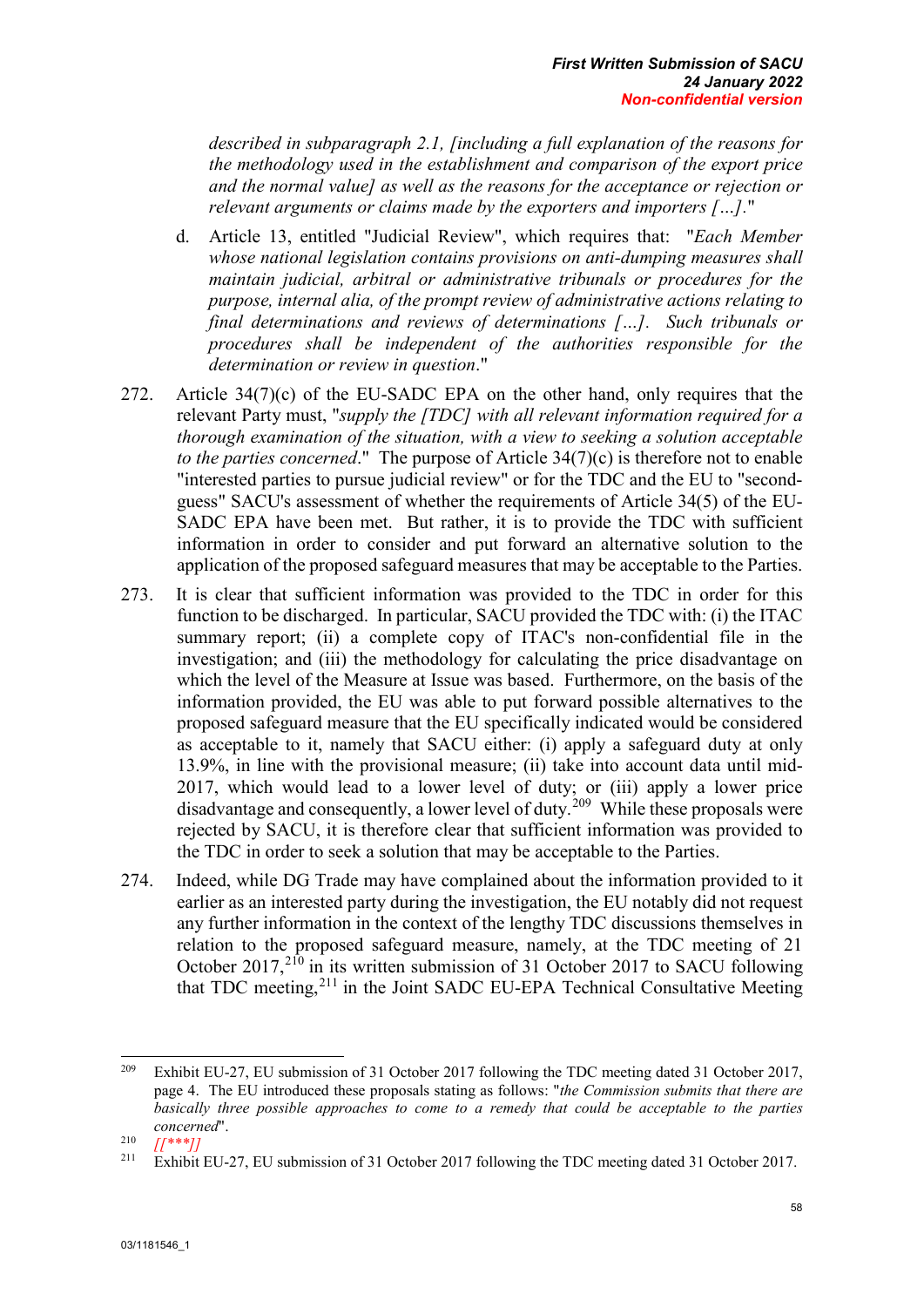on 24 November 2017 that the Parties agreed to hold following that TDC meeting,  $212$ and finally, at the TDC meeting of 22 and 23 February  $2018$ <sup> $213$ </sup>

- 275. The EU's arguments are consequently contradicted by its behaviour at the TDC discussions themselves, which is the pertinent forum for the purposes of Article 34(7)(c) of the EU-SADC EPA. The EU's Claim 5 should therefore be seen for what it is – a cynical *ex post* attempt to impugn the Measure at Issue.
- 276. SACU will nevertheless proceed to address the specific areas of information provision that the EU argues was inadequate.

# **2. Adequate information was provided on the comparison of the prices of domestic and imported products**

- *277.* The EU argues that DG Trade was not provided with adequate information that would enable it to understand the comparison of the prices of domestic and imported products. The EU admits that the ITAC summary report that was provided to the TDC explained that "*the landed cost [of the imported product] includes all costs incurred from the ex-factory export price of R14.91/kg plus 14% shipping, insurance and clearing costs to where the goods cleared in the SACU*" (emphasis added by EU).<sup>214</sup> But the EU complains that ITAC did not explain how it reached this figure of 14%. The EU argues that such an explanation was "*critical for the EU*" to understand the methodology and refers to WTO case-law that found that nondisclosure of facts relating to price comparisons of domestic and imported products violated WTO disclosure obligations.[215](#page-69-3)
- 278. SACU is puzzled by this complaint. It was explained that the 14% figure was added based on shipping, insurance and clearing costs. The EU was therefore provided with sufficient information to understand the basis for the 14% adjustment and could have contested the use of this figure if it so wished.
- 279. SACU further points out that the WTO case-law on which the EU relies,  $2^{16}$  concerns specific disclosure obligations under the WTO ADA and WTO ASCM for the purposes of allowing interested parties to contest the authority's findings,  $2^{17}$  which are not to be found in Article  $34(7)(c)$  of the EU-SADC EPA.<sup>218</sup> The EU does not

<span id="page-69-1"></span><span id="page-69-0"></span><sup>212</sup>  $\begin{array}{c}\n 212 \\
 213 \\
 214 \\
 \end{array}$   $\begin{array}{c}\n 214 \\
 1111 \\
 \end{array}$ 

<span id="page-69-2"></span><sup>214</sup> EU FWS, para 243. SACU notes that the EU is incorrect to claim that this information was only provided to the EU in the ITAC summary report – it had already been provided in the SAPA Updated Information, 12 June 2017 (Exhibit EU-23), pages 18, 19, 20, 21, 35, 36, 43 and 46; and by ITAC itself earlier during the investigation (see para 246 above).

<span id="page-69-3"></span><sup>&</sup>lt;sup>215</sup> EU FWS, para  $243$ .<br><sup>216</sup> Appellate Body Per

<span id="page-69-4"></span><sup>216</sup> Appellate Body Report, *China – Countervailing and Anti-Dumping Duties on Grain Oriented Flat-Rolled Electrical Steel from the United States*, WT/DS414/AB/R, adopted 16 November 2012, DSR 2012:XII p. 6251 ("*China – GOES*"), para 251.

<span id="page-69-5"></span><sup>217</sup> Namely, Article 6.9 WTO ADA which as noted above, provides that, "*The authorities shall, before a final determination is made, inform all interested parties of the essential facts under consideration which form the basis for the decision whether to apply definitive measures. Such disclosure should take place in sufficient time for the parties to defend their interests*", and Article 12.8 WTO ASCM, which provides for something very similar.

<span id="page-69-6"></span><sup>&</sup>lt;sup>218</sup> Furthermore, the case-law on which the EU relies can also be distinguished on its own facts, as the trade authority in question essentially provided no information *whatsoever* about the price comparison, with the Appellate Body noting that: "*the Preliminary Determination and the Final Injury Disclosure only*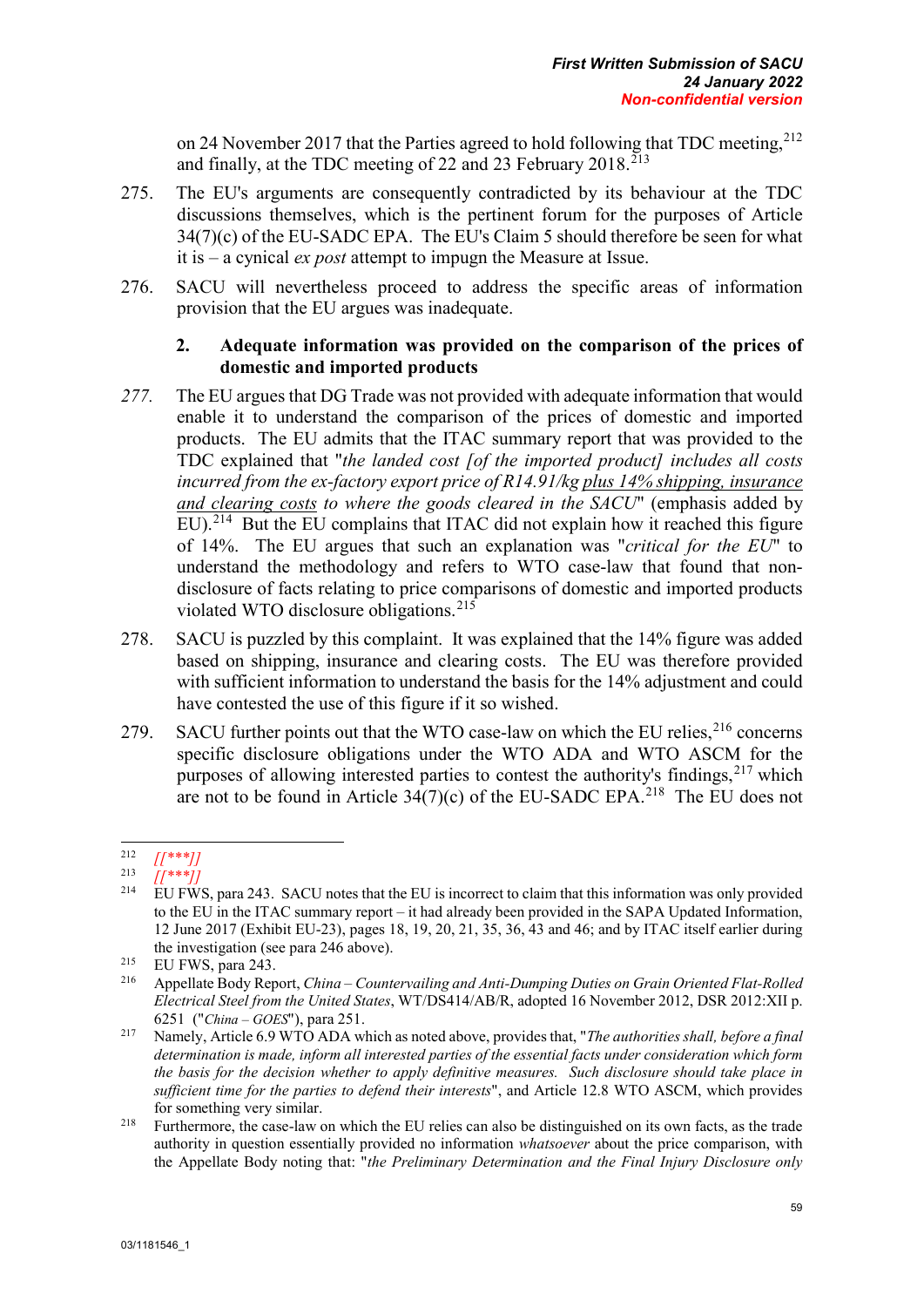explain how the provision of further information in relation to the 14% adjustment would have led the Parties to find an alternative acceptable solution to the proposed safeguard measure, within the meaning of Article 34(7)(c).

280. The EU's claim in relation to information provided on the comparison of the prices of domestic and imported products should therefore be dismissed.

## **3. Adequate information was provided on the unsuppressed selling price calculation, including the profit margin used**

- 281. The EU argues that it was not provided with adequate information on the unsuppressed selling price calculation, and in particular, the specific profit margin used. The EU claims that the profit margin was only provided for the first time at the consultations held on 13 September 2019 and this hampered the EU in seeking a solution acceptable to the Parties within the meaning of Article 34(7)(c) of the EU-SADC EPA. The EU claims that this also "*robbed the EU from exercising its rights of defence during the ITAC's safeguard proceeding*".[219](#page-70-0)
- 282. Again, SACU has been left puzzled by this complaint. The methodology for the price disadvantage calculation, including the unsuppressed selling price calculation methodology and the 8% profit margin used, was disclosed during investigation. The full methodology was set out in the context of the provisional measure<sup>[220](#page-70-1)</sup> and it was explained in the 3<sup>rd</sup> Essential Facts Letter that the methodology for the proposed final measure would be the same as used for the provisional measure.<sup>[221](#page-70-2)</sup> For ease of reference, SACU reproduces the methodology as was disclosed in the context of the provisional measure:

"*Unsuppressed Selling Price (2015)*

| Total cost of production | $R****/kg$  |
|--------------------------|-------------|
| $+8\%$ profit            | $R****/kg$  |
| $+SG\&A$                 | $R*****/kg$ |
| Total                    | $R****/kg$  |

*Landed cost (2015)*

| Fob                         | R15.10/g  |
|-----------------------------|-----------|
| Freight and insurance (14%) | R2.11/kg  |
| Total                       | R17.21/kg |
| 3.3% AD                     | R0.57/kg  |
| Total                       | R17.78/kg |

*Price disadvantage*

*state that subject imports were at a 'low price', without providing any facts relating to the price comparisons of subject imports and domestic products*" (para 251).

-

<span id="page-70-0"></span><sup>&</sup>lt;sup>219</sup> EU FWS, paras 244-245.

<span id="page-70-2"></span><span id="page-70-1"></span><sup>&</sup>lt;sup>220</sup> **Exhibit SACU-25**, ITAC letter of 20 September 2016, version available on ITAC's non-confidential file.<br><sup>221</sup> Exhibit ELL.8, <sup>3rd</sup> Essential Easts Letter, 14 August 2017, paragraph 4

Exhibit EU-8, 3<sup>rd</sup> Essential Facts Letter, 14 August 2017, paragraph 4.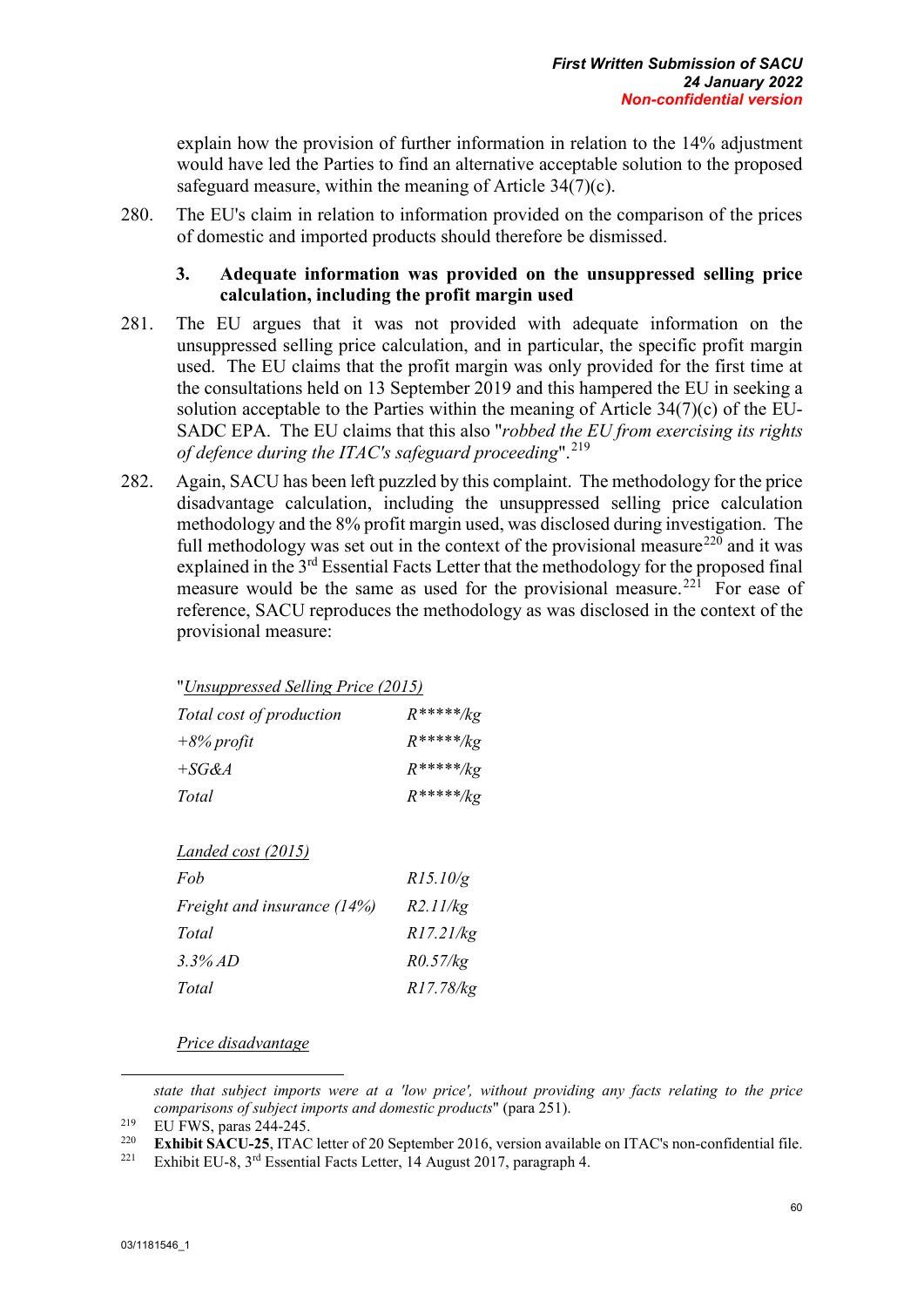| Unsuppressed SP     | $R****/kg$ |
|---------------------|------------|
| Landed cost         | R17.78/kg  |
| Price disadvantage  | $R****/kg$ |
| % of FOB $(R15.10)$ | $13.4\%$ " |

- 283. The full methodology was therefore disclosed, including the specific profit margin used.
- 284. As explained in Section III above, ITAC's full non-confidential file was provided to the TDC, including the document containing this information. The methodology itself was also separately provided to the TDC. The fact that the EU was already aware at the TDC stage of the specific profit margin used is indeed apparent from the  $\frac{1}{2}$   $\frac{1}{2}$   $\frac{1}{2}$   $\frac{222}{2}$  $\frac{222}{2}$  $\frac{222}{2}$

*[[\*\*\*]]*[223](#page-71-1)

- 285. The EU has therefore misrepresented the position.
- 286. Finally, the EU argues that even if the specific profit margin had been provided (which it was), this would still have been insufficient, as there was no explanation of "*the economic or financial logic behind the ITAC's profit margin calculation*".[224](#page-71-2) But the EU does not in any way explain how the provision of further information in relation to the calculation of the 8% profit margin would have led the Parties to find an alternative acceptable solution to the proposed safeguard measure, within the meaning of Article 34(7)(c) of the EU-SADC EPA.
- 287. Again, a comparison with the European Commission's own practice in safeguard investigations is instructive, and in particular, the *Steel Safeguard* investigation referred to in Section VI.F.1 above, in which the European Commission set a safeguard measure using an out-of-quota rate using a similar unsuppressed selling price methodology based on the cost of production, plus a profit margin of 8%. The European Commission only provided the following explanation in relation to the profit margin chosen:

"*This profit margin was considered reasonable as it refers to profits of the Community producers in a normal trading situation unaffected by rising imports.*"[225](#page-71-3)

- 288. In other words, notwithstanding that this investigation was conducted in accordance with the WTO SGA, under which specific disclosure obligations going beyond Article 34(7)(c) of the EU-SADC EPA apply, the European Commission did not itself appear to provide any further information than was provided in the present case.
- 289. The EU's claim in relation to information provided on the unsuppressed selling price calculation, including the profit margin used, must therefore be dismissed.

<span id="page-71-0"></span> $222$ 

<span id="page-71-1"></span><sup>222</sup> *[[\*\*\*]]* 223 *[[\*\*\*]]*

<span id="page-71-2"></span> $\frac{224}{225}$  EU FWS, para 245.

<span id="page-71-3"></span>EU Provisional Safeguards Decision, para 68.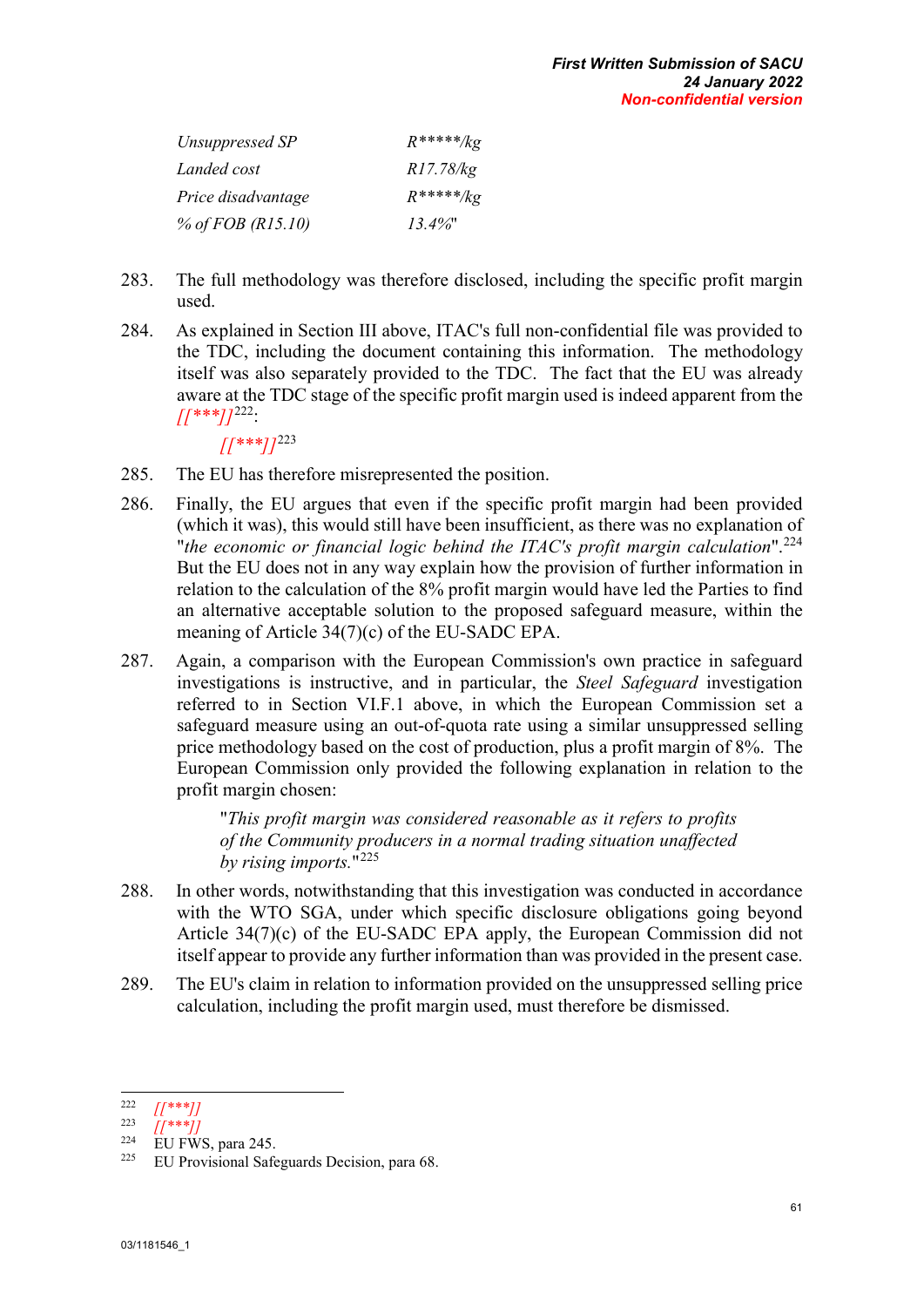## **4. Adequate information was provided in relation to the serious injury and disturbance factors**

- 290. The EU's final complaint relates to the provision of indexed data only for certain of the serious injury and disturbance factors, namely, price undercutting, price suppression and depression, market share, profit/losses, inventories and price disadvantage.<sup>[226](#page-72-0)</sup> The EU argues that there ought not to have been any confidentiality concerns given that the data did not involve a single domestic producer only, but five participating producers, and consequently the actual data should have been provided. Furthermore, even if there were valid confidentiality concerns, the EU argues, with reference to WTO case-law, that ITAC was obliged to provide an explanation of that data "*to the fullest extent possible*" and to provide a "*non-confidential summary*".
- 291. In addressing these arguments, SACU first points out that the use of indexing for confidential data is a standard practice in trade defence investigations, including by the European Commission itself. By way of example, in its recent *Corrosion Resistant Steels anti-dumping investigation*, the EU used indexed data for the EU domestic industry's sales prices, labour costs, profitability, cash flow, investments and return on investments.<sup>[227](#page-72-1)</sup> The use of indexed data in trade defence investigations is widely seen as an appropriate means to balance the interests of the various parties involved. Indeed, when confronted with a challenge to its use of indexing in a recent anti-dumping investigation by an interested party exercising its rights of defence, the European Commission explained that "*indexing is considered an appropriate approach because it protected the confidentiality of data but also provides meaningful information to interested parties*".<sup>[228](#page-72-2)</sup>
- 292. A cursory look at the practice of trade remedies authorities also shows, contrary to the EU's assertion, that the use of indexed data is considered appropriate even where the data involves more than one (or even more than two) companies. Indeed, in the European Commission's recent *Corrosion Resistant Steels anti-dumping investigation* referred to above, the European Commission used indexed data even through it involved four separate producers.<sup>[229](#page-72-3)</sup> This practice is supported by basic market logic – in concentrated industries, where there is already a lot of transparency and available market intelligence, access even to amalgamated data can allow companies to derive a great deal of commercially sensitive information about their competitors' performance.
- 293. In light of the above, it was entirely appropriate for indexed data to be used. As the EU noted, the data involved five South African participating producers only, which is not a large number, and the poultry market in South Africa is concentrated – indeed the EU itself described the market as "highly concentrated" and oligopolistic<sup>[230](#page-72-4)</sup> –

<sup>226</sup> 

<span id="page-72-1"></span><span id="page-72-0"></span><sup>&</sup>lt;sup>226</sup> EU FWS, para 246.<br><sup>227</sup> European Commission Implementing Regulation (EU) 2017/1444 of 9 August 2017 imposing a provisional anti-dumping duty on imports of certain corrosion resistant steels originating in the People's Republic of China, OJ L207/1 10.8.2017, available <u>here</u>, Tables 10, 11 and 12.<br><sup>228</sup> See European Commission Implementing Regulation (EU) 2018/186 of 7 February 2018 imposing a

<span id="page-72-2"></span>definitive anti-dumping duty and collecting definitively the provisional duty imposed on imports of certain corrosion resistant steels originating in the People's Republic of China, OJ L34/16 8.2.2018, available [here,](https://eur-lex.europa.eu/legal-content/EN/TXT/PDF/?uri=CELEX:32018R0186&from=EN) at para 72.

<span id="page-72-4"></span>

<span id="page-72-3"></span><sup>&</sup>lt;sup>229</sup> *Ibid.*, paras 10-16.<br><sup>230</sup> EU FWS, para 49(v).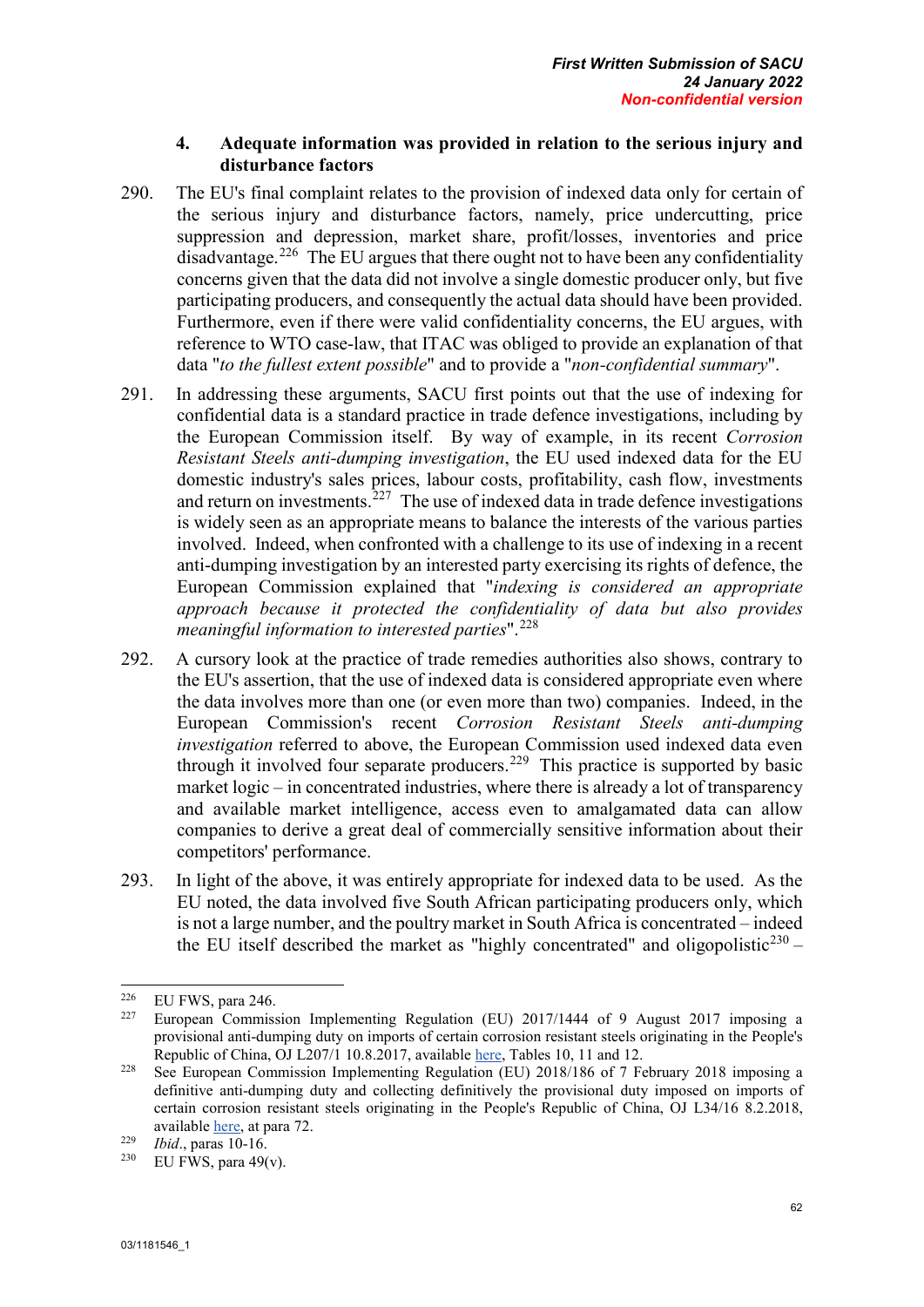meaning that the use of actual data could have had anti-competitive consequences. The safeguarding of confidential information in order to protect legitimate commercial interests is specifically recognised under the EU-SADC EPA,<sup>[231](#page-73-0)</sup> and therefore no infringement of Article 34(7)(c) can be entertained.

- 294. Furthermore, and as with its other complaints in this section, the EU does not in any way explain how the provision of actual data rather than indexed data in relation to certain of the serious injury and disturbance factors would have led the Parties to find an alternative acceptable solution to the proposed safeguard measure, within the meaning of Article 34(7)(c) of the EU-SADC EPA.
- 295. Finally, in terms of the EU's claims based on WTO case-law that further explanations and / or non-confidential summaries should have been provided, it suffices to say that this case-law arises in the context of the specific disclosure and publication obligations under the WTO ADA, ASCM and SGA.[232](#page-73-1) Such obligations do not appear in Article 34(7)(c) of the EU-SADC EPA and this case-law is therefore not relevant.

## **5. Conclusion**

296. For the above reasons, it must be concluded that EU has failed to establish its Claim 5.

## VII. **THE RECOMMENDATION REQUESTED BY THE EU**

- 297. Finally, SACU considers that it should comment on the rather extraordinary request for a recommendation for reimbursement of the duties paid that the EU adds at the very end of its first written submission<sup> $233$ </sup> without any explanation or justification. Although the issue will not arise since the EU has not demonstrated any incompatibility between the Measure at Issue and the cited provisions of the EU-SADC EPA, SACU considers that it should nonetheless comment.
- 298. The obligation incumbent upon a party complained against in the event that a Panel finds an inconsistency between the measure under review and an obligation in the EU-SADC EPA, is, according to its Article 83, to take any steps necessary to comply with the arbitral ruling (which can only relate to inconsistencies of that measure under review with the agreement) and for this purpose the Parties shall seek to agree on the period of time to comply with that ruling.
- 299. If the Parties do not agree on the reasonable period of time, it is established by the arbitration panel according to the procedure and the criteria set out in Article 84 of the EU-SADC EPA. The intention is therefore to achieve *prospective* compliance and not to provide a retroactive remedy or compensation. Accordingly, while the Panel is entitled under Article 82(3) of the EU-SADC EPA, to make non-binding recommendations as to *how* the compliance can be secured, any such recommendation can only relate to how the Measure at Issue (that is the definitive safeguard measure) could be brought into compliance with the EU-SADC EPA and cannot relate to other matters such as the duties collected.

<span id="page-73-0"></span><sup>231</sup> <sup>231</sup> EPA, Article 106(3).

<span id="page-73-1"></span><sup>232</sup> In the case of the WTO ADA, Article 12.2.2; in the case of the WTO ASCM, Article 22.5; and in the case of the WTO SGA, Articles 3.1, 3.2 and 4.2(c).

<span id="page-73-2"></span><sup>233</sup> EU FWS, para 248.